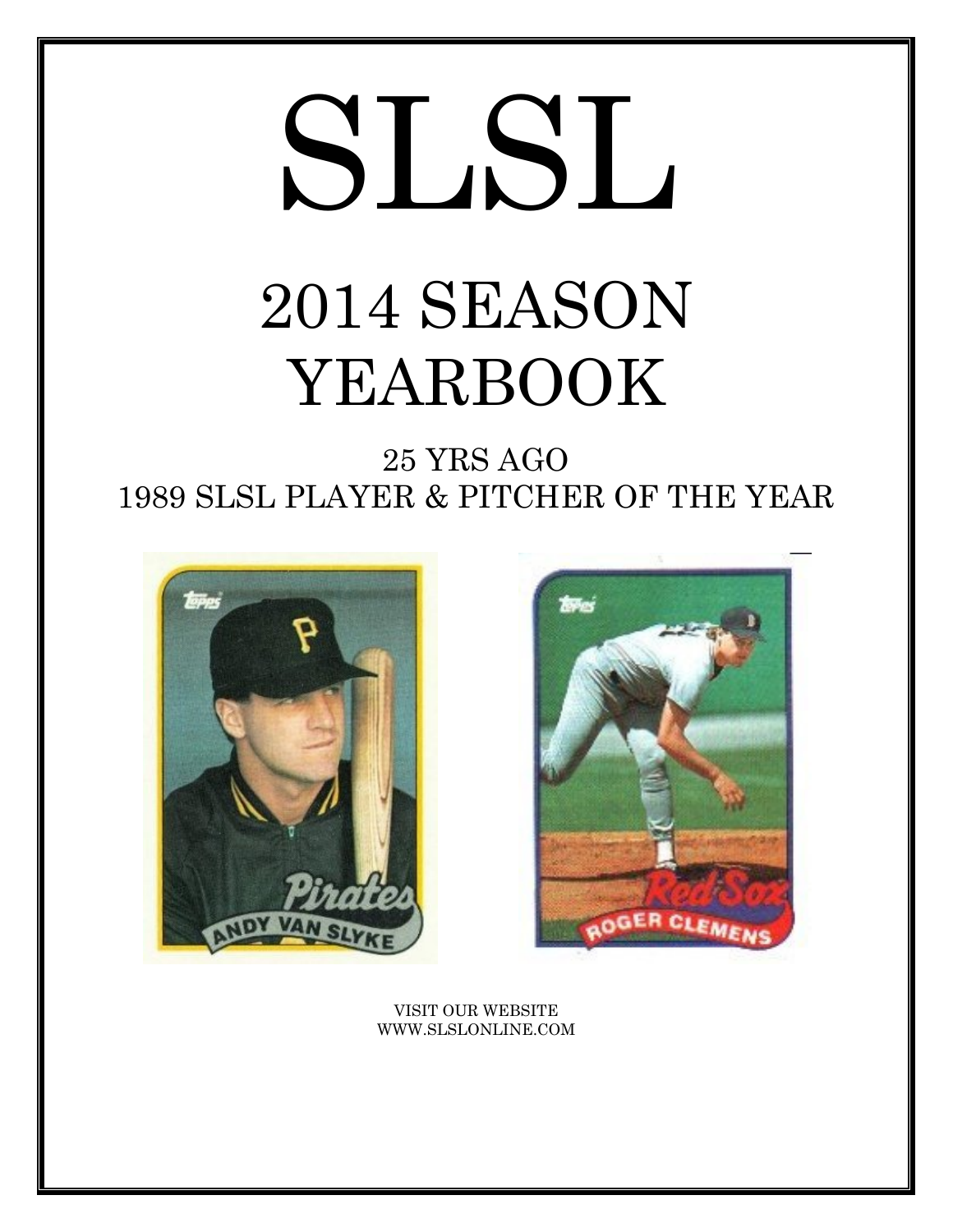# FINAL LEAGUE STANDINGS

| Aaron                      | Won | Lost | Pct  | <b>GB</b> |
|----------------------------|-----|------|------|-----------|
| Jackson Hole Guides        | 89  | 73   | .549 |           |
| Arizona Heat               | 85  | 77   | .525 |           |
| New York Knights           | 83  | 79   | .512 |           |
| <b>Emerald City Osprey</b> | 78  | 84   | .481 |           |
| Galapagos Tortoises        | 69  | 93   | .426 | 20        |
| Vernal Equinox             | 61  | 101  | .377 | 28        |

| <b>Mays</b>                   | Won | Lost | <b>Pct</b> | <b>GB</b> |
|-------------------------------|-----|------|------------|-----------|
| St. George Sun Rays           | 98  | 64   | .605       |           |
| <b>Central Valley Condors</b> | 96  | 66   | .593       |           |
| <b>Chesapeake Crabs</b>       | 85  | 77   | .525       | 13        |
| Malibu Wave*                  | 82  | 80   | .506       | 16        |
| <b>Washington Generals</b>    | 82  | 80   | .506       | 16        |
| California Dragons            | 64  | 98   | .395       | 34        |

\*Won Tiebreaker

| <b>Team</b>                   |    | Won Lost | <b>Pct</b> | <b>Home</b> | Road      | Left      | <b>Right</b> | <b>Extra</b> | 1-Run     |
|-------------------------------|----|----------|------------|-------------|-----------|-----------|--------------|--------------|-----------|
| Arizona Heat                  | 85 | 77       | .525       | $45 - 36$   | $40 - 41$ | $8-18$    | 77-59        | $8-9$        | $25 - 30$ |
| California Dragons            | 64 | 98       | .395       | $37 - 44$   | 27-54     | $21 - 14$ | 43-84        | $10-8$       | $23 - 26$ |
| <b>Chesapeake Crabs</b>       | 85 | 77       | .525       | $43 - 38$   | 42-39     | $18 - 9$  | 67-68        | $7 - 8$      | 23-27     |
| <b>Central Valley Condors</b> | 96 | 66       | .593       | $55 - 26$   | $41 - 40$ | $9 - 9$   | 87-57        | $9-9$        | $26 - 21$ |
| <b>Emerald City Osprey</b>    | 78 | 84       | .481       | $42 - 39$   | 36-45     | 14-12     | 64-72        | $9-12$       | $31 - 31$ |
| Galapagos Tortoises           | 69 | 93       | .426       | 32-49       | $37 - 44$ | $9 - 12$  | 60-81        | $7 - 12$     | $21 - 26$ |
| Jackson Hole Guides           | 89 | 73       | .549       | $45 - 36$   | 44-37     | $16 - 13$ | $73 - 60$    | $7-10$       | $30 - 28$ |
| Malibu Wave                   | 82 | 80       | .506       | 48-33       | 34-47     | $15-10$   | 67-70        | $12 - 10$    | $26 - 26$ |
| New York Knights              | 83 | 79       | .512       | $42 - 39$   | $41 - 40$ | $13 - 14$ | $70-65$      | $9 - 7$      | 36-29     |
| St. George Sunrays            | 98 | 64       | .605       | 51-30       | 47-34     | $19-10$   | 79-54        | $15 - 8$     | 33-29     |
| Vernal Equinox                | 61 | 101      | .377       | $37 - 44$   | 24-57     | $13 - 18$ | 48-83        | $3-9$        | 23-32     |
| <b>Washington Generals</b>    | 82 | 80       | .506       | 49-32       | 33-48     | $14 - 11$ | 68-69        | $12-6$       | 31-23     |

# **2014 Expanded Records**

# **2014 Monthly Records**

| <b>Team</b>                   | $-Apr$    | May       | Jun       | Jul       | Aug       | $Sep+$    | In Div    | <b>Out Div</b> | RF  | RA  | <b>Diff</b> |
|-------------------------------|-----------|-----------|-----------|-----------|-----------|-----------|-----------|----------------|-----|-----|-------------|
| Arizona Heat                  | 15-12     | $12 - 14$ | 14-12     | $16-10$   | $12 - 15$ | $16-14$   | 54-36     | $31 - 41$      | 752 | 665 | $+87$       |
| California Dragons            | $9 - 18$  | $11 - 15$ | 14-12     | $9 - 17$  | $13 - 14$ | $8 - 22$  | $28 - 62$ | $36 - 36$      | 651 | 854 | $-203$      |
| <b>Chesapeake Crabs</b>       | $14 - 13$ | 15-11     | 14-12     | $12 - 14$ | $17-10$   | $13 - 17$ | 43-47     | $42 - 30$      | 755 | 680 | $+75$       |
| <b>Central Valley Condors</b> | $15 - 12$ | 16-10     | $17 - 9$  | $15 - 11$ | $15 - 12$ | 18-12     | 54-36     | $42 - 30$      | 749 | 666 | $+83$       |
| <b>Emerald City Osprey</b>    | $13 - 14$ | 14-12     | 11-15     | 14-12     | $10 - 17$ | $16-14$   | 44-46     | 34-38          | 689 | 690 | $-1$        |
| Galapagos Tortoises           | $11 - 16$ | $8-18$    | $13 - 13$ | 11-15     | $13 - 14$ | $13 - 17$ | 36-54     | 33-39          | 701 | 809 | $-108$      |
| Jackson Hole Guides           | $13 - 14$ | 13-13     | $15 - 11$ | $17 - 9$  | $13 - 14$ | 18-12     | 52-38     | $37 - 35$      | 719 | 622 | $+97$       |
| Malibu Wave                   | $15 - 12$ | 14-12     | $11 - 15$ | $13 - 13$ | 14-13     | $15 - 15$ | $45 - 45$ | $37 - 35$      | 733 | 741 | -8          |
| New York Knights              | $14 - 13$ | $16-10$   | $10-16$   | $12 - 14$ | $13 - 14$ | 18-12     | 46-44     | $37 - 35$      | 667 | 693 | $-26$       |
| <b>St. George Sunrays</b>     | $16-11$   | $13 - 13$ | $20 - 6$  | $12 - 14$ | $17 - 10$ | $20-10$   | 56-34     | $42 - 30$      | 714 | 567 | $+147$      |
| Vernal Equinox                | $15 - 12$ | $9 - 17$  | $9-17$    | $10-16$   | $9-18$    | $9 - 21$  | 38-52     | 23-49          | 606 | 750 | $-144$      |
| <b>Washington Generals</b>    | $12 - 15$ | $15 - 11$ | $8 - 18$  | $15 - 11$ | $16 - 11$ | $16-14$   | 44-46     | 38-34          | 701 | 700 | $+1$        |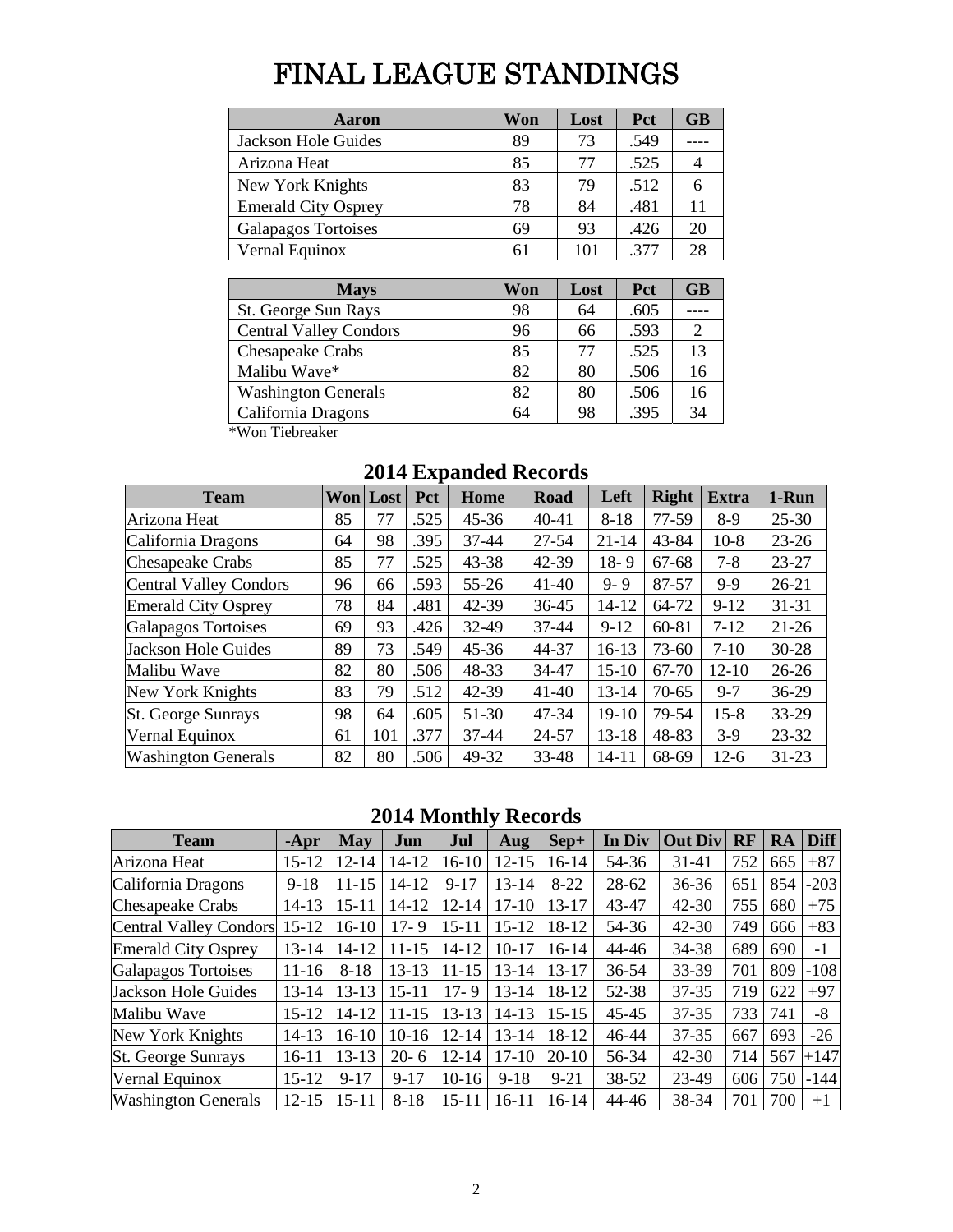| <b>Team</b>                |    |                          |                          |                          |    |                              |                          | AZH   CAD   CVC   CHC   ECO   GAT   JAG   MAW   NYK |                          | <b>SGS</b>               | <b>VEE</b> | <b>WAG</b> |
|----------------------------|----|--------------------------|--------------------------|--------------------------|----|------------------------------|--------------------------|-----------------------------------------------------|--------------------------|--------------------------|------------|------------|
| Arizona Heat               |    | 4                        |                          | 2                        | 8  | 14                           | 10                       | 5                                                   | 10                       | 5                        | 12         | 8          |
| California Dragons         | 8  | $\overline{\phantom{0}}$ | 7                        | 4                        | 5  | 5                            | 4                        | 10                                                  | 6                        | 4                        | 8          | 3          |
| Central Valley Condors     | 5  | 11                       | $\overline{\phantom{0}}$ | 5                        | 4  | 5                            | 6                        | 10                                                  | 10                       | 8                        | 12         | 9          |
| Chesapeake Crabs           | 10 | 14                       | 13                       | $\overline{\phantom{0}}$ | 10 | 7                            | 5                        | 10                                                  | 5                        | 9                        | 5          | 8          |
| <b>Emerald City Osprey</b> | 10 | 7                        | 8                        | 2                        | -  | 7                            | 7                        | 8                                                   | 11                       | $\mathcal{R}$            | 9          | 6          |
| Galapagos Tortoises        | 4  | 7                        | 7                        | 5                        | 11 | $\qquad \qquad \blacksquare$ | 5                        |                                                     | 7                        | 3                        | 9          | 4          |
| Jackson Hole Guides        | 8  | 8                        | 6                        | 7                        | 11 | 13                           | $\overline{\phantom{0}}$ | 6                                                   |                          | 6                        | 13         | 4          |
| Malibu Wave                | 7  | 8                        | 8                        | 8                        | 4  | 5                            | 6                        |                                                     | 8                        | 8                        | 7          | 13         |
| New York Knights           | 8  | 6                        | 2                        | $\tau$                   |    | 11                           | 11                       | 4                                                   | $\overline{\phantom{0}}$ | 10                       | 9          | 8          |
| <b>St. George Sunrays</b>  |    | 14                       | 10                       | 9                        | 9  | 9                            | 6                        | 10                                                  | 2                        | $\overline{\phantom{0}}$ | 9          | 13         |
| Vernal Equinox             | 6  | 4                        | $\Omega$                 | 7                        | 9  | 9                            | 5                        | 5                                                   | 9                        | 3                        |            | 4          |
| <b>Washington Generals</b> | 4  | 15                       | 9                        | 10                       | 6  | 8                            | 8                        | 5                                                   | 4                        | 5                        | 8          |            |

# **2014 Team by Team Matrix (Wins are Across, Losses are Down)**

# **2014 Team by Team Matrix (Runs Scored are Across, Runs Allowed are Down)**

| <b>Team</b>                |    | AZH CAD CVC CHC          |    |                          | <b>ECO</b>               |     |                              | <b>GAT LJAG MAWINYK</b>  |    | <b>SGS</b>               | <b>VEE</b> | <b>WAG</b> |
|----------------------------|----|--------------------------|----|--------------------------|--------------------------|-----|------------------------------|--------------------------|----|--------------------------|------------|------------|
| Arizona Heat               |    | 50                       | 63 | 42                       | 82                       | 105 | 77                           | 63                       | 80 | 36                       | 81         | 73         |
| California Dragons         | 62 | $\overline{\phantom{0}}$ | 88 | 62                       | 42                       | 45  | 44                           | 88                       | 45 | 54                       | 63         | 58         |
| Chesapeake Crabs           | 53 | 102                      | -  | 66                       | 32                       | 57  | 54                           | 83                       | 84 | 63                       | 78         | 83         |
| Central Valley Condors     | 59 | 105                      | 69 | $\overline{\phantom{0}}$ | 70                       | 74  | 42                           | 75                       | 48 | 74                       | 52         | 81         |
| <b>Emerald City Osprey</b> | 80 | 63                       | 49 | 36                       | $\overline{\phantom{a}}$ | 82  | 67                           | 53                       | 83 | 60                       | 62         | 54         |
| Galapagos Tortoises        | 78 | 65                       | 56 | 66                       | 87                       | -   | 47                           | 66                       | 90 | 30                       | 77         | 39         |
| Jackson Hole Guides        | 59 | 56                       | 50 | 48                       | 82                       | 95  | $\qquad \qquad \blacksquare$ | 64                       | 59 | 48                       | 102        | 56         |
| Malibu Wave                | 64 | 87                       | 83 | 69                       | 40                       | 58  | 65                           | $\overline{\phantom{0}}$ | 62 | 66                       | 51         | 88         |
| <b>New York Knights</b>    | 55 | 61                       | 46 | 56                       | 70                       | 102 | 73                           | 39                       | ۰  | 53                       | 65         | 47         |
| St. George Sun Rays        | 44 | 86                       | 75 | 69                       | 66                       | 59  | 34                           | 98                       | 32 | $\overline{\phantom{a}}$ | 65         | 86         |
| Vernal Equinox             | 66 | 57                       | 33 | 56                       | 67                       | 75  | 56                           | 40                       | 87 | 34                       | -          | 35         |
| <b>Washington Generals</b> | 45 | 122                      | 68 | 96                       | 52                       | 57  | 63                           | 72                       | 23 | 49                       | 54         |            |

# **2014 Team Batting**

| <b>Team</b>           | <b>AVG</b> | $\mathbf{A}\mathbf{B}$ | $\mathbf R$ | $\bf H$ | 2B   | 3B  | <b>HR</b> | <b>RBI</b> | SB  | $\overline{\text{CS}}$ | E   |
|-----------------------|------------|------------------------|-------------|---------|------|-----|-----------|------------|-----|------------------------|-----|
| <b>Central Valley</b> | 271        | 5644                   | 749         | 1527    | 302  | 23  | 149       | 709        | 58  | 21                     | 51  |
| St. George            | .267       | 5719                   | 714         | 1526    | 286  | 21  | 206       | 688        | 44  | 12                     | 73  |
| Malibu                | 267        | 5714                   | 733         | 1523    | 249  | 24  | 224       | 710        | 85  | 23                     | 86  |
| New York              | 264        | 5611                   | 667         | 1479    | 299  | 18  | 148       | 628        | 70  | 19                     | 93  |
| Arizona               | .262       | 5624                   | 752         | 1476    | 321  | 40  | 126       | 717        | 94  | 28                     | 69  |
| Jackson               | .257       | 5622                   | 719         | 1447    | 274  | 23  | 223       | 691        | 77  | 30                     | 98  |
| Chesapeake            | .257       | 5596                   | 755         | 1439    | 269  | 24  | 218       | 719        | 52  | 30                     | 72  |
| California            | .255       | 5648                   | 651         | 1443    | 285  | 11  | 173       | 624        | 32  | 9                      | 75  |
| Vernal                | .255       | 5528                   | 606         | 1407    | 214  | 30  | 124       | 577        | 156 | 46                     | 102 |
| Washington            | .251       | 5554                   | 701         | 1392    | 273  | 32  | 126       | 662        | 70  | 20                     | 91  |
| <b>Emerald City</b>   | .248       | 5576                   | 689         | 1382    | 248  | 24  | 192       | 662        | 45  | 18                     | 74  |
| Galapagos             | .246       | 5596                   | 701         | 1379    | 302  | 23  | 225       | 672        | 39  | 18                     | 78  |
| <b>TOTALS</b>         | .258       | 67432                  | 8437        | 17420   | 3322 | 293 | 2134      | 8059       | 822 | 274                    | 962 |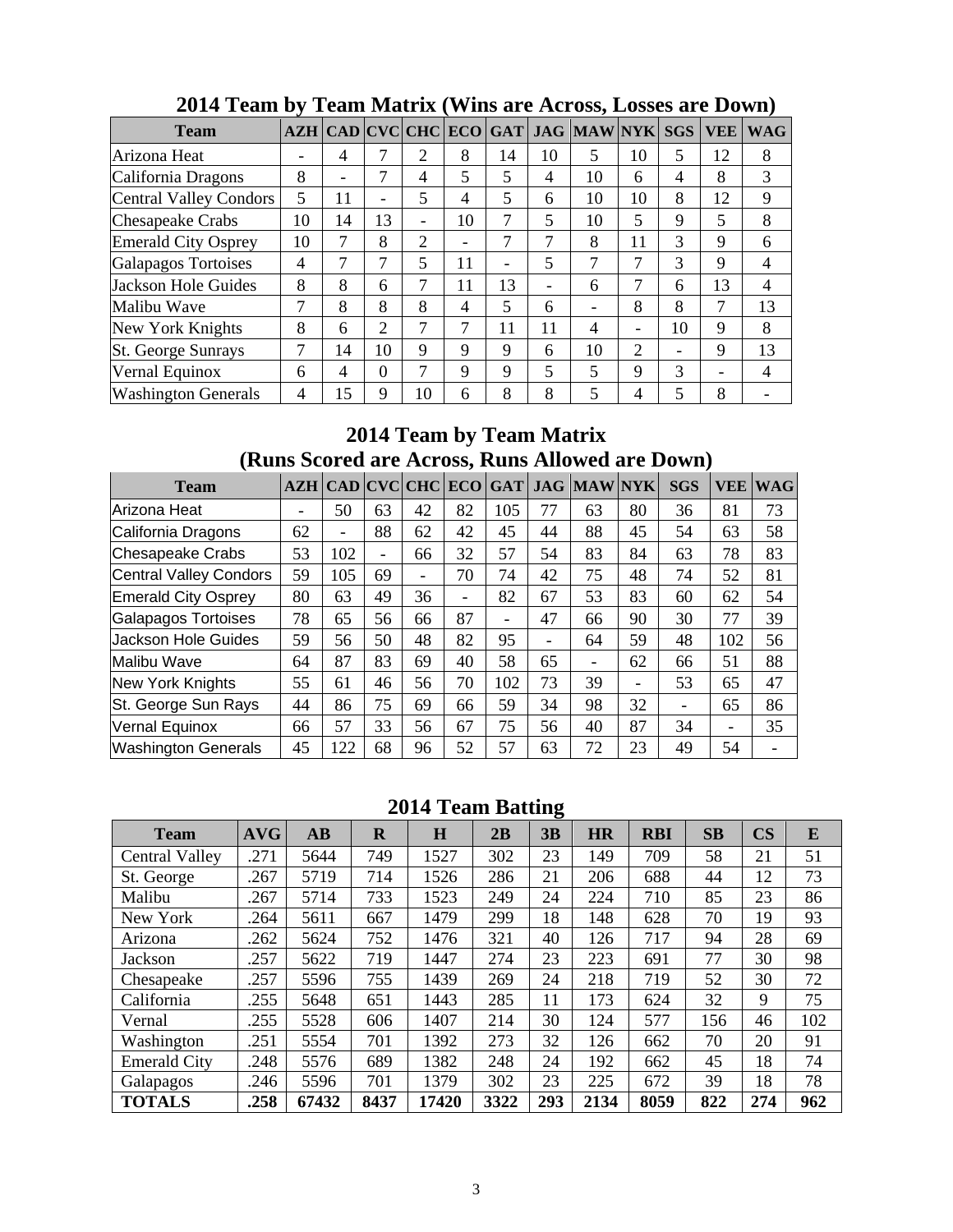| <b>TEAM</b>           | <b>ERA</b> | W   | L   | IP      | $\bf H$ | $\mathbf R$ | ິ<br>ER | <b>HR</b> | <b>BB</b> | SO    | <b>OAVG</b> |
|-----------------------|------------|-----|-----|---------|---------|-------------|---------|-----------|-----------|-------|-------------|
| St. George            | 3.22       | 98  | 64  | 1491.2  | 1260    | 567         | 533     | 154       | 474       | 1509  | .228        |
| Jackson               | 3.44       | 89  | 73  | 1480.2  | 1353    | 622         | 566     | 167       | 511       | 1265  | .243        |
| Arizona               | 3.80       | 85  | 77  | 1470.1  | 1411    | 665         | 620     | 159       | 547       | 1323  | .253        |
| <b>Central Valley</b> | 3.86       | 96  | 66  | 1478.2  | 1431    | 666         | 634     | 154       | 460       | 1199  | .258        |
| Washington            | 3.88       | 82  | 80  | 1466.0  | 1509    | 700         | 632     | 173       | 327       | 1127  | .265        |
| New York              | 3.89       | 83  | 79  | 1473.2  | 1528    | 693         | 637     | 183       | 445       | 1365  | .269        |
| <b>Emerald City</b>   | 3.91       | 78  | 84  | 1477.1  | 1391    | 690         | 641     | 182       | 488       | 1347  | .250        |
| Chesapeake            | 3.93       | 85  | 77  | 1467.1  | 1469    | 680         | 641     | 166       | 455       | 1369  | .261        |
| Malibu                | 4.15       | 82  | 80  | 1479.2  | 1428    | 741         | 682     | 206       | 488       | 1217  | .254        |
| Vernal                | 4.17       | 61  | 101 | 1443.0  | 1444    | 750         | 669     | 179       | 546       | 1060  | .261        |
| Galapagos             | 4.62       | 69  | 93  | 1459.0  | 1531    | 809         | 749     | 200       | 445       | 1212  | .271        |
| California            | 4.95       | 64  | 98  | 1461.0  | 1665    | 854         | 804     | 211       | 422       | 1160  | .286        |
| <b>TOTALS</b>         | 3.98       | 972 | 972 | 17648.1 | 17420   | 8437        | 7808    | 2134      | 5608      | 15153 | .258        |

**2014 Team Pitching** 

**2014 Miscellaneous Team Offense** 

| <b>Team</b>           | <b>OBA</b> | <b>SLG</b> | <b>OPS</b> | <b>BB</b> | <b>IBB</b> | SO <sub>1</sub> | <b>HBP</b> | <b>SH</b> | <b>SF</b>      | <b>GIDP</b> | <b>TB</b> | <b>HRHM</b> | <b>HRRD</b> |
|-----------------------|------------|------------|------------|-----------|------------|-----------------|------------|-----------|----------------|-------------|-----------|-------------|-------------|
| Arizona               | .332       | .401       | .733       | 162       | 553        | 17              | 1276       | 54        | 46             | 51          | 166       | 2255        | 64          |
| California            | .315       | .402       | .716       | 162       | 450        | 18              | 1232       | 53        | 5              | 33          | 185       | 2269        | 83          |
| Chesapeake            | .323       | .431       | .754       | 162       | 513        | 25              | 1180       | 46        | $\overline{7}$ | 33          | 167       | 2410        | 101         |
| <b>Central Valley</b> | .334       | .411       | .746       | 162       | 474        | 15              | 1220       | 90        | 74             | 47          | 161       | 2322        | 88          |
| <b>Emerald City</b>   | .316       | .404       | .720       | 162       | 490        | 27              | 1307       | 80        | 59             | 31          | 146       | 2254        | 98          |
| Galapagos             | .309       | .429       | .738       | 162       | 434        | 8               | 1333       | 78        | 8              | 21          | 174       | 2402        | 111         |
| Jackson Hole          | .315       | .433       | .749       | 162       | 445        | 14              | 1403       | 47        | 54             | 35          | 132       | 2436        | 119         |
| Malibu                | .320       | .436       | .756       | 162       | 423        | 22              | 1127       | 38        | 45             | 25          | 172       | 2492        | 116         |
| New York              | .328       | .402       | .730       | 162       | 485        | 14              | 1078       | 67        | 67             | 30          | 160       | 2258        | 69          |
| St. George            | .319       | .432       | .751       | 162       | 388        | 4               | 1416       | 70        | 28             | 42          | 168       | 2472        | 90          |
| Vernal                | .307       | .371       | .679       | 162       | 376        | 22              | 1320       | 57        | 64             | 29          | 124       | 2053        | 73          |
| Washington            | .326       | .379       | .705       | 162       | 577        | 12              | 1261       | 64        | 27             | 46          | 141       | 2107        | 62          |
| <b>TOTALS</b>         | .320       | .411       | .732       | 972       | 5608       | 198             | 15153      | 744       | 484            | 423         | 1896      | 27730       | 1074        |

# **2014 Miscellaneous Team Pitching**

| <b>Team</b>           | CG  | <b>SHO</b> | <b>SAV</b> | <b>BFP</b> | <b>IBB</b> | <b>BK</b> | WP  | <b>PB</b> | IRSC% | <b>XTOT</b> | <b>XOUT</b> | <b>XPCT</b> |
|-----------------------|-----|------------|------------|------------|------------|-----------|-----|-----------|-------|-------------|-------------|-------------|
| Arizona               | 17  | 8          | 53         | 6268       | 44         | 4         | 62  | 7         | .263  | 865         | 665         | .769        |
| California            | 40  | 4          | 30         | 6373       | 15         | 7         | 41  | 4         | .347  | 855         | 630         | .737        |
| Chesapeake            | 28  | 10         | 47         | 6147       | 14         | 8         | 77  | 15        | .284  | 845         | 717         | .849        |
| <b>Central Valley</b> | 48  | 14         | 29         | 6201       | 11         | 8         | 45  | 5         | .289  | 866         | 654         | .755        |
| <b>Emerald City</b>   | 53  | 10         | 28         | 6195       | 9          | 7         | 51  | 7         | .243  | 915         | 747         | .816        |
| Galapagos             | 52  | 8          | 24         | 6271       | 7          | 2         | 52  | 8         | .385  | 836         | 668         | .799        |
| Jackson Hole          | 33  | 9          | 47         | 6224       | 20         | 4         | 24  | 5         | .253  | 836         | 653         | .781        |
| Malibu                | 42  | 8          | 30         | 6272       | 10         | $\Omega$  | 68  | 16        | .333  | 856         | 697         | .814        |
| New York              | 37  | 10         | 42         | 6270       | 14         | 3         | 55  | 9         | .319  | 873         | 651         | .746        |
| St. George            | 49  | 19         | 37         | 6117       | 35         | 3         | 50  | 15        | .272  | 834         | 685         | .821        |
| Vernal                | 32  | 7          | 27         | 6208       | 10         | 9         | 70  | 8         | .276  | 840         | 645         | .768        |
| Washington            | 54  | 12         | 28         | 6152       | 9          | $\Omega$  | 23  | 14        | .365  | 870         | 656         | .754        |
| <b>TOTALS</b>         | 485 | 119        | 422        | 74698      | 198        | 55        | 618 | 113       | .299  | 10291       | 8068        | .784        |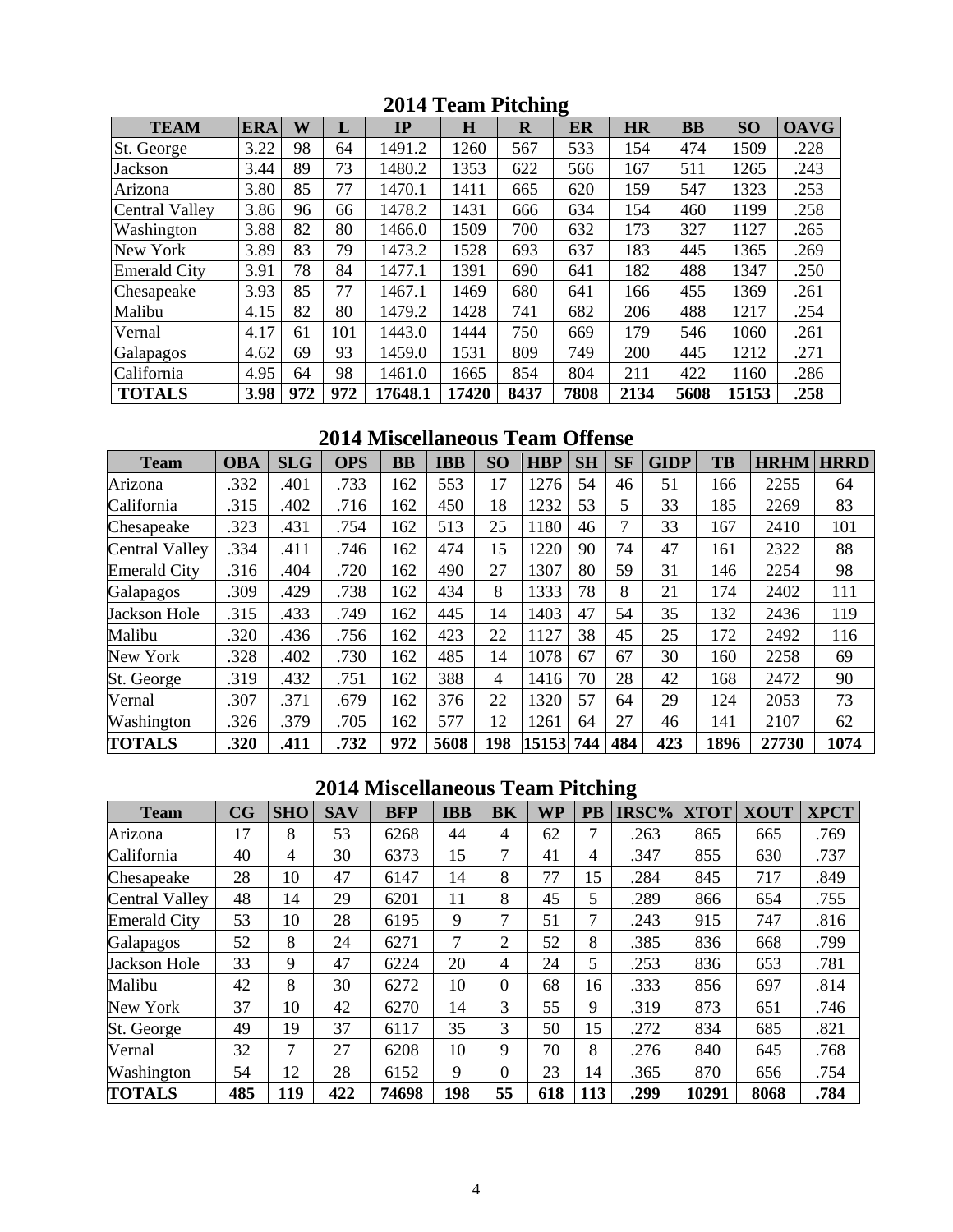| <b>Team</b>         | PO    | <b>AST</b> | <b>OFAST</b> | E    | <b>TC</b> | <b>DP</b> | <b>GDP</b> | <b>PB</b> | <b>OSB</b> | <b>OCS</b> | OSB% | <b>AVG</b> |
|---------------------|-------|------------|--------------|------|-----------|-----------|------------|-----------|------------|------------|------|------------|
| Arizona             | 4486  | 1649       | 29           | 70   | 6205      | 173       | 160        | 7         | 36         | 10         | .783 | .989       |
| California          | 4383  | 1592       | 35           | 75   | 6050      | 146       | 135        | 4         | 36         | 19         | .655 | .988       |
| Chesapeake          | 4402  | 1583       | 24           | 72   | 6057      | 192       | 177        | 5         | 28         | 10         | .737 | .988       |
| Central Valley      | 4680  | 1930       | 25           | 55   | 6665      | 227       | 224        | 15        | 65         | 23         | .739 | .992       |
| <b>Emerald City</b> | 4756  | 1771       | 23           | 80   | 6607      | 175       | 174        | 7         | 92         | 26         | .780 | .988       |
| Galapagos           | 4377  | 1705       | 28           | 78   | 6160      | 163       | 149        | 8         | 128        | 27         | .826 | .987       |
| <b>Jackson Hole</b> | 4600  | 1604       | 27           | 99   | 6303      | 157       | 152        | 5         | 66         | 30         | .688 | .984       |
| Malibu              | 4517  | 1750       | 37           | 86   | 6353      | 149       | 141        | 16        | 53         | 26         | .671 | .986       |
| New York            | 5087  | 1879       | 36           | 107  | 7073      | 163       | 166        | 9         | 109        | 40         | .732 | .985       |
| St. George          | 4651  | 1596       | 14           | 79   | 6326      | 153       | 149        | 15        | 116        | 26         | .817 | .988       |
| Vernal              | 4634  | 1846       | 35           | 110  | 6590      | 201       | 194        | 8         | 44         | 20         | .688 | .983       |
| Washington          | 4806  | 1863       | 55           | 101  | 6770      | 162       | 158        | 14        | 44         | 17         | .721 | .985       |
| <b>TOTALS</b>       | 55379 | 20768      | 368          | 1012 | 77159     | 2061      | 1979       | 113       | 817        | 274        | .749 | .987       |

**2014 Miscellaneous Team Fielding** 

**2014 Manager Profiles** 

| <b>Team</b>           | $\mathbf{S}\mathbf{B}$ | $\overline{\text{CS}}$ | SB%   | <b>SAC</b> | <b>ATT</b> | <b>SQZ</b> | <b>ATT</b>     | H&R | <b>ATT</b> | <b>ADV</b> | <b>IBB</b> |
|-----------------------|------------------------|------------------------|-------|------------|------------|------------|----------------|-----|------------|------------|------------|
| Arizona               | 94                     | 28                     | 0.77  | 46         | 53         | $\Omega$   | $\Omega$       | 8   | 21         | 19         | 44         |
| California            | 32                     | 9                      | 0.78  | 5          | 7          | $\theta$   | $\overline{0}$ | 7   | 30         | 18         | 15         |
| Chesapeake            | 52                     | 30                     | 0.634 | 7          | 8          | -1         |                | 4   | 24         | 15         | 11         |
| <b>Central Valley</b> | 58                     | 21                     | 0.734 | 74         | 86         | 11         | 13             | 8   | 43         | 21         | 14         |
| <b>Emerald City</b>   | 45                     | 18                     | 0.714 | 59         | 75         | 10         | 17             | 6   | 30         | 17         | 9          |
| Galapagos             | 39                     | 18                     | 0.684 | 8          | 9          | 1          | $\overline{2}$ | 8   | 27         | 20         | 7          |
| <b>Jackson Hole</b>   | 77                     | 30                     | 0.72  | 54         | 68         | 11         | 15             | 13  | 69         | 44         | 20         |
| Malibu                | 85                     | 23                     | 0.787 | 45         | 58         | 5          | 13             | 12  | 46         | 28         | 10         |
| New York              | 70                     | 19                     | 0.787 | 67         | 84         | 10         | 21             | 8   | 47         | 34         | 14         |
| St. George            | 44                     | 12                     | 0.786 | 28         | 49         | $\Omega$   | $\overline{4}$ | 7   | 34         | 19         | 35         |
| Vernal                | 156                    | 46                     | 0.772 | 64         | 87         | 24         | 39             | 17  | 69         | 49         | 10         |
| Washington            | 70                     | 20                     | 0.778 | 27         | 34         | 4          | $\overline{4}$ | 13  | 50         | 31         | 9          |
| <b>TOTALS</b>         | 822                    | 274                    | 0.75  | 484        | 618        | 77         | 129            | 111 | 490        | 315        | 198        |

# **2014 Board Game Profile - Offense**

| <b>Team</b>           | <b>BAT</b> | <b>PIT</b> | <b>BPHR</b> | <b>ATT</b> | <b>BPSI</b> | <b>ATT</b> | <b>CIHit</b>   | <b>ClOut</b> | <b>PTire</b> | <b>Infld</b> | <b>Held</b> |
|-----------------------|------------|------------|-------------|------------|-------------|------------|----------------|--------------|--------------|--------------|-------------|
| Arizona               | 3175       | 3184       | 44          | 135        | 124         | 283        | $\overline{2}$ | 26           | 0            | 6            | 16          |
| California            | 3021       | 3117       | 58          | 137        | 123         | 283        | $\overline{2}$ | 13           |              | 4            | 7           |
| Chesapeake            | 3061       | 3092       | 70          | 173        | 124         | 278        | 8              | 13           | 0            | 5            | 4           |
| <b>Central Valley</b> | 3285       | 3230       | 63          | 120        | 159         | 313        | 8              | 13           | $\Omega$     | 9            | 6           |
| <b>Emerald City</b>   | 3296       | 3242       | 67          | 159        | 110         | 261        | 10             | 17           |              | 6            | 7           |
| Galapagos             | 3070       | 3025       | 90          | 167        | 125         | 254        | 2              | 13           | 0            | 9            | 6           |
| Jackson Hole          | 3175       | 3099       | 82          | 191        | 131         | 285        | $\overline{2}$ | $\mathbf{Q}$ | $\Omega$     | 7            | 12          |
| Malibu                | 3171       | 3069       | 94          | 198        | 142         | 297        | $\Omega$       | 15           | $\Omega$     | 12           | 6           |
| New York              | 3459       | 3552       | 61          | 163        | 193         | 341        | 9              | 16           | 2            | 8            | 9           |
| St. George            | 3241       | 3197       | 84          | 176        | 148         | 312        | 7              | 22           |              | 2            | 11          |
| Vernal                | 3011       | 3287       | 44          | 112        | 126         | 276        | 4              | 15           |              | 10           | 17          |
| Washington            | 3431       | 3329       | 46          | 130        | 127         | 286        | 7              | 16           |              | 3            | 5           |
| <b>TOTALS</b>         | 38396      | 38423      | 803         | 1861       | 1632        | 3469       | 61             | 188          | 7            | 81           | 106         |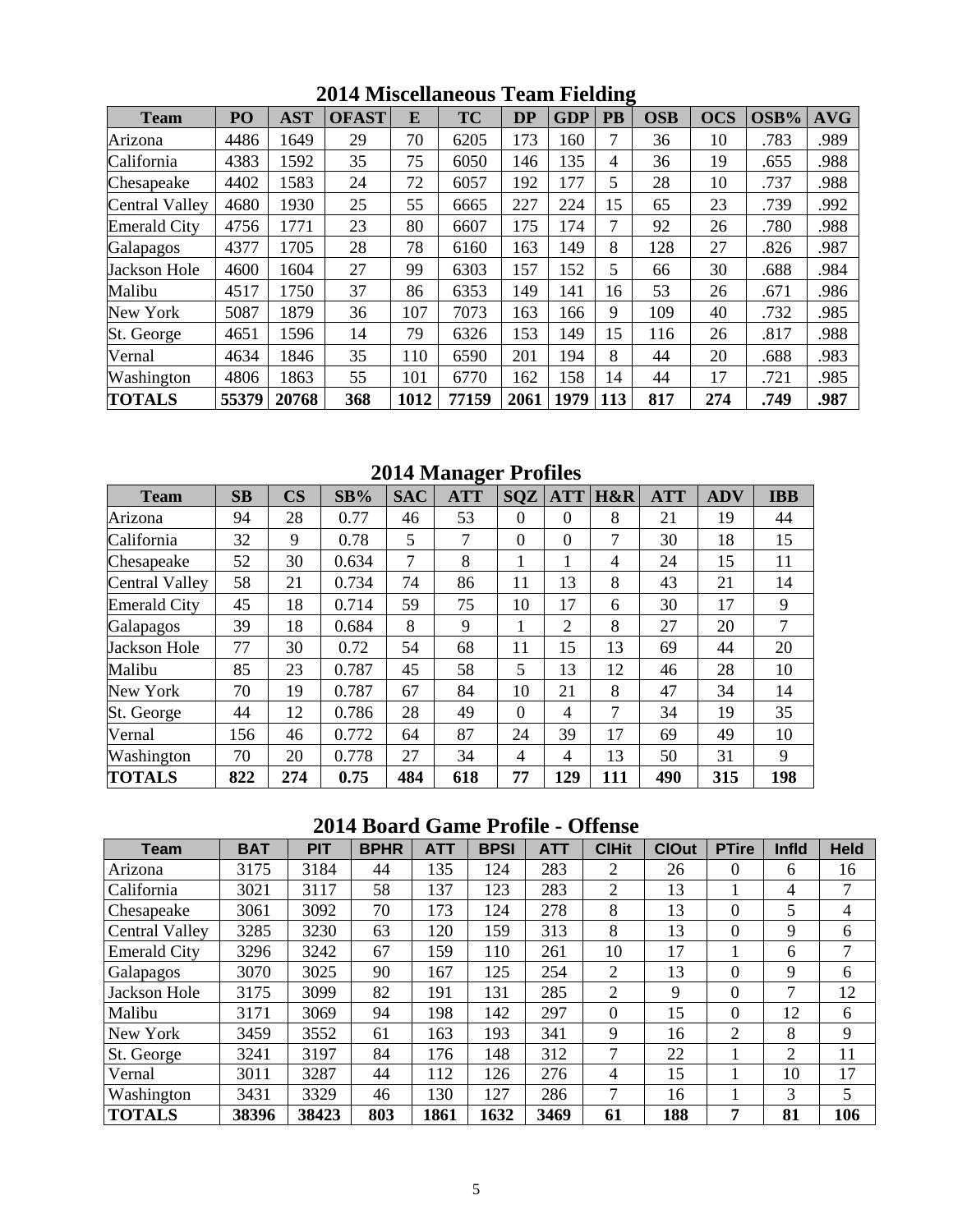| <b>Team</b>           | <b>BAT</b> | <b>PIT</b> | <b>BPHR</b> | <b>ATT</b> | <b>BPSI</b> | <b>ATT</b> | <b>CIHit</b>   | <b>ClOut</b> | <b>PTire</b> | Infld        | <b>Held</b>    |
|-----------------------|------------|------------|-------------|------------|-------------|------------|----------------|--------------|--------------|--------------|----------------|
| Arizona               | 3106       | 3112       | 40          | 146        | 140         | 284        | 3              | 18           | 0            | 7            | 8              |
| California            | 3169       | 3118       | 78          | 184        | 121         | 289        | 7              | 16           |              | 5            | 8              |
| Chesapeake            | 3072       | 3039       | 57          | 140        | 122         | 271        | 4              | 17           |              | 8            | 8              |
| <b>Central Valley</b> | 3193       | 3182       | 67          | 149        | 164         | 300        | $\theta$       | 19           |              | 8            | 8              |
| <b>Emerald City</b>   | 3218       | 3314       | 75          | 172        | 139         | 283        | 4              | 16           | 0            | 3            | 11             |
| Galapagos             | 3048       | 3123       | 83          | 183        | 132         | 274        | 5              | 12           | 2            | 7            | 10             |
| Jackson Hole          | 3194       | 3122       | 69          | 135        | 123         | 309        | 4              | 11           | 0            | 9            | 9              |
| Malibu                | 3145       | 3129       | 85          | 172        | 120         | 275        | $\overline{2}$ | 17           | 0            | 3            | 9              |
| New York              | 3491       | 3602       | 69          | 158        | 169         | 328        | 10             | 18           |              | 15           | $\overline{4}$ |
| St. George            | 3098       | 3140       | 51          | 124        | 96          | 242        | 6              | 9            | 0            | 4            | 5              |
| Vernal                | 3319       | 3242       | 69          | 146        | 149         | 300        | 10             | 14           | 0            | 3            | 10             |
| Washington            | 3322       | 3343       | 57          | 151        | 159         | 312        | 6              | 19           |              | $\mathbf{Q}$ | 14             |
| <b>TOTALS</b>         | 38375      | 38466      | 800         | 1860       | 1634        | 3467       | 61             | 186          | 7            | 81           | 104            |

## **Board Game Profile - Defense**

## **2014 PLAYOFF RESULTS**

## **FIRST ROUND**

Aaron Division Arizona 4 - New York 2 MVP - Chris Sale

Mays Division Chesapeake 4 - Central Valley 3 MVP - Mike Trout

## **DIVISION CHAMPIONSHIP**

Aaron Division Arizona 4 - Jackson 1 MVP - Chris Sale

Mays Division St. George 4 - Chesapeake 3 MVP - Troy Tulowitzki

## **LEAGUE CHAMPIONSHIP**

St. George 4 - Arizona 3 MVP - Troy Tulowitzki

# **ST GEORGE WINS THEIR 2ND CHAMPIONSHIP (2001, 2014)**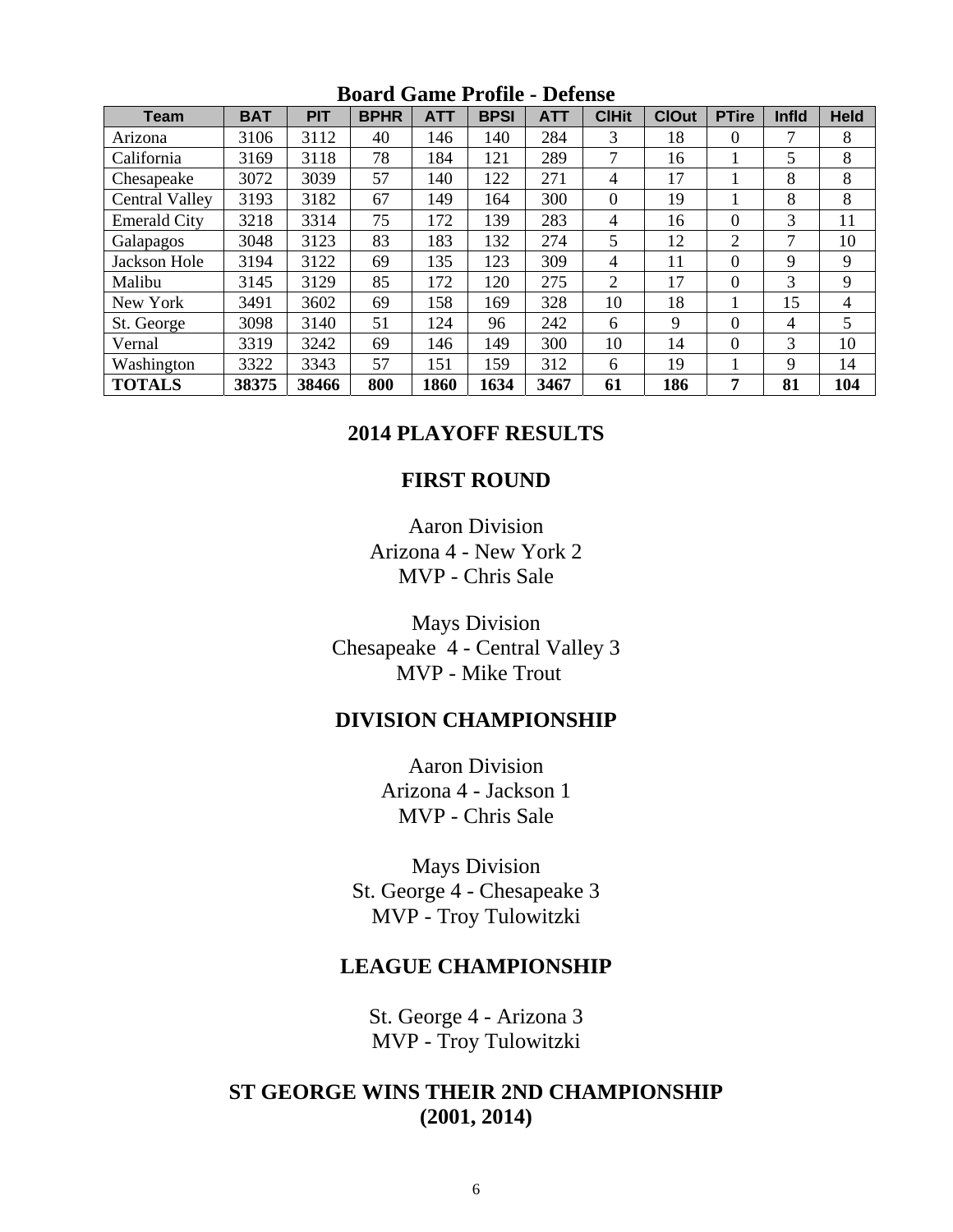# **Individual League Leaders**

| <b>Batting Average</b> |            |      | <b>At Bats</b> |            |     | <b>Runs Scored</b> |            |     |  |
|------------------------|------------|------|----------------|------------|-----|--------------------|------------|-----|--|
| C.Yelich               | <b>AZH</b> | .349 | M.Trout        | <b>CHC</b> | 653 | M.Trout            | <b>CHC</b> | 109 |  |
| R.Cano                 | <b>CVC</b> | .335 | M.Cuddyer      | SGS        | 646 | A.McCutchen        | <b>MAW</b> | 105 |  |
| M.Cabrera              | <b>CHC</b> | .317 | Y.Puig         | SGS        | 644 | M.Cabrera          | <b>CHC</b> | 104 |  |
| H.Ramirez              | <b>CAD</b> | .316 | A.Gonzalez     | <b>VEE</b> | 641 | S.Choo             | <b>AZH</b> | 102 |  |
| M.Carpenter            | <b>CVC</b> | .314 | A.Beltre       | ECO        | 638 | P.Goldschmidt      | AZH        | 101 |  |
| A.McCutchen            | <b>MAW</b> | .313 | A.McCutchen    | <b>MAW</b> | 638 | J.Ellsbury         | <b>AZH</b> | 95  |  |
| D.Nava                 | <b>WAG</b> | .313 | P.Goldschmidt  | AZH        | 636 | C.Crisp            | <b>MAW</b> | 94  |  |
| J.Mauer                | CAD        | .308 | J.Ellsbury     | <b>AZH</b> | 630 | C.Yelich           | AZH        | 93  |  |
| J.Werth                | ECO        | .308 | A.Jackson      | <b>CVC</b> | 623 | E.Encarnacion      | <b>CHC</b> | 93  |  |
| S.Gennett              | <b>NYK</b> | .306 | J.Kipnis       | JAG        | 621 | C.Davis            | ECO        | 93  |  |
| F.Freeman              | <b>NYK</b> | .302 | R.Zimmerman    | <b>MAW</b> | 612 | C.Gonzalez         | JAG        | 92  |  |
| C.Crisp                | <b>MAW</b> | .299 | C.Johnson      | AZH        | 607 | J.Werth            | ECO        | 92  |  |

| <b>Hits</b> |            |     | <b>Doubles</b> | <b>Triples</b> |    |                  |            |    |
|-------------|------------|-----|----------------|----------------|----|------------------|------------|----|
| A.McCutchen | <b>MAW</b> | 200 | A.McCutchen    | <b>MAW</b>     | 45 | S.Drew           | <b>AZH</b> | 12 |
| M.Cabrera   | <b>CHC</b> | 190 | R.Cano         | <b>CVC</b>     | 44 | D.Wright         | VEE        | 11 |
| Y.Puig      | <b>SGS</b> | 190 | M.Carpenter    | <b>CVC</b>     | 44 | A.Jackson        | <b>CVC</b> | 10 |
| R.Cano      | <b>CVC</b> | 185 | Y.Molina       | <b>CHC</b>     | 44 | D.Span           | <b>GAT</b> | 9  |
| J.Ellsbury  | <b>AZH</b> | 182 | <b>B.Posey</b> | <b>GAT</b>     | 42 | C.Gomez          | SGS        | 9  |
| M.Cuddyer   | <b>SGS</b> | 179 | J.Kipnis       | JAG            | 38 | J.Ellsbury       | AZH        | 8  |
| M.Trout     | <b>CHC</b> | 178 | <b>B.Belt</b>  | JAG            | 38 | C.Utley          | WAG        | 8  |
| A.Jackson   | <b>CVC</b> | 177 | A.Jackson      | <b>CVC</b>     | 38 | M.Trout          | <b>CHC</b> | 7  |
| M.Carpenter | <b>CVC</b> | 175 | J.Saltalamacc  | <b>SGS</b>     | 38 | J.Segura         | JAG        | 6  |
| A.Beltre    | <b>ECO</b> | 175 | J.Castro       | <b>WAG</b>     | 38 | C.Gonzalez       | JAG        | 6  |
| S.Gennett   | <b>NYK</b> | 173 |                |                |    | <b>B.Gardner</b> | ECO        | 6  |

| <b>Home Runs</b> |            |    | <b>RBIs</b>    |            | <b>Walks</b> |                |            |     |
|------------------|------------|----|----------------|------------|--------------|----------------|------------|-----|
| C.Davis          | ECO        | 55 | C.Davis        | ECO        | 140          | J.Votto        | <b>WAG</b> | 118 |
| M.Cabrera        | <b>CHC</b> | 50 | M.Cabrera      | <b>CHC</b> | 123          | S.Choo         | <b>AZH</b> | 112 |
| P.Alvarez        | <b>GAT</b> | 45 | E.Hosmer       | <b>AZH</b> | 118          | M.Trout        | <b>CHC</b> | 92  |
| C.Gonzalez       | JAG        | 38 | P.Alvarez      | <b>GAT</b> | 105          | P.Goldschmidt  | <b>AZH</b> | 85  |
| E. Encarnacion   | <b>CHC</b> | 36 | P.Goldschmidt  | <b>AZH</b> | 99           | E. Encarnacion | <b>CHC</b> | 85  |
| R.Zimmerman      | <b>MAW</b> | 36 | R.Zimmerman    | <b>MAW</b> | 98           | P.Fielder      | <b>CAD</b> | 81  |
| D.Ortiz          | NYK        | 35 | D.Ortiz        | <b>NYK</b> | 96           | C.Yelich       | <b>AZH</b> | 79  |
| P.Goldschmidt    | <b>AZH</b> | 32 | H.Ramirez      | <b>CAD</b> | 95           | J.Donaldson    | JAG        | 74  |
| R.Raburn         | JAG        | 32 | R.Cano         | <b>CVC</b> | 94           | J.Bautista     | <b>NYK</b> | 73  |
| <b>B.Moss</b>    | <b>MAW</b> | 32 | <b>B.Moss</b>  | <b>MAW</b> | 88           | M.Carpenter    | <b>CVC</b> | 73  |
| T.Tulowitzki     | SGS        | 32 | E. Encarnacion | <b>CHC</b> | 87           | J.Kipnis       | JAG        | 71  |
| M.Hollidav       | SGS        | 31 | T.Tulowitzki   | <b>SGS</b> | 87           | J.Werth        | ECO        | 69  |

| <b>Intentional Walks</b> |            |    | <b>Strike Outs</b> |            |     | <b>Hit by Pitch</b> |            |    |  |
|--------------------------|------------|----|--------------------|------------|-----|---------------------|------------|----|--|
| C.Davis                  | ECO        | 12 | Y.Puig             | <b>SGS</b> | 203 | S.Choo              | <b>AZH</b> | 24 |  |
| A.McCutchen              | <b>MAW</b> | 8  | J.Bruce            | <b>MAW</b> | 195 | J. Iglesias         | <b>CVC</b> | 21 |  |
| P.Goldschmidt            | <b>AZH</b> | 6  | C.Gonzalez         | JAG        | 188 | S.Marte             | <b>VEE</b> | 15 |  |
| T.Hunter                 | <b>VEE</b> | 6  | O.Arcia            | GAT        | 183 | M.Carpenter         | <b>CVC</b> | 15 |  |
| M.Trout                  | <b>CHC</b> | 6  | P.Alvarez          | <b>GAT</b> | 175 | D.Nava              | WAG        | 15 |  |
| A.Gonzalez               | <b>VEE</b> | 5  | C.Rasmus           | JAG        | 173 | R.Martin            | <b>CVC</b> | 14 |  |
| M.Cabrera                | <b>CHC</b> | 5  | J.Saltalamacc      | <b>SGS</b> | 172 | Y.Puig              | <b>SGS</b> | 14 |  |
| Y.Molina                 | <b>CHC</b> | 5. | R.Zimmerman        | <b>MAW</b> | 167 | C.Gentry            | <b>NYK</b> | 13 |  |
|                          |            |    | <b>B.Moss</b>      | <b>MAW</b> | 166 | F.Freeman           | <b>NYK</b> | 13 |  |
|                          |            |    | P.Goldschmidt      | AZH        | 164 | J.Jay               | <b>VEE</b> | 13 |  |
|                          |            |    | R.Braun            | <b>CVC</b> | 164 | C.Davis             | ECO        | 13 |  |
|                          |            |    | M.Carp             | WAG        | 164 |                     |            |    |  |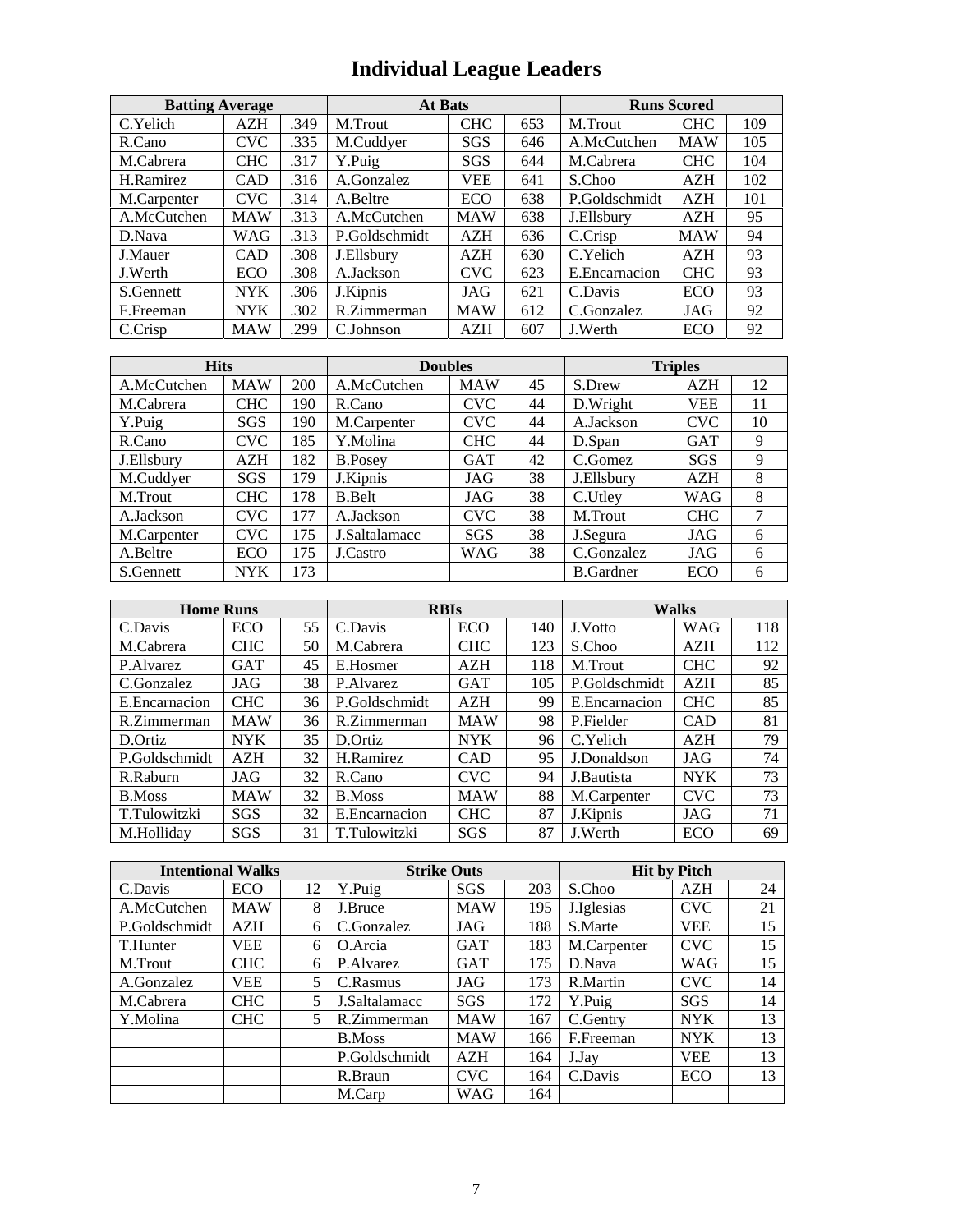| <b>Sacrifice Hits</b> |            |    |             | <b>Stolen Bases</b> |    | <b>Stolen Base Pct</b> |            |      |
|-----------------------|------------|----|-------------|---------------------|----|------------------------|------------|------|
| J. Iglesias           | CVC.       | 39 | J.Ellsbury  | AZH                 | 47 | C.Gentry               | <b>NYK</b> | .889 |
| A.Simmons             | <b>MAW</b> | 34 | J.Dyson     | VEE                 | 41 | A.McCutchen            | <b>MAW</b> | .875 |
| S.Marte               | VEE        | 20 | J.Segura    | JAG                 | 39 | J.Reyes                | <b>NYK</b> | .857 |
| C.Gentry              | <b>NYK</b> | 19 | E.Andrus    | VEE                 | 30 | N.Aoki                 | <b>WAG</b> | .857 |
| Y.Escobar             | ECO        | 19 | C.Gentry    | <b>NYK</b>          | 24 | J.Ellsbury             | AZH        | .810 |
| E.Andrus              | VEE        | 17 | M.Trout     | <b>CHC</b>          | 24 | J.Segura               | JAG        | .796 |
| J.Kipnis              | JAG        | 15 | N.Aoki      | <b>WAG</b>          | 24 | E.Andrus               | VEE        | .789 |
| N.Punto               | <b>NYK</b> | 15 | S.Marte     | <b>VEE</b>          | 22 | J.Dyson                | <b>VEE</b> | .788 |
| <b>B.Dozier</b>       | SGS        | 12 | A.McCutchen | <b>MAW</b>          | 21 | S.Choo                 | AZH        | .762 |
|                       |            |    | C.Crisp     | <b>MAW</b>          | 21 | C.Crisp                | <b>MAW</b> | .750 |
|                       |            |    |             |                     |    | E.Cabrera              | VEE        | .714 |
|                       |            |    |             |                     |    | M.Trout                | <b>CHC</b> | .686 |

| <b>GIDP</b>      |            |    |              | <b>Errors</b> |    | <b>Pinch Hit Average</b> |            |      |  |
|------------------|------------|----|--------------|---------------|----|--------------------------|------------|------|--|
| D.Ortiz          | <b>NYK</b> | 34 | R.Zimmerman  | <b>MAW</b>    | 32 | E.Longoria               | JAG        | .345 |  |
| P.Goldschmidt    | AZH        | 33 | P.Alvarez    | <b>GAT</b>    | 21 | M.Byrd                   | SGS        | .304 |  |
| <b>B.</b> Butler | CAD        | 29 | I.Desmond    | <b>GAT</b>    | 18 | A.Hill                   | JAG        | .286 |  |
| I.Desmond        | <b>GAT</b> | 28 | A.Beltre     | <b>ECO</b>    | 18 | J.Lucroy                 | <b>MAW</b> | .231 |  |
| E.Encarnacion    | <b>CHC</b> | 28 | H.Ramirez    | <b>CAD</b>    | 17 | D.Valencia               | <b>NYK</b> | .227 |  |
| A.Beltre         | ECO        | 26 | J.Donaldson  | JAG           | 17 | C.Denorfia               | <b>MAW</b> | .091 |  |
| A.Gonzalez       | VEE        | 24 | J.Reyes      | <b>NYK</b>    | 17 |                          |            |      |  |
| M.Cuddyer        | <b>SGS</b> | 24 | T.Tulowitzki | SGS           | 17 |                          |            |      |  |
| J.Votto          | WAG        | 24 | J.Kipnis     | JAG           | 15 |                          |            |      |  |
| E.Hosmer         | AZH        | 23 | E.Andrus     | VEE           | 15 |                          |            |      |  |

| <b>Slugging Pct</b> |            |      |             | <b>On Base Pct</b> |      | <b>Runs Created/27</b> |            |     |  |
|---------------------|------------|------|-------------|--------------------|------|------------------------|------------|-----|--|
| C.Davis             | ECO        | .681 | C.Yelich    | <b>AZH</b>         | .437 | C.Davis                | ECO        | 9.5 |  |
| M.Cabrera           | <b>CHC</b> | .603 | S.Choo      | <b>AZH</b>         | .415 | C.Yelich               | AZH        | 9   |  |
| D.Ortiz             | <b>NYK</b> | .567 | M.Carpenter | <b>CVC</b>         | .405 | M.Cabrera              | <b>CHC</b> | 8.6 |  |
| H.Ramirez           | <b>CAD</b> | .552 | J.Werth     | ECO                | .391 | H.Ramirez              | <b>CAD</b> | 7.7 |  |
| J.Werth             | ECO        | .534 | M.Cabrera   | <b>CHC</b>         | .388 | J.Werth                | ECO        | 7.4 |  |
| P.Alvarez           | <b>GAT</b> | .525 | A.McCutchen | <b>MAW</b>         | .386 | R.Cano                 | <b>CVC</b> | 7.1 |  |
| R.Cano              | <b>CVC</b> | .522 | D.Nava      | WAG                | .383 | M.Carpenter            | <b>CVC</b> | 7.1 |  |
| C.Gonzalez          | JAG        | .519 | R.Cano      | <b>CVC</b>         | .381 | C.Crisp                | <b>MAW</b> | 7   |  |
| C.Crisp             | <b>MAW</b> | .515 | H.Ramirez   | <b>CAD</b>         | .379 | A.McCutchen            | <b>MAW</b> | 7   |  |
| M.Hollidav          | <b>SGS</b> | .507 | C.Davis     | ECO                | .379 | S.Choo                 | AZH        | 6.8 |  |
| <b>B.Moss</b>       | <b>MAW</b> | .507 | F.Freeman   | <b>NYK</b>         | .378 | D.Nava                 | WAG        | 6.5 |  |
| T.Tulowitzki        | SGS        | .506 | J.Votto     | WAG                | .377 | T.Tulowitzki           | SGS        | 6.4 |  |

| <b>OPS</b>  |            |       |               | <b>Total Bases</b> |     | <b>Batting Average vs. Left</b> |            |      |  |
|-------------|------------|-------|---------------|--------------------|-----|---------------------------------|------------|------|--|
| C.Davis     | ECO        | 1.142 | M.Cabrera     | <b>CHC</b>         | 361 | A.McCutchen                     | <b>MAW</b> | .419 |  |
| M.Cabrera   | <b>CHC</b> | 1.014 | C.Davis       | ECO                | 352 | J.Lucrov                        | <b>MAW</b> | .364 |  |
| C.Yelich    | AZH        | .991  | A.McCutchen   | <b>MAW</b>         | 312 | D.Fowler                        | <b>AZH</b> | .362 |  |
| H.Ramirez   | <b>CAD</b> | .941  | D.Ortiz       | <b>NYK</b>         | 305 | A.Rios                          | VEE        | .348 |  |
| S.Choo      | AZH        | .936  | M.Trout       | <b>CHC</b>         | 304 | H.Ramirez                       | <b>CAD</b> | .340 |  |
| J.Werth     | <b>ECO</b> | .921  | T.Tulowitzki  | SGS                | 294 | C.Johnson                       | <b>AZH</b> | .339 |  |
| C.Crisp     | <b>MAW</b> | .908  | C.Gonzalez    | JAG                | 292 | M.Trout                         | <b>CHC</b> | .337 |  |
| A.McCutchen | <b>MAW</b> | .886  | R.Cano        | <b>CVC</b>         | 288 | Y.Puig                          | SGS        | .336 |  |
| D.Ortiz     | <b>NYK</b> | .869  | A.Jones       | <b>GAT</b>         | 286 | S.Marte                         | <b>VEE</b> | .330 |  |
| R.Cano      | <b>CVC</b> | .862  | H.Ramirez     | <b>CAD</b>         | 285 | C.Gomez                         | SGS        | .314 |  |
| M.Trout     | <b>CHC</b> | .857  | Y.Puig        | SGS                | 283 | A.Beltre                        | ECO        | .312 |  |
| M.Carpenter | <b>CVC</b> | .842  | P.Goldschmidt | AZH                | 282 | E.Cabrera                       | VEE        | .310 |  |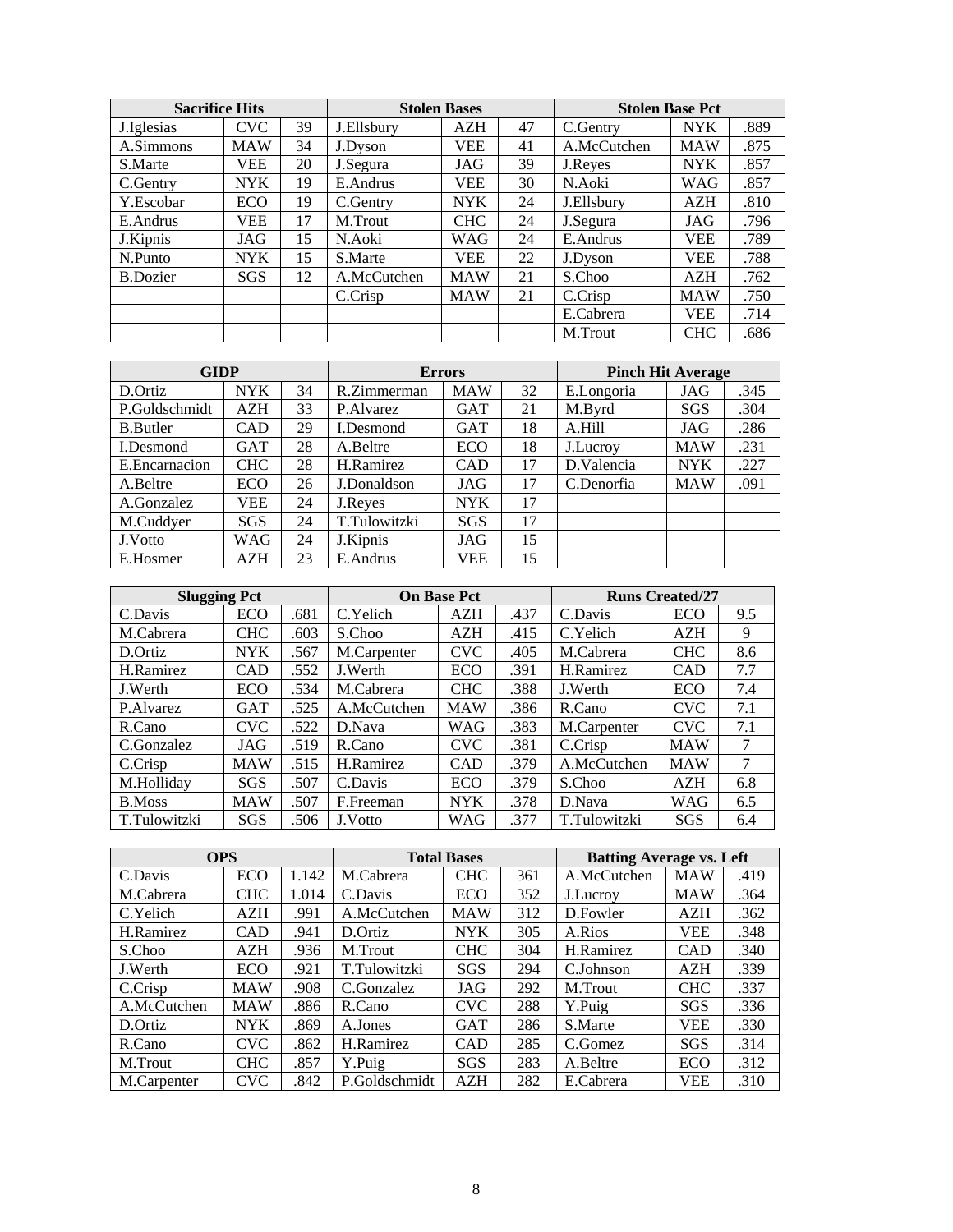| Homers vs. Left |            |    | <b>Batting Average vs. Right</b> |            |      | <b>Homers vs. Right</b> |            |    |
|-----------------|------------|----|----------------------------------|------------|------|-------------------------|------------|----|
| K.Davis         | <b>CAD</b> | 17 | C. Yelich                        | AZH        | .358 | C.Davis                 | ECO        | 52 |
| H.Ramirez       | CAD        | 12 | D.Span                           | GAT        | .345 | P.Alvarez               | <b>GAT</b> | 44 |
| M.Cabrera       | <b>CHC</b> | 10 | R.Cano                           | CVC.       | .340 | M.Cabrera               | <b>CHC</b> | 40 |
| M.Trumbo        | <b>MAW</b> | 10 | O.Infante                        | <b>MAW</b> | .322 | C.Gonzalez              | JAG        | 34 |
| J.Upton         | <b>CHC</b> | 8  | M.Cabrera                        | <b>CHC</b> | .322 | D.Ortiz                 | <b>NYK</b> | 34 |
| M.Trout         | <b>CHC</b> | 8  | D.Nava                           | WAG        | .318 | E.Encarnacion           | <b>CHC</b> | 34 |
| D.Murphy        | CAD        | 7  | S.Gennett                        | <b>NYK</b> | .315 | R.Zimmerman             | <b>MAW</b> | 33 |
| E.Longoria      | JAG        |    | M.Machado                        | CVC.       | .313 | M.Holliday              | <b>SGS</b> | 31 |
| J.Werth         | ECO        |    | M.Carpenter                      | <b>CVC</b> | .312 | T.Tulowitzki            | SGS        | 31 |
| A.Simmons       | <b>MAW</b> | 7  | J.Werth                          | ECO        | .312 | P.Goldschmidt           | AZH        | 30 |
|                 |            |    | J.Mauer                          | <b>CAD</b> | .311 | <b>B.Moss</b>           | <b>MAW</b> | 30 |
|                 |            |    | C.Beltran                        | <b>CHC</b> | .311 | W.Ramos                 | <b>MAW</b> | 29 |

| <b>First Base X Pct</b> |            |      | <b>Second Base X Pct</b> |            |      | <b>Third Base X Pct</b> |            |      |  |
|-------------------------|------------|------|--------------------------|------------|------|-------------------------|------------|------|--|
| A.Rizzo                 | <b>GAT</b> | .857 | R.Cano                   | <b>CVC</b> | .975 | N.Arenado               | SGS        | .873 |  |
| F.Freeman               | <b>NYK</b> | .815 | D.Pedroia                | <b>CAD</b> | .969 | M.Machado               | <b>CVC</b> | .846 |  |
| C.Davis                 | ECO        | .809 | <b>B.Zobrist</b>         | GAT        | .948 | A.Beltre                | ECO        | .782 |  |
| P.Goldschmid            | t AZH      | .797 | D.Espinosa               | ECO        | .930 | D.Wright                | VEE        | .733 |  |
| J.Votto                 | WAG        | .789 | O.Infante                | <b>MAW</b> | .873 | E.Chavez                | WAG        | .714 |  |
| J.Morneau               | <b>CHC</b> | .788 | N.Walker                 | AZH        | .858 | M.Dominguez             | <b>CAD</b> | .594 |  |
| A.Gonzalez              | VEE        | .722 | J.Kipnis                 | JAG        | .853 | R.Zimmerman             | <b>MAW</b> | .591 |  |
| <b>B.Moss</b>           | <b>MAW</b> | .681 | <b>B.Dozier</b>          | <b>SGS</b> | .835 | M.Cabrera               | <b>CHC</b> | .562 |  |
| P.Fielder               | CAD        | .660 | S.Gennett                | <b>NYK</b> | .739 | P.Alvarez               | <b>GAT</b> | .475 |  |

| <b>Shortstop X Pct</b> |            |      |                   | <b>Outfield X Pct</b> |       |                 | <b>Catcher X Pct</b> |       |
|------------------------|------------|------|-------------------|-----------------------|-------|-----------------|----------------------|-------|
| J. Iglesias            | <b>CVC</b> | .958 | A.Jones           | <b>GAT</b>            | 1.000 | M. Wieters      | <b>AZH</b>           | 0.881 |
| Y.Escobar              | <b>ECO</b> | .943 | D.Span            | <b>GAT</b>            | 1.000 | R.Martin        | <b>CVC</b>           | 0.837 |
| J.Hardy                | <b>WAG</b> | .906 | J.Bruce           | <b>MAW</b>            | 1.000 | S.Perez         | ECO                  | 0.833 |
| T.Tulowitzki           | SGS        | .896 | M.Trout           | <b>CHC</b>            | .974  | W.Nieves        | JAG                  | 0.828 |
| A.Simmons              | <b>MAW</b> | .896 | C.Gomez           | <b>SGS</b>            | .969  | J.Saltalamac    | c SGS                | 0.806 |
| E.Andrus               | VEE        | .893 | J.Ellsbury        | <b>AZH</b>            | .959  | J.Castro        | <b>WAG</b>           | 0.8   |
| J.Segura               | JAG        | .861 | A.McCutchen       | <b>MAW</b>            | .958  | J.Mauer         | <b>CAD</b>           | 0.797 |
| A.Cabrera              | <b>CHC</b> | .835 | C.Gonzalez        | JAG                   | .891  | <b>B.Posey</b>  | <b>GAT</b>           | 0.776 |
| S.Drew                 | <b>AZH</b> | .833 | C.Gentry          | <b>NYK</b>            | .886  | <b>B.McCann</b> | <b>NYK</b>           | 0.732 |
| I.Desmond              | <b>GAT</b> | .755 | Y.Puig            | <b>SGS</b>            | .860  | G.Soto          | <b>VEE</b>           | 0.732 |
| J.Reyes                | <b>NYK</b> | .708 | A.Jackson         | <b>CVC</b>            | .859  | Y.Molina        | <b>CHC</b>           | 0.72  |
| H.Ramirez              | <b>CAD</b> | .704 | <b>B.</b> Gardner | ECO                   | .835  | W.Ramos         | <b>MAW</b>           | 0.674 |

| <b>Opponent Steals</b> |            |     |                 | <b>Opponent SB Pct</b> |      |
|------------------------|------------|-----|-----------------|------------------------|------|
| <b>B.Posev</b>         | <b>GAT</b> | 119 | G.Laird         | <b>NYK</b>             | .600 |
| J.Saltalamacchia       | SGS        | 96  | W.Nieves        | JAG                    | .638 |
| <b>B.McCann</b>        | NYK        | 64  | J.Lucrov        | MAW                    | .650 |
| J.Jaso                 | ECO        | 41  | J.Mauer         | CAD                    | .680 |
| W.Nieves               | JAG        | 37  | R.Martin        | <b>CVC</b>             | .681 |
| J.Castro               | WAG        | 35  | G.Soto          | <b>VEE</b>             | .686 |
| J.Mauer                | <b>CAD</b> | 34  | W.Ramos         | MAW                    | .688 |
| H.Sanchez              | <b>NYK</b> | 33  | D.Mesoraco      | JAG                    | .719 |
| R.Martin               | CVC        | 32  | W.Castillo      | <b>CVC</b>             | .722 |
| D.Navarro              | ECO        | 31  | Y.Molina        | <b>CHC</b>             | .743 |
| M. Wieters             | AZH        | 28  | H.Sanchez       | <b>NYK</b>             | .750 |
| <b>OTHERS TIED</b>     | WITH       | 26  | <b>B.McCann</b> | NYK                    | .753 |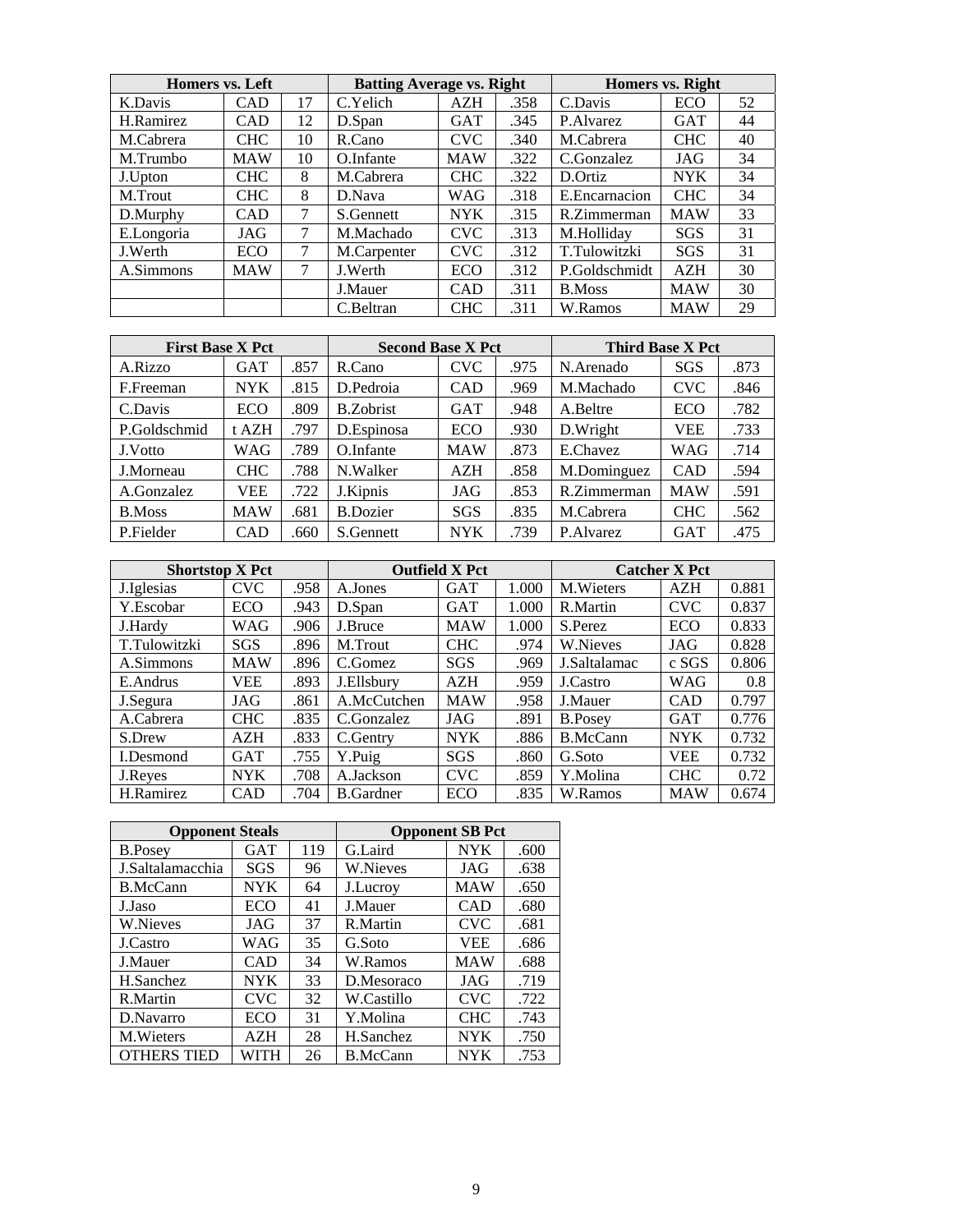| Wins        |            |    |                 | <b>Losses</b> |    |               | <b>Winning Pct</b> |      |
|-------------|------------|----|-----------------|---------------|----|---------------|--------------------|------|
| M.Scherzer  | SGS        | 22 | H.Iwakuma       | <b>MAW</b>    | 22 | M.Harvey      | SGS                | .815 |
| M.Harvey    | SGS        | 22 | C.Sale          | <b>AZH</b>    | 20 | S.Gray        | <b>CVC</b>         | .789 |
| C.Lee       | WAG        | 20 | <b>B.Arroyo</b> | CAD           | 20 | A.Sanchez     | SGS                | .750 |
| C.Buchholz  | JAG        | 18 | J.Kelly         | VEE           | 20 | C.Buchholz    | JAG                | .720 |
| Y.Darvish   | <b>ECO</b> | 18 | J.Zimmermann    | <b>GAT</b>    | 19 | J.Gomez       | <b>CVC</b>         | .708 |
| A.Sanchez   | <b>SGS</b> | 18 | R.Nolasco       | <b>VEE</b>    | 19 | T.Ross        | <b>NYK</b>         | .696 |
| J.Fernandez | JAG        | 17 | A.Cashner       | ECO           | 18 | J.Parker      | AZH                | .667 |
| J.Gomez     | <b>CVC</b> | 17 | A. Wainwright   | <b>CAD</b>    | 17 | M.Scherzer    | SGS                | .667 |
| C.Kershaw   | <b>CHC</b> | 17 | J. Teheran      | CAD           | 17 | T.Roark       | ECO                | .647 |
| J.Parker    | AZH        | 16 | E.Santana       | <b>GAT</b>    | 17 | Y.Darvish     | ECO                | .643 |
| T.Ross      | <b>NYK</b> | 16 |                 |               |    | H.Ryu         | <b>MAW</b>         | .636 |
|             |            |    |                 |               |    | <b>I.Nova</b> | <b>CVC</b>         | .609 |

| <b>ERA</b>  |            |      |               | <b>Innings Pitched</b> |       | <b>Total Batters Faced</b> |            |      |
|-------------|------------|------|---------------|------------------------|-------|----------------------------|------------|------|
| M.Harvey    | SGS        | 2.01 | C.Lee         | <b>WAG</b>             | 307.1 | E.Santana                  | <b>GAT</b> | 1279 |
| C.Kershaw   | <b>CHC</b> | 2.68 | C.Kershaw     | <b>CHC</b>             | 305.1 | C.Lee                      | WAG        | 1260 |
| C.Buchholz  | JAG        | 2.76 | M.Scherzer    | SGS                    | 301.0 | C.Kershaw                  | <b>CHC</b> | 1234 |
| Y.Darvish   | ECO        | 2.85 | E.Santana     | <b>GAT</b>             | 295.1 | H.Iwakuma                  | <b>MAW</b> | 1232 |
| M.Scherzer  | SGS        | 2.87 | J.Zimmermann  | <b>GAT</b>             | 290.0 | J.Zimmermann               | <b>GAT</b> | 1228 |
| T.Ross      | <b>NYK</b> | 2.92 | H.Iwakuma     | <b>MAW</b>             | 288.2 | M.Bumgarner                | <b>NYK</b> | 1227 |
| A.Sanchez   | <b>SGS</b> | 2.95 | M.Bumgarner   | <b>NYK</b>             | 286.2 | M.Scherzer                 | SGS        | 1212 |
| C.Lee       | WAG        | 3.25 | M.Harvey      | SGS                    | 278.0 | J.Teheran                  | CAD        | 1123 |
| J.Fernandez | JAG        | 3.47 | Y.Darvish     | ECO                    | 274.2 | C.Sale                     | <b>AZH</b> | 1105 |
| J.Gomez     | <b>CVC</b> | 3.64 | J.Fernandez   | JAG                    | 259.0 | A. Wainwright              | <b>CAD</b> | 1092 |
| H.Kuroda    | <b>WAG</b> | 3.68 | J.Teheran     | <b>CAD</b>             | 256.2 | Y.Darvish                  | ECO        | 1090 |
| K.Medlen    | WAG        | 3.79 | A. Wainwright | <b>CAD</b>             | 256.0 | J.Fernandez                | JAG        | 1076 |

| <b>Games Pitched</b> |            |    |              | <b>Games Started</b> |    | <b>Complete Games</b> |            |    |
|----------------------|------------|----|--------------|----------------------|----|-----------------------|------------|----|
| K.Uehara             | <b>NYK</b> | 82 | E.Santana    | <b>GAT</b>           | 42 | Y.Darvish             | ECO        | 24 |
| J.Papelbon           | <b>NYK</b> | 77 | M.Bumgarner  | <b>NYK</b>           | 41 | C.Kershaw             | <b>CHC</b> | 20 |
| K.Jansen             | <b>AZH</b> | 71 | H.Iwakuma    | <b>MAW</b>           | 41 | C.Lee                 | <b>WAG</b> | 20 |
| D.Smyly              | JAG        | 70 | C.Lee        | <b>WAG</b>           | 41 | M.Scherzer            | SGS        | 16 |
| <b>B.Parnell</b>     | JAG        | 69 | C.Kershaw    | <b>CHC</b>           | 40 | M.Harvey              | SGS        | 16 |
| D.Farquhar           | <b>CHC</b> | 69 | C.Sale       | AZH                  | 39 | J.Zimmermann          | <b>GAT</b> | 15 |
| J.Howell             | AZH        | 65 | J.Zimmermann | <b>GAT</b>           | 38 | M.Bumgarner           | <b>NYK</b> | 13 |
| J.Burton             | <b>CAD</b> | 65 | M.Scherzer   | SGS                  | 38 | H.Iwakuma             | <b>MAW</b> | 13 |
| L.Avilan             | CAD        | 65 | F.Hernandez  | SGS                  | 37 | A. Wainwright         | CAD        | 12 |
| D.De La Rosa         | <b>GAT</b> | 63 | J.Teheran    | <b>CAD</b>           | 35 | J.Teheran             | <b>CAD</b> | 12 |
| C.Breslow            | JAG        | 63 | D.Fister     | <b>CVC</b>           | 35 | E.Santana             | <b>GAT</b> | 12 |
| D.Carpenter          | <b>MAW</b> | 63 |              |                      |    | H.Kuroda              | WAG        | 12 |

| <b>Games Finished</b> |            |    | <b>Saves</b>      |            |    |                   | <b>Save Pct</b> |      |
|-----------------------|------------|----|-------------------|------------|----|-------------------|-----------------|------|
| K.Uehara              | <b>NYK</b> | 70 | K.Uehara          | <b>NYK</b> | 34 | C.Kimbrel         | AZH             | .892 |
| T.Thornburg           | VEE        | 50 | C.Kimbrel         | <b>AZH</b> | 33 | N.Vincent         | JAG             | .882 |
| D.Carpenter           | <b>MAW</b> | 47 | A.Torres          | <b>SGS</b> | 24 | T.Thornburg       | VEE             | .875 |
| C.Kimbrel             | AZH        | 46 | M.Melancon        | <b>CVC</b> | 21 | T.Rosenthal       | <b>CHC</b>      | .818 |
| T.Clippard            | <b>CAD</b> | 41 | D.Carpenter       | <b>MAW</b> | 20 | <b>B.Kintzler</b> | <b>WAG</b>      | .813 |
| T.Rosenthal           | <b>CHC</b> | 41 | T.Rosenthal       | <b>CHC</b> | 18 | T.Clippard        | <b>CAD</b>      | .810 |
| A.Torres              | SGS        | 39 | T.Clippard        | <b>CAD</b> | 17 | K.Uehara          | <b>NYK</b>      | .810 |
| M.Melancon            | <b>CVC</b> | 38 | N.Vincent         | JAG        | 15 | M.Melancon        | <b>CVC</b>      | .778 |
| J.Grilli              | <b>GAT</b> | 36 | T.Thornburg       | VEE        | 14 | A.Torres          | SGS             | .750 |
| <b>B.Kintzler</b>     | WAG        | 36 | S.Doolittle       | WAG        | 14 | <b>B.Parnell</b>  | JAG             | .688 |
| L.Avilan              | <b>CAD</b> | 35 | <b>B.Kintzler</b> | WAG        | 13 | D.Smyly           | JAG             | .667 |
| S.Doolittle           | WAG        | 35 | D.Smyly           | JAG        | 12 | D.Carpenter       | <b>MAW</b>      | .645 |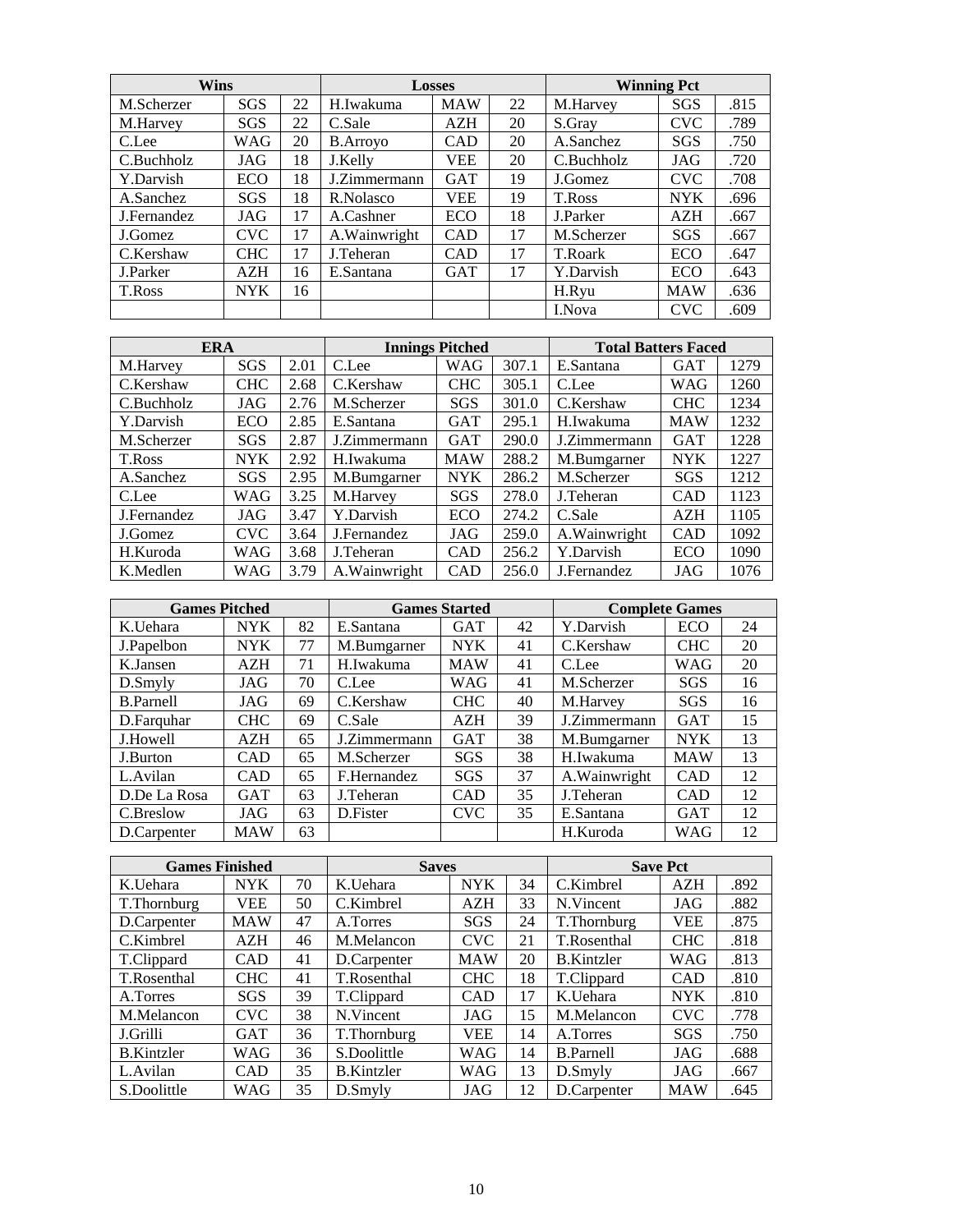| <b>Shutouts</b> |            |   | <b>Hits Allowed</b> |            |     |                 | <b>Runs</b> |     |
|-----------------|------------|---|---------------------|------------|-----|-----------------|-------------|-----|
| M.Harvey        | <b>SGS</b> | 7 | E.Santana           | <b>GAT</b> | 314 | H.Iwakuma       | <b>MAW</b>  | 181 |
| Y.Darvish       | ECO        | 5 | J.Zimmermann        | <b>GAT</b> | 306 | E.Santana       | <b>GAT</b>  | 180 |
| A.Sanchez       | <b>SGS</b> | 5 | H.Iwakuma           | <b>MAW</b> | 299 | <b>B.Arroyo</b> | CAD         | 158 |
| C.Kershaw       | <b>CHC</b> | 4 | J.Teheran           | <b>CAD</b> | 297 | J.Zimmermann    | <b>GAT</b>  | 144 |
| C.Lee           | WAG        | 4 | C.Kluber            | <b>CHC</b> | 296 | M.Bumgarner     | <b>NYK</b>  | 140 |
| J.Parker        | AZH        | 3 | C.Lee               | WAG        | 296 | <b>B.Colon</b>  | <b>WAG</b>  | 140 |
| D.Straily       | <b>ECO</b> | 3 | M.Bumgarner         | <b>NYK</b> | 287 | M.Latos         | CAD         | 138 |
|                 |            |   | A.Wainwright        | <b>CAD</b> | 285 | A. Wainwright   | CAD         | 138 |
|                 |            |   | G.Cole              | <b>NYK</b> | 285 | C.Sale          | <b>AZH</b>  | 135 |
|                 |            |   | C.Sale              | AZH        | 281 | J.Teheran       | <b>CAD</b>  | 135 |
|                 |            |   | M.Latos             | <b>CAD</b> | 275 | A.Cashner       | ECO         | 135 |

| <b>Earned Runs</b> |            |     | <b>Homers Allowed</b> |            |    |             | <b>Walks</b> |     |
|--------------------|------------|-----|-----------------------|------------|----|-------------|--------------|-----|
| E.Santana          | <b>GAT</b> | 171 | H.Iwakuma             | <b>MAW</b> | 61 | J.Fernandez | JAG          | 102 |
| H.Iwakuma          | <b>MAW</b> | 164 | E.Santana             | <b>GAT</b> | 52 | C.Gaudin    | VEE          | 102 |
| <b>B.Arrovo</b>    | CAD        | 149 | M.Bumgarner           | <b>NYK</b> | 45 | E.Santana   | <b>GAT</b>   | 94  |
| J.Zimmermann       | <b>GAT</b> | 137 | J.Teheran             | <b>CAD</b> | 44 | J.Masterson | AZH          | 92  |
| A. Wainwright      | <b>CAD</b> | 133 | C.Sale                | <b>AZH</b> | 41 | T.Ross      | <b>NYK</b>   | 92  |
| J.Teheran          | CAD        | 130 | N.Eovaldi             | <b>MAW</b> | 38 | M.Bumgarner | <b>NYK</b>   | 91  |
| C.Sale             | <b>AZH</b> | 129 | C.Lee                 | <b>WAG</b> | 38 | Y.Darvish   | <b>ECO</b>   | 89  |
| B.Colon            | WAG        | 129 | A. Wainwright         | <b>CAD</b> | 37 | C.Buchholz  | JAG          | 88  |
| M.Latos            | CAD        | 128 | A.Cobb                | <b>GAT</b> | 37 | T.Hudson    | VEE          | 88  |
| M.Bumgarner        | <b>NYK</b> | 124 | J.Peavy               | <b>CHC</b> | 37 | U.Jimenez   | <b>CHC</b>   | 88  |
| C.Kluber           | <b>CHC</b> | 121 | K.Lohse               | <b>CHC</b> | 37 | N.Eovaldi   | <b>MAW</b>   | 88  |
| A.Cobb             | <b>GAT</b> | 117 |                       |            |    |             |              |     |

|             | <b>Strikeouts</b> |     |               | <b>Wild Pitches</b> |    |                 | <b>Balks</b> |                |
|-------------|-------------------|-----|---------------|---------------------|----|-----------------|--------------|----------------|
| Y.Darvish   | ECO               | 350 | D.De La Rosa  | <b>GAT</b>          | 16 | T.Thornburg     | VEE          | $\tau$         |
| M.Scherzer  | SGS               | 317 | C.Gaudin      | VEE                 | 16 | <b>B.Arroyo</b> | <b>CAD</b>   | 6              |
| C.Lee       | WAG               | 307 | J.Gomez       | <b>CVC</b>          | 16 | S.Strasburg     | <b>CVC</b>   | 6              |
| M.Harvey    | <b>SGS</b>        | 295 | C.Kershaw     | <b>CHC</b>          | 16 | J.Fernandez     | JAG          | $\overline{4}$ |
| C.Kershaw   | <b>CHC</b>        | 281 | <b>T.Ross</b> | <b>NYK</b>          | 15 | J.Peavy         | <b>CHC</b>   | $\overline{4}$ |
| M.Bumgarner | <b>NYK</b>        | 280 | T.Lincecum    | <b>ECO</b>          | 15 | C.Sale          | <b>AZH</b>   | 3              |
| C.Sale      | AZH               | 261 | D.Fister      | CVC.                | 13 | S.Feldman       | <b>NYK</b>   | 3              |
| J.Fernandez | JAG               | 257 | M.Harvey      | <b>SGS</b>          | 13 | C.Kershaw       | <b>CHC</b>   | 3              |
| A.Sanchez   | SGS               | 256 | A.Ogando      | <b>VEE</b>          | 12 | T.Lincecum      | <b>ECO</b>   | 3              |
| J.Teheran   | <b>CAD</b>        | 253 | D.Price       | <b>CVC</b>          | 12 |                 |              |                |
| T.Ross      | <b>NYK</b>        | 249 | H.Ryu         | <b>MAW</b>          | 12 |                 |              |                |

|               | <b>Pitcher X Pct</b> |       |              | <b>Opponent Steals</b> |    | <b>Opponent SB Pct</b> |            |      |
|---------------|----------------------|-------|--------------|------------------------|----|------------------------|------------|------|
| A. Wainwright | <b>CAD</b>           | 1.000 | E.Santana    | <b>GAT</b>             | 44 | T.Ross                 | <b>NYK</b> | .719 |
| H.Bailey      | CAD                  | 1.000 | F.Hernandez  | SGS                    | 35 | J.Gomez                | <b>CVC</b> | .720 |
| J.Teheran     | CAD                  | 1.000 | S.Feldman    | <b>NYK</b>             | 33 | G.Cole                 | <b>NYK</b> | .741 |
| C.Buchholz    | JAG                  | 1.000 | A.Sanchez    | SGS                    | 33 | S.Feldman              | <b>NYK</b> | .750 |
| <b>I.Nova</b> | <b>CVC</b>           | 1.000 | T.Lincecum   | ECO                    | 31 | S.Miller               | JAG        | .783 |
| S.Strasburg   | <b>CVC</b>           | 1.000 | T.Ross       | <b>NYK</b>             | 23 | M.Cain                 | <b>GAT</b> | .783 |
| D.Fister      | <b>CVC</b>           | 1.000 | J.Zimmermann | <b>GAT</b>             | 21 | A.Sanchez              | <b>SGS</b> | .805 |
| J.Gomez       | <b>CVC</b>           | 1.000 | G.Cole       | <b>NYK</b>             | 20 | T.Lincecum             | ECO        | .838 |
| Z.Greinke     | <b>MAW</b>           | 1.000 | M.Cain       | <b>GAT</b>             | 18 | J.Zimmermann           | <b>GAT</b> | .840 |
| H.Kuroda      | <b>WAG</b>           | 1.000 | S.Miller     | JAG                    | 18 | E.Santana              | <b>GAT</b> | .846 |
| Y.Darvish     | ECO                  | .900  | J.Gomez      | <b>CVC</b>             | 18 | F.Hernandez            | SGS        | .875 |
| H.Ryu         | <b>MAW</b>           | .900  | U.Jimenez    | <b>CHC</b>             | 17 |                        |            |      |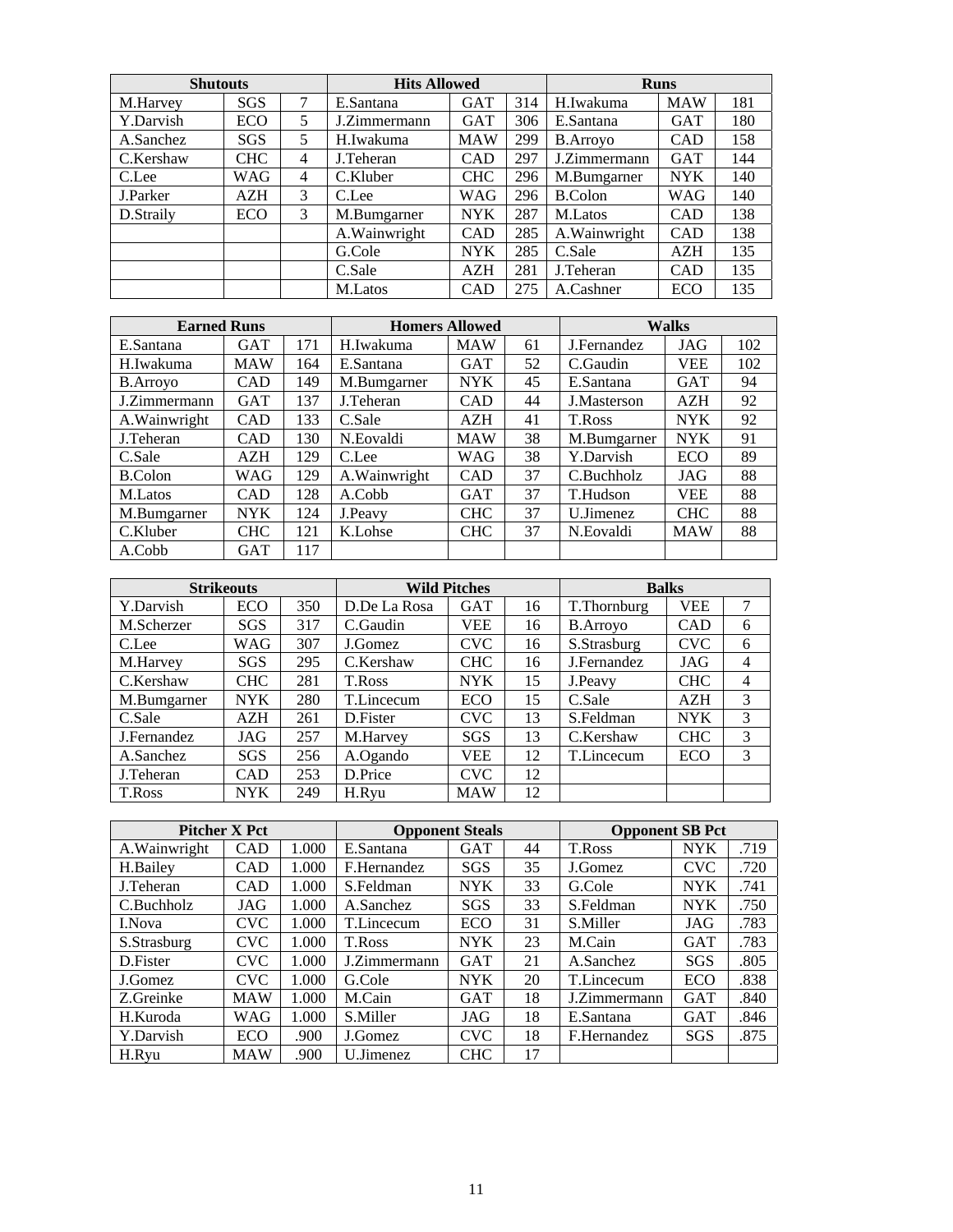|             | <b>Hits/9 Innings</b> |      |                 | <b>BB/9 Innings</b> |      |                  | <b>Ks/9 Innings</b> |       |
|-------------|-----------------------|------|-----------------|---------------------|------|------------------|---------------------|-------|
| Y.Darvish   | ECO                   | 6.39 | C.Lee           | WAG                 | 1.61 | Y.Darvish        | ECO                 | 11.47 |
| M.Harvey    | SGS                   | 6.64 | M.Harvey        | SGS                 | 1.68 | A.Sanchez        | SGS                 | 10.06 |
| M.Scherzer  | SGS                   | 6.94 | K.Medlen        | WAG                 | 1.71 | M.Harvey         | <b>SGS</b>          | 9.55  |
| J.Fernandez | JAG                   | 7.30 | B.Colon         | WAG                 | 1.98 | M.Scherzer       | SGS                 | 9.48  |
| A.Sanchez   | <b>SGS</b>            | 7.43 | J.Teheran       | <b>CAD</b>          | 2.03 | A.Cobb           | <b>GAT</b>          | 9.23  |
| C.Kershaw   | <b>CHC</b>            | 7.46 | A. Wainwright   | <b>CAD</b>          | 2.04 | C.Sale           | AZH                 | 9.22  |
| S.Strasburg | <b>CVC</b>            | 7.95 | J.Zimmermann    | <b>GAT</b>          | 2.05 | C.Lee            | WAG                 | 8.99  |
| Z.Greinke   | <b>MAW</b>            | 8.23 | D.Fister        | <b>CVC</b>          | 2.11 | T.Ross           | <b>NYK</b>          | 8.98  |
| H.Kuroda    | WAG                   | 8.35 | <b>B.Arrovo</b> | CAD                 | 2.11 | <b>U.Jimenez</b> | <b>CHC</b>          | 8.95  |
| C.Buchholz  | JAG                   | 8.36 | H.Kuroda        | WAG                 | 2.14 | J.Fernandez      | JAG                 | 8.93  |
| M.Estrada   | JAG                   | 8.61 | G.Cole          | <b>NYK</b>          | 2.21 | J.Teheran        | <b>CAD</b>          | 8.87  |
| C.Lee       | WAG                   | 8.67 | H.Iwakuma       | <b>MAW</b>          | 2.24 | C.Buchholz       | JAG                 | 8.87  |

| <b>HRs/9 Innings</b> |            |      | <b>Opponent Batting Average</b> |            |      | <b>Left Opponent Bat Avg</b> |            |      |
|----------------------|------------|------|---------------------------------|------------|------|------------------------------|------------|------|
| C.Kershaw            | <b>CHC</b> | 0.53 | Y.Darvish                       | ECO        | .200 | M.Bumgarner                  | <b>NYK</b> | .168 |
| A.Sanchez            | <b>SGS</b> | 0.59 | M.Harvey                        | SGS        | .205 | M.Harvey                     | <b>SGS</b> | .171 |
| M.Harvey             | SGS        | 0.62 | M.Scherzer                      | SGS        | .210 | C.Kershaw                    | CHC        | .196 |
| T.Ross               | <b>NYK</b> | 0.68 | J.Fernandez                     | JAG        | .221 | Y.Darvish                    | ECO        | .210 |
| C.Buchholz           | JAG        | 0.71 | A.Sanchez                       | <b>SGS</b> | .224 | J.Verlander                  | ECO        | .213 |
| H.Kuroda             | WAG        | 0.80 | C.Kershaw                       | <b>CHC</b> | .224 | C.Sale                       | AZH        | .220 |
| M.Latos              | CAD        | 0.83 | S.Strasburg                     | <b>CVC</b> | .242 | A.Sanchez                    | SGS        | .220 |
| K.Medlen             | WAG        | 0.86 | C.Buchholz                      | JAG        | .245 | D.Fister                     | <b>CVC</b> | .227 |
| J.Shields            | ***        | 0.86 | Z.Greinke                       | <b>MAW</b> | .245 | M.Estrada                    | JAG        | .228 |
| J.Zimmermann         | <b>GAT</b> | 0.93 | H.Kuroda                        | WAG        | .245 | H.Kuroda                     | WAG        | .231 |
| C.Gaudin             | <b>VEE</b> | 0.94 | C.Lee                           | WAG        | .250 | M.Scherzer                   | SGS        | .235 |
| D.Fister             | <b>CVC</b> | 0.95 | M.Estrada                       | JAG        | .251 | S.Feldman                    | <b>NYK</b> | .238 |

|             | <b>Right Opponent Bat Avg</b> |      |             | <b>Run Support</b> |      | <b>Inherited Score %</b> |            |      |
|-------------|-------------------------------|------|-------------|--------------------|------|--------------------------|------------|------|
| M.Scherzer  | SGS                           | .174 | J.Gomez     | <b>CVC</b>         | 5.79 | <b>B.Parker</b>          | ECO        | .097 |
| Y.Darvish   | ECO                           | .182 | C.Kluber    | <b>CHC</b>         | 5.53 | N.Vincent                | JAG        | .104 |
| C.Gaudin    | VEE                           | .190 | J.Masterson | <b>AZH</b>         | 5.19 | C.Janssen                | ECO        | .129 |
| J.Fernandez | JAG                           | .196 | D.Straily   | ECO                | 5.19 | K.Jansen                 | AZH        | .179 |
| J.Parker    | <b>AZH</b>                    | .211 | B.Colon     | WAG                | 5.18 | T.Roark                  | ECO        | .182 |
| T.Ross      | <b>NYK</b>                    | .227 | U.Jimenez   | <b>CHC</b>         | 5.12 | T.Clippard               | <b>CAD</b> | .200 |
| C.Kershaw   | <b>CHC</b>                    | .229 | A.Sanchez   | <b>SGS</b>         | 5.06 | J.Howell                 | <b>AZH</b> | .200 |
| S.Strasburg | <b>CVC</b>                    | .231 | C.Buchholz  | JAG                | 5.03 | D.Smyly                  | JAG        | .209 |
| A.Sanchez   | <b>SGS</b>                    | .232 | J.Parker    | AZH                | 5.03 | J.Frasor                 | VEE        | .216 |
| M.Harvey    | <b>SGS</b>                    | .233 | S.Strasburg | <b>CVC</b>         | 4.90 | C.Breslow                | JAG        | .236 |
| C.Buchholz  | JAG                           | .234 | H.Ryu       | <b>MAW</b>         | 4.88 | T.Scheppers              | SGS        | .241 |
| D.Straily   | ECO                           | .236 | J.Peavy     | <b>CHC</b>         | 4.88 | C.Furbush                | <b>CHC</b> | .245 |

| <b>K/BB Ratio</b> |            |      |  |  |  |  |  |  |
|-------------------|------------|------|--|--|--|--|--|--|
| M.Harvey          | SGS        | 5.67 |  |  |  |  |  |  |
| C.Lee             | WAG        | 5.58 |  |  |  |  |  |  |
| J.Teheran         | CAD        | 4.36 |  |  |  |  |  |  |
| K.Medlen          | WAG        | 4.12 |  |  |  |  |  |  |
| A.Sanchez         | SGS        | 3.94 |  |  |  |  |  |  |
| Y.Darvish         | ECO        | 3.93 |  |  |  |  |  |  |
| A. Wainwright     | CAD        | 3.74 |  |  |  |  |  |  |
| M.Scherzer        | SGS        | 3.73 |  |  |  |  |  |  |
| C.Sale            | AZH        | 3.68 |  |  |  |  |  |  |
| G.Cole            | <b>NYK</b> | 3.61 |  |  |  |  |  |  |
| C.Kluber          | <b>CHC</b> | 3.34 |  |  |  |  |  |  |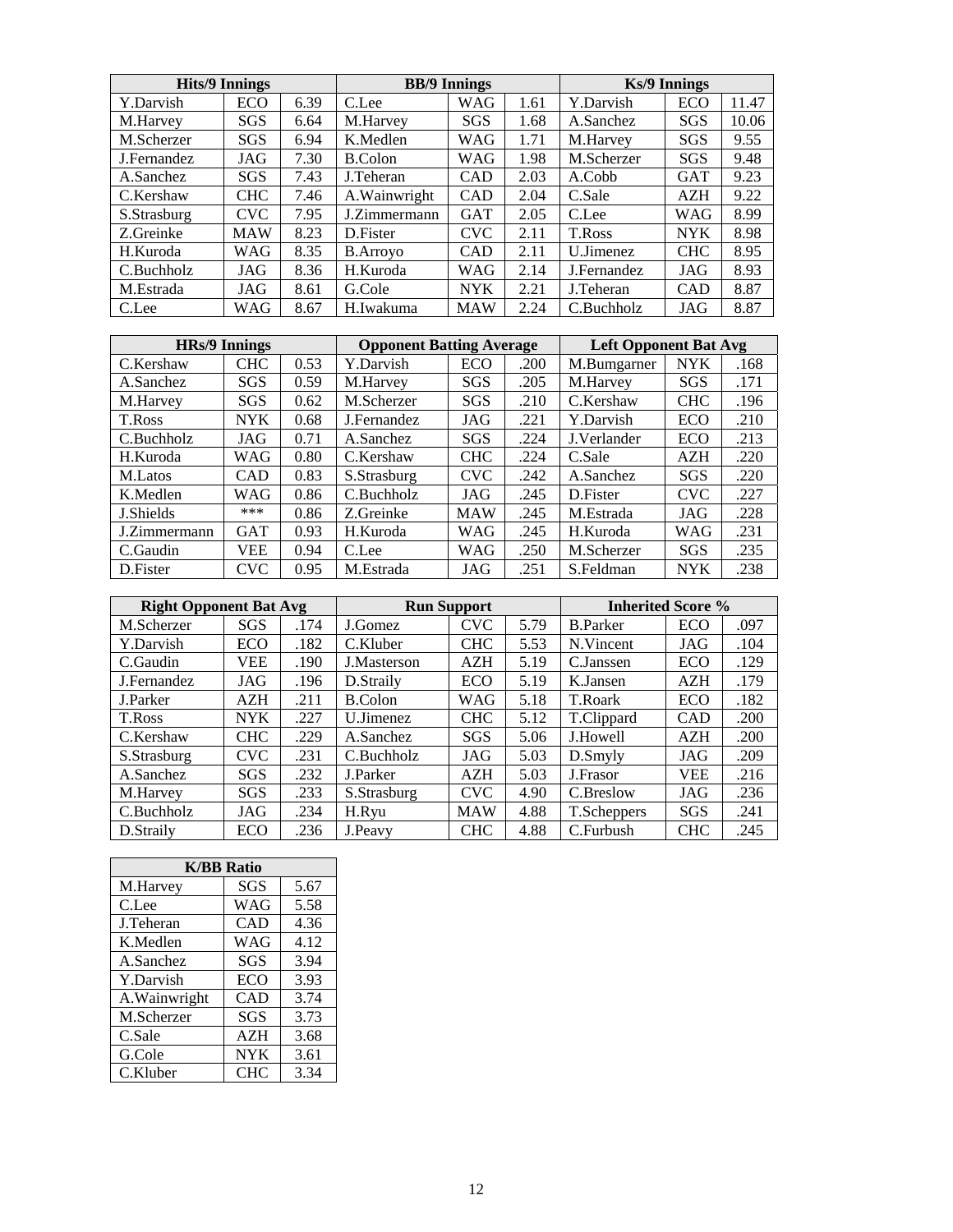| <b>Player of the Year</b> |     | <b>Pitcher of the Year</b> |     |  |  |
|---------------------------|-----|----------------------------|-----|--|--|
| M.Harvey (SGS)            | 431 | M.Harvey (SGS)             | 129 |  |  |
| M.Cabrera (CHC)           | 342 | M.Scherzer (SGS)           | 102 |  |  |
| C.Davis (ECO)             | 200 | A.Sanchez (SGS)            | 37  |  |  |
| T.Tulowitzki (SGS)        | 132 | Y.Darvish (ECO)            | 14  |  |  |
| M.Trout (CHC)             | 92  | K.Uehara (NYK)             |     |  |  |

#### **AWARDS VOTING**

| Pos   | 1st Team             | <b>Votes</b> | 2nd Team               | <b>Votes</b> |
|-------|----------------------|--------------|------------------------|--------------|
| C     | <b>B.Posey</b> (GAT) | 1,977,109    | J.Saltalamacchia (SGS) | 1,820,780    |
| 1B    | C.Davis (ECO)        | 4,783,291    | P.Goldschmidt (AZH)    | 2,947,760    |
| 2B    | R.Cano (CVC)         | 3,055,850    | J.Kipnis (JAG)         | 2,193,066    |
| 3B    | M.Cabrera (CHC)      | 4,621,658    | R.Zimmerman (MAW)      | 2,512,938    |
| SS    | T.Tulowitzki (SGS)   | 3,545,363    | H.Ramirez (CAD)        | 2,896,064    |
| LF    | C.Gonzalez (JAG)     | 2,771,684    | R.Braun (CVC)          | 1,898,363    |
| CF    | M.Trout (CHC)        | 3,521,305    | A.McCutchen (MAW)      | 3,398,007    |
| RF    | J.Werth (ECO)        | 2,462,747    | Y.Puig (SGS)           | 2,318,525    |
| Pitch | M.Harvey (SGS)       | 4,591,959    | M.Scherzer (SGS)       | 3,595,124    |
|       | K.Uehara (NYK)       | 3,302,277    | Y.Darvish (ECO)        | 3,221,195    |
|       | A.Sanchez (SGS)      | 2,561,501    | S.Gray (CVC)           | 1,994,812    |
|       | C.Lee (WAG)          | 1,969,427    | J.Fernandez (JAG)      | 1,962,210    |
|       | C.Buchholz (JAG)     | 1,876,829    | C.Kershaw (CHC)        | 1,821,134    |
|       | C.Kimbrel (AZH)      | 1,794,784    | T.Ross (NYK)           | 1,531,177    |

#### **ALL SLSL TEAM**

|           | <b>Gold Glove Awards</b> |                   | <b>Silver Slugger Awards</b> |                     |                    |  |  |
|-----------|--------------------------|-------------------|------------------------------|---------------------|--------------------|--|--|
| Pos       | Winner                   | Runner-up         | Pos                          | <b>Winner</b>       | Runner-up          |  |  |
| P         | C.Kershaw(CHC)           | A.Wainwright(CAD) | C                            | B.Posey(GAT)        | J.Saltalamacc(SGS) |  |  |
| C         | M.Wieters(AZH)           | R.Martin(CVC)     | 1B                           | C.Davis(ECO)        | D.Ortiz(NYK)       |  |  |
| 1B        | A.Rizzo(GAT)             | F.Freeman(NYK)    | 2B                           | R.Cano(CVC)         | S.Gennett(NYK)     |  |  |
| 2B        | R.Cano(CVC)              | D.Pedroia(CAD)    | 3B                           | M.Cabrera(CHC)      | R.Zimmerman(MAW)   |  |  |
| 3B        | N.Arenado(SGS)           | A.Beltre(ECO)     | <b>SS</b>                    | T.Tulowitzki(SGS)   | H.Ramirez(CAD)     |  |  |
| <b>SS</b> | Y.Escobar(ECO)           | A.Simmons(MAW)    | LF                           | $C.$ Gonzalez $JAG$ | M.Holliday(SGS)    |  |  |
| OF        | A.Jones(GAT)             | C.Gomez(SGS)      | <b>CF</b>                    | M.Trout(CHC)        | A.McCutchen(MAW)   |  |  |
| OF        | A.McCutchen(MAW)         | M.Trout(CHC)      | RF                           | J.Werth(ECO)        | Y.Puig(SGS)        |  |  |
| OF        | J.Bruce(MAW)             | J.Ellsbury(AZH)   |                              |                     |                    |  |  |

| <b>Reliever of the Year</b> |    | <b>Manager of the Year</b> |
|-----------------------------|----|----------------------------|
| C.Kimbrel (AZH)             | 87 | Terry Puhl (SGS)           |
| K.Uehara (NYK)              | 86 | Chili Davis (CVC)          |
| A.Torres (SGS)              | 62 | Paul Zuckerman (JAG)       |
| M.Melancon (CVC)            | 57 | Lou Piniella (NYK)         |
| T.Rosenthal (CHC)           | 50 | Mike Scioscia (WAG)        |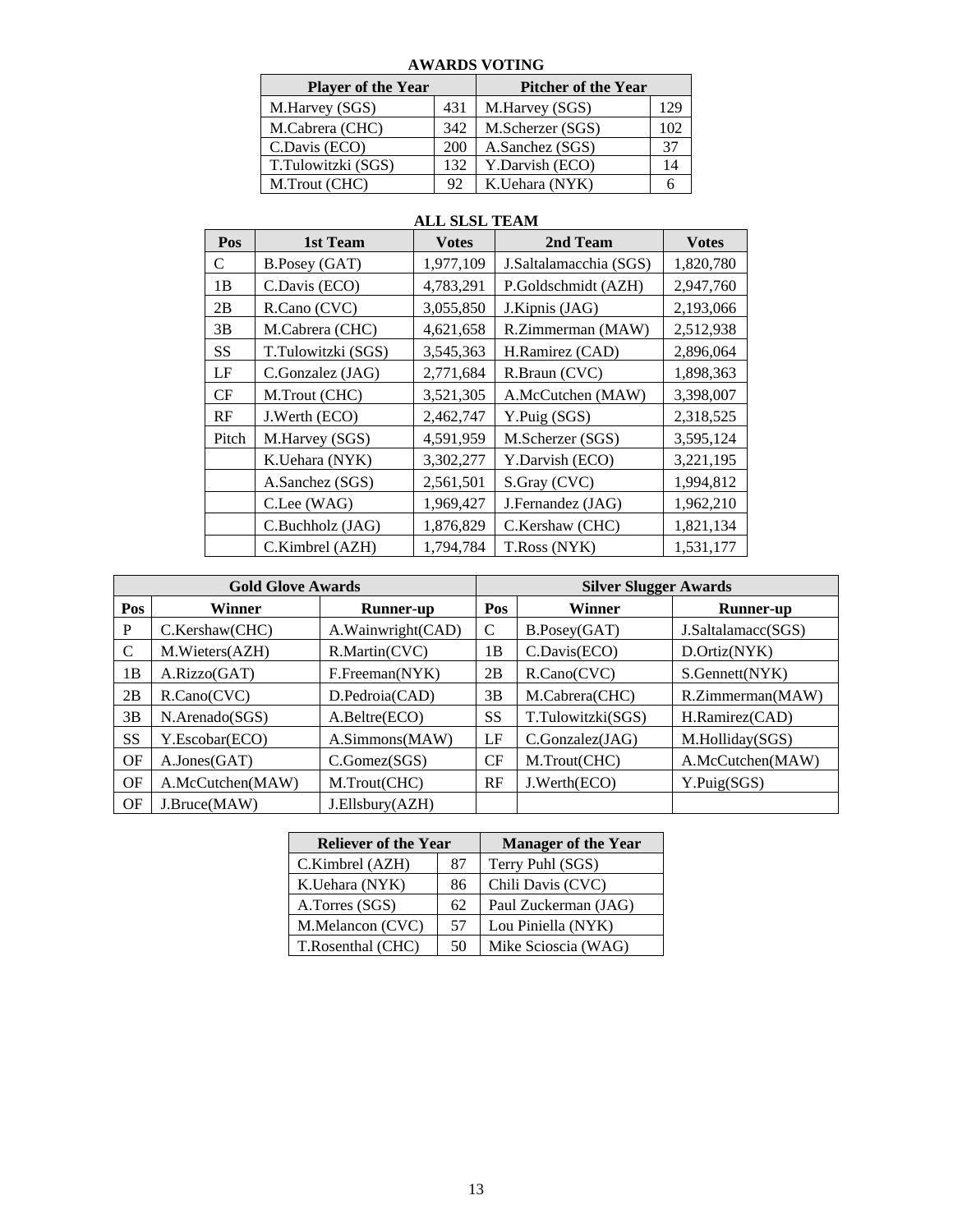# **2014 FREE AGENT DRAFT**

| Round 1        |                     | <b>Pick</b>           |    | Round 2             | <b>Pick</b>             |    | Round 3             | <b>Pick</b>             |
|----------------|---------------------|-----------------------|----|---------------------|-------------------------|----|---------------------|-------------------------|
|                | Jackson Hole        | Jose Fernandez        | 13 | Jackson Hole        | Luke Gregerson          | 25 | <b>Emerald City</b> | Jedd Gyorko             |
|                | St. George          | Yasiel Puig           | 14 | St. George          | Nolan Arenado           | 26 | St. George          | Taijuan Walker          |
| 3              | California          | Wil Myers             | 15 | California          | Tony Cingrani           | 27 | California          | Anthony Rendon          |
| $\overline{4}$ | Arizona             | Christian Yelich      | 16 | Arizona             | Neil Walker             | 28 | Arizona             | Junior Lake             |
|                | New York            | Gerrit Cole           | 17 | New York            | <b>Scooter Gennett</b>  | 29 | New York            | <b>Tyson Ross</b>       |
| 6              | Central Valley      | Sonny Gray            | 18 | Central Valley      | Travis d'Arnaud         | 30 | Central Valley      | Jeanmar Gomez           |
|                | Arizona             | Michael Wacha         | 19 | Galapagos           | Kevin Gausman           | 31 | Galapagos           | Jackie Bradley Jr       |
| 8              | <b>Emerald City</b> | <b>Andrew Cashner</b> | 20 | <b>Emerald City</b> | Chris Owings            | 32 | <b>Emerald City</b> | Dioner Navarro          |
| 9              | Washington          | Xander Bogaerts       | 21 | Washington          | <b>Brandon Kintzler</b> | 33 | Washington          | <b>Billy Hamilton</b>   |
| 10             | Malibu              | Nathan Eovaldi        | 22 | Malibu              | Hyun-jin Ryu            | 34 | Malibu              | Jon Jav                 |
| 11             | Vernal              | <b>Matt Adams</b>     | 23 | Vernal              | Jonathan Herrera        | 35 | Vernal              | Geovany Soto            |
| 12             | Chesapeake          | Danny Salazar         | 24 | Chesapeake          | <b>Brad Miller</b>      | 36 | Chesapeake          | <b>Nick Castellanos</b> |

|    | Round 4               | <b>Pick</b>         |    | Round 5               | <b>Pick</b>             |    | Round 6               | <b>Pick</b>              |
|----|-----------------------|---------------------|----|-----------------------|-------------------------|----|-----------------------|--------------------------|
| 37 | Chesapeake            | Danny Farquhar      | 49 | Jackson Hole          | Zack Wheeler            | 61 | Jackson Hole          | Mike Zunino              |
| 38 | St. George            | Alex Torres         | 50 | St. George            | Carlos Martinez         | 62 | St. George            | Brian Dozier             |
| 39 | California            | Jose Quintana       | 51 | California            | Alfredo Simon           | 63 | California            | <b>Brett Oberholtzer</b> |
| 40 | Arizona               | Kolten Wong         | 52 | Arizona               | Jordy Mercer            | 64 | Arizona               | <b>Todd Frazier</b>      |
| 41 | New York              | Jonathan Schoop     | 53 | Chesapeake            | Yordano Ventura         | 65 | New York              | Juan Uribe               |
| 42 | <b>Central Valley</b> | Justin Wilson       | 54 | <b>Central Valley</b> | Henderson Alvarez<br>66 |    | <b>Central Valley</b> | Doug Fister              |
| 43 | Galapagos             | <b>Neal Cotts</b>   | 55 | Arizona               | Marcell Ozuna           | 67 | Galapagos             | Oswaldo Arcia            |
| 44 | <b>Emerald City</b>   | <b>Tanner Roark</b> | 56 | <b>Emerald City</b>   | Jose Altuve             | 68 | <b>Emerald City</b>   | Evan Gattis              |
| 45 | Washington            | Jean Machi          | 57 | Washington            | Matt Joyce              | 69 | Washington            | <b>Jesse Chavez</b>      |
| 46 | Malibu                | D. David Carpenter  | 58 | Malibu                | <b>Brad Ziegler</b>     | 70 | Malibu                | Nick Swisher             |
| 47 | Vernal                | Caleb Thielbar      | 59 | Vernal                | Santiago Casilla        | 71 | Vernal                | Chad Gaudin              |
| 48 | California            | Kole Calhoun        | 60 | Galapagos             | Dane de la Rosa         | 72 | Chesapeake            | Nick Franklin            |

|    | Round 7               | <b>Pick</b>          |    | Round 8               | <b>Pick</b>                  |
|----|-----------------------|----------------------|----|-----------------------|------------------------------|
| 73 | Jackson Hole          | <b>Tyler Skaggs</b>  | 85 | Jackson Hole          | <b>Christian Bethancourt</b> |
| 74 | St. George            | J.J. Hoover          | 86 | St. George            | Gaby Sanchez                 |
| 75 | California            | Khris Davis          | 87 | California            | Charlie Blackmon             |
| 76 | Arizona               | A.J. Pollock         | 88 | Arizona               | <b>Matt Davidson</b>         |
| 77 | New York              | <b>Scott Feldman</b> | 89 | New York              | Jonathan Papelbon            |
| 78 | <b>Central Valley</b> | Darin Ruf            | 90 | <b>Central Valley</b> | Jhonny Peralta               |
| 79 | Galapagos             | Jake Marisnick       | 91 | Galapagos             | <b>Josmil Pinto</b>          |
| 80 | <b>Emerald City</b>   | Dustin Ackley        | 92 | <b>Emerald City</b>   | Alex Wood                    |
| 81 | Washington            | Ed Lucas             | 93 | Washington            | Rajai Davis                  |
| 82 | Malibu                | Matt Tuiasosopo      | 94 | Malibu                | Jonathan Villar              |
| 83 | Vernal                | <b>Jarred Cosart</b> | 95 | Vernal                | <b>Victor Martinez</b>       |
| 84 | Chesapeake            | Ubaldo Jimenez       | 96 | St. George            | Kevin Siegrist               |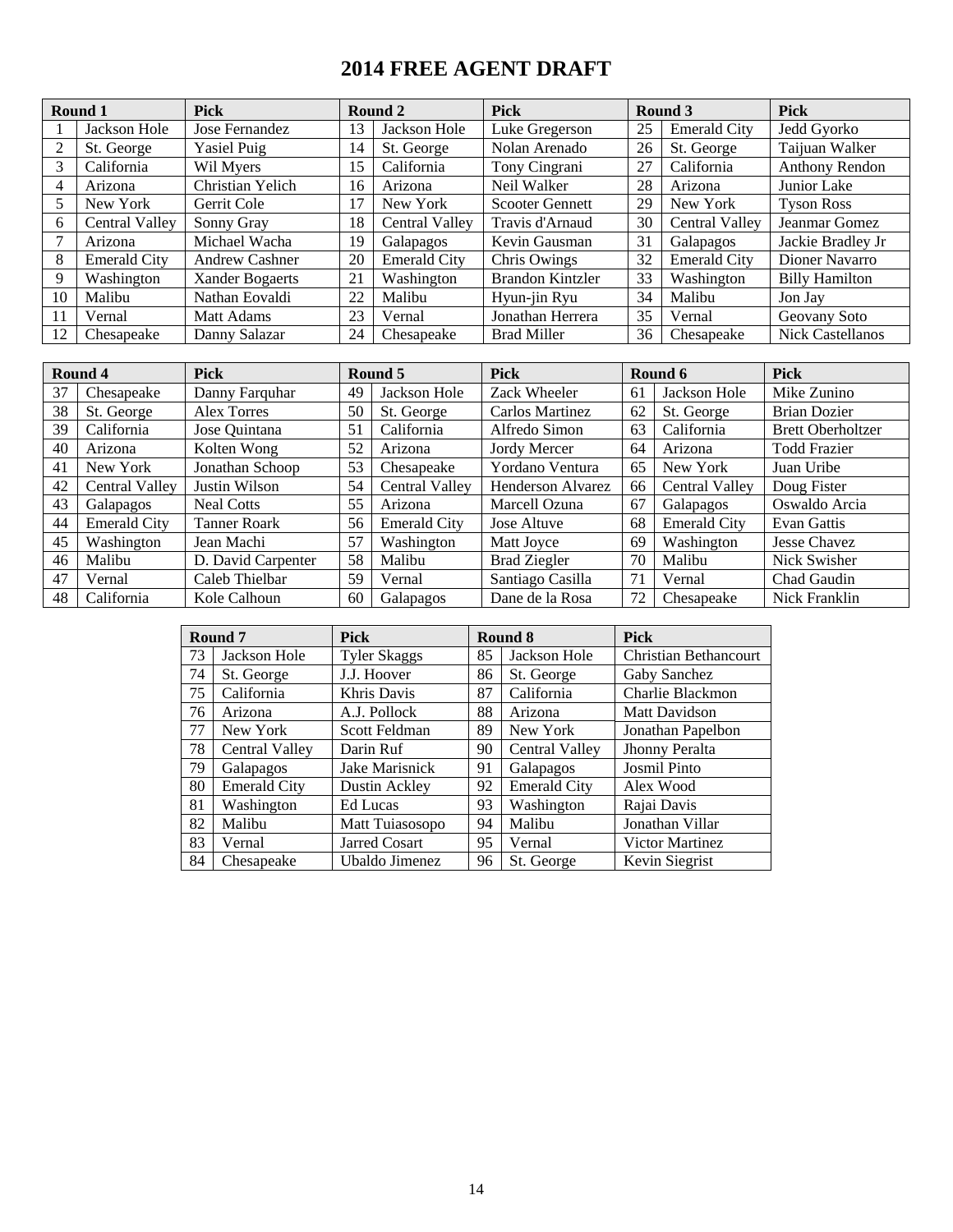## **2013 FREE AGENT DRAFT BY TEAM**

Matt Davidson

Tanner Roark Jonathan Villar Alex Wood

Gerrit Cole **Yasiel Puig** Matt Adams Xander Bogaerts Scooter Gennett Carlos Martinez Santiago Casilla Matt Joyce Juan Uribe Nolan Arenado Jonathan Herrera Brandon Kintzler Tyson Ross Brian Dozier Chad Gaudin Jesse Chavez Scott Feldman Taijuan Walker Geovany Soto Billy Hamilton Jonathan Schoop J.J. Hoover Jarred Cosart Ed Lucas Jonathan Papelbon Alex Torres Caleb Thielbar Jean Machi

A.J. Pollock Kole Calhoun Jhonny Peralta Kolten Wong Charlie Blackmon

Kevin Siegrist

#### **Arizona California Central Valley Chesapeake**

Christian Yelich Wil Myers Sonny Gray Danny Salazar Michael Wacha Alfredo Simon Henderson Alvarez Yordano Ventura Jordy Mercer Tony Cingrani Travis d'Arnaud Brad Miller Marcell Ozuna Brett Oberholtzer Doug Fister Nick Franklin Neil Walker Anthony Rendon Jeanmar Gomez Nick Castellanos Todd Frazier Khris Davis Darin Ruf Ubaldo Jimenez Junior Lake Jose Quintana Justin Wilson Danny Farquhar

## **Emerald City Galapagos Jackson Hole Malibu**

Jose Altuve Kevin Gausman Zack Wheeler Brad Ziegler Chris Owings Oswaldo Arcia Luke Gregerson Hyun-jin Ryu Evan Gattis Jackie Bradley Jr Mike Zunino Nick Swisher Jedd Gyorko Jake Marisnick Tyler Skaggs Jon Jay Dioner Navarro Neal Cotts Christian Bethancourt Matt Tuiasosopo

Gaby Sanchez Victor Martinez Rajai Davis

Andrew Cashner Dane de la Rosa Jose Fernandez Nathan Eovaldi Dustin Ackley Josmil Pinto David Carpenter (ATL)

#### **New York St. George Vernal Washington**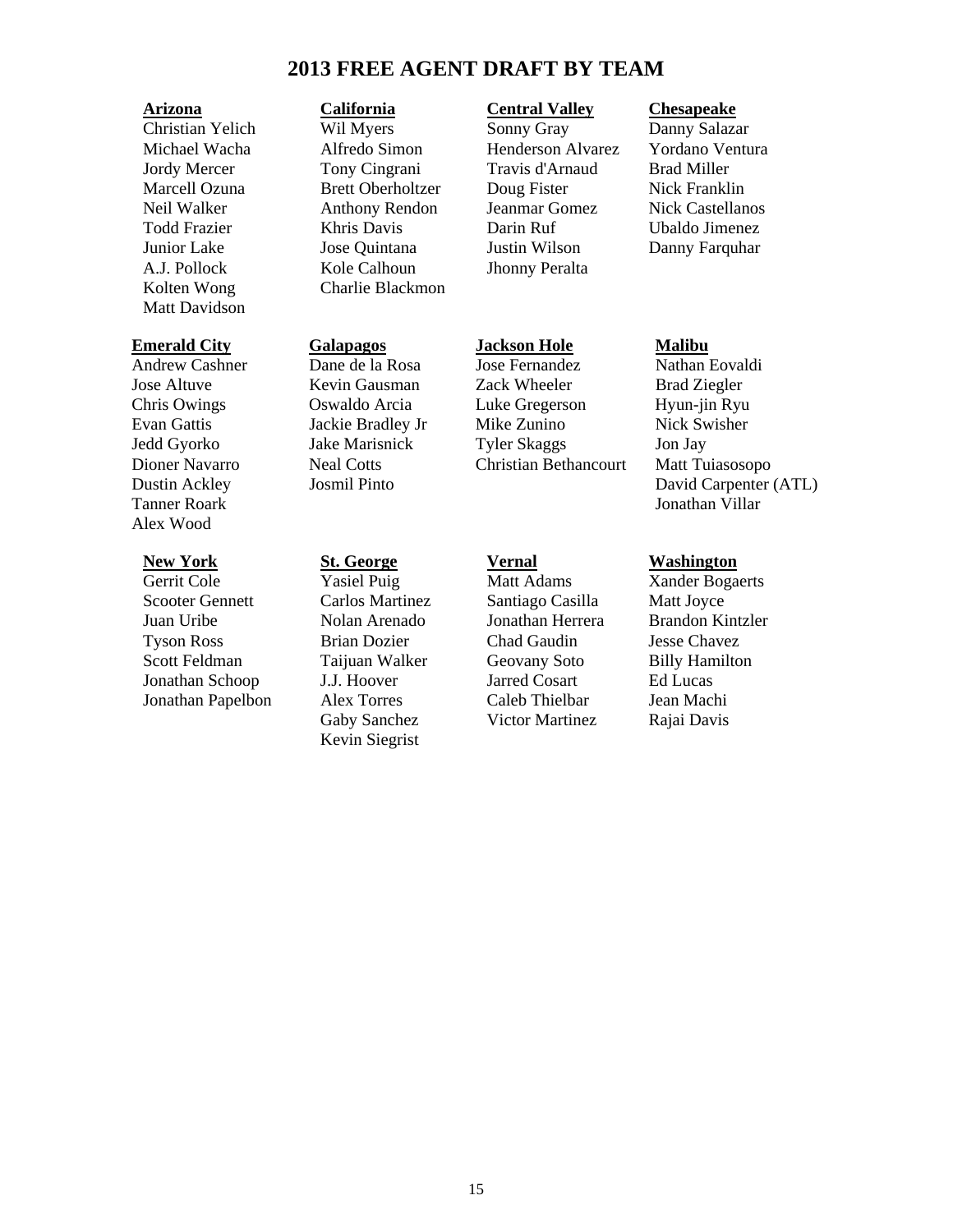# **SUPPLEMENTAL DRAFT MARCH 2014**

|    | Round 1             | <b>Pick</b>            | Cut               |    | Round 2               | <b>Pick</b>           | Cut                          |
|----|---------------------|------------------------|-------------------|----|-----------------------|-----------------------|------------------------------|
|    | Jackson Hole        | Nick Vincent           | <b>Jose Veras</b> | 13 | Jackson Hole          | Wil Nieves            | <b>Christian Bethancourt</b> |
| 2  | St. George          | Yoervis Medina         | <b>ORS</b>        | 14 | St. George            | <b>Brandon Barnes</b> | Lonnie Chisenhall            |
| 3  | California          | Pass                   |                   | 15 | New York              | Danny Valencia        | <b>ORS</b>                   |
| 4  | Arizona             | Pass                   |                   | 16 | <b>Central Valley</b> | Pass                  |                              |
| 5  | New York            | <b>Ryan Roberts</b>    | <b>ORS</b>        | 17 | Galapagos             | Pass                  |                              |
| 6  | Vernal              | <b>Tyler Thornburg</b> | Melky Cabrera     | 18 | <b>Emerald City</b>   | Aaron Loup            | Roy Halladay                 |
| 7  | Galapagos           | <b>Grant Green</b>     | <b>ORS</b>        | 19 | Washington            | Pass                  |                              |
| 8  | <b>Emerald City</b> | Tim Stauffer           | <b>ORS</b>        | 20 | Malibu                | Brayan Pena           | Derek Holland                |
| 9  | Washington          | Josh Satin             | <b>ORS</b>        | 21 | Vernal                | Ryan Doumit           | Carlos Corporan              |
| 10 | Malibu              | Vin Mazzaro            | <b>ORS</b>        | 22 | Chesapeake            | Pass                  |                              |
| 11 | Vernal              | <b>Jason Frasor</b>    | Vinnie Pestano    |    |                       |                       |                              |
| 12 | Chesapeake          | Cody Asche             | <b>ORS</b>        |    |                       |                       |                              |

| Round 3 |                     | <b>Pick</b>         | Cut                 |    | Round 4             | <b>Pick</b>          | Cut               |
|---------|---------------------|---------------------|---------------------|----|---------------------|----------------------|-------------------|
| 23      | Jackson Hole        | Craig Breslow       | <b>Rex Brothers</b> | 29 | Jackson Hole        | Darnell McDonald     | Neftali Feliz     |
| 24      | St. George          | Pass                |                     | 30 | New York            | <b>Josh Harrison</b> | <b>Andy Dirks</b> |
| 25      | New York            | Nick Punto          | John McDonald       | 31 | <b>Emerald City</b> | Pass                 |                   |
| 26      | <b>Emerald City</b> | <b>Blake Parker</b> | Tommy Milone        | 32 | Malibu              | Pass                 |                   |
| 27      | Malibu              | Eric Sogard         | Ruben Tejada        | 33 | Vernal              | Pass                 |                   |
| 28      | Vernal              | Kyle Blanks         | Ernesto Frieri      |    |                     |                      |                   |

| Round 5 |              | Pick                  | Cut            |    | Round 6  | Pick | Cut           |
|---------|--------------|-----------------------|----------------|----|----------|------|---------------|
| 38      | Jackson Hole | Pass                  |                | 40 | New York | Pass | Daniel Murphy |
| 39      | New York     | <b>Hector Sanchez</b> | Jonathan Niese |    |          |      |               |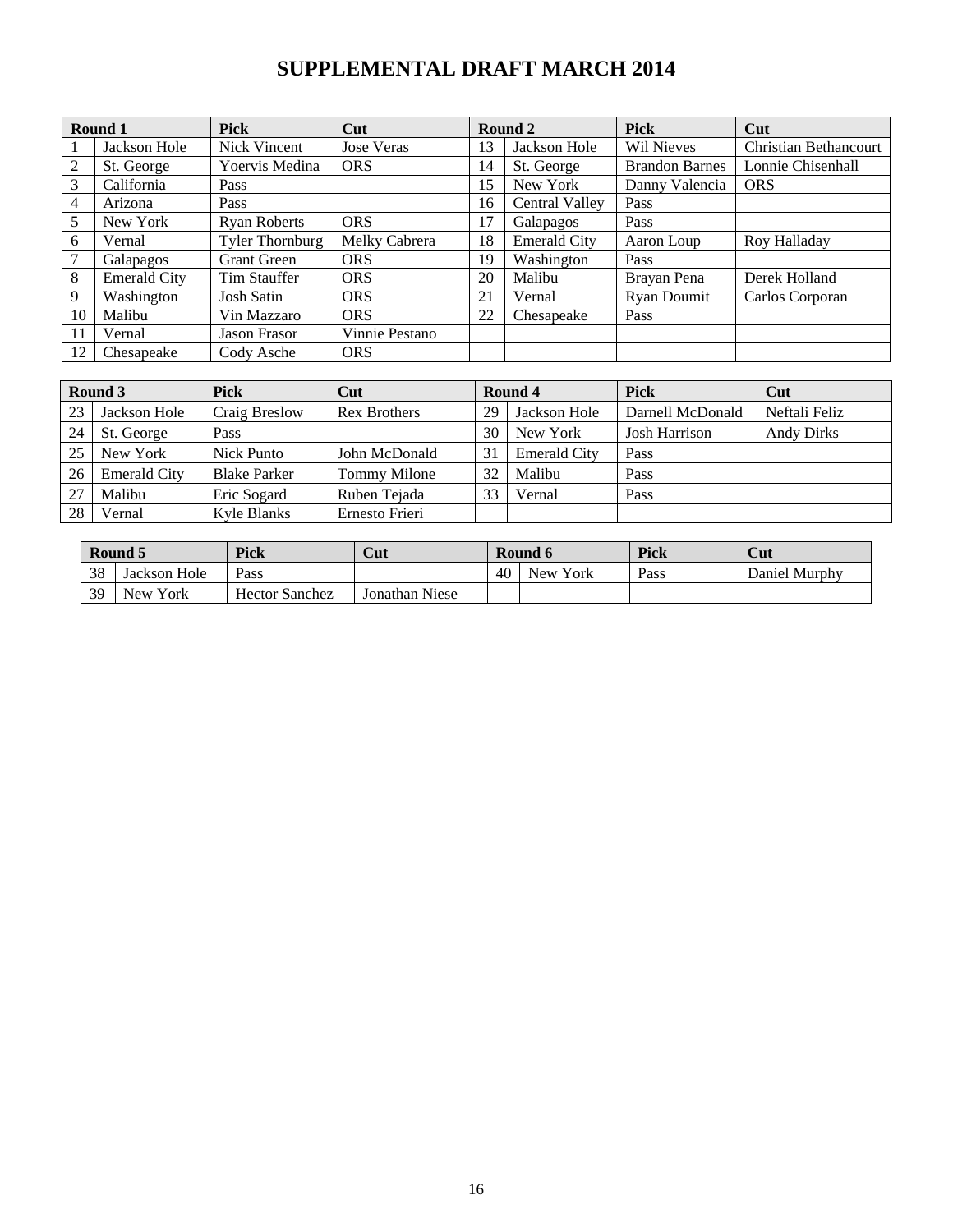# **SUPPLEMENTAL DRAFT JUNE 2014**

|                | Round 1               | <b>Pick</b>             | Cut               |    | Round 2               | <b>Pick</b>         | Cut                     |
|----------------|-----------------------|-------------------------|-------------------|----|-----------------------|---------------------|-------------------------|
|                | Galapagos             | <b>Garrett Richards</b> | <b>Matt Moore</b> | 12 | Galapagos             | Collin McHugh       | Jason Kubel             |
| 2              | Chesapeake            | Lonnie Chisenhall       | Josh Johnson      | 13 | Vernal                | Jason Hammel        | A.J. Griffin            |
| 3              | California            | Pass                    |                   | 14 | <b>Emerald City</b>   | Francisco Rodriguez | Yasmani Grandal         |
| $\overline{4}$ | <b>Emerald City</b>   | Corey Dickerson         | Brendan Ryan      | 15 | New York              | <b>Steve Pearce</b> | <b>Justin Smoak</b>     |
| 5              | New York              | J.D. Martinez           | Daniel Murphy     | 16 | Arizona               | Pat Neshek          | <b>Brandon Morrow</b>   |
| 6              | Arizona               | Dee Gordon              | Matt Davidson     | 17 | Vernal                | Melky Cabrera       | Ryan Hanigan            |
| $\overline{7}$ | Chesapeake            | Luis Valbuena           | Aaron Crow        | 18 | Malibu                | <b>Brock Holt</b>   | R.A. Dickey             |
| 8              | Malibu                | Adeiny Hechevarria      | Jonathan Villar   | 19 | Jackson Hole          | Mark Buerhle        | <b>Brandon McCarthy</b> |
| 9              | Jackson Hole          | Dallas Kuechel          | Alejandro De Aza  | 20 | St. George            | Juan Francisco      | Carlos Quentin          |
| 10             | St. George            | <b>Josh Beckett</b>     | J.J. Putz         | 21 | <b>Central Valley</b> | Scott Kazmir        | <b>Kendrys Morales</b>  |
|                | <b>Central Valley</b> | Jake Arrieta            | Kevin Frandsen    |    |                       |                     |                         |

|    | Round 3               | <b>Pick</b>          | Cut               |    | Round 4             | <b>Pick</b>          | Cut                      |
|----|-----------------------|----------------------|-------------------|----|---------------------|----------------------|--------------------------|
| 22 | Galapagos             | Pass                 |                   | 32 | Vernal              | Jon Niese            | Robbie Ross              |
| 23 | Vernal                | Conor Gillaspie      | Eric O'Flaherty   | 33 | <b>Emerald City</b> | Joakim Soria         | Aaron Loup               |
| 24 | <b>Emerald City</b>   | Wily Peralta         | Dustin Ackley     | 34 | New York            | <b>Justin Turner</b> | Jordan Schafer           |
| 25 | New York              | Brandon Workman      | Jeremy Hellickson | 35 | Arizona             | Pass                 |                          |
| 26 | Arizona               | <b>Rick Porcello</b> | Zach McCallister  | 36 | Chesapeake          | Pass                 |                          |
| 27 | Chesapeake            | <b>Huston Street</b> | Donovon Solano    | 37 | Malibu              | Charlie Morton       | Jim Johnson              |
| 28 | Malibu                | Marwin Gonzalez      | Marco Scutaro     | 38 | Jackson Hole        | Juan Lagares         | Darnell McDonald         |
| 29 | Jackson Hole          | Drew Storen          | Jacob Turner      | 39 | St. George          | Sergio Santos        | <b>Curtis Granderson</b> |
| 30 | St. George            | Stephen Vogt         | Yoervis Medina    |    |                     |                      |                          |
| 31 | <b>Central Valley</b> | Pass                 |                   |    |                     |                      |                          |

|    | Round 5             | <b>Pick</b>      | Cut           |    | Round 6  | <b>Pick</b> | Cut  |
|----|---------------------|------------------|---------------|----|----------|-------------|------|
| 40 | Vernal              | Pass             |               | 46 | New York | Pass        | Pass |
| 41 | <b>Emerald City</b> | Pass             |               |    |          |             |      |
| 42 | New York            | Jonathan Broxton | Trevor Cahill |    |          |             |      |
| 43 | Malibu              | Pass             |               |    |          |             |      |
| 44 | Jackson Hole        | Pass             |               |    |          |             |      |
| 45 | St. George          | Pass             |               |    |          |             |      |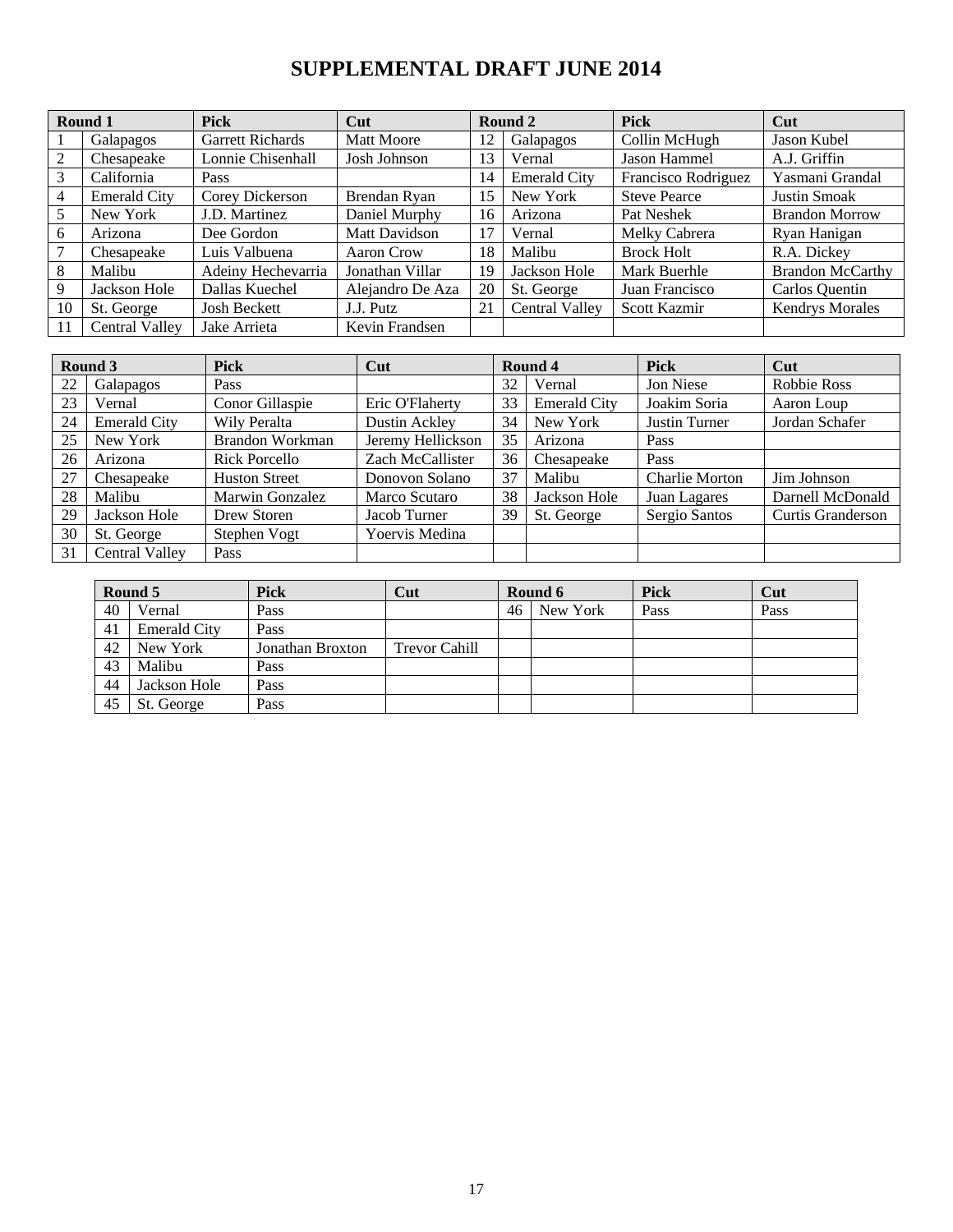# **SUPPLEMENTAL DRAFT AUGUST 2014**

|                | Round 1               | <b>Pick</b>           | Cut             |    | Round 2      | Pick                   | Cut                 |
|----------------|-----------------------|-----------------------|-----------------|----|--------------|------------------------|---------------------|
|                | Vernal                | Scott Van Slyke       | Ike Davis       | 13 | Vernal       | Cody Allen             | <b>Jason Hammel</b> |
| 2              | California            | Jose Lobaton          | Rob Brantley    | 14 | California   | <b>PASS</b>            |                     |
| 3              | Galapagos             | <b>Andrew Miller</b>  | <b>ORS</b>      | 15 | Galapagos    | Eduardo Escobar        | <b>ORS</b>          |
| $\overline{4}$ | <b>Emerald City</b>   | <b>PASS</b>           |                 | 16 | Washington   | Kyle Gibson            | Nate Schierholtz    |
| 5              | Washington            | Carlos Carrasco       | Daniel Descalso | 17 | New York     | <b>Edinson Volquez</b> | Gordon Beckham      |
| 6              | New York              | Danny Duffy           | Brandon Workman | 18 | Malibu       | Derek Dietrich         | Dayan Viciedo       |
|                | Malibu                | Brian Wilson          | Vin Mazzaro     | 19 | Jackson Hole | <b>PASS</b>            |                     |
| 8              | Arizona               | <b>PASS</b>           |                 | 20 | Chesapeake   | Jake Odirizzi          | <b>ORS</b>          |
| 9              | Galapagos             | <b>Brad Boxberger</b> | <b>ORS</b>      |    |              |                        |                     |
| 10             | Chesapeake            | <b>Zach Britton</b>   | <b>ORS</b>      |    |              |                        |                     |
| 11             | St. George            | <b>PASS</b>           |                 |    |              |                        |                     |
| 12             | <b>Central Valley</b> | <b>PASS</b>           |                 |    |              |                        |                     |

|    | Round 3    | <b>Pick</b>    | Cut            |    | Round 4   | <b>Pick</b> | Cut |
|----|------------|----------------|----------------|----|-----------|-------------|-----|
| 21 | Vernal     | Brennan Boesch | Xavier Paul    | 27 | Vernal    | <b>PASS</b> |     |
| 22 | Galapagos  | Dustin Ackley  | Kelly Johnson  | 28 | Galapagos | <b>PASS</b> |     |
| 23 | Washington | <b>PASS</b>    |                | 29 | Malibu    | <b>PASS</b> |     |
| 24 | New York   | <b>PASS</b>    |                |    |           |             |     |
| 25 | Malibu     | Tony Campana   | Erasmo Ramirez |    |           |             |     |
| 26 | Chesapeake | <b>PASS</b>    |                |    |           |             |     |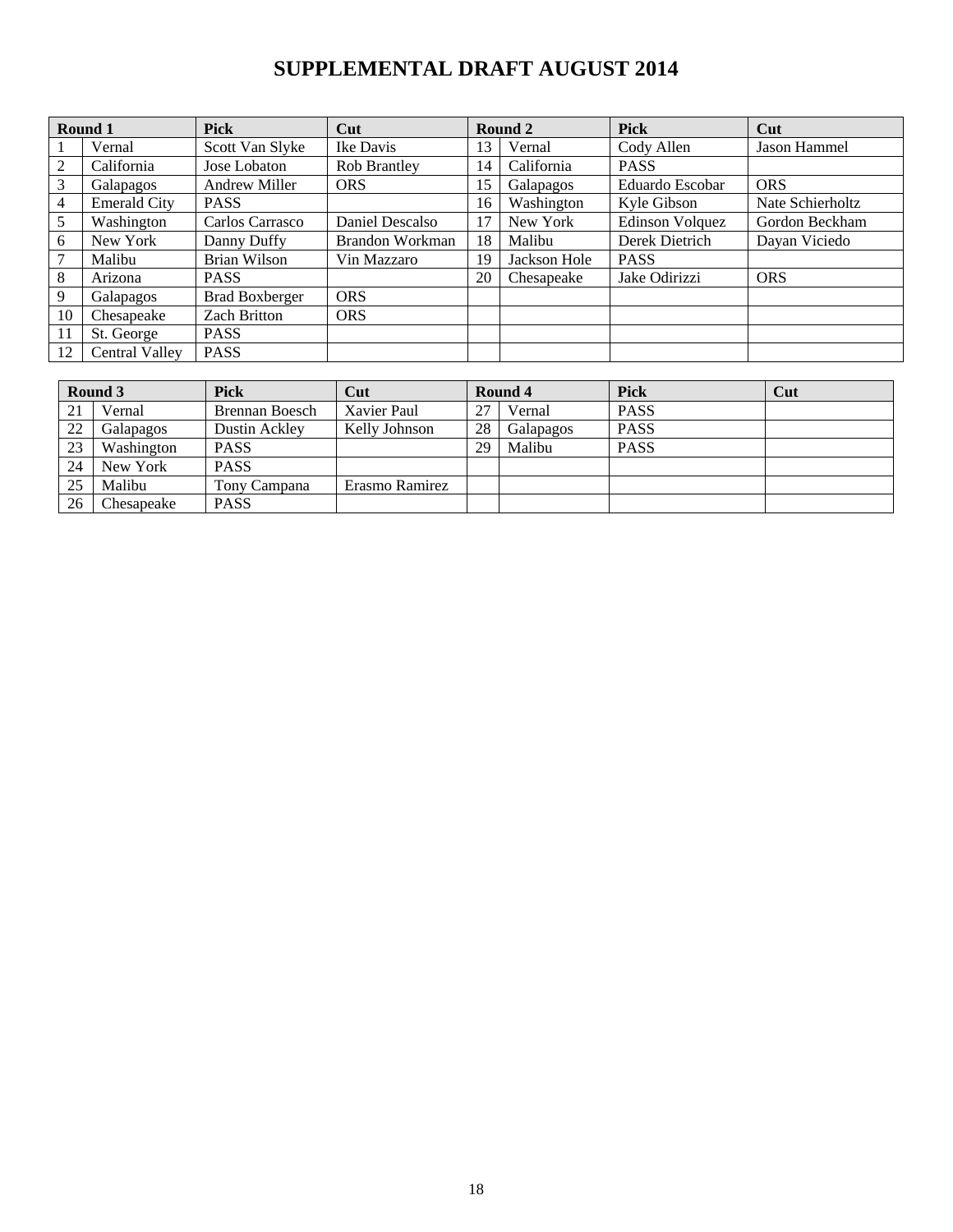# **2014 OFFICIAL TRADES**

## **January 11, 2014**

Galapagos trades picks #7 and #55 of the 2014 Free Agent Draft to Arizona for Jordan Zimmermann.

Malibu trades John Jaso and pick #32 of the 2014 Free Agent Draft to Emerald City for pick #10 of the 2014 Free Agent Draft.

Emerald City trades Brandon Belt to Jackson Hole for pick #25 of the 2014 Free Agent Draft.

California trades Jason Heyward to Chesapeake for Homer Bailey and pick #48 of the 2014 Free Agent Draft.

Galapagos trades Jean Segura to Jackson for pick #37 and pick #60 of the 2014 Free Agent Draft.

New York trades pick #53 of the 2014 Free Agent Draft to Chesapeake for Carl Crawford

Chesapeake trades pick #96 of the 2014 Free Agent Draft to St. George for Asdrubal Cabrera

## **February 22, 2014**

Emerald City trades Carlos Gomez to St. George for Dan Straily and their 2nd round pick in the 2015 Free Agent Draft.

#### **March 27, 2014**

Malibu trades Nick Swisher to Central Valley for their 3rd Round pick in the 2015 Free Agent Draft.

Vernal trades Victor Martinez to Central Valley for their 1st Round pick in the March 2014 Supplemental Draft.

Malibu trades John Jay to Central Valley for Victor Martinez.

Central Valley trades John Jay to Vernal for their 3rd Round Pick in the 2015 Free Agent Draft. Central Valley cuts Brandon Beachy.

## **June 6, 2014**

Galapagos trades Carlos Gonzalez to Jackson Hole for their 1st round and 4th round pick in the 2015 Free Agent Draft and their 1st round pick in the August 2014 Supplemental Draft. Jackson Hole cuts Mark Buerhle.

#### **June 28, 2014**

Chesapeake trades Yordano Ventura and their 2nd round pick in the June Supplemental Draft to Vernal for their 1st round pick in the June Supplemental Draft.

## **July 31, 2014**

Galapagos trades James Shields to Arizona for their 2nd round pick in the 2015 Free Agent Draft. Arizona cuts Zach Cozart.

## **August 14, 2014**

Central Valley trades Kyle Seager and the 3rd round pick in the 2015 Free Agent Draft previously acquired from Vernal to Galapagos for David Price and the 4th round pick in the 2015 Free Agent Draft previously acquired from Jackson Hole.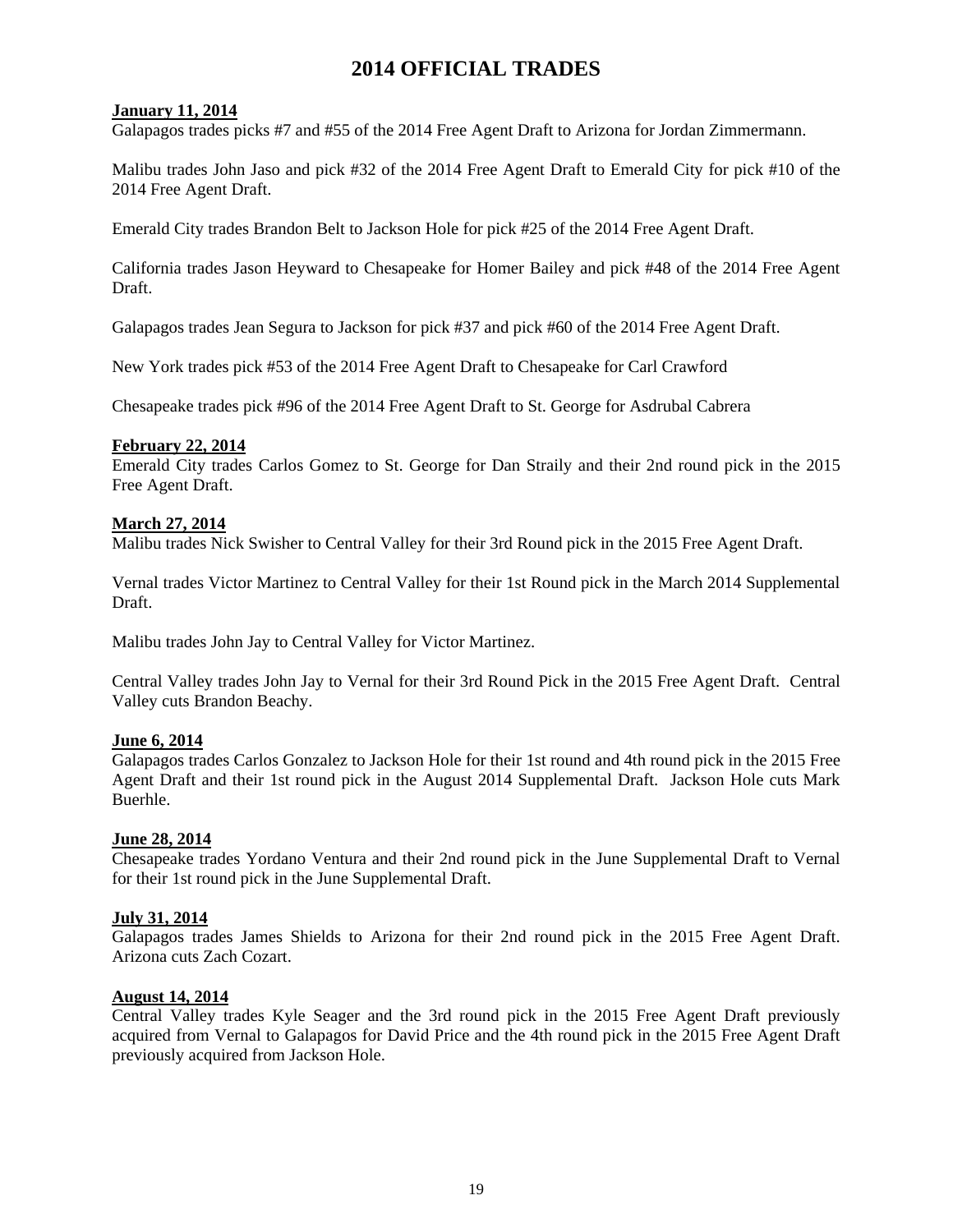# **INDIVIDUAL BATTING STATISTICS (BY ALPHA)**

| <b>Name</b>                | <b>TM</b>                | <b>AVG</b>   | <b>OBA</b>        | <b>SLG</b>   | <b>OPS</b>       | <b>GM</b>                | $\bf AB$        | $\bf{R}$            | $\bf{H}$         | 2B                              | 3B                         |                                  | <b>HR RBI</b>         | <b>BB</b>                      | IW                      | SO                             | <b>HB</b>            | <b>SH</b>               | $SF$ $DP$        |                  | $\mathbf{S}\mathbf{B}$ | <b>CS</b><br>E                                     |
|----------------------------|--------------------------|--------------|-------------------|--------------|------------------|--------------------------|-----------------|---------------------|------------------|---------------------------------|----------------------------|----------------------------------|-----------------------|--------------------------------|-------------------------|--------------------------------|----------------------|-------------------------|------------------|------------------|------------------------|----------------------------------------------------|
| Dustin Ackley              | TOT                      | .117         | .200              | .133         | .333             | 33                       | 60              | 9                   | 7                | $\mathbf{1}$                    | $\theta$                   | $\Omega$                         | $\overline{c}$        | 7                              | $\theta$                | 14                             |                      | $\overline{c}$          | $\theta$         |                  | 3                      | $\overline{0}$<br>1                                |
| Matt Adams                 | VEE                      | .251         | .303              | .425         | .728             | 129                      | 447             | $\overline{57}$     | 112              | $\overline{18}$                 | $\theta$                   | 20                               | 61                    | $\overline{35}$                |                         | 123                            | $\Omega$             | $\overline{0}$          | 3                | 11               | $\overline{0}$         | $\overline{0}$<br>$\overline{0}$                   |
| Yonder Alonso              | CAD                      | .296         | .356              | .370         | .726             | 40                       | $\overline{54}$ | 6                   | 16               | 1                               | $\Omega$                   |                                  | 5                     | 5                              |                         | 5                              | $\Omega$             | $\overline{0}$          | $\overline{0}$   | 4                | $\theta$               | $\theta$<br>$\theta$                               |
| Jose Altuve                | ECO                      | .235         | .297              | .324         | .621             | 20                       | $\overline{34}$ | 5                   | 8                | 3                               | $\Omega$                   | $\Omega$                         | $\overline{4}$        | 3                              | 0                       | 3                              | $\Omega$             |                         | $\overline{0}$   |                  |                        | $\theta$<br>$\Omega$                               |
| Pedro Alvarez              | GAT                      | .217         | .267              | .525         | .792             | 136                      | 507             | 68                  | 110              | $\overline{19}$                 |                            | 45                               | 105                   | 26                             | $\Omega$                | 175                            | 10                   | $\overline{0}$          | 3                | 15               | $\theta$               | $\theta$<br>21                                     |
| Elvis Andrus               | VEE                      | .260         | .309              | .307         | .616             | 155                      | 576             | 50                  | 150              | 17                              | $\overline{c}$             | $\overline{2}$                   | 43                    | 36                             | $\Omega$                | 120                            | 5                    | $1\overline{7}$         | $\mathbf{1}$     | 10               | 30                     | 8<br>15                                            |
| Norichika Aoki             | <b>WAG</b>               | .236         | .316              | .324         | .640             | 117                      | 407             | 58                  | 96               | 11                              | $\overline{2}$             |                                  | 30                    | $\overline{37}$                | 0                       | 40                             | 12                   | 5                       | 3                | 7                | 24                     | $\overline{\mathcal{L}}$<br>1                      |
| Oswaldo Arcia              | <b>GAT</b>               | .216         | .280              | .380         | .660             | 131                      | 482             | 51                  | 104              | 26                              |                            | 17                               | 52                    | $\overline{37}$                | $\Omega$                | 183                            | 7                    | $\overline{0}$          | $\overline{c}$   | 14               | $\theta$               | $\overline{2}$<br>$\overline{0}$                   |
| Nolan Arenado              | SGS                      | .226         | .239              | .338         | .578             | 161                      | 594             | 55                  | 134              | 21                              | $\overline{2}$             | 14                               | 67                    | 12                             | $\theta$                | 107                            | $\Omega$             | $\overline{7}$          | $\overline{4}$   | 14               | $\theta$               | $\overline{9}$<br>$\overline{0}$                   |
| J.P. Arencibia             | AZH                      | .000         | .000              | .000         | .000             | $\mathfrak{D}$           | $\theta$        | $\theta$            | $\theta$         | $\boldsymbol{0}$                | $\theta$                   | $\theta$                         | $\theta$              | $\Omega$                       | 0                       | $\boldsymbol{0}$               | $\Omega$             | $\overline{0}$          | $\mathbf{0}$     | $\theta$         | $\Omega$               | $\overline{0}$<br>$\overline{0}$                   |
| Cody Asche                 | <b>CHC</b>               | .233         | .258              | .300         | .558             | 23                       | 30              | $\overline{4}$      | $\overline{7}$   | $\overline{c}$                  | 0                          | $\Omega$                         | $\overline{0}$        | $\overline{0}$                 | $\theta$                | 8                              |                      | $\overline{0}$          | $\overline{0}$   | 1                | $\Omega$               | $\overline{0}$<br>$\theta$                         |
| Alex Avila                 | SGS                      | .375         | .375              | .500         | .875             | 3                        | 8               | $\overline{c}$      | 3                | $\mathbf{1}$                    | $\theta$                   | $\overline{0}$                   |                       | $\theta$                       | 0                       | $\mathbf{1}$                   | $\Omega$             | $\overline{0}$          | $\overline{0}$   | $\boldsymbol{0}$ | $\theta$               | $\theta$<br>$\theta$                               |
| Mike Aviles                | SGS                      | .243         | .263              | .243         | .506             | 25                       | $\overline{37}$ | $\overline{2}$      | 9                | $\overline{0}$                  | $\theta$                   | $\Omega$                         |                       | $\overline{0}$                 | 0                       | 6                              |                      | $\overline{0}$          | $\overline{0}$   | 3                | $\Omega$               | $\theta$                                           |
| Erick Aybar                | <b>CHC</b>               | .226         | .250              | .345         | .595             | 31                       | 84              | 9                   | $\overline{19}$  | $\overline{7}$                  | $\theta$                   |                                  | 10                    | $\overline{2}$                 | $\theta$                | 11                             |                      | $\overline{0}$          | $\mathbf{1}$     | 3                |                        | 5<br>1                                             |
| Jeff Baker                 | <b>CVC</b>               | .313         | .389              | .613         | .002             | 51                       | 80              | 15                  | 25               | 6                               | $\theta$                   | 6                                | 26                    | 12                             | $\overline{2}$          | 24                             | $\Omega$             | $\overline{0}$          | 3                | $\overline{c}$   | $\theta$               | $\overline{0}$<br>1                                |
| <b>Brandon Barnes</b>      | SGS                      | .198         | .242              | .297         | .539             | 98                       | 91              | 19                  | $\overline{18}$  | 3                               | $\theta$                   | $\mathfrak{D}$                   | 9                     | $\overline{2}$                 | 0                       | $\overline{35}$                |                      | $\overline{\mathbf{3}}$ | $\overline{2}$   | 1                |                        | $\overline{0}$                                     |
| Darwin Barney              | MAW                      | .204         | .264              | .306         | .570             | 30                       | 49              | 3                   | 10               | $\overline{2}$                  | 0                          |                                  | $\overline{4}$        | $\overline{4}$                 | 0                       | 5                              | $\theta$             |                         | $\overline{0}$   | $\overline{0}$   | $\theta$               | $\theta$                                           |
| Jose Bautista              | NYK                      | .195         | .302              | .363         | .665             | 149                      | 488             | 66                  | 95               | $\overline{19}$                 | $\theta$                   | 21                               | 57                    | 73                             | $\overline{3}$          | 11                             | 3                    | $\overline{0}$          | $\overline{2}$   | 12               | Δ                      | 5<br>$\theta$                                      |
| Gordon Beckham             | NYK                      | .500         | .571              | .667         | .238             | $\mathfrak{D}$           | 6               |                     | 3                | $\mathbf{1}$                    | $\Omega$                   | $\Omega$                         | $\overline{2}$        | $\mathbf{1}$                   | $\Omega$                | $\mathbf{1}$                   | $\theta$             | $\overline{0}$          | $\overline{0}$   | $\overline{0}$   | $\theta$               | $\overline{0}$<br>$\overline{0}$                   |
| <b>Brandon Belt</b>        | <b>JAG</b>               | .269         | .321              | .473         | .793             |                          | 136 457         | 57                  | 123              | 38                              | $\overline{2}$             | 17                               | 61                    | 30                             | $\Omega$                | 114                            | 6                    | $\overline{2}$          | $\overline{3}$   | 5                | $\overline{2}$         | 9<br>$\theta$                                      |
| Carlos Beltran             | <b>CHC</b>               | .296         | .346              | .508         | .854             | 116                      | 388             | 51                  | 115              | 18                              | $\overline{2}$             | 20                               | 72                    | $\overline{31}$                | 3                       | 75                             | $\Omega$             | $\overline{2}$          | 3                | $\overline{15}$  | $\theta$               | $\overline{2}$<br>$\theta$                         |
| Adrian Beltre              | ECO                      | .274         | .313              | .400         | .713             | 162                      | 638             | 67                  | 175              | 15                              |                            | $\overline{21}$                  | 77                    | $\overline{27}$                | $\overline{2}$          | 102                            | 12                   | $\overline{0}$          | $\overline{7}$   | 26               | $\theta$               | $\overline{18}$<br>$\theta$                        |
| Charlie Blackmon           | CAD                      | .235         | .263              | .333         | .595             | 126                      | 469             | 32                  | 110              | 35                              |                            | 3                                | 40                    | 9                              | $\theta$                | 76                             | 9                    | $\overline{0}$          | $\overline{0}$   | 14               |                        | 8<br>1                                             |
| <b>Gregor Blanco</b>       | <b>ECO</b>               | .200         | .273              | .257         | .530             | 60                       | 70              | 5                   | 14               | $\theta$                        | $\overline{c}$             | $\theta$                         | 5                     | $\overline{7}$                 | 0                       | 18                             | $\Omega$             | $\overline{8}$          | $\overline{0}$   | 1                | 5                      | $\overline{0}$<br>1                                |
|                            | <b>VEE</b>               | .333         | .429              | .667         | .095             | 7                        | 12              | $\overline{4}$      | $\overline{4}$   | $\mathbf{1}$                    | $\theta$                   |                                  | $\overline{4}$        | $\overline{2}$                 | 0                       | $\overline{2}$                 | $\theta$             | $\overline{0}$          | $\overline{0}$   | $\overline{0}$   | $\theta$               | $\overline{0}$<br>$\overline{0}$                   |
| <b>Kyle Blanks</b>         |                          | 322          |                   | .364         | .743             | 55                       | 118             | 14                  | 38               | 3                               |                            | $\theta$                         | 21                    | 11                             |                         | $\overline{17}$                |                      |                         | $\overline{2}$   | $\overline{2}$   | $\theta$               | $\theta$<br>$\theta$                               |
| Willie Bloomquist          | <b>WAG</b>               | .182         | .379<br>.250      | .182         |                  | 9                        | 11              | $\theta$            | $\overline{2}$   | $\theta$                        | $\Omega$                   | $\theta$                         |                       |                                | $\overline{2}$          |                                |                      | $\overline{0}$          | $\overline{0}$   | $\overline{0}$   |                        | $\overline{0}$<br>$\overline{0}$                   |
| <b>Brennan Boesch</b>      | VEE                      |              |                   |              | .432             | 5                        | 3               | $\overline{0}$      | $\overline{2}$   | $\overline{0}$                  | $\theta$                   | $\Omega$                         | 1<br>3                | $\mathbf{1}$<br>$\overline{2}$ | $\theta$<br>0           | $\overline{2}$<br>$\mathbf{1}$ | $\Omega$             | $\overline{0}$          | $\overline{0}$   | $\overline{0}$   | $\theta$<br>$\theta$   | $\overline{0}$<br>$\overline{0}$                   |
| Xander Bogaerts            | WAG                      | .667         | .800<br>.307      | .667<br>.323 | .467<br>.630     | 95                       | 260             | 34                  | $\overline{64}$  |                                 |                            |                                  | 16                    | $\overline{13}$                |                         | $\overline{75}$                | $\theta$<br>10       | 9                       | $\overline{0}$   | $\overline{4}$   | 12                     | $\overline{0}$<br>$\overline{0}$                   |
| Peter Bourjos              | ECO                      | .246<br>.333 | .385              | .361         | .746             | 21                       | 36              |                     | $\overline{12}$  | 6<br>$\mathbf{1}$               | 0                          | $\overline{2}$<br>$\overline{0}$ | 3                     | 3                              | $\theta$                | 9                              |                      | $\overline{0}$          | $\overline{0}$   | $\overline{2}$   |                        | $\overline{2}$<br>$\overline{0}$                   |
| Michael Bourn              | <b>NYK</b><br><b>GAT</b> | .000         | .000              | .000         | .000             | $\overline{\mathcal{L}}$ | 3               | 6<br>$\overline{0}$ | $\overline{0}$   | $\boldsymbol{0}$                | $\theta$                   | $\Omega$                         | $\mathbf{1}$          | $\overline{0}$                 | 0<br>$\theta$           | $\mathbf{1}$                   | $\Omega$<br>$\theta$ | $\overline{0}$          | $\overline{0}$   | $\overline{0}$   | $\theta$               | $\overline{0}$<br>$\overline{0}$                   |
| Jackie Bradley Jr          |                          |              |                   |              |                  | 128                      |                 | 51                  | 91               | $\overline{13}$                 |                            | 8                                | 56                    | $\overline{33}$                |                         | 53                             |                      | $\overline{\mathbf{3}}$ | $\overline{5}$   | 14               | 10                     | $\overline{0}$                                     |
| Michael Brantley           | <b>CVC</b>               | .228         | .294<br>.250      | .330<br>.500 | .624<br>.750     | 3                        | 400             | $\theta$            |                  |                                 | $\overline{2}$<br>$\Omega$ | $\theta$                         | $\theta$              | $\theta$                       | 2                       | $\theta$                       | 7                    | 1                       | $\overline{0}$   | $\overline{0}$   | $\theta$               | $\overline{c}$<br>$\overline{0}$<br>$\overline{0}$ |
| <b>Rob Brantley</b>        | CAD                      | .250         | $.31\overline{8}$ |              |                  | 145                      |                 | 90                  |                  | $\mathbf{1}$<br>$\overline{25}$ |                            |                                  | 81                    | 49                             | $\Omega$                | 164                            | $\Omega$             | $\boldsymbol{0}$        |                  | 22               |                        | 4                                                  |
| Ryan Braun                 | <b>CVC</b>               | .261         |                   | .438         | .756             |                          | 559             |                     | 146<br>52        |                                 |                            | 24                               |                       | 12                             |                         |                                | $\Omega$             |                         | 6<br>3           |                  |                        | $\overline{4}$                                     |
| Domonic Brown              | JAG                      | .259         | .296              | .468         | .764             | 67                       | 201<br>592      | 28<br>65            | 135              | 5<br>$\overline{37}$            | $\overline{2}$<br>$\theta$ | 11<br>22                         | 32<br>$\overline{63}$ | 34                             | 0                       | 42<br>195                      | $\theta$             | $\overline{0}$          | $\overline{2}$   | 3<br>13          | $\overline{2}$<br>5    | $\overline{0}$<br>1<br>$\overline{0}$              |
| <b>Jay Bruce</b>           | <b>MAW</b>               | .228         | .276              | .402         | .678             | 158                      |                 |                     |                  |                                 |                            |                                  |                       |                                |                         |                                | 6                    | $\overline{0}$          |                  |                  |                        | $\overline{2}$                                     |
| <b>Billy Butler</b>        | CAD                      | .254         | .326              | .338         | .665   151   559 |                          |                 | 53                  | 142              | 20                              | $\overline{0}$             | 9                                | 59                    | 62                             | 41                      | 111                            | $\mathbf{I}$         | $\bf{0}$                | $\sigma$         | 29               | $\mathbf{U}$           | $\theta$<br>$\overline{0}$                         |
| Marlon Byrd                | SGS                      | .290         | .322              | .545         | .867             |                          | 82 224          | 33                  | 65               | 12                              | $\theta$                   | 15                               | 37                    | 5                              | $\theta$                | 75                             | 6                    |                         | $\mathbf{1}$     | 9                |                        | $\overline{c}$<br>$\boldsymbol{0}$                 |
| Asdrubal Cabrera           | <b>CHC</b>               | .234         | .293              | .385         | .678             |                          | 146 470         | 62                  | 110              | 28                              | $\overline{c}$             | 13                               | 46                    | 37                             | $\overline{0}$          | 114                            | 3                    | $\overline{4}$          | $\overline{c}$   | 13               |                        | 9<br>$\boldsymbol{0}$                              |
| <b>Everth Cabrera</b>      | VEE                      | .306         | .348              | .445         | .793             |                          | 86 173          | 33                  | 53               | 12                              | 3                          | 2                                | 22                    | 12                             |                         | 34                             | $\mathbf{0}$         | 9                       | $\overline{c}$   |                  | 15                     | $\mathbf{0}$<br>6                                  |
| Melky Cabrera              | VEE                      | .200         | .304              | .350         | .654             | 12                       | 20              |                     | 4                | $\boldsymbol{0}$                | $\theta$                   |                                  | 3                     | 3                              | 0                       | $\overline{2}$                 | $\theta$             | $\boldsymbol{0}$        | $\overline{0}$   |                  | $\Omega$               | $\overline{0}$<br>$\overline{0}$                   |
| Miguel Cabrera             | <b>CHC</b>               | .317         | .388              | .603         | .990             |                          | 154 599         | 104                 | 190              | 19                              |                            | 50                               | 123                   | 66                             | 5 <sub>l</sub>          | 117                            | 6                    | $\boldsymbol{0}$        | $\mathfrak{S}$   | 17               | $\overline{0}$         | 12<br>1                                            |
| Lorenzo Cain               | VEE                      | .243         | .317              | .324         | .641             | 67                       | 74              | 5                   | 18               | $\boldsymbol{0}$                | $\theta$                   | $\overline{c}$                   | $\overline{4}$        | 5                              | 0                       | 24                             | 3                    |                         | $\boldsymbol{0}$ |                  | 5                      | 1<br>$\mathbf{1}$                                  |
| Kole Calhoun               | CAD                      | .344         | .419              | .438         | .856             | 34                       | 64              | 10                  | 22               |                                 |                            |                                  | 6                     | 9                              |                         | 10                             | $\theta$             | $\boldsymbol{0}$        | $\mathbf{1}$     |                  | $\theta$               | 3<br>1                                             |
| Tony Campana               | MAW                      | .200         | .333              | .600         | .933             | 14                       | 5               | 5                   | 1                | $\boldsymbol{0}$                |                            | $\boldsymbol{0}$                 |                       |                                | $\theta$                | $\overline{2}$                 | $\Omega$             | $\overline{c}$          | $\mathbf{0}$     | $\mathbf{0}$     |                        | $\boldsymbol{0}$<br>1                              |
| Robinson Cano              | <b>CVC</b>               | .335         | .381              | .522         | .903             |                          | 144 552         | 71                  | 185              | 44                              |                            | 19                               | 94                    | 43                             | 2                       | 65                             | 3                    | $\overline{0}$          | 8                | 21               | $\overline{c}$         | $\overline{2}$<br>$\overline{c}$                   |
| Mike Carp                  | WAG                      | .242         | .317              | .406         | .723             |                          | 143 500         | 52                  | 121              | 33                              | 5                          | 13                               | 68                    | 55                             | $\overline{\mathbf{3}}$ | 164                            | 2                    | $\boldsymbol{0}$        | $\vert 4 \vert$  | 13               |                        | $\overline{0}$<br>$\boldsymbol{0}$                 |
| <b>Matt Carpenter</b>      | <b>CVC</b>               | .314         | .405              | .434         | .839             |                          | 152 558         | 76                  | 175              | 44                              | 4                          | 5                                | 62                    | 73                             | 3                       | 97                             | 15                   | $\boldsymbol{0}$        | $\overline{3}$   | 10               |                        | $\boldsymbol{0}$<br>$\overline{0}$                 |
| Chris Carter               | ECO                      | .308         | .438              | .769         | .207             | 8                        | 13              | $\overline{2}$      | 4                | $\boldsymbol{0}$                | $\theta$                   | $\overline{2}$                   | $\overline{2}$        | 3                              | $\theta$                | 5                              | $\theta$             | $\boldsymbol{0}$        | $\boldsymbol{0}$ |                  | $\theta$               | $\boldsymbol{0}$<br>$\overline{0}$                 |
| <b>Wellington Castillo</b> | <b>CVC</b>               | .220         | .309              | .355         | .663             | 46                       | 141             | 17                  | 31               | $\overline{4}$                  | 0                          | 5                                | 22                    | 13                             | $\theta$                | 47                             | 6                    | 0                       | $\overline{c}$   | 2                | $\theta$               | $\overline{0}$<br>1                                |
| Jason Castro               | <b>WAG</b>               | .253         | .335              | .422         | .758             |                          | 123 419         | 49                  | 106              | 38                              | $\overline{0}$             | 11                               | 51                    | 48                             | $\overline{0}$          | 134                            | 6                    | $\boldsymbol{0}$        | $\overline{4}$   | $\overline{c}$   | $\theta$               | $\boldsymbol{7}$<br>$\boldsymbol{0}$               |
| <b>Starlin Castro</b>      | JAG                      | .300         | .364              | .300         | .664             | 4                        | 10              |                     | 3                | $\boldsymbol{0}$                | $\theta$                   | $\boldsymbol{0}$                 | 1                     | 1                              | 0                       | $\overline{c}$                 | 0                    | $\boldsymbol{0}$        | $\boldsymbol{0}$ | $\boldsymbol{0}$ | $\Omega$               | $\mathbf{1}$<br>$\overline{0}$                     |
| <b>Yeonis Cespedes</b>     | <b>NYK</b>               | .287         | .333              | .452         | .786             |                          | 59 115          | 11                  | 33               | $\overline{4}$                  | $\theta$                   | 5                                | 10                    | $\overline{4}$                 | 0                       | 28                             |                      | $\boldsymbol{0}$        | $\boldsymbol{0}$ | $\overline{2}$   | $\theta$               | 3<br>1                                             |
| Eric Chavez                | WAG                      | .264         | .320              | .492         | .812             |                          | 108 311         | 35                  | 82               | 15                              | 4                          | 16                               | 45                    | 24                             | 4                       | 68                             | 3                    | $\overline{c}$          | 3                | 14               | $\theta$               | $\overline{4}$<br>1                                |
| Lonnie Chisenhall          | <b>CHC</b>               | .000         | .000              | .000         | .000             |                          | $\theta$        | $\mathbf{0}$        | $\boldsymbol{0}$ | $\boldsymbol{0}$                | 0                          | $\boldsymbol{0}$                 | $\boldsymbol{0}$      | $\theta$                       | $\theta$                | $\boldsymbol{0}$               | $\theta$             | $\boldsymbol{0}$        | $\boldsymbol{0}$ | $\boldsymbol{0}$ | 0                      | $\overline{0}$<br>$\boldsymbol{0}$                 |
| Shin Soo Choo              | AZH                      | .250         | .415              | .397         | .813 147 468 102 |                          |                 |                     | 117              | 31                              |                            | 12                               | 51                    | $1\overline{12}$               | 3 <sup>1</sup>          | 122                            | 24                   | $\overline{c}$          | $\overline{5}$   | $\overline{5}$   | 16                     | $\vert$<br>$\overline{4}$                          |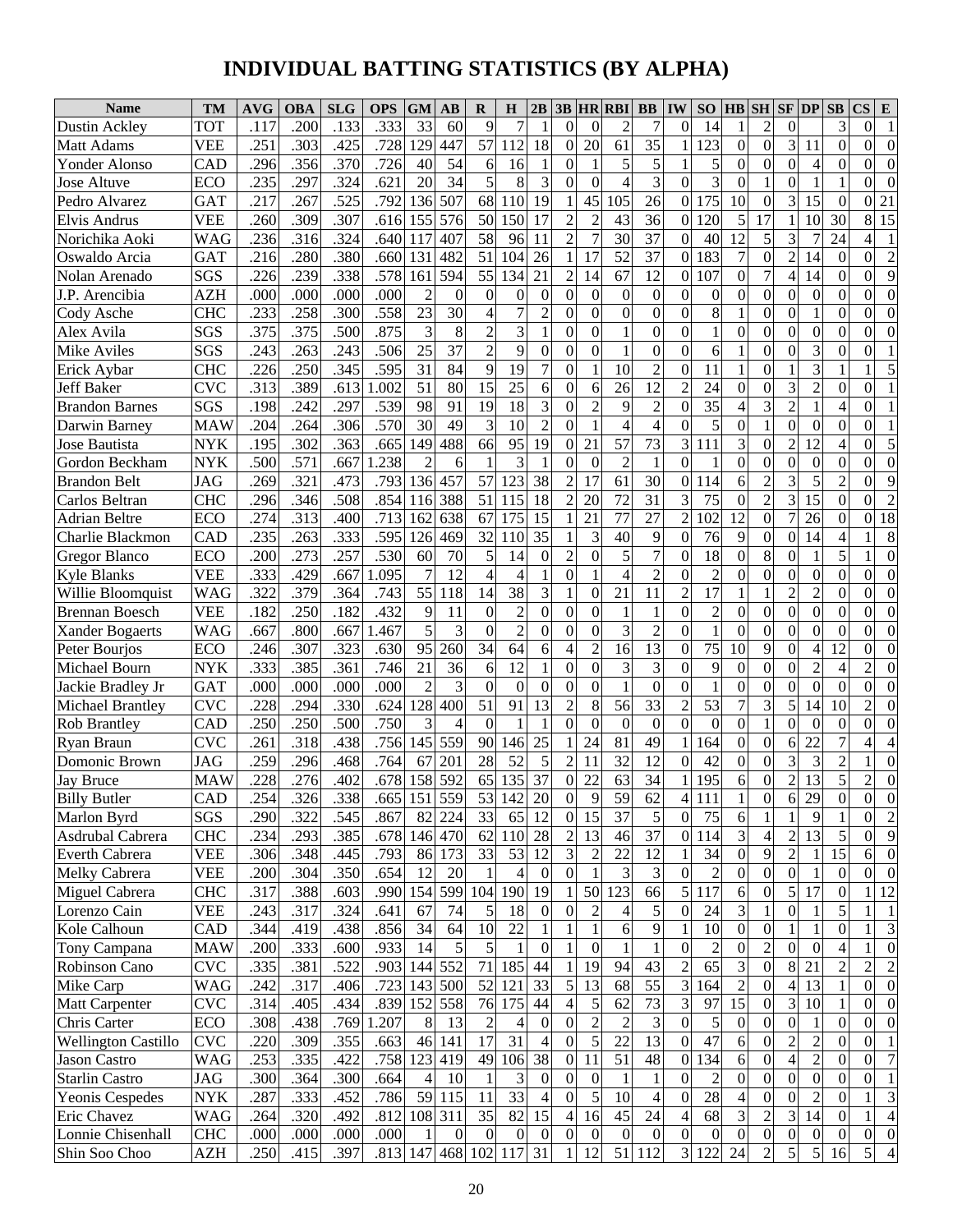| <b>Name</b>              | <b>TM</b>  | <b>AVG</b> | <b>OBA</b> | <b>SLG</b> | <b>OPS</b> | <b>GM</b>      | $\bf AB$ | R                | H                | 2B                       |                  |                  | <b>3B HR RBI</b>        | <b>BB</b>               | IW             | SO <sub>1</sub>  | <b>HB</b> SH     |                  | <b>SF</b>        | DP               | SB               | $\mathbf{CS}$<br>E                   |
|--------------------------|------------|------------|------------|------------|------------|----------------|----------|------------------|------------------|--------------------------|------------------|------------------|-------------------------|-------------------------|----------------|------------------|------------------|------------------|------------------|------------------|------------------|--------------------------------------|
| <b>Hank Conger</b>       | <b>JAG</b> | .194       | .250       | .278       | .528       | 18             | 36       | $\overline{c}$   | $\overline{7}$   | $\boldsymbol{0}$         | $\theta$         |                  | $\overline{c}$          | $\overline{c}$          | $\theta$       | 12               |                  | $\mathbf{0}$     |                  | $\overline{c}$   | $\theta$         | $\overline{0}$<br>1                  |
| Zach Cozart              | AZH        | .273       | .250       | .364       | .614       | 3              | 11       | $\mathbf{1}$     | $\overline{3}$   | 1                        | $\boldsymbol{0}$ | $\theta$         | $\mathbf{1}$            | $\overline{0}$          | $\Omega$       | $\overline{c}$   | $\mathbf{0}$     | $\mathbf{0}$     | $\mathbf{1}$     | $\boldsymbol{0}$ | $\Omega$         | $\theta$<br>$\theta$                 |
| Allan Craig              | <b>CHC</b> | .265       | .318       | .389       | .707       | 84             | 257      | 34               | 68               | 13                       | $\overline{c}$   | 5                | 29                      | 19                      |                | 63               | $\overline{c}$   | $\mathbf{0}$     | $\overline{c}$   | 8                | $\Omega$         | $\theta$                             |
| <b>Brandon Crawford</b>  | <b>ECO</b> | .279       | .295       | .465       | .761       | 16             | 43       | 5                | 12               | $\overline{2}$           | $\theta$         | $\overline{2}$   | 6                       | $\mathbf{1}$            | $\theta$       | 10               | $\mathbf{0}$     | $\mathbf{0}$     | $\overline{0}$   | $\overline{c}$   | $\theta$         | $\Omega$                             |
| Carlos Crawford          | <b>NYK</b> | .263       | .277       | .368       | .644       | 116            | 400      | 44               | 105              | 29                       | $\overline{c}$   | 3                | $\overline{32}$         | 9                       | $\Omega$       | 70               | $\mathbf{0}$     |                  | $\overline{3}$   | 5                | 10               | 5<br>4                               |
| Coco Crisp               | <b>MAW</b> | .299       | .366       | .515       | .882       | 143            | 518      | 94               | 155              | 24                       | 5                | 26               | 59                      | 56                      |                | 62               | $\Omega$         | $\mathbf{0}$     | $\overline{c}$   | 9                | 21               | 7<br>$\Omega$                        |
| Nelson Cruz              | JAG        | 349        | .390       | .693       | 1.083      | 61             | 166      | 26               | 58               | 9                        | $\mathbf{0}$     | 16               | 37                      | 12                      | $\Omega$       | 43               |                  | $\mathbf{0}$     | $\overline{3}$   | 5                | $\mathbf{0}$     | $\theta$                             |
| Michael Cuddyer          | SGS        | .277       | .332       | .404       | .736       | 159            | 646      | 79               | 179              | 29                       |                  | 17               | 61                      | 50                      |                | 149              | 6                | $\mathbf{0}$     | 6                | 24               | $\overline{3}$   | $\overline{2}$                       |
| Chris Davis              | <b>ECO</b> | .286       | .379       | .681       | .059       | 149            | 517      | 93               | 148              | 35                       | $\overline{2}$   | 55               | 140                     | 68                      | 12             | 154              | 13               | $\mathbf{0}$     | $\overline{7}$   | 10               | $\mathbf{0}$     | $\overline{2}$<br>$\theta$           |
| Ike Davis                | <b>VEE</b> | .000       | .000       | .000       | .000       |                |          | $\boldsymbol{0}$ | $\theta$         | $\boldsymbol{0}$         | $\theta$         | $\mathbf{0}$     | $\boldsymbol{0}$        | $\boldsymbol{0}$        | $\Omega$       | $\mathbf{1}$     | $\mathbf{0}$     | $\mathbf{0}$     | $\boldsymbol{0}$ | $\overline{0}$   | $\Omega$         | $\theta$<br>$\theta$                 |
| Khris Davis              | CAD        | .255       | .290       | .667       | .956       | 51             | 165      | 27               | 42               | 9                        |                  | 19               | 39                      | $\overline{7}$          | $\Omega$       | 48               | $\overline{2}$   | $\mathbf{0}$     | $\overline{c}$   | 3                | $\theta$         | $\theta$<br>$\theta$                 |
| Rajai Davis              | <b>WAG</b> | .219       | .258       | .289       | .548       | 57             | 114      | 18               | 25               | $\overline{4}$           | $\overline{c}$   | $\overline{0}$   | 5                       | 5                       | $\theta$       | 28               |                  | $\overline{0}$   | $\overline{0}$   | 3                | 13               | $\overline{2}$                       |
| David Dejesus            | <b>NYK</b> | .233       | .338       | .391       | .729       | 96             | 258      | 32               | 60               | 20                       | $\Omega$         | 7                | 28                      | 33                      | $\overline{2}$ | 59               | 9                |                  | $\overline{c}$   | 8                |                  | $\overline{0}$<br>$\overline{2}$     |
| Chris Denorfia           | <b>MAW</b> | .244       | .311       | .294       | .604       | 72             | 160      | 16               | 39               | $\overline{2}$           | $\theta$         | $\overline{c}$   | 11                      | 16                      | $\Omega$       | 35               | $\mathbf{0}$     | $\mathbf{0}$     | $\mathbf{1}$     | $\overline{4}$   | $\overline{c}$   | $\overline{2}$<br>$\theta$           |
| David Descalso           | WAG        | .143       | .143       | .143       | .286       | $\overline{2}$ | 7        | $\mathbf{1}$     | $\overline{0}$   | $\boldsymbol{0}$         | $\Omega$         | $\mathbf{0}$     | $\boldsymbol{0}$        | $\boldsymbol{0}$        | $\theta$       | $\mathbf{1}$     | $\mathbf{0}$     | $\mathbf{0}$     | $\overline{0}$   | $\boldsymbol{0}$ | $\boldsymbol{0}$ | $\overline{0}$<br>$\theta$           |
| Ian Desmond              | <b>GAT</b> | .236       | .275       | .409       | .684       | 154            | 530      | 65               | 125              | 28                       | $\overline{c}$   | 20               | 61                      | 24                      |                | 143              | 5                | $\overline{7}$   | $\overline{c}$   | 28               | 6                | 18<br>$\overline{2}$                 |
| <b>Corey Dickerson</b>   | <b>ECO</b> | .415       | .455       | .756       | .211       | 13             | 41       | 8                | 17               | 5                        | 3                |                  | 6                       | 3                       | $\Omega$       | $\overline{4}$   | $\mathbf{0}$     | $\mathbf{0}$     | $\overline{0}$   | 1                | $\theta$         | $\overline{0}$<br>$\Omega$           |
| Derek Dietrich           | <b>MAW</b> | .000       | 1.000      | 2.000      | 3.000      | 3              |          |                  | $\overline{4}$   | $\mathbf{1}$             | $\boldsymbol{0}$ |                  | 3                       | $\overline{0}$          | $\Omega$       | $\overline{0}$   | $\mathbf{0}$     | $\mathbf{0}$     | $\overline{0}$   | $\mathbf{0}$     | $\Omega$         | $\theta$<br>$\Omega$                 |
| <b>Matt Dominguez</b>    | CAD        | 221        | .265       | .376       | .641       | 132            | 444      | 46               | 98               | 24                       | $\mathbf{0}$     | 15               | 46                      | 16                      | $\overline{0}$ | 105              | 12               |                  | $\overline{3}$   | 14               | $\boldsymbol{0}$ | $\theta$<br>14                       |
| <b>Josh Donaldson</b>    | JAG        | .277       | .357       | .430       | .787       | 158            | 602      | 77               | 167              | 31                       | $\overline{2}$   | 19               | 80                      | 74                      | $\overline{c}$ | 141              | $\overline{4}$   | $\mathbf{0}$     | 6                | 21               | $\overline{2}$   | 17<br>$\theta$                       |
| <b>Ryan Doumit</b>       | <b>VEE</b> | 316        | .333       | .421       | .754       | 14             | 38       | $\overline{2}$   | 12               | $\overline{4}$           | $\mathbf{0}$     | $\mathbf{0}$     | $\overline{2}$          | $\mathbf{1}$            | $\theta$       | 5                | $\mathbf{0}$     | $\mathbf{0}$     | $\overline{0}$   | $\boldsymbol{0}$ | $\Omega$         | $\theta$                             |
| Brian Dozier             | SGS        | .211       | .259       | .325       | .584       | 162            | 584      | 49               | 123              | 29                       |                  | 12               | 65                      | $\overline{35}$         | $\Omega$       | 138              | 6                | $\overline{12}$  | 8                | 17               | 6                | 4                                    |
| Stephen Drew             | <b>AZH</b> | .275       | .362       | .472       | .834       | 126            | 407      | 60               | 112              | 26                       | 12               | 10               | 61                      | $\overline{59}$         |                | 89               | $\mathbf{0}$     | $\overline{2}$   | 6                | 10               | 3                | $\overline{7}$<br>$\theta$           |
| Lucas Duda               | <b>MAW</b> | .167       | .250       | .167       | .417       | 7              | 6        | $\mathbf{0}$     |                  | $\boldsymbol{0}$         | $\overline{0}$   | $\overline{0}$   | $\mathbf{1}$            | 1                       | $\Omega$       | 3                | $\mathbf{0}$     | $\overline{0}$   | $\mathbf{1}$     | $\boldsymbol{0}$ | $\overline{0}$   | $\Omega$<br>$\theta$                 |
| Adam Dunn                | SGS        | .000       | .000       | .000       | .000       | $\overline{2}$ | 3        | $\overline{0}$   | $\mathbf{0}$     | $\boldsymbol{0}$         | $\theta$         | $\theta$         | $\overline{0}$          | $\mathbf{0}$            | $\Omega$       | 3                | $\Omega$         | $\mathbf{0}$     | $\overline{0}$   | $\boldsymbol{0}$ | $\mathbf{0}$     | $\theta$<br>$\theta$                 |
| Jarrod Dyson             | <b>VEE</b> | .245       | .300       | .345       | .645       | 120            | 380      | $\overline{57}$  | 93               | 20                       | 3                | 4                | 31                      | $\overline{31}$         | $\Omega$       | $\overline{95}$  |                  | 9                | $\overline{4}$   | $\boldsymbol{0}$ | 41               | 11<br>4                              |
| <b>Adam Eaton</b>        | SGS        | .280       | .419       | .400       | .819       | 20             | 25       | 6                | $\overline{7}$   | $\mathbf{1}$             |                  | $\theta$         | $\mathbf{1}$            | 3                       | $\Omega$       | 5                | 3                | $\overline{0}$   | $\overline{0}$   | $\overline{0}$   | $\overline{2}$   | $\overline{0}$<br>$\Omega$           |
| A.J. Ellis               | CAD        | .167       | .257       | .229       | .486       | 36             | 96       | 8                | 16               | $\boldsymbol{0}$         | $\boldsymbol{0}$ | $\overline{c}$   | 8                       | $\overline{12}$         | $\Omega$       | 31               | $\boldsymbol{0}$ | $\overline{0}$   | $\mathbf{1}$     | 5                | $\mathbf{0}$     | $\theta$                             |
| Jacoby Ellsbury          | <b>AZH</b> | .289       | .326       | .389       | .715       | 153            | 630      | 95               | 182              | $\overline{32}$          | 8                | 5                | $\overline{55}$         | $\overline{33}$         | $\Omega$       | 104              | 4                | $\overline{2}$   | $\overline{4}$   | 13               | 47               | 11<br>4                              |
| <b>Edwin Encarnacion</b> | <b>CHC</b> | .253       | .354       | .474       | .828       | 157            | 572      | 93               | 145              | 18                       | $\overline{0}$   | $\overline{36}$  | 87                      | $\overline{85}$         | $\overline{2}$ | 103              | 6                | $\mathbf{0}$     | 3                | $\overline{28}$  | $\overline{2}$   | $\overline{7}$<br>$\overline{0}$     |
| Alcides Escobar          | <b>CVC</b> | .152       | .173       | .190       | .363       | 59             | 79       | 15               | 12               | $\mathbf{1}$             |                  | $\overline{0}$   | 3                       | 1                       | $\Omega$       | 12               |                  | $\overline{4}$   | $\overline{0}$   | $\overline{2}$   | 5                | $\overline{3}$<br>3                  |
| Yunel Escobar            | <b>ECO</b> | .214       | .306       | .285       | .590       | 147            | 467      | 42               | 100              | 19                       |                  | 4                | 40                      | $\overline{59}$         |                | 84               | 3                | $\overline{19}$  |                  | 20               | $\overline{4}$   | $\overline{5}$<br>$\overline{2}$     |
| Danny Espinosa           | ECO        | .151       | .180       | .242       | .422       | 119            | 318      | 24               | 48               | 17                       | $\theta$         | 4                | 26                      | 5                       | $\Omega$       | 96               | 7                | 4                | 3                | $\mathbf{1}$     | $\theta$         | $\overline{7}$<br>$\overline{0}$     |
| Andre Ethier             | GAT        | .249       | .333       | .369       | .702       | 105            | 382      | 41               | 95               | 26                       |                  | 6                | $\overline{31}$         | 41                      | $\Omega$       | 78               | $\overline{7}$   | $\boldsymbol{0}$ | $\overline{0}$   | 9                | 3                | $\overline{c}$<br>$\overline{2}$     |
| Prince Fielder           | CAD        | .241       | .341       | .415       | .756       | 162            | 590      | 65               | 142              | 25                       | $\theta$         | 26               | 77                      | 81                      | 4              | 109              | 11               | $\mathbf{0}$     | 5                | 20               |                  | 5                                    |
| Logan Forsythe           | <b>VEE</b> | .182       | .250       | .455       | .705       | 3              | 11       |                  | $\overline{2}$   | $\overline{0}$           | $\theta$         |                  | $\overline{2}$          | 1                       | $\Omega$       | 5                | $\Omega$         | $\overline{0}$   | $\overline{0}$   | $\overline{0}$   | $\theta$         | $\overline{0}$<br>$\overline{0}$     |
| Dexter Fowler            | AZH        | .315       | .380       | .452       | .832       |                | 70 146   | 24               | 46               | 11                       | 3                |                  | 14                      | 13                      | $\theta$       | 34               | 3                | $\mathbf{I}$     | $\mathbf{I}$     | 4                | C                | $\perp$                              |
| Nick Franklin            | <b>CHC</b> | .175       | .231       | .330       | .561       | 43             | 97       | 10               | 17               | $\overline{\mathcal{L}}$ |                  | 3                | 14                      | 7                       | $\Omega$       | 32               | $\overline{0}$   | $\boldsymbol{0}$ | $\overline{0}$   | $\mathbf{0}$     | $\Omega$         | $\mathbf{1}$<br>4                    |
| <b>Todd Frazier</b>      | AZH        | .185       | .247       | .370       | .617       |                | 105 135  | 14               | 25               | 8                        |                  | 5                | 15                      | 10                      | $\Omega$       | 41               |                  |                  | $\overline{0}$   | $\overline{2}$   |                  | 3<br>$\mathbf{1}$                    |
| Freddy Freeman           | <b>NYK</b> | .302       | .378       | .421       | .799       |                | 153 549  | 67               | 166              | 18                       |                  | 15               | 75                      | 56                      | $\overline{2}$ | 112              | 13               |                  | 4                | 20               |                  | 8<br>$\boldsymbol{0}$                |
| David Freese             | CAD        | .188       | .235       | .313       | .548       | 6              | 16       |                  | 3                | 2                        | $\mathbf{0}$     | $\boldsymbol{0}$ | $\overline{c}$          | 1                       | $\Omega$       | 5                | $\overline{0}$   | $\boldsymbol{0}$ | $\boldsymbol{0}$ | 1                | $\Omega$         | $\boldsymbol{0}$<br>$\theta$         |
| <b>Freddy Galvis</b>     | <b>CVC</b> | .188       | .230       | .232       | .462       | 26             | 69       | 5                | 13               | 1                        |                  | $\overline{0}$   | $\overline{\mathbf{3}}$ | $\overline{\mathbf{4}}$ | $\Omega$       | 21               | $\Omega$         |                  | $\mathbf{1}$     | $\mathbf{0}$     |                  | $\overline{c}$<br>0                  |
| Avisail Garcia           | CAD        | .278       | .273       | .407       | .680       | 25             | 54       | 9                | 15               |                          | $\Omega$         | $\overline{2}$   | $\,8\,$                 | $\boldsymbol{0}$        | $\Omega$       | 17               | $\Omega$         | $\boldsymbol{0}$ | 1                | $\boldsymbol{0}$ | 3                | $\boldsymbol{0}$                     |
| <b>Brett Gardner</b>     | ECO        | .229       | .296       | .315       | .612       |                | 134 485  | 61               | 111              | 27                       | 6                |                  | 29                      | 41                      | 2              | 137              | 6                | 11               | 1                | 5                | 15               | 5<br>11                              |
| <b>Evan Gattis</b>       | ECO        | .087       | .087       | .217       | .304       | 12             | 23       |                  | 2                | $\theta$                 | $\theta$         |                  | $\overline{2}$          | $\mathbf{0}$            | $\Omega$       | 8                | $\Omega$         | $\theta$         | $\boldsymbol{0}$ | $\boldsymbol{0}$ | $\theta$         | $\overline{0}$<br>$\theta$           |
| <b>Scooter Gennett</b>   | <b>NYK</b> | .306       | .342       | .439       | .781       | 147            | 565      | 70               | 173              | 31                       | 4                | 12               | 63                      | 31                      | $\overline{0}$ | 117              |                  | 4                | 3                | $\,8\,$          |                  | $\theta$<br>14                       |
| Craig Gentry             | NYK        | .223       | .308       | .310       | .618       |                | 116 300  | 39               | 67               | 19                       | $\overline{c}$   |                  | 17                      | 24                      | $\overline{0}$ | 71               | 13               | 19               | $\mathbf{1}$     | 7                | 24               | 3<br>3                               |
| Conor Gillaspie          | VEE        | .333       | .333       | 1.333      | 1.667      | 3              | 3        |                  |                  | $\theta$                 | $\theta$         |                  | $\overline{2}$          | $\mathbf{0}$            | $\Omega$       | 1                | $\theta$         | $\theta$         | $\overline{0}$   | $\theta$         | $\Omega$         | $\overline{0}$<br>$\boldsymbol{0}$   |
| Paul Goldschmidt         | <b>AZH</b> | .252       | .340       | .443       | .784       |                | 162 636  | 101              | 160              | 22                       | $\overline{c}$   | 32               | 99                      | 85                      | 6 <sup>l</sup> | 164              | 3                | $\boldsymbol{0}$ | 5                | 33               | 8                | 8<br>$\overline{c}$                  |
| Yan Gomes                | <b>CHC</b> | .216       | .237       | .351       | .588       | 19             | 37       | 3                | 8                | $\overline{2}$           | $\overline{0}$   |                  | 5                       | 1                       |                | 11               | $\overline{0}$   | $\boldsymbol{0}$ | $\boldsymbol{0}$ | $\overline{2}$   | $\Omega$         | $\overline{0}$<br>$\boldsymbol{0}$   |
| Carlos Gomez             | SGS        | .298       | .333       | .502       | .835       |                | 140 516  | 71               | 154              | 27                       | 9                | 20               | 58                      | 18                      | $\overline{0}$ | 128              | 10               | $\overline{c}$   | 3                | 13               | 18               | $\overline{7}$<br>$\overline{c}$     |
| <b>Adrian Gonzalez</b>   | <b>VEE</b> | .267       | .298       | .390       | .688       |                | 158 641  | 55               | 171              | 28                       | $\mathbf{0}$     | 17               | 69                      | 30                      | 5              | 121              | $\Omega$         | $\boldsymbol{0}$ | 4                | 24               | 3                | 10                                   |
| Carlos Gonzalez          | <b>TOT</b> | .254       | .322       | .519       | .841       |                | 146 563  | 92               | 143              | 23                       | 6                | 38               | 74                      | 56                      | $\overline{3}$ | 188              |                  | 3                |                  | 12               | 9                | $\overline{c}$<br>$8\phantom{1}$     |
| <b>Marwin Gonzalez</b>   | <b>MAW</b> | .000       | .000       | .000       | .000       | 2              | 4        | $\boldsymbol{0}$ | $\boldsymbol{0}$ | $\boldsymbol{0}$         | 0                | $\mathbf{0}$     | $\mathbf{0}$            | $\theta$                | $\Omega$       | 3                | $\overline{0}$   | $\boldsymbol{0}$ | 0                | $\theta$         | $\Omega$         | $\theta$<br>$\mathbf{0}$             |
| Alex Gordon              | JAG        | .245       | .300       | .417       | .717       |                | 96 139   | 18               | 34               | $\overline{4}$           |                  | 6                | 24                      | 9                       | $\Omega$       | 37               | 2                |                  | $\overline{0}$   |                  | $\overline{2}$   | $\mathbf{0}$<br>$\theta$             |
| Dee Gordon               | AZH        | .000       | .000       | .000       | .000       | 4              | $\theta$ | $\boldsymbol{0}$ | $\boldsymbol{0}$ | $\overline{0}$           | $\theta$         | $\overline{0}$   | $\boldsymbol{0}$        | $\boldsymbol{0}$        | $\overline{0}$ | $\boldsymbol{0}$ | $\overline{0}$   | $\boldsymbol{0}$ | $\overline{0}$   | $\mathbf{0}$     | $\overline{2}$   | $\boldsymbol{0}$                     |
| <b>Anthony Gose</b>      | JAG        | .200       | .200       | .240       | .440       | 78             | 25       | 13               | $\mathfrak s$    | $\mathbf{1}$             | 0                | $\overline{0}$   | 1                       | $\boldsymbol{0}$        | $\overline{0}$ | 5                | $\boldsymbol{0}$ | $\overline{c}$   | $\boldsymbol{0}$ | $\boldsymbol{0}$ | 6                |                                      |
| Yasmani Grandal          | <b>ECO</b> | .111       | .158       | .111       | .269       | 7              | 18       | 1                | $\overline{2}$   | $\overline{0}$           | $\boldsymbol{0}$ | $\overline{0}$   | 1                       | $\mathbf{1}$            | $\overline{0}$ | $\overline{8}$   | $\mathbf{0}$     | $\overline{0}$   | $\overline{0}$   | $\mathbf{1}$     | $\overline{0}$   | $\boldsymbol{0}$<br>$\boldsymbol{0}$ |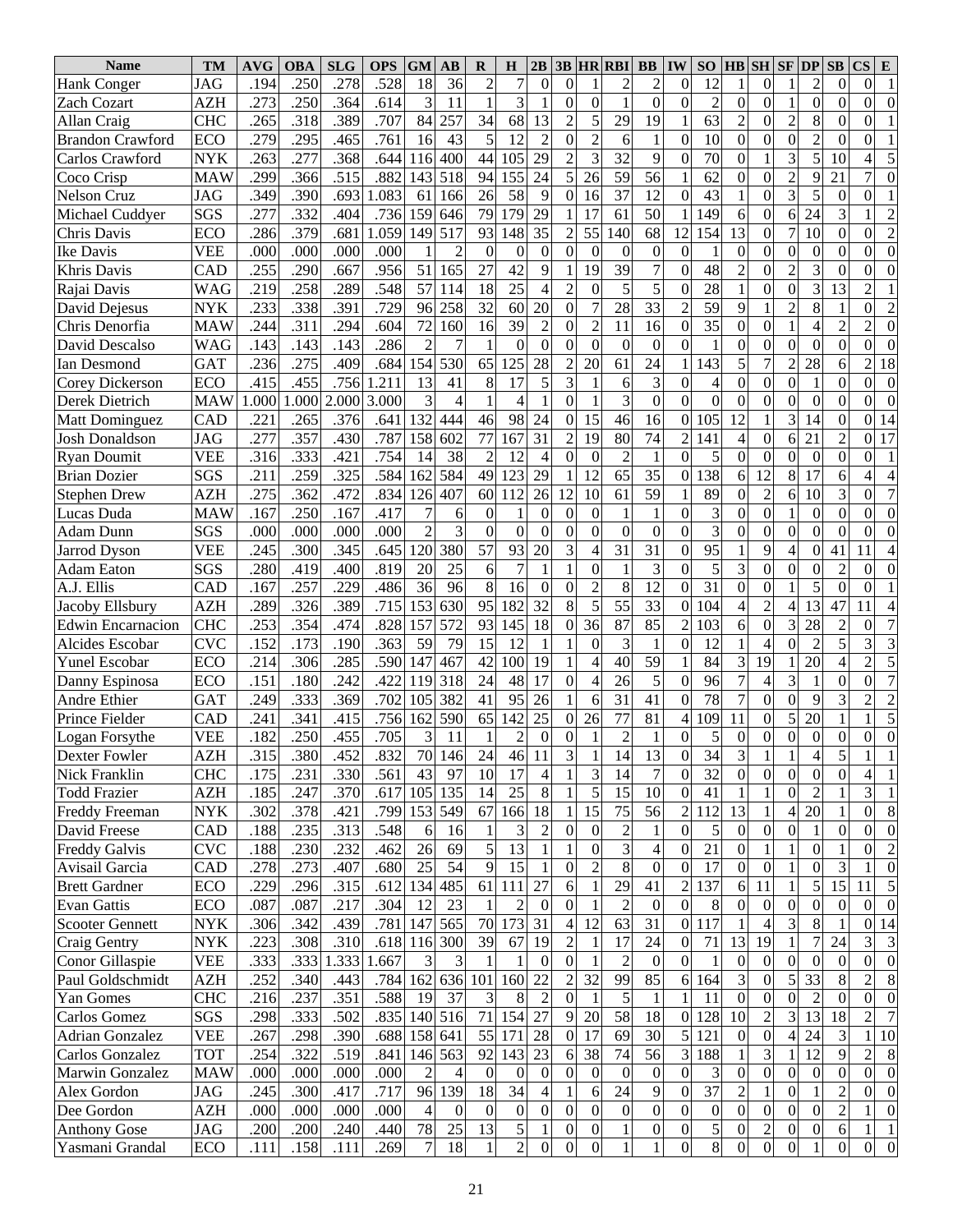| <b>Name</b>               | <b>TM</b>  | <b>AVG</b>        | <b>OBA</b> | <b>SLG</b> | <b>OPS</b> | <b>GM</b>      | AВ               | $\bf{R}$         | $\bf H$          | 2B               | 3B               |                  | <b>HR RBI</b>    | <b>BB</b>        | <b>IW</b>        | SO               | <b>HB</b> SH             |                          | $SF$ $DP$        |                  | SB               | $\mathbf{CS}$<br>E                 |
|---------------------------|------------|-------------------|------------|------------|------------|----------------|------------------|------------------|------------------|------------------|------------------|------------------|------------------|------------------|------------------|------------------|--------------------------|--------------------------|------------------|------------------|------------------|------------------------------------|
| Curtis Granderson         | SGS        | 1.000             | 1.000      | 1.000      | 2.000      |                |                  | $\mathbf{1}$     | 1                | $\mathbf{0}$     | $\theta$         | $\theta$         | $\boldsymbol{0}$ | $\boldsymbol{0}$ | $\mathbf{0}$     | $\mathbf{0}$     | $\Omega$                 | $\boldsymbol{0}$         | $\mathbf{0}$     | $\boldsymbol{0}$ | $\theta$         | $\theta$<br>$\boldsymbol{0}$       |
| Didi Gregorius            | SGS        | .255              | .317       | .382       | .698       | 38             | 55               | 10               | 14               | $\overline{c}$   |                  |                  | 5                | $\overline{4}$   | $\Omega$         | 8                |                          | $\overline{c}$           | $\overline{0}$   | 1                | $\overline{0}$   | $\overline{2}$<br>$\theta$         |
| <b>Franklin Gutierrez</b> | CAD        | .289              | .314       | .530       | .844       | 29             | 83               | 11               | 24               | 5                | $\theta$         | 5                | 14               | $\overline{3}$   | $\boldsymbol{0}$ | 29               | $\mathbf{0}$             | $\overline{0}$           | $\overline{0}$   | $\boldsymbol{0}$ | $\overline{0}$   | $\overline{0}$<br>$\overline{0}$   |
| Jedd Gyorko               | <b>ECO</b> | .241              | .303       | .506       | .809       | 63             | 170              | 23               | 41               | 9                | $\boldsymbol{0}$ | 12               | 22               | 13               |                  | 45               | $\overline{c}$           | $\overline{0}$           | $\overline{0}$   |                  | $\theta$         | $\overline{0}$<br>$\theta$         |
| <b>Billy Hamilton</b>     | <b>WAG</b> | .250              | .250       | .300       | .550       | 11             | 20               | 5                | 5                | 1                | $\Omega$         | $\boldsymbol{0}$ | $\overline{0}$   | $\overline{0}$   | $\mathbf{0}$     | 9                | $\mathbf{0}$             | $\overline{0}$           | $\overline{0}$   | $\theta$         | 8                | $\Omega$<br>$\overline{2}$         |
| <b>Josh Hamilton</b>      | ECO        | .235              | .283       | .370       | .653       | 127            | 438              | 46               | 103              | 19               | $\overline{2}$   | 12               | 42               | 23               | $\overline{0}$   | 111              | $\tau$                   | $\mathbf{1}$             | $\overline{c}$   | 16               | $\overline{2}$   | 8                                  |
| J.J. Hardy                | <b>WAG</b> | .222              | .264       | .328       | .592       | 147            | 491              | 52               | 109              | 10               | $\theta$         | 14               | $\overline{57}$  | 29               | $\boldsymbol{0}$ | 74               | $\mathbf{0}$             | 5                        | $\overline{3}$   | 16               | $\overline{0}$   | 11<br>$\boldsymbol{0}$             |
| <b>Bryce Harper</b>       | JAG        | .274              | 345        | .483       | .829       | 124            | 420              | 62               | 115              | 26               |                  | 20               | 59               | 44               | $\boldsymbol{0}$ | 100              | 4                        | 11                       | $\overline{4}$   | 8                | $\overline{2}$   | 4<br>6                             |
| <b>Josh Harrison</b>      | <b>NYK</b> | .247              | .292       | .404       | .696       | 33             | 89               | 5                | 22               | $\overline{4}$   | $\overline{2}$   | $\overline{c}$   | 12               | $\overline{0}$   | $\boldsymbol{0}$ | 12               | 6                        | $\mathbf{0}$             | $\mathbf{1}$     | $\overline{2}$   |                  | $\Omega$                           |
| <b>Chase Headley</b>      | <b>GAT</b> | .174              | .248       | .303       | .551       | 55             | 109              | 12               | 19               | 3                |                  | 3                | $\overline{7}$   | 10               | $\mathbf{0}$     | 28               |                          | $\overline{0}$           | $\mathbf{1}$     | 3                | $\Omega$         |                                    |
| Adeiny Hechavarria        | <b>MAW</b> | .250              | .400       | .250       | .650       | 3              |                  | $\mathbf{1}$     | $\mathbf{1}$     | $\overline{0}$   | $\boldsymbol{0}$ | $\theta$         | $\boldsymbol{0}$ | $\mathbf{1}$     | $\mathbf{0}$     | $\boldsymbol{0}$ | $\mathbf{0}$             | $\overline{0}$           | $\overline{0}$   | $\overline{0}$   | $\boldsymbol{0}$ | $\theta$<br>$\theta$               |
| Jonathan Herrera          | <b>VEE</b> | .273              | .292       | .337       | .629       | 91             | 267              | 21               | 73               | 10               | $\overline{c}$   |                  | 24               | 8                | $\overline{0}$   | 41               | $\boldsymbol{0}$         | $\overline{4}$           | $\overline{2}$   | 3                | 5                | 12<br>$\theta$                     |
| Jason Heyward             | <b>CHC</b> | .218              | .318       | .345       | .663       | 79             | 261              | 32               | 57               | 12               | $\boldsymbol{0}$ |                  | 32               | 28               | $\boldsymbol{0}$ | 40               | 11                       | $\overline{0}$           | $\overline{2}$   | 9                |                  |                                    |
| Aaron Hill                | <b>JAG</b> | .213              | .286       | .362       | .648       | 62             | 127              | 14               | 27               | $\overline{7}$   | $\mathbf{0}$     | $\overline{4}$   | 13               | 8                | $\boldsymbol{0}$ | 26               | 5                        | 1                        | $\overline{0}$   | $\overline{4}$   | $\theta$         | $\overline{2}$                     |
| Matt Holliday             | SGS        | .258              | .326       | .507       | .833       | 134            | 497              | 72               | 128              | 25               | 3                | 31               | $\overline{65}$  | 40               | $\boldsymbol{0}$ | 82               | 12                       | $\mathbf{0}$             | $\overline{3}$   | 11               |                  |                                    |
| Eric Hosmer               | AZH        | .287              | 329        | .433       | .762       | 145            | 536              | 71               | 154              | $\overline{33}$  | $\overline{3}$   | 13               | 18               | $\overline{38}$  | $\Omega$         | 79               | $\mathbf{0}$             | $\overline{2}$           | 10               | 23               | $\overline{2}$   | $\overline{0}$                     |
| Ryan Howard               | <b>CVC</b> | .229              | .282       | .385       | .667       | 40             | 96               | 6                | 22               | 6                | $\overline{0}$   | 3                | $\overline{7}$   | 6                | 3                | 26               |                          | $\mathbf{0}$             | $\overline{0}$   | 5                | $\Omega$         | $\overline{0}$<br>$\theta$         |
| Torii Hunter              | VEE        | .271              | .312       | .409       | .721       | 153            | 550              | 59               | 149              | $\overline{28}$  | $\mathbf{0}$     | 16               | 60               | 27               | $6 \mid$         | 134              | 6                        | $\mathbf{0}$             | $\mathbf{1}$     | $\overline{7}$   | $\overline{c}$   | 3<br>$\theta$                      |
| Chris Iannetta            | SGS        | .215              | .336       | .383       | .719       | 47             | 107              | 12               | 23               | 9                | $\overline{0}$   | 3                | 11               | 20               | $\boldsymbol{0}$ | 40               | $\mathbf{0}$             | $\overline{0}$           | $\mathbf{1}$     | 4                | $\theta$         | $\theta$                           |
| Jose Iglesias             | CVC        | .276              | .328       | .314       | .643       | 140            | 474              | 57               | 131              | 15               | $\mathbf{0}$     |                  | 36               | 17               | $\boldsymbol{0}$ | 70               | 21                       | $\overline{39}$          | $\overline{3}$   | 8                | 10               | 3<br>3                             |
| Omar Infante              | <b>MAW</b> | .310              | .324       | .381       | .705       | 118            | 464              | 49               | 144              | 15               | 3                | 4                | 37               | 10               | $\boldsymbol{0}$ | 56               | $\boldsymbol{0}$         | $\overline{c}$           | $\overline{2}$   | 15               | 5                | $\overline{7}$<br>$\overline{c}$   |
| Austin Jackson            | CVC        | .284              | .330       | .411       | .741       | 148            | 623              | 91               | 177              | $\overline{38}$  | 10               | $\overline{7}$   | 61               | 37               | $\boldsymbol{0}$ | 158              | 6                        | $\overline{5}$           | $\mathbf{1}$     | $\overline{10}$  | $\overline{7}$   | $\overline{5}$<br>$\overline{2}$   |
| John Jaso                 | ECO        | .192              | .323       | .272       | .595       | 81             | 239              | 36               | 46               | 10               | $\theta$         | 3                | 20               | $\overline{40}$  | $\overline{2}$   | 60               | 6                        | $\overline{0}$           | $\overline{0}$   | 6                | $\overline{0}$   | 9                                  |
| Jon Jay                   | VEE        | .246              | .317       | .332       | .650       | 117            | 337              | 35               | 83               | $\overline{13}$  | $\overline{c}$   |                  | 26               | $\overline{23}$  |                  | 61               | $\overline{13}$          | $\overline{2}$           | $\overline{2}$   | 9                | 4                | 3<br>$\theta$                      |
| <b>Desmond Jennings</b>   | CAD        | .241              | .305       | .370       | .675       | 37             | 108              | 15               | 26               | $\overline{7}$   | $\overline{c}$   |                  | 9                | $\overline{10}$  | $\Omega$         | $\overline{31}$  | $\mathbf{0}$             | $\overline{0}$           | $\overline{0}$   | 3                | 4                | $\overline{0}$<br>$\theta$         |
| Chris Johnson             | AZH        | .272              | .290       | .386       | .676       | 162            | 607              | 43               | 165              | $\overline{37}$  | $\mathbf{1}$     | 10               | 82               | $\overline{17}$  |                  | 156              | $\mathbf{0}$             | $\overline{5}$           | $\overline{3}$   | 21               | $\overline{0}$   | 13<br>$\theta$                     |
| Kelly Johnson             | <b>GAT</b> | .200              | .200       | .800       | .000       |                | 5                | $\overline{2}$   |                  | $\theta$         | $\Omega$         |                  | $\overline{2}$   | $\overline{0}$   | $\Omega$         | $\overline{2}$   | $\Omega$                 | $\overline{0}$           | $\overline{0}$   | $\overline{0}$   | $\overline{0}$   | $\Omega$<br>$\overline{0}$         |
| <b>Adam Jones</b>         | <b>GAT</b> | .273              | .307       | .480       | .787       | 148            | 596              | 83               | 163              | $\overline{29}$  | $\overline{2}$   | 30               | 80               | 18               | 3                | 108              | $\overline{12}$          | $\overline{0}$           | $\overline{3}$   | 19               | 5                | $\overline{c}$<br>4                |
| Matt Joyce                | WAG        | .200              | .298       | .318       | .616       | 134            | 450              | 60               | 90               | 21               |                  | $\overline{10}$  | $\overline{50}$  | $\overline{62}$  | $\boldsymbol{0}$ | $12\overline{5}$ | 3                        | $\mathbf{0}$             | $\overline{5}$   | 14               | 3                | $\overline{2}$<br>$\overline{0}$   |
| Matt Kemp                 | SGS        | .238              | .238       | .286       | .524       | 18             | 21               | $\overline{2}$   | 5                | $\mathbf{1}$     | $\Omega$         | $\Omega$         | $\overline{2}$   | $\overline{0}$   | $\Omega$         | 9                | $\Omega$                 | $\mathbf{0}$             | $\overline{0}$   | $\theta$         |                  | $\overline{3}$<br>$\theta$         |
| Howie Kendrick            | AZH        | .247              | .278       | .399       | .677       | 66             | 158              | 16               | 39               | 8                | $\overline{c}$   | 4                | $\overline{22}$  | $\overline{6}$   |                  | $\overline{35}$  | $\overline{2}$           | $\overline{4}$           | $\overline{3}$   | 11               | $\theta$         | $\overline{2}$                     |
| Ian Kinsler               | WAG        | $.21\overline{5}$ | .304       | .324       | .628       | 77             | 247              | $\overline{32}$  | 53               | $\overline{7}$   |                  | 6                | 26               | $\overline{30}$  | $\mathbf{0}$     | $\overline{31}$  | 3                        |                          | $\overline{3}$   | 5                | 8                | $\overline{3}$<br>$\overline{c}$   |
| Jason Kipnis              | JAG        | .248              | .329       | .375       | .704       | 156            | $\overline{621}$ | 83               | 154              | $\overline{38}$  |                  | 13               | $\overline{44}$  | 71               | 4                | 49               | $\overline{\mathcal{L}}$ | $\overline{15}$          | $\overline{1}$   | $\overline{7}$   | 18               | $\overline{15}$<br>$\overline{12}$ |
| Paul Konerko              | <b>MAW</b> | .320              | .381       | .476       | .857       | 50             | 103              | 10               | $\overline{33}$  | $\overline{4}$   | $\mathbf{0}$     | $\overline{4}$   | 20               | $\overline{10}$  | $\overline{2}$   | 13               | $\overline{2}$           | $\boldsymbol{0}$         | $\overline{3}$   | $\overline{4}$   | $\mathbf{0}$     | $\overline{0}$<br>$\overline{0}$   |
| Juan Lagares              | JAG        | .000              | .000       | .000       | .000       | 6              | 5                | $\mathbf{0}$     | $\boldsymbol{0}$ | $\overline{0}$   | $\overline{0}$   | $\boldsymbol{0}$ | $\boldsymbol{0}$ | $\boldsymbol{0}$ | $\boldsymbol{0}$ | $\overline{4}$   | $\boldsymbol{0}$         |                          | $\overline{0}$   | $\boldsymbol{0}$ | $\overline{0}$   | $\theta$<br>$\theta$               |
| <b>Gerald Laird</b>       | NYK        | .299              | .359       | .430       | .789       | 43             | 107              | 6                | $\overline{32}$  | 5                | $\theta$         | 3                | 14               | $\overline{9}$   | $\Omega$         | $\overline{21}$  |                          | $\overline{\mathcal{L}}$ | $\overline{0}$   |                  | $\overline{0}$   | $\mathbf{0}$                       |
| Junior Lake               | AZH        | .309              | .333       | .479       | .812       | 39             | 94               | 11               | 29               | 10               | $\overline{0}$   | 2                | 13               | $\mathfrak{Z}$   | $\mathbf{U}$     | 20               | $\perp$                  | $\mathbf{I}$             | $\mathbf{I}$     | $\perp$          | $\theta$         | $\boldsymbol{0}$                   |
| Adam Laroche              | ECO        | .200              | .200       | .200       | .400       | 4              | 5                | $\boldsymbol{0}$ | 1                | $\theta$         | 0                | $\boldsymbol{0}$ | $\boldsymbol{0}$ | $\overline{0}$   | $\overline{0}$   | $\overline{2}$   | $\overline{0}$           | $\boldsymbol{0}$         | $\boldsymbol{0}$ | 1                | $\overline{0}$   | $\overline{0}$<br>$\overline{0}$   |
| <b>Brett Lawrie</b>       | NYK        | .000              | .000       | .000       | .000       | $\overline{3}$ |                  | $\mathbf{0}$     | $\boldsymbol{0}$ | $\overline{0}$   | $\Omega$         | $\boldsymbol{0}$ | $\mathbf{0}$     | $\overline{0}$   | $\overline{0}$   | $\overline{0}$   | $\overline{0}$           | $\overline{0}$           | $\boldsymbol{0}$ | $\mathbf{0}$     | $\theta$         | $\theta$<br>$\theta$               |
| D.J. Lemahieu             | NYK        | .000              | .000       | .000       | .000       | 5              |                  | $\boldsymbol{0}$ | $\boldsymbol{0}$ | $\theta$         | 0                | $\boldsymbol{0}$ | $\boldsymbol{0}$ | $\overline{0}$   | $\boldsymbol{0}$ | $\mathbf{1}$     | $\mathbf{0}$             | $\boldsymbol{0}$         | $\boldsymbol{0}$ | $\mathbf{0}$     | $\Omega$         | $\boldsymbol{0}$                   |
| Adam Lind                 | SGS        | .291              | .352       | .438       | .790       |                | 132 475          | 53               | 138              | 24               | 2                | 14               | 56               | 46               | 3                | 97               | $\overline{0}$           | $\boldsymbol{0}$         | $\overline{c}$   | 19               | $\Omega$         | $\boldsymbol{0}$<br>0              |
| Jose Lobaton              | CAD        | .000              | .000       | .000       | .000       |                | 0                | $\boldsymbol{0}$ | $\boldsymbol{0}$ | $\theta$         | $\theta$         | $\boldsymbol{0}$ | $\mathbf{0}$     | $\boldsymbol{0}$ | $\overline{0}$   | $\boldsymbol{0}$ | $\overline{0}$           | $\boldsymbol{0}$         | $\overline{0}$   | $\theta$         | $\Omega$         | $\mathbf{0}$<br>$\theta$           |
| James Loney               | AZH        | .000              | .000       | .000       | .000       | $\overline{2}$ | 2                | $\boldsymbol{0}$ | $\boldsymbol{0}$ | $\theta$         | $\theta$         | $\mathbf{0}$     | $\boldsymbol{0}$ | $\overline{0}$   | $\boldsymbol{0}$ | $\boldsymbol{0}$ | $\mathbf{0}$             | $\boldsymbol{0}$         | $\boldsymbol{0}$ | $\mathbf{0}$     | $\Omega$         | $\mathbf{0}$<br>$\theta$           |
| Evan Longoria             | JAG        | .245              | .303       | .481       | .784       |                | 123 335          | 41               | 82               | 24               | $\overline{c}$   | 17               | 44               | 26               | 2                | 99               | 2                        | $\boldsymbol{0}$         | $\boldsymbol{0}$ | 11               | $\Omega$         | 9<br>$\theta$                      |
| Jedd Lowrie               | <b>GAT</b> | .238              | .256       | .548       | .803       | 16             | 42               | $\overline{7}$   | 10               | $\overline{4}$   | $\boldsymbol{0}$ | 3                | $\overline{13}$  | $\mathbf{1}$     | $\overline{0}$   | 3                | $\Omega$                 | $\boldsymbol{0}$         | $\boldsymbol{0}$ | $\overline{2}$   | $\theta$         | $\overline{0}$<br>$\theta$         |
| Ed Lucas                  | WAG        | .276              | .327       | .371       | .699       | 46             | 105              | 9                | 29               | 7                | $\theta$         |                  | 10               | $\overline{7}$   | $\overline{0}$   | 21               |                          | $\boldsymbol{0}$         | $\mathbf{0}$     | $\overline{4}$   | $\Omega$         | 3<br>$\overline{0}$                |
| Jonathan Lucroy           | <b>MAW</b> | .288              | .338       | .455       | .794       | 79             | 191              | 17               | 55               | 11               | 3                | 5                | 22               | 13               | 3                | 33               | 2                        | $\boldsymbol{0}$         |                  | 10               | 3                | $\mathbf{1}$<br>$\theta$           |
| Manny Machado             | <b>CVC</b> | .295              | .329       | .453       | .782       | 122            | 413              | 49               | 122              | 32               | $\mathbf{0}$     | 11               | 56               | 22               | $\overline{0}$   | 75               | $\mathbf{0}$             | 4                        | 3                | 11               | 3                | 8                                  |
| Nick Markakis             | JAG        | .222              | .364       | .222       | .586       | 24             | 18               | 1                | 4                | $\boldsymbol{0}$ | $\theta$         | $\mathbf{0}$     | -1               | 4                | $\overline{0}$   | 4                | $\theta$                 | $\boldsymbol{0}$         | $\boldsymbol{0}$ | $\theta$         | $\theta$         | $\overline{0}$<br>$\theta$         |
| <b>Starling Marte</b>     | VEE        | .244              | .324       | .339       | .663       | 115            | 254              | 40               | 62               | $\overline{c}$   | 5                | 4                | 21               | 15               | 2                | 78               | 15                       | 20                       | $\boldsymbol{0}$ | 3                | 22               | 12<br>4                            |
| Leonys Martin             | MAW        | .250              | .382       | .250       | .632       | 53             | 28               | 15               | $\tau$           | $\mathbf{0}$     | $\theta$         | $\mathbf{0}$     | $\mathbf{1}$     | 5                | $\overline{0}$   | 8                |                          |                          | $\boldsymbol{0}$ | $\theta$         | 15               | $\overline{0}$<br>4                |
| <b>Russell Martin</b>     | <b>CVC</b> | .242              | .344       | .461       | .805       |                | 112 356          | 51               | 86               | 16               |                  | 20               | 51               | 44               | $\mathbf{0}$     | 97               | 14                       |                          | $\overline{4}$   | 11               |                  | $\boldsymbol{0}$                   |
| Victor Martinez           | <b>MAW</b> | .276              | .319       | .386       | .705       | 142            | 490              | 40               | 135              | 18               | 0                | 12               | 54               | 33               | $\Omega$         | 47               | $\overline{0}$           | $\boldsymbol{0}$         | 3                | 19               | $\Omega$         | $\theta$<br>$\theta$               |
| Joe Mauer                 | CAD        | .308              | .360       | .434       | .795       |                | 136 532          | 67               | 164              | 37               | $\theta$         | 10               | 44               | 45               | $\overline{0}$   | 120              | $\mathbf{0}$             |                          | 3                | 17               | $\Omega$         | $\mathbf{0}$<br>$\theta$           |
| <b>Justin Maxwell</b>     | WAG        | .208              | .279       | .325       | .604       | 30             | 77               | 10               | 16               | $\overline{4}$   |                  |                  | 6                | $\boldsymbol{7}$ |                  | 33               |                          | $\boldsymbol{0}$         |                  | 5                | 2                | 3<br>2                             |
| <b>Brian McCann</b>       | NYK        | .215              | .314       | .427       | .741       |                | 115 363          | 44               | 78               | 17               | 0                | 20               | 45               | 47               | $\overline{0}$   | 79               |                          | $\boldsymbol{0}$         | 3                | 11               | $\theta$         | $\overline{7}$<br>$\mathbf{0}$     |
| <b>Andrew McCutchen</b>   | <b>MAW</b> | .313              | .386       | .489       | .875       |                | 160 638          | 105              | 200              | 45               | 5                | 19               | 85               | 66               | 8                | 125              | 11                       | $\boldsymbol{0}$         | $\boldsymbol{2}$ | 22               | 21               | 3<br>4                             |
| Darnell McDonald          | JAG        | .111              | .273       | .111       | .384       | $\overline{9}$ | 9                | 2                | 1                | $\theta$         | $\boldsymbol{0}$ | $\overline{0}$   | $\boldsymbol{0}$ | $\overline{2}$   | $\overline{0}$   | 3                | $\overline{0}$           | $\mathbf{0}$             | $\overline{0}$   | $\boldsymbol{0}$ | $\overline{0}$   | 0 <br>$\overline{0}$               |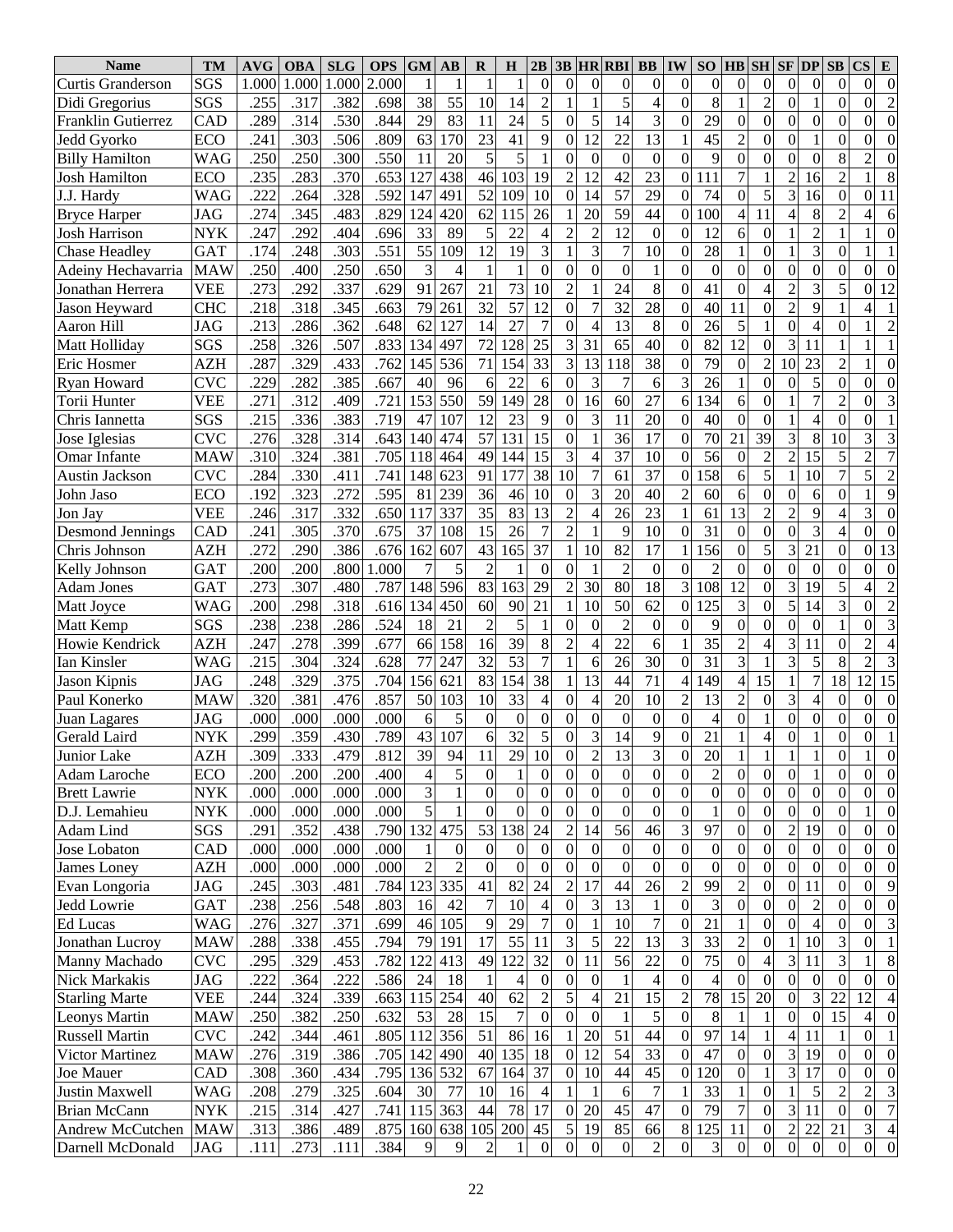| <b>Name</b>             | <b>TM</b>  | <b>AVG</b> | <b>OBA</b> | <b>SLG</b>   | <b>OPS</b>   | <b>GM</b>      | $\bf AB$         | R                | H               | 2B                 |                            |                  | <b>3B HR RBI</b>     | $\bf BB$                | IW             | SO <sub>1</sub> | <b>HB</b> SH     |                  | $SF$ $DP$                |                  | SB               | $\mathbf{CS}$<br>E                                 |
|-------------------------|------------|------------|------------|--------------|--------------|----------------|------------------|------------------|-----------------|--------------------|----------------------------|------------------|----------------------|-------------------------|----------------|-----------------|------------------|------------------|--------------------------|------------------|------------------|----------------------------------------------------|
| <b>Jordy Mercer</b>     | AZH        | 281        | .365       | .471         | .836         | 56             | 121              | 15               | 34              | 12                 |                            | 3                | 16                   | 14                      | $\overline{2}$ | 19              | $\overline{c}$   | 3                | $\boldsymbol{0}$         | 6                | $\theta$         | $\boldsymbol{0}$<br>$\overline{4}$                 |
| Devin Mesoraco          | JAG        | 225        | .257       | .347         | .604         | 68             | 173              | 15               | 39              | 6                  | $\boldsymbol{0}$           | 5                | 16                   | 8                       | $\mathbf{0}$   | 38              | $\mathbf{0}$     | $\overline{c}$   | $\overline{2}$           | 3                | $\boldsymbol{0}$ | $\theta$                                           |
| Brad Miller             | <b>CHC</b> | .236       | .292       | .344         | .636         | 145            | 488              | 60               | 115             | 18                 | 4                          | 9                | 37                   | 36                      | $\overline{2}$ | 93              | 3                | 1                | $\boldsymbol{0}$         | 11               | 5                | 4<br>10                                            |
| Yadier Molina           | <b>CHC</b> | .255       | .291       | .371         | .661         | 156            | 564              | 49               | 144             | 44                 | $\theta$                   | 7                | 60                   | 27                      | 5              | 79              | $\overline{4}$   | $\mathbf{0}$     | $\overline{7}$           | 11               | $\Omega$         | 8                                                  |
| Miguel Montero          | <b>VEE</b> | .213       | .273       | .339         | .612         | 66             | 127              | 9                | 27              | $\overline{4}$     | $\Omega$                   | 4                | 11                   | 10                      | $\Omega$       | 35              |                  | $\mathbf{0}$     |                          | $\overline{7}$   | $\theta$         | $\overline{4}$<br>$\theta$                         |
| Justin Morneau          | <b>CHC</b> | 264        | .329       | .406         | .735         | 109            | 401              | 44               | 106             | 21                 | $\mathbf{0}$               | 12               | 54                   | 37                      | $\Omega$       | 79              | $\mathfrak{2}$   | $\overline{0}$   |                          | 19               | $\Omega$         | 3<br>$\theta$                                      |
| <b>Brandon Moss</b>     | <b>MAW</b> | .256       | .327       | .507         | .834         | 149            | $\overline{511}$ | 76               | 131             | 26                 | 3                          | 32               | 88                   | 48                      | 3              | 166             | 6                | $\mathbf{0}$     |                          | 9                | $\theta$         | 8                                                  |
| Mike Moustakas          | <b>WAG</b> | .000       | .000       | .000         | .000         | $\overline{2}$ | $\Omega$         | $\mathbf{0}$     | $\theta$        | $\boldsymbol{0}$   | $\overline{0}$             | $\overline{0}$   | $\boldsymbol{0}$     | $\boldsymbol{0}$        | $\Omega$       | $\overline{0}$  | $\mathbf{0}$     | $\mathbf{0}$     | $\overline{0}$           | $\mathbf{0}$     | $\Omega$         | $\overline{0}$<br>$\theta$                         |
| Donnie Murphy           | CAD        | .199       | .276       | .433         | .708         | 49             | 141              | 21               | 28              | 6                  | $\theta$                   | 9                | 19                   | $\overline{7}$          | $\Omega$       | 60              | 8                | $\mathbf{0}$     | $\overline{0}$           | $\overline{3}$   | $\Omega$         | 8<br>$\theta$                                      |
| Wil Myers               | CAD        | .271       | .310       | .444         | .754         | 146            | 583              | 75               | 158             | 35                 | $\overline{0}$             | 22               | 51                   | 30                      | $\overline{0}$ | 146             | 3                | $\mathbf{0}$     | $\mathbf{1}$             | 15               | $\overline{c}$   | $\overline{c}$                                     |
| Mike Napoli             | ECO        | .225       | .322       | .407         | .729         | 93             | 258              | 24               | 58              | 17                 | $\boldsymbol{0}$           | 10               | 28                   | 33                      | $\overline{0}$ | 100             | $\overline{4}$   | $\overline{0}$   | $\overline{0}$           | 5                | $\theta$         | $\theta$                                           |
| Daniel Nava             | <b>WAG</b> | 313        | .383       | .435         | .818         | 135            | 508              | 75               | 159             | 32                 | $\boldsymbol{0}$           | 10               | 61                   | 43                      | $\Omega$       | 97              | 15               | $\overline{2}$   | $\mathbf{1}$             | 9                | $\theta$         | 5<br>$\theta$                                      |
| Dioner Navarro          | ECO        | .289       | .356       | .437         | .793         | 96             | 277              | 40               | 80              | 8                  | $\boldsymbol{0}$           | 11               | 32                   | 30                      | $\Omega$       | 42              |                  |                  | $\overline{4}$           | 6                | $\Omega$         | 5                                                  |
| Chris Nelson            | CAD        | .500       | .500       | .500         | .000         | 3              | 2                | $\boldsymbol{0}$ | $\mathbf{1}$    | $\overline{0}$     | $\theta$                   | $\boldsymbol{0}$ | $\boldsymbol{0}$     | $\boldsymbol{0}$        | $\Omega$       | $\overline{0}$  | $\mathbf{0}$     | $\mathbf{0}$     | $\overline{0}$           | $\theta$         | $\theta$         | $\Omega$<br>$\theta$                               |
| Wil Nieves              | JAG        | .255       | .275       | .297         | .572         | 109            | 333              | 22               | 85              | 14                 | $\Omega$                   | $\theta$         | 30                   | 10                      | $\overline{2}$ | 53              | $\mathbf{0}$     | $\overline{3}$   | $\overline{3}$           | 12               | $\theta$         | $\theta$                                           |
| Derek Norris            | GAT        | 329        | .392       | .571         | .964         | 30             | 70               | 9                | 23              | 5                  | $\theta$                   | 4                | 16                   | 5                       | $\mathbf{0}$   | 19              | 3                | $\mathbf{0}$     | $\mathbf{1}$             | $\overline{2}$   | $\theta$         | $\theta$<br>$\theta$                               |
| David Ortiz             | <b>NYK</b> | .296       | .354       | .567         | .921         | 147            | 538              | 73               | 159             | $\overline{35}$    | 3                          | 35               | 96                   | $\overline{53}$         | $\overline{2}$ | 99              | $\mathbf{0}$     | $\mathbf{0}$     | 8                        | 34               |                  | $\theta$<br>$\Omega$                               |
|                         |            | 263        | .317       | .263         | .580         | 17             | 38               | $\mathbf 1$      | 10              | $\boldsymbol{0}$   | $\overline{0}$             | $\overline{0}$   | $\boldsymbol{0}$     | 3                       | $\theta$       | 3               | $\mathbf{0}$     | $\mathbf{0}$     | $\overline{0}$           | $\boldsymbol{0}$ | $\Omega$         | $\overline{2}$<br>$\theta$                         |
| Chris Owings            | ECO        | .258       | .305       | .333         | .638         | 83             |                  | 10               | 31              | $\overline{7}$     |                            | $\overline{0}$   | $\overline{7}$       | 6                       |                | 30              | $\overline{2}$   | $\mathbf{0}$     | $\overline{0}$           | 5                | $\theta$         | $\overline{0}$<br>$\theta$                         |
| Marcell Ozuna           | AZH        |            | .385       |              |              | 32             | 120<br>61        |                  | 21              |                    |                            |                  |                      | $\overline{4}$          |                | 10              | $\Omega$         | $\mathbf{0}$     | $\overline{0}$           | $\overline{2}$   | 5                | $\theta$<br>$\Omega$                               |
| Angel Pagan             | <b>WAG</b> | 344        | .328       | .410<br>.371 | .794<br>.699 | 124            | 399              | 8<br>45          | 110             | $\mathbf{1}$<br>22 | $\theta$<br>$\overline{2}$ |                  | 9<br>$\overline{36}$ | 30                      |                | 60              |                  | 11               | $\overline{0}$           | 13               | $\overline{4}$   |                                                    |
| Gerardo Parra           | <b>NYK</b> | .276       |            | .211         |              |                | 19               |                  | 3               |                    | $\theta$                   | 4                |                      | 3                       | $\Omega$       |                 | 1                | $\mathbf{0}$     | $\overline{0}$           |                  | $\Omega$         | $\overline{c}$<br>$\overline{0}$<br>$\overline{0}$ |
| Xavier Paul             | VEE        | .158       | .273       |              | .483         | 9<br>5         |                  | $\overline{c}$   |                 | $\mathbf{1}$       |                            | $\boldsymbol{0}$ | $\boldsymbol{0}$     |                         | $\Omega$       | $\overline{4}$  | $\mathbf{0}$     | $\overline{0}$   |                          | $\overline{2}$   |                  |                                                    |
| <b>Steve Pearce</b>     | <b>NYK</b> | .500       | .600       | .500         | 1.100        |                | 4                | $\overline{0}$   | $\overline{2}$  | $\boldsymbol{0}$   | $\theta$                   | $\overline{0}$   | $\overline{0}$       | $\mathbf{1}$            | $\Omega$       | $\overline{0}$  | $\mathbf{0}$     |                  | $\overline{0}$           | $\overline{0}$   | $\Omega$         | $\theta$<br>$\theta$                               |
| Dustin Pedroia          | <b>CAD</b> | .255       | .326       | .341         | .667         | 160            | 601              | 66               | 153             | 26                 |                            | 8                | $\overline{52}$      | $\overline{65}$         | $\overline{2}$ | 92              | $\mathbf{0}$     | $\overline{0}$   | $\overline{2}$           | 21               | $\overline{A}$   | 3                                                  |
| Brayan Pena             | <b>MAW</b> | .300       | .364       | .600         | .964         | 7              | 10               | $\mathbf{1}$     | 3               | $\boldsymbol{0}$   | $\theta$                   |                  | $\mathbf{1}$         | 1                       | $\Omega$       | 3               | $\mathbf{0}$     | $\mathbf{0}$     | $\overline{0}$           | 1                | $\Omega$         | $\Omega$<br>$\theta$                               |
| Hunter Pence            | CAD        | .213       | .263       | .325         | .588         | 121            | 437              | 49               | 93              | 16                 | $\theta$                   | 11               | $\overline{43}$      | 31                      | $\overline{2}$ | 89              |                  | 1                | 6                        | 19               | 5                | 6                                                  |
| Jhonny Peralta          | <b>CVC</b> | .304       | .333       | .391         | .725         | 21             | 46               | $\overline{4}$   | 14              | $\overline{4}$     | $\theta$                   | $\theta$         | 9                    | $\overline{2}$          | $\Omega$       | 14              | $\mathbf{0}$     | $\mathbf{0}$     | $\overline{0}$           | $\mathbf{1}$     | $\Omega$         | $\Omega$<br>$\theta$                               |
| Salvador Perez          | ECO        | .297       | .322       | .434         | .756         | 99             | 279              | 25               | 83              | 11                 | 3                          | 7                | 28                   | 8                       |                | 39              | 3                | $\overline{3}$   | $\overline{2}$           | 6                | $\Omega$         | $\overline{2}$<br>$\theta$                         |
| <b>Brandon Phillips</b> | <b>VEE</b> | .221       | .273       | .314         | .587         | 130            | 376              | 29               | 83              | 8                  | $\theta$                   | 9                | 46                   | 21                      | 4              | 83              | 6                |                  | $\overline{0}$           | 12               | $\overline{c}$   | $\overline{5}$<br>$\overline{2}$                   |
| A.J. Pierzynski         | <b>MAW</b> | .115       | .179       | .192         | .371         | 15             | 26               | $\overline{0}$   | 3               | $\overline{c}$     | $\theta$                   | $\theta$         | $\overline{2}$       | $\mathbf{1}$            |                | $\overline{4}$  |                  | $\overline{0}$   | $\overline{0}$           | $\mathbf{1}$     | $\overline{0}$   | $\overline{0}$<br>$\Omega$                         |
| Josmil Pinto            | <b>GAT</b> | .304       | .360       | .522         | .882         | 16             | $\overline{23}$  | $\overline{c}$   | $\overline{7}$  | $\overline{c}$     | $\theta$                   |                  | $\overline{3}$       | $\overline{2}$          | $\Omega$       | $\overline{7}$  | $\mathbf{0}$     | $\mathbf{0}$     | $\overline{0}$           | $\overline{0}$   | $\Omega$         | $\theta$<br>$\theta$                               |
| A.J. Pollock            | AZH        | .316       | .333       | .421         | .754         | 16             | 19               | $\mathbf{1}$     | 6               | $\overline{2}$     | $\boldsymbol{0}$           | $\boldsymbol{0}$ | $\mathbf{1}$         | $\mathbf{1}$            | $\Omega$       | $\overline{4}$  | $\mathbf{0}$     | $\overline{0}$   | $\mathbf{1}$             | $\theta$         | $\Omega$         | $\theta$<br>$\Omega$                               |
| <b>Buster Posey</b>     | <b>GAT</b> | .270       | .327       | .434         | .761         | 162            | 599              | 67               | 162             | $\overline{42}$    | 1                          | $\overline{18}$  | 69                   | 46                      | $\Omega$       | 99              | 5                | $\overline{0}$   | $\mathbf{1}$             | $\overline{15}$  |                  | $\theta$<br>11                                     |
| Martin Prado            | <b>NYK</b> | .212       | .259       | .325         | .584         | 84             | 203              | 21               | 43              | 11                 | $\overline{0}$             | 4                | 26                   | $\overline{13}$         | $\Omega$       | 36              | $\mathbf{0}$     | $\overline{2}$   | $\mathbf{0}$             | $\overline{12}$  |                  | $\overline{c}$                                     |
| Jurickson Profar        | CAD        | .183       | .240       | .242         | .482         | 38             | 120              | 11               | 22              | $\overline{4}$     | $\theta$                   |                  | 6                    | 8                       | $\Omega$       | 35              |                  | $\mathbf{1}$     | $\overline{0}$           | $\boldsymbol{0}$ | $\Omega$         | $\overline{3}$<br>$\theta$                         |
| <b>Yasiel Puig</b>      | SGS        | .295       | .346       | .439         | .786         | 162            | 644              | 90               | 190             | $\overline{28}$    |                            | 21               | $\overline{80}$      | $\overline{38}$         | $\Omega$       | 203             | 14               | $\mathbf{0}$     | $\overline{3}$           | 17               | 6                | $\overline{3}$<br>4                                |
| Albert Pujols           | JAG        | .240       | .269       | .360         | .629         | 15             | 25               | $\frac{4}{ }$    | 0               | $\theta$           | $\overline{0}$             |                  | $\sigma$             | $\perp$                 | $\theta$       | $\overline{4}$  | $\vert 0 \vert$  | $\boldsymbol{0}$ | $\boldsymbol{0}$         | 3                | $\overline{0}$   | $\theta$<br>$\theta$                               |
| Nick Punto              | NYK        | .241       | .309       | .345         | .654         | 72             | 174              | 17               | 42              | 13                 |                            |                  | 15                   | 17                      | $\Omega$       | 41              | $\overline{0}$   | 15               | $\boldsymbol{0}$         | $\mathbf{0}$     | $\Omega$         | 6                                                  |
| Ryan Raburn             | JAG        | .232       | .307       | .475         | .783         | 137            | 482              | 73               | 112             | 21                 | $\overline{0}$             | 32               | 72                   | 48                      | $\overline{0}$ | 153             | 6                | 1                | $\overline{\mathcal{L}}$ | 11               | $\Omega$         | $\overline{0}$                                     |
| Alexei Ramirez          | <b>GAT</b> | .154       | .154       | .154         | .308         | -11            | 26               | $\sqrt{5}$       | 4               | $\boldsymbol{0}$   | $\overline{0}$             | $\overline{0}$   | 1                    | $\mathbf{0}$            | $\Omega$       | 4               | $\Omega$         | $\boldsymbol{0}$ | $\boldsymbol{0}$         | $\overline{2}$   | $\Omega$         | $\mathbf{0}$                                       |
| Aramis Ramirez          | <b>GAT</b> | .300       | .370       | .483         | .853         |                | 94 333           | 40               | 100             | 19                 | $\theta$                   | 14               | 36                   | 30                      | $\Omega$       | 56              | $8\phantom{.}$   | $\boldsymbol{0}$ | $\overline{c}$           | 14               | $\Omega$         | $\theta$<br>$\theta$                               |
| <b>Hanley Ramirez</b>   | CAD        | .316       | .379       | .552         | .932         |                | 129 516          | 77               | 163             | 30                 | 4                          | 28               | 95                   | 49                      | 4              | 111             | 5                | $\boldsymbol{0}$ | $\overline{c}$           | 16               | 9                | 17                                                 |
| <b>Wilson Ramos</b>     | <b>MAW</b> | .294       | .315       | .539         | .854         | 122            | 395              | 49               | 116             | 7                  | 0                          | 30               | 73                   | 13                      |                | 53              | $\overline{0}$   | $\boldsymbol{0}$ | $\overline{c}$           | 16               |                  | 3<br>$\theta$                                      |
| Colby Rasmus            | JAG        | .230       | .292       | .429         | .721         |                | 143 508          | 66               | 117             | 27                 |                            | 24               | 72                   | 37                      |                | 173             | 9                | $\overline{c}$   | 5                        | 11               | $\Omega$         | $\,8\,$<br>$\theta$                                |
| <b>Josh Reddick</b>     | <b>CVC</b> | .266       | .335       | .396         | .731         |                | 80 154           | 24               | 41              | 11                 | $\overline{0}$             | 3                | 16                   | 16                      | $\overline{0}$ | 39              |                  | $\overline{c}$   | $\overline{c}$           | 8                | 2                | $\overline{c}$<br>0                                |
| <b>Anthony Rendon</b>   | CAD        | .400       | .400       | .600         | 1.000        | 5              | 10               | $\overline{2}$   | 4               | $\boldsymbol{0}$   |                            | $\boldsymbol{0}$ | 1                    | $\mathbf{0}$            | $\overline{0}$ | $\overline{2}$  | $\theta$         | $\boldsymbol{0}$ | $\overline{0}$           | $\boldsymbol{0}$ | $\Omega$         | $\mathbf{0}$                                       |
| Ben Revere              | <b>CVC</b> | .263       | .290       | .316         | .606         |                | 39 133           | 12               | 35              | 5                  |                            | $\boldsymbol{0}$ | $\,$ 8 $\,$          | 5                       | $\Omega$       | 16              | $\theta$         | 6                | $\boldsymbol{0}$         | $\overline{4}$   |                  |                                                    |
| <b>Jose Reyes</b>       | NYK        | .277       | .325       | .328         | .653         |                | 130 506          | 57               | 140             | 15                 |                            | 3                | 37                   | 34                      |                | 53              | 3                | $\overline{7}$   | $\mathbf{1}$             | $\,8\,$          | 18               | 3<br>17                                            |
| <b>Alex Rios</b>        | VEE        | .290       | .339       | .389         | .728         | 92             | 221              | 20               | 64              | 9                  | $\overline{2}$             | 3                | 22                   | 18                      | 2              | 47              | $\overline{0}$   | $\boldsymbol{0}$ | 3                        | $\overline{7}$   | 8                |                                                    |
| <b>Anthony Rizzo</b>    | <b>GAT</b> | .225       | .314       | .421         | .735         |                | 149 489          | 66               | 110             | 33                 | $\mathbf{0}$               | 21               | 62                   | 63                      |                | 120             |                  |                  | $\mathbf{1}$             | 16               | 3                |                                                    |
| <b>Ryan Roberts</b>     | NYK        | .267       | .333       | .367         | .700         | 26             | 60               | 9                | 16              | 3                  | $\theta$                   |                  | 6                    | 7                       | $\theta$       | 15              | $\overline{0}$   |                  | $\overline{c}$           | 1                | $\Omega$         | $\overline{4}$<br>0                                |
| <b>Jimmy Rollins</b>    | <b>CHC</b> | .167       | .231       | .250         | .481         | $\overline{4}$ | 12               |                  | $\overline{2}$  |                    | $\theta$                   | $\boldsymbol{0}$ | $\boldsymbol{0}$     | $\mathbf{1}$            | $\Omega$       | $\overline{2}$  | $\Omega$         | $\boldsymbol{0}$ | $\overline{0}$           | 1                | $\Omega$         | $\theta$<br>$\mathbf{0}$                           |
| Wilin Rosario           | <b>CHC</b> | .190       | .215       | .267         | .482         | 42             | 116              | 13               | 22              | 3                  | $\theta$                   | 2                | 12                   | $\overline{\mathbf{4}}$ | $\theta$       | 36              | $\theta$         | $\boldsymbol{0}$ | $\mathbf{1}$             |                  | $\Omega$         | $\theta$<br>$\overline{0}$                         |
| Cody Ross               | <b>CVC</b> | .400       | .442       | .600         | 1.042        | 35             | 80               | 11               | 32              | $\overline{7}$     | $\theta$                   | 3                | 14                   | 5                       | $\overline{0}$ | 14              |                  |                  | $\boldsymbol{0}$         | $\overline{c}$   | $\Omega$         | $\theta$<br>0                                      |
| David Ross              | VEE        | .208       | .282       | .364         | .646         | 35             | 77               | 11               | 16              | 3                  | $\theta$                   | 3                | $\overline{13}$      | $\,8\,$                 | $\theta$       | 31              | $\mathbf{0}$     |                  | $\overline{0}$           | 5                | $\Omega$         | $\mathbf{0}$<br>$\theta$                           |
| Darin Ruf               | <b>CVC</b> | .224       | .325       | .443         | .768         | 90             | 237              | 29               | 53              | $\overline{7}$     | $\theta$                   | 15               | 36                   | 30                      |                | 86              | 7                |                  | 3                        | 10               | $\overline{0}$   | $\overline{0}$<br>$\overline{4}$                   |
| Justin Ruggiano         | <b>GAT</b> | .207       | .253       | .427         | .680         | 35             | 82               | 11               | 17              | 6                  | 0                          | 4                | 9                    | 5                       | $\overline{0}$ | 22              | $\boldsymbol{0}$ | 0                | $\boldsymbol{0}$         | $\overline{c}$   | $\overline{c}$   | 0                                                  |
| Carlos Ruiz             | <b>CVC</b> | .303       | .327       | .394         | .722         | 51             | 109              | 15               | $\overline{33}$ | $\overline{4}$     | $\boldsymbol{0}$           | $\overline{2}$   | $\overline{12}$      | $\overline{3}$          | $\Omega$       | $\overline{16}$ |                  | $\overline{3}$   | $\overline{0}$           | $\overline{3}$   | $\overline{0}$   | $\overline{\mathbf{3}}$<br>$\boldsymbol{0}$        |
|                         |            |            |            |              |              |                |                  |                  |                 |                    |                            |                  |                      |                         |                |                 |                  |                  |                          |                  |                  |                                                    |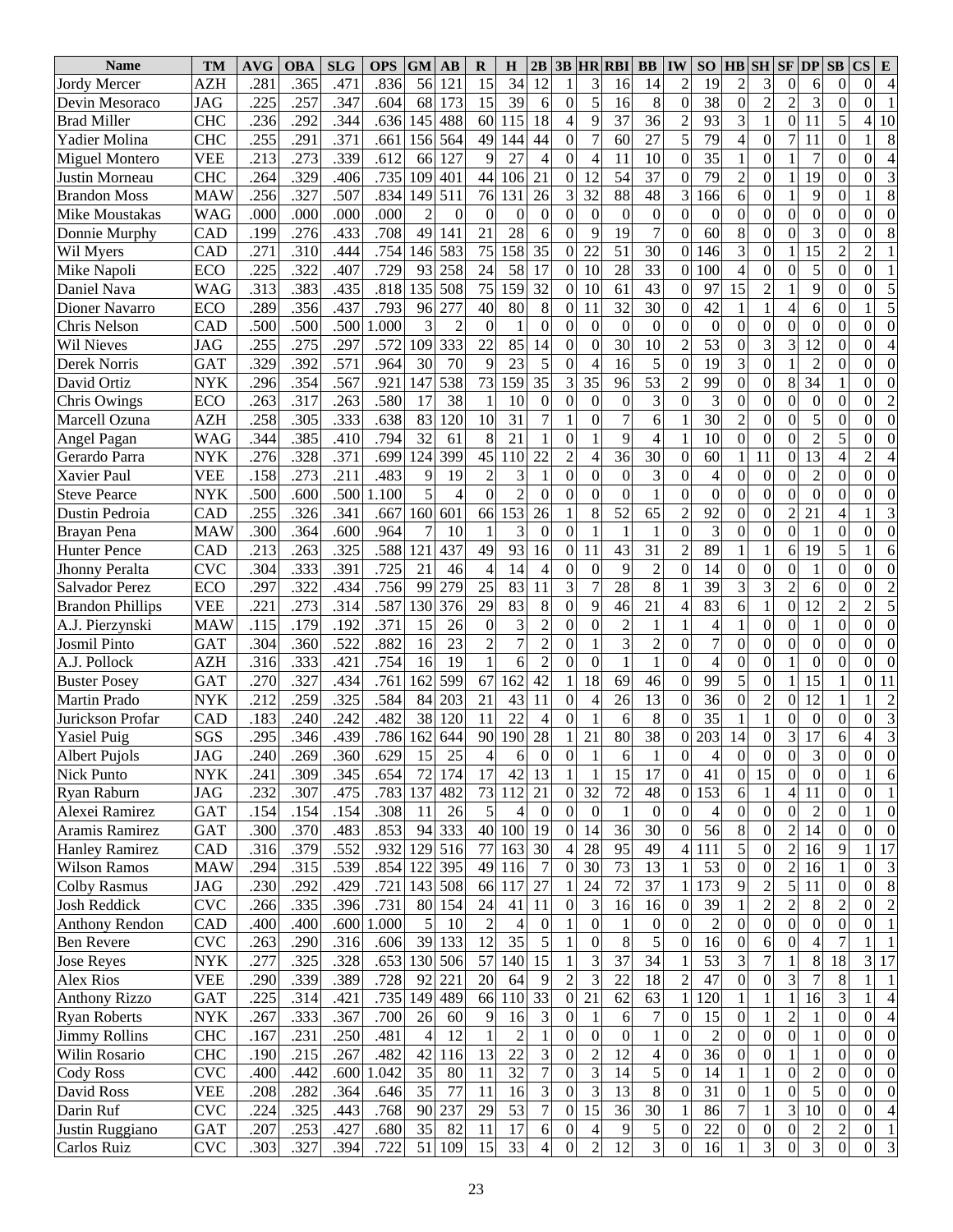| <b>Name</b>              | <b>TM</b>  | AVG               | <b>OBA</b> | <b>SLG</b> | <b>OPS</b> | <b>GM</b>      | $\mathbf{A}\mathbf{B}$ | R                | H                | 2B               |                |                  | <b>3B HR RBI</b> | <b>BB</b>        | IW               | SO <sub>2</sub>  |                  | <b>HB</b> SH     | $SF$ $DP$        |                  | <b>SB</b>       | $\mathbf{CS}$<br>E                 |
|--------------------------|------------|-------------------|------------|------------|------------|----------------|------------------------|------------------|------------------|------------------|----------------|------------------|------------------|------------------|------------------|------------------|------------------|------------------|------------------|------------------|-----------------|------------------------------------|
| <b>Josh Rutledge</b>     | AZH        | .167              | .245       | .292       | .537       | 19             | 48                     | 6                | 8                | 3                | $\theta$       |                  | 3                | 5                | $\Omega$         | 12               | $\Omega$         |                  | $\overline{0}$   |                  | $\theta$        | $\theta$<br>$\mathbf{1}$           |
| J Saltalamacchia         | SGS        | .280              | .331       | .487       | .818       | 135            | 489                    | 57               | 137              | 38               | $\overline{0}$ | 21               | 71               | 39               | $\Omega$         | 172              | $\mathbf{0}$     | $\mathbf{0}$     | 3                | 12               | $\Omega$        | 5<br>$\theta$                      |
| Gaby Sanchez             | SGS        | .241              | 344        | .402       | .745       | 46             | 112                    | 15               | 27               | 9                | $\Omega$       | 3                | 11               | 15               | $\Omega$         | 20               | 3                | $\overline{0}$   |                  | 1                | $\Omega$        | $\Omega$<br>$\theta$               |
| <b>Hector Sanchez</b>    | NYK        | .220              | .298       | .263       | .560       | 49             | 118                    | 8                | 26               | 5                | $\theta$       | $\theta$         | 8                | 9                | $\Omega$         | 23               | 4                | $\mathbf{0}$     | $\boldsymbol{0}$ | $\overline{4}$   | $\Omega$        | $\theta$<br>$\theta$               |
| Pablo Sandoval           | ECO        | .246              | .319       | .402       | .720       | 80             | 244                    | 28               | 60               | 11               | $\theta$       | 9                | 29               | 26               | 4                | 40               |                  | $\mathbf{0}$     | $\overline{2}$   | 8                | $\Omega$        | $\Omega$<br>$\theta$               |
| Carlos Santana           | <b>WAG</b> | $.25\overline{5}$ | .322       | .408       | .730       | 68             | 184                    | 22               | 47               | 11               |                | 5                | 26               | 17               | $\Omega$         | 39               | $\mathfrak{2}$   | $\mathbf{0}$     | $\overline{2}$   | $\overline{4}$   | $\Omega$        |                                    |
| Josh Satin               | WAG        | .267              | .363       | .377       | .740       | 92             | 273                    | 34               | 73               | 21               | $\Omega$       | 3                | 30               | 42               | $\Omega$         | 87               | $\Omega$         | $\mathbf{0}$     | $\overline{2}$   | 6                | $\Omega$        | 13<br>$\theta$                     |
| <b>Michael Saunders</b>  | <b>WAG</b> | .192              | .344       | .231       | .575       | 9              | 26                     |                  | 5                | 1                | $\theta$       | $\theta$         | $\overline{2}$   | 6                | $\Omega$         | 8                | $\Omega$         | $\mathbf{0}$     | $\overline{0}$   | $\boldsymbol{0}$ | $\Omega$        | $\theta$<br>$\Omega$               |
| Jordan Schafer           | <b>NYK</b> | .154              | .267       | .231       | .497       | 6              | 13                     | 3                | $\overline{2}$   | 1                | $\theta$       | $\theta$         | $\overline{2}$   | $\overline{2}$   | $\Omega$         | $\overline{2}$   | $\mathbf{0}$     | $\mathbf{0}$     | $\overline{0}$   | $\boldsymbol{0}$ | $\Omega$        | $\theta$<br>$\theta$               |
| Nate Schierholtz         | WAG        | .250              | .250       | .325       | .625       | 3              | 8                      | $\overline{2}$   | $\overline{2}$   |                  | $\theta$       | $\theta$         | $\boldsymbol{0}$ | $\boldsymbol{0}$ | $\Omega$         | 3                | $\Omega$         | $\mathbf{0}$     | $\overline{0}$   | $\boldsymbol{0}$ | $\Omega$        | 0                                  |
| Kyle Seager              | TOT        | .228              | .309       | .390       | .699       | 80             | 228                    | 29               | 52               | 11               |                | $8\,$            | 25               | 25               | $\Omega$         | 42               | $\mathfrak{2}$   | $\overline{0}$   | $\mathbf{1}$     | 6                | $\Omega$        | 8<br>$\Omega$                      |
| Jean Segura              | JAG        | 272               | .296       | .374       | .669       | 159            | 589                    | 58               | 160              | 9                | 6              | 13               | 46               | 17               |                  | 82               | 3                | 10               | $\boldsymbol{0}$ | 18               | 39              | 10<br>10                           |
| <b>Andrelton Simmons</b> | <b>MAW</b> | .200              | .238       | .302       | .540       | 156            | 540                    | 54               | 108              | 14               | $\overline{4}$ | 11               | 38               | 24               | $\Omega$         | 65               | 3                | 34               |                  | 17               | 3               | 14<br>$\theta$                     |
| Justin Smoak             | <b>NYK</b> | .250              | .571       | .250       | .821       | $\overline{2}$ |                        |                  |                  | $\boldsymbol{0}$ | $\theta$       | $\theta$         | $\mathbf{1}$     | 3                | $\Omega$         | $\overline{0}$   | $\mathbf{0}$     | $\mathbf{0}$     | $\overline{0}$   | $\boldsymbol{0}$ | $\Omega$        | $\theta$<br>$\theta$               |
| Eric Sogard              | <b>MAW</b> | 229               | .280       | .318       | .598       | 57             | 170                    | 21               | 39               | 12               | $\theta$       |                  | 8                | 10               | $\Omega$         | 21               | $\overline{2}$   | 5                | $\overline{0}$   | 3                | $\overline{2}$  | 3                                  |
| Donovan Solano           | <b>CHC</b> | .000              | .000       | .000       | .000       |                |                        | $\boldsymbol{0}$ | $\mathbf{0}$     | $\boldsymbol{0}$ | $\theta$       | $\theta$         | $\boldsymbol{0}$ | $\boldsymbol{0}$ | $\Omega$         | $\overline{0}$   | $\Omega$         | $\mathbf{0}$     | $\overline{0}$   | $\overline{0}$   | $\Omega$        | $\theta$<br>$\theta$               |
| Alfonso Soriano          | <b>ECO</b> | 224               | .271       | .392       | .663       | 57             | 125                    | 17               | 28               | 3                | $\theta$       | 6                | 18               | $\overline{7}$   | $\Omega$         | 30               |                  | $\mathbf{0}$     | $\overline{0}$   | $\overline{4}$   | $\overline{2}$  | $\Omega$<br>$\theta$               |
| Geovany Soto             | <b>VEE</b> | .215              | .296       | .405       | .701       | 119            | 321                    | 36               | 69               | 13               | $\overline{0}$ | 16               | 47               | 38               | $\Omega$         | 123              | $\Omega$         | $\mathbf{0}$     | $\overline{2}$   | 5                | $\overline{2}$  | $\theta$<br>6                      |
| Denard Span              | <b>GAT</b> | 337               | .382       | .469       | .851       | 89             | 294                    | 36               | 99               | 18               | 9              |                  | 28               | 15               | $\Omega$         | 41               | $\overline{7}$   | $\mathbf{0}$     | $\mathbf{1}$     | 5                | 7               | 5<br>$\theta$                      |
| Giancarlo Stanton        | <b>GAT</b> | .202              | .323       | .399       | .721       | 70             | 183                    | 33               | 37               | 6                | $\theta$       | 10               | 18               | 30               | $\overline{2}$   | 64               | 3                | $\mathbf{0}$     | $\mathbf{1}$     | $\overline{7}$   | $\Omega$        | $\theta$                           |
| Drew Stubbs              | <b>CHC</b> | 310               | .310       | .310       | .621       | 24             | 29                     | $\overline{2}$   | 9                | $\overline{0}$   | $\theta$       | $\theta$         | 1                | $\boldsymbol{0}$ | $\Omega$         | 11               | $\mathbf{0}$     | $\mathbf{0}$     | $\overline{0}$   | $\boldsymbol{0}$ | $\overline{2}$  | $\theta$<br>$\theta$               |
| Ichiro Suzuki            | <b>CVC</b> | .118              | .118       | .118       | .235       | 15             | 17                     | 6                | $\overline{2}$   | $\mathbf{0}$     | $\theta$       | $\overline{0}$   | $\mathbf{0}$     | $\boldsymbol{0}$ | $\Omega$         | 6                | $\Omega$         |                  | $\overline{0}$   | $\overline{0}$   |                 | $\theta$<br>$\Omega$               |
| Kurt Suzuki              | AZH        | .295              | .354       | .341       | .695       | 21             | 44                     | 5                | $\overline{13}$  | $\overline{c}$   | $\theta$       | $\theta$         | $\overline{4}$   | $\overline{4}$   | $\Omega$         | $\overline{2}$   | $\Omega$         | $\overline{2}$   | $\overline{0}$   | $\boldsymbol{0}$ | $\theta$        | $\Omega$                           |
| Nick Swisher             | <b>CVC</b> | .206              | .311       | .349       | .660       | 99             | 252                    | $\overline{25}$  | $\overline{52}$  | 9                | $\Omega$       | 9                | 31               | $\overline{35}$  | $\Omega$         | $\overline{81}$  | 4                |                  | $\overline{2}$   | 9                | $\theta$        | $\theta$                           |
| Mark Teixeira            | <b>MAW</b> | .278              | .409       | .611       | .020       | 12             | 18                     | $\overline{4}$   | 5                | $\boldsymbol{0}$ | $\theta$       | $\overline{2}$   | $\overline{4}$   | $\overline{4}$   | $\Omega$         | 5                | $\mathbf{0}$     | $\mathbf{0}$     | $\overline{0}$   | $\boldsymbol{0}$ | $\mathbf{0}$    | $\theta$<br>$\theta$               |
| Mike Trout               | <b>CHC</b> | .273              | .363       | .466       | .829       | 162            | 653                    | 109              | 178              | $\overline{34}$  | 7              | 26               | 72               | 92               | 6                | 158              | 4                | $\mathbf{0}$     | $\overline{5}$   | 9                | 24              | $\overline{2}$<br>11               |
| Mark Trumbo              | <b>MAW</b> | .300              | .341       | .742       | .083       | 51             | 120                    | 24               | 36               | 8                | $\theta$       | 15               | 34               | 8                | $\Omega$         | 35               | $\Omega$         | $\mathbf{0}$     | $\mathbf{1}$     | 5                | $\overline{0}$  | $\theta$                           |
| Matt Tuiasosopo          | <b>MAW</b> | .182              | .292       | .236       | .529       | 35             | $\overline{55}$        | 5                | 10               | 3                | $\theta$       | $\mathbf{0}$     | 3                | 8                | $\Omega$         | 21               |                  | $\overline{0}$   | $\mathbf{1}$     | 1                | $\mathbf{0}$    | $\theta$<br>$\Omega$               |
| Troy Tulowitzki          | SGS        | .294              | .363       | .506       | .869       | 150            | 581                    | 86               | 171              | $\overline{27}$  | $\theta$       | 32               | 87               | 61               | $\Omega$         | 135              | 4                |                  | 5                | 21               | $\overline{2}$  | 17<br>$\theta$                     |
| Justin Turner            | <b>NYK</b> | .292              | .346       | .625       | .971       | 9              | 24                     | 5                |                  | $\overline{2}$   | $\Omega$       | $\overline{2}$   | $\overline{7}$   | $\overline{2}$   | $\Omega$         | 5                | $\Omega$         |                  | $\overline{0}$   | $\overline{2}$   | $\Omega$        | $\theta$<br>$\theta$               |
| <b>B.J.</b> Upton        | <b>CVC</b> | .000              | .000       | .000       | .000       |                | $\theta$               | $\mathbf{1}$     | $\overline{0}$   | $\boldsymbol{0}$ | $\theta$       | $\overline{0}$   | $\boldsymbol{0}$ | $\overline{0}$   | $\Omega$         | $\overline{0}$   | $\Omega$         | $\overline{0}$   | $\overline{0}$   | $\overline{0}$   |                 | $\Omega$<br>$\theta$               |
| Justin Upton             | <b>CHC</b> | .271              | .366       | .547       | .913       | 84             | 203                    | 37               | $\overline{55}$  | 5                | $\theta$       | 17               | 38               | 29               | $\Omega$         | 60               | $\overline{2}$   | $\overline{0}$   | $\mathbf{1}$     | 5                | $\overline{2}$  | $\theta$<br>$\overline{2}$         |
| Juan Uribe               | <b>NYK</b> | .308              | .391       | .438       | .828       | 77             | 169                    | $\overline{23}$  | $\overline{52}$  | $\overline{13}$  | $\theta$       | 3                | 18               | 21               | 4                | 27               | $\overline{2}$   | $\overline{0}$   | $\overline{0}$   | 6                | $\Omega$        | $\theta$                           |
| Chase Utley              | <b>WAG</b> | .268              | .317       | .406       | .723       | 109            | 377                    | 50               | 101              | $\overline{15}$  | 8              | 7                | 55               | 25               | $\Omega$         | $\overline{63}$  | 3                | $\overline{c}$   | $\overline{2}$   | $\overline{8}$   | $\overline{2}$  | 3<br>14                            |
| Luis Valbuena            | <b>CHC</b> | .048              | .130       | .095       | .226       | 9              | 21                     | $\overline{c}$   |                  | $\mathbf{1}$     | $\mathbf{0}$   | $\boldsymbol{0}$ | $\mathbf{1}$     | $\mathbf{1}$     | $\Omega$         | 5                |                  | $\overline{0}$   | $\overline{0}$   | $\boldsymbol{0}$ | $\mathbf{0}$    | $\theta$<br>$\theta$               |
| Danny Valencia           | <b>NYK</b> | .273              | .290       | .512       | .803       | 52             | $\overline{121}$       | $\overline{14}$  | 33               | 11               | $\theta$       | 6                | $\overline{18}$  | $\overline{3}$   | $\Omega$         | $\overline{26}$  | $\Omega$         | $\overline{0}$   | $\overline{0}$   | $\overline{2}$   | $\Omega$        | $\theta$<br>$\theta$               |
| Scott Van Slyke          | VEE        | .182              | .217       | .182       | .399       | <sup>11</sup>  | 22                     | 2                | $\overline{4}$   | $\theta$         | $\overline{0}$ | $\overline{0}$   | $\perp$          | $\mathbf{U}$     | $\overline{0}$   | 8                | $\mathbf{I}$     | $\boldsymbol{0}$ | <sub>0</sub>     | $\vert 0 \vert$  | $\vert 0 \vert$ | $\sigma$<br>$\vert 0 \vert$        |
| Will Venable             | <b>CHC</b> | .227              | .251       | .406       | .657       |                | 109 313                | 36               | 71               | 19               | $\mathfrak s$  | 9                | 26               | 10               | $\overline{0}$   | 83               | $\mathbf{0}$     | $\boldsymbol{0}$ | $\boldsymbol{0}$ | 14               | 10              | $\ensuremath{\mathfrak{Z}}$<br>4   |
| Shane Victorino          | WAG        | .243              | .272       | .332       | .604       |                | 96 268                 | 30               | 65               | 10               |                | 4                | 26               | 5                | $\overline{0}$   | 47               | 7                | $\bf 8$          | $\mathfrak{Z}$   | 3                |                 | $\overline{3}$<br>3                |
| Jonathan Villar          | MAW        | .000              | .500       | .000       | .500       | $\overline{c}$ |                        | $\boldsymbol{0}$ | $\mathbf{0}$     | $\bf{0}$         | $\overline{0}$ | 0                | $\boldsymbol{0}$ | $\mathbf{1}$     | $\boldsymbol{0}$ | $\boldsymbol{0}$ | $\overline{0}$   | $\boldsymbol{0}$ | $\boldsymbol{0}$ | $\mathbf{1}$     | $\mathbf{0}$    | $\overline{0}$<br>$\boldsymbol{0}$ |
| Stephen Vogt             | SGS        | .000              | .000       | .000       | .000       | 12             | 9                      | $\mathbf{0}$     | $\boldsymbol{0}$ | $\boldsymbol{0}$ | $\overline{0}$ | $\overline{0}$   | $\boldsymbol{0}$ | $\boldsymbol{0}$ | $\overline{0}$   | 3                | $\overline{0}$   | $\boldsymbol{0}$ | $\boldsymbol{0}$ |                  | $\mathbf{0}$    | $\theta$<br>$\overline{0}$         |
| <b>Joey Votto</b>        | WAG        | .252              | .377       | .403       | .781       |                | 159 580                | 83               | 146              | 27               | 5              | 17               | 80               | 118              |                  | 161              |                  | $\boldsymbol{0}$ | $8\,$            | 24               | $\Omega$        | 10<br>$\overline{0}$               |
| Neal Walker              | AZH        | .189              | .271       | .313       | .584       |                | 129 412                | 44               | 78               | 19               | 4              | 8                | 36               | 36               | $\overline{0}$   | 95               | 11               | 9                | $\overline{2}$   | 12               | $\Omega$        | $\overline{0}$<br>6                |
| Jayson Werth             | ECO        | .308              | .391       | .534       | .925       |                | 140 517                | 92               | 159              | 30               | $\theta$       | 29               | 86               | 69               | $\overline{2}$   | 117              | 3                | $\boldsymbol{0}$ | $\overline{c}$   | 20               |                 | $\sqrt{3}$                         |
| Matt Wieters             | AZH        | .192              | .235       | .297       | .531       |                | 149 543                | 40               | 104              | 27               | $\overline{0}$ | 10               | 55               | 32               | $\overline{0}$   | 127              | $\overline{0}$   | 11               | 4                | 12               |                 | 3                                  |
| David Wright             | VEE        | .271              | .333       | .421       | .754       |                | 136 513                | 71               | 139              | 19               | 11             | 12               | 52               | 44               | $\overline{0}$   | 128              | 6                | $\boldsymbol{0}$ | 4                | 14               | 17              | 13                                 |
| Christian Yelich         | AZH        | .349              | .437       | .476       | .913       |                | 144 487                | 93               | 170              | 30               | 1              | 10               | 64               | 79               | 2                | 141              |                  | $\mathbf{0}$     | $\mathfrak s$    | $\overline{7}$   | 9               | $\theta$<br>2                      |
| Michael Young            | <b>VEE</b> | .236              | .288       | .364       | .652       | 21             | 55                     | 5                | 13               | $\overline{4}$   | $\mathbf{0}$   |                  | 10               | 4                | $\overline{0}$   | 12               | $\overline{0}$   | $\boldsymbol{0}$ | $\boldsymbol{0}$ | $\overline{2}$   | $\mathbf{0}$    | $\boldsymbol{2}$<br>0              |
| Eric Young Jr            | <b>WAG</b> | .000              | .000       | .000       | .000       | 3              | $\mathbf{0}$           |                  | $\boldsymbol{0}$ | $\boldsymbol{0}$ | $\Omega$       | $\boldsymbol{0}$ | -1               | $\boldsymbol{0}$ | $\Omega$         | $\theta$         | $\mathbf{0}$     |                  | $\boldsymbol{0}$ | $\boldsymbol{0}$ | $\mathbf{0}$    | $\theta$<br>$\overline{0}$         |
| Ryan Zimmerman           | <b>MAW</b> | .248              | .313       | .454       | .767       |                | 159 612                | 78               | 152              | 18               | $\theta$       | 36               | 98               | 55               | $\overline{2}$   | 167              | 3                | $\boldsymbol{0}$ | $\boldsymbol{2}$ | 22               | 3               | 32<br>$\overline{0}$               |
| Ben Zobrist              | GAT        | .237              | .305       | .359       | .665       |                | 162 596                |                  | 66 141           | 26               | 4              | 13               | 53               | 52               |                  | 0 104            | $8\,$            | $\mathbf{0}$     | $\overline{c}$   | 16               | 7               | 5                                  |
| Mike Zunino              | JAG        | .222              | .222       | .222       | .444       | $8\,$          | 9                      | $\boldsymbol{0}$ | $\overline{2}$   | $\boldsymbol{0}$ | $\overline{0}$ | $\boldsymbol{0}$ | $\mathbf{1}$     | $\boldsymbol{0}$ | $\overline{0}$   | $\overline{4}$   | $\boldsymbol{0}$ | $\mathbf{0}$     | $\overline{0}$   | $\overline{0}$   | $\overline{0}$  | $\overline{0}$<br>$\boldsymbol{0}$ |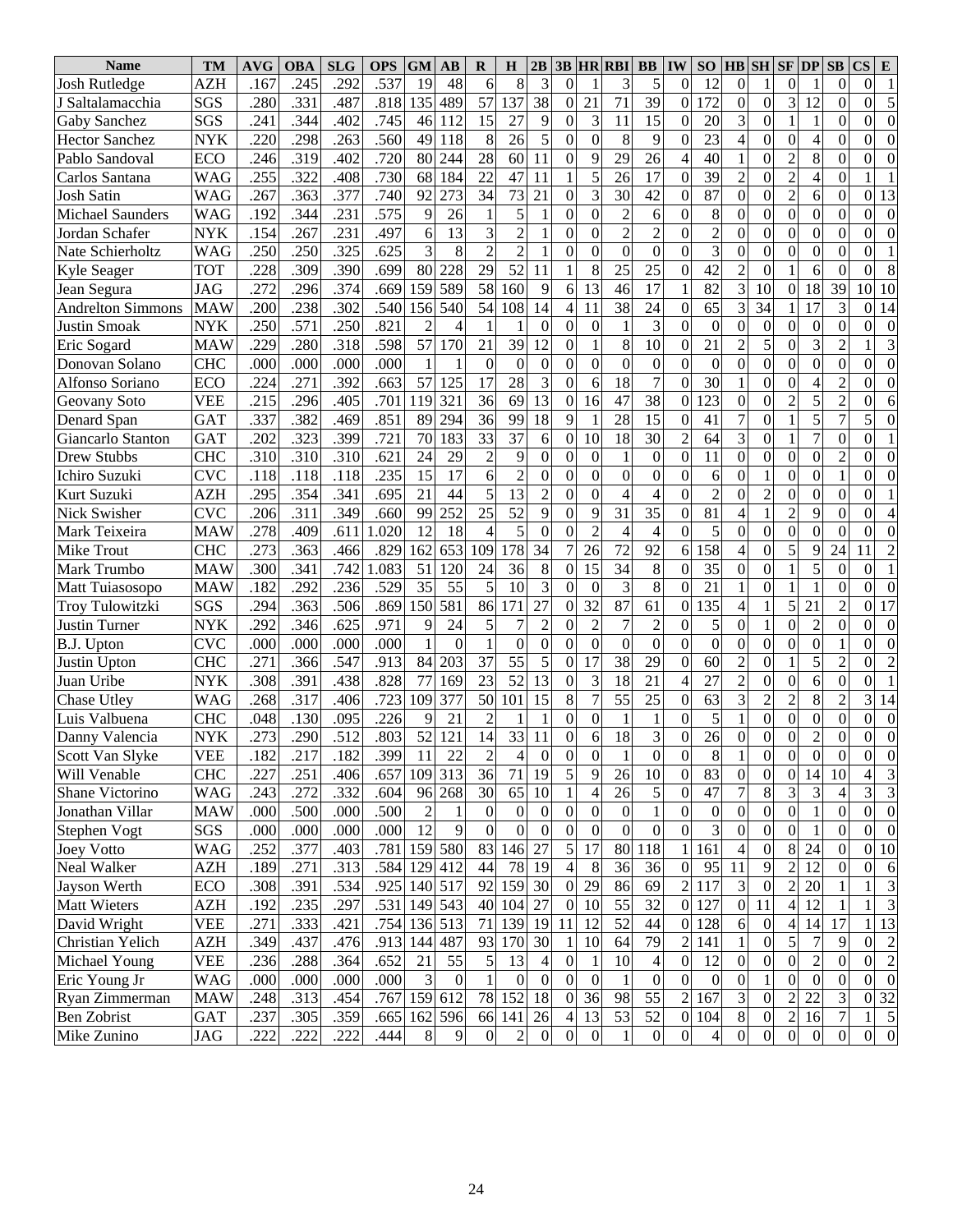# **INDIVIDUAL PITCHING STATISTICS (BY ALPHA)**

| <b>Name</b>              | Tm                      | <b>AVG</b> | <b>ERA</b>         | W                | L                | <b>PCT</b>         | G               | <b>GS</b>          |                  | CG GF                | <b>Sh</b>        | Sv                  | IP                  | Н              | $\bf{R}$       | ER HR            |                  | <b>BB</b>       | $\mathbf K$    | K/BB | HR/9 |
|--------------------------|-------------------------|------------|--------------------|------------------|------------------|--------------------|-----------------|--------------------|------------------|----------------------|------------------|---------------------|---------------------|----------------|----------------|------------------|------------------|-----------------|----------------|------|------|
| Cody Allen               | VEE                     | .188       | 0.00               | $\mathbf{0}$     | $\boldsymbol{0}$ | .000               | $\overline{4}$  | $\overline{0}$     | $\boldsymbol{0}$ | 4                    | $\boldsymbol{0}$ | $\mathbf{0}$        | 4.3                 | 3              | $\overline{2}$ | $\boldsymbol{0}$ | $\mathbf{0}$     | $\overline{2}$  | 6              | 3.00 | 0.00 |
| <b>Henderson Alvarez</b> | $\overline{\text{CVC}}$ | .287       | 4.95               | 5                | 8                | .385               | 23              | 23                 | $\overline{3}$   | $\mathbf{0}$         | $\overline{2}$   | $\overline{0}$      | 136.3               | 150            | 82             | 75               |                  | 46              | 58             | 1.26 | 0.07 |
| Chris Archer             | <b>AZH</b>              | .243       | 4.97               | 3                | 3                | .500               | 11              | 11                 | $\overline{0}$   | $\boldsymbol{0}$     | $\overline{0}$   | $\overline{0}$      | 58.0                | 54             | 34             | $\overline{32}$  | $\overline{7}$   | $\overline{37}$ | 41             | 1.11 | 1.09 |
| <b>Bronson Arroyo</b>    | CAD                     | .344       | 7.66               | 5                | 20               | .200               | 32              | 32                 | $\overline{3}$   | $\overline{0}$       | $\overline{0}$   | $\theta$            | 175.0               | 261            | 158            | 149              | 34               | 43              | 99             | 2.30 | 1.75 |
| Luis Avilan              | CAD                     | .240       | 3.42               | 7                | $\overline{4}$   | .636               | 65              | $\mathbf{0}$       | $\overline{0}$   | 35                   | $\overline{0}$   | 10                  | 76.3                | 68             | 33             | 29               | 5                | $\overline{37}$ | 43             | 1.16 | 0.59 |
| <b>Homer Bailey</b>      | CAD                     | .272       | 5.42               | 9                | 15               | .375               | 29              | 29                 | $\overline{3}$   | $\boldsymbol{0}$     | $\mathbf{0}$     | $\theta$            | 82.7                | 191            | 112            | 110              | 29               | 67              | 133            | 1.99 | 1.43 |
| <b>Grant Balfour</b>     | <b>MAW</b>              | .277       | 5.05               | $\boldsymbol{0}$ | $\overline{4}$   | .000               | 38              | $\theta$           | $\overline{0}$   | 15                   | $\overline{0}$   | $\overline{2}$      | 41.0                | 44             | 24             | 23               | 6                | 23              | 39             | 1.70 | 1.32 |
| Joaquin Benoit           | <b>CVC</b>              | .182       | 3.50               |                  | 1                | .500               | 8               | $\boldsymbol{0}$   | $\overline{0}$   | 5                    | $\overline{0}$   | 1                   | 10.3                | 6              | $\overline{4}$ | $\overline{4}$   | $\overline{0}$   | 5               | 11             | 2.20 | 0.00 |
| Craig Breslow            | <b>JAG</b>              | .239       | 2.72               | 8                | $\overline{4}$   | .667               | $\overline{63}$ | $\theta$           | $\boldsymbol{0}$ | $\overline{13}$      | $\overline{0}$   | 3                   | 76.0                | 65             | 27             | 23               | 3                | 26              | 43             | 1.65 | 0.36 |
| <b>Zach Britton</b>      | <b>CHC</b>              | .412       | 10.91              | $\theta$         | $\overline{0}$   | .000               | 3               | $\theta$           | $\overline{0}$   | $\overline{2}$       | $\overline{0}$   | $\overline{0}$      | 3.3                 | $\overline{7}$ | $\overline{4}$ | $\overline{4}$   |                  | 1               | $\mathbf{1}$   | 1.00 | 2.73 |
| Jonathan Broxton         | <b>NYK</b>              | .500       | 31.50              | $\boldsymbol{0}$ | $\boldsymbol{0}$ | .000               | $\overline{4}$  | $\mathbf{0}$       | $\theta$         | $\overline{2}$       | $\overline{0}$   | $\mathbf{1}$        | 2.0                 | 6              | 7              | $\overline{7}$   |                  | $\overline{2}$  | $\overline{2}$ | 1.00 | 4.50 |
| Clayton Buchholz         | <b>JAG</b>              | .245       | 2.76               | 18               | $\tau$           | .720               | 31              | 31                 | 10               | $\overline{0}$       |                  | $\overline{0}$      | 228.3 212           |                | 81             | 70               | 18               | 90              | 225            | 2.50 | 0.71 |
| Madisn Bumgarner         | <b>NYK</b>              | .257       | 3.89               | 15               | 16               | .484               | 41              | 41                 | $\overline{13}$  | $\boldsymbol{0}$     | 1                | $\overline{0}$      | 286.7               | 287            | 140            | 124              | 45               | 93              | 280            | 3.01 | 1.41 |
| Jared Burton             | CAD                     | .254       | 2.76               | $\overline{4}$   | $\boldsymbol{0}$ | .000               | 65              | $\mathbf{0}$       | $\boldsymbol{0}$ | 14                   | $\overline{0}$   | $\overline{0}$      | 75.0                | 71             | 26             | 23               | 5                | 26              | 64             | 2.46 | 0.60 |
| Matt Cain                | <b>GAT</b>              | .258       | 4.92               | 7                | 9                | .438               | 20              | 20                 | 6                | $\boldsymbol{0}$     | 1                | $\theta$            | 142.7               | 141            | 83             | 78               | $\overline{17}$  | 49              | 104            | 2.12 | 1.07 |
| David Carpenter          | <b>MAW</b>              | .211       | 2.00               | 8                | $\overline{4}$   | .667               | 63              | $\boldsymbol{0}$   | $\theta$         | 47                   | $\overline{0}$   | 20                  | 90.0                | 70             | 23             | 20               | 12               | 25              | 107            | 4.28 | 1.20 |
| Andrew Cashner           | ECO                     | .274       | 4.96               | 12               | 18               | .400               | 33              | $\overline{33}$    | 11               | $\boldsymbol{0}$     | 1                | $\overline{0}$      | 210.3               | 230            | 135            | 116              | 34               | $\overline{59}$ | 164            | 2.78 | 1.46 |
| Santiago Casilla         | <b>VEE</b>              | .273       | 4.09               | $\overline{0}$   | 1                | .000               | 39              | $\theta$           | $\theta$         | 18                   | $\overline{0}$   | 5                   | 44.0                | 48             | 21             | 20               | 3                | 22              | 45             | 2.05 | 0.61 |
| Aroldis Chapman          | <b>MAW</b>              | .204       | 4.89               | 4                | $\overline{2}$   | .667               | 49              | $\overline{0}$     | $\mathbf{0}$     | 21                   | $\overline{0}$   | 3                   | 57.0                | 40             | 33             | 31               | 8                | $\overline{30}$ | 84             | 2.80 | 1.26 |
| <b>Tvler Chatwood</b>    | <b>MAW</b>              | .273       | 5.28               | $\boldsymbol{0}$ | 6                | .000               | 8               | 8                  | $\overline{0}$   | $\boldsymbol{0}$     | $\overline{0}$   | $\boldsymbol{0}$    | 47.7                | 48             | 30             | 28               | $\overline{7}$   | 21              | 29             | 1.38 | 1.32 |
| Jesse Chavez             | <b>WAG</b>              | .294       | 4.25               | 3                | $\overline{2}$   | .600               | 39              | $\overline{0}$     | 0                | 19                   | $\overline{0}$   | $\boldsymbol{0}$    | 65.7                | 78             | 35             | 31               | 9                | 27              | 70             | 2.59 | 1.23 |
| Tony Cingrani            | <b>CAD</b>              | .255       | 6.29               | $\overline{0}$   | $\overline{2}$   | .000               | 6               | $\boldsymbol{0}$   | $\overline{0}$   | $\overline{2}$       | $\overline{0}$   | $\overline{0}$      | 14.3                | 14             | 10             | 10               | 3                | 15              | 18             | 1.20 | 1.89 |
| <b>Steve Cishek</b>      | <b>NYK</b>              | .251       | 2.30               | $\overline{4}$   | $\mathbf{1}$     | .800               | 56              | $\overline{0}$     | $\theta$         | 20                   | $\overline{0}$   | $\overline{2}$      | 94.0                | 88             | 27             | 24               | $\overline{7}$   | 20              | 88             | 4.40 | 0.67 |
| <b>Tyler Clippard</b>    | CAD                     | .223       | 3.63               | 3                | 5                | .375               | 56              | $\mathbf{0}$       | $\overline{0}$   | 41                   | $\boldsymbol{0}$ | 17                  | 74.3                | 60             | 30             | 30               | 15               | 25              | 61             | 2.44 | 1.82 |
| Alex Cobb                | <b>GAT</b>              | .292       | $\overline{5.65}$  | 11               | 12               | .478               | 29              | 28                 | $\overline{7}$   | $\boldsymbol{0}$     | 1                | $\theta$            | 186.3               | 217            | 122            | 117              | $\overline{37}$  | 63              | 191            | 3.03 | 1.79 |
| Gerrit Cole              | <b>NYK</b>              | .304       | 4.26               | 15               | 15               | .500               | 33              | $\overline{33}$    | $\overline{7}$   | $\boldsymbol{0}$     | $\overline{2}$   | $\theta$            | 232.3               | 285            | 122            | 110              | 26               | 57              | 206            | 3.61 | 1.01 |
| Louis Coleman            | <b>AZH</b>              | .200       | 1.37               | $\theta$         | $\mathbf{0}$     | .000               | 21              | $\boldsymbol{0}$   | $\boldsymbol{0}$ | 10                   | $\overline{0}$   | 2                   | 26.3                | 17             | 4              | 4                | $\boldsymbol{0}$ | 8               | 25             | 3.13 | 0.00 |
| <b>Josh Collmenter</b>   | $\overline{\text{CVC}}$ | .280       | 4.29               | $\theta$         | $\boldsymbol{0}$ | .000               | 3               | $\mathbf{0}$       | $\mathbf{0}$     | $\overline{2}$       | $\overline{0}$   | $\overline{0}$      | 6.3                 | $\overline{7}$ | 3              | 3                | 3                | 3               | $\overline{4}$ | 1.33 | 4.29 |
| <b>Bartolo Colon</b>     | WAG                     | .296       | 5.21               | 11               | 9                | .550               | 33              | $\overline{33}$    | $\overline{5}$   | $\overline{0}$       | 1                | 0                   | 223.0 273           |                | 140            | 129              | 34               | 50              | 118            | 2.36 | 1.37 |
| Patrick Corbin           | <b>AZH</b>              | .270       | 3.03               | $\overline{c}$   | $\overline{2}$   | .500               | 6               | 6                  | $\overline{0}$   | $\overline{0}$       | $\overline{0}$   | $\mathbf{0}$        | 35.7                | 37             | 12             | 12               | 1                | 12              | 25             | 2.08 | 0.25 |
| <b>Neal Cotts</b>        | <b>GAT</b>              | 222        | 2.81               | $\overline{2}$   | $\overline{4}$   | .333               | 49              | $\theta$           | $\boldsymbol{0}$ | 34                   | $\overline{0}$   | 9                   | 57.7                | 45             | 19             | 18               | 4                | 19              | 58             | 3.05 | 0.62 |
| Jesse Crain              | <b>MAW</b>              | .245       | 2.08               | $\overline{c}$   | $\overline{2}$   | .500               | 21              | $\theta$           | $\overline{0}$   | 9                    | $\overline{0}$   | 1                   | 30.3                | 27             | 9              | $\overline{7}$   |                  | 6               | 35             | 5.83 | 0.30 |
| Johnny Cueto             | <b>AZH</b>              | .222       | 3.56               | $\overline{2}$   | $\overline{2}$   | .500               | $\overline{7}$  | $\overline{7}$     |                  | $\theta$             | $\overline{0}$   | $\theta$            | 43.0                | 36             | 18             | 17               | $\overline{7}$   | 22              | 32             | 1.45 | 1.47 |
| Yu Darvish               | ECO                     | .200       | 2.85               | 18               | 10               | .643               | 33              | 33                 | 24               | $\theta$             | 5                | $\theta$            | 274.7               | 195            | 91             | 87               | 32               | 89              | 350            | 3.93 | 1.05 |
| Dane De La Rosa          | GAT                     | .249       | 4.13               | 3                | 9                | .250               | 63              | $\boldsymbol{0}$   | $\theta$         | 23                   | $\Omega$         | 4                   | 98.0                | 92             | 48             | 45               | $\overline{7}$   | 43              | 95             | 2.21 | 0.64 |
| Sean Doolittle           | WAG                     | .225       | 2.54               | 8                | $\overline{7}$   | .533               | 62              | $\overline{0}$     | $\theta$         | $\overline{35}$      | $\overline{0}$   | 14                  | 92.3                | 75             | 27             | 26               | 10               | 26              | 69             | 2.65 | 0.98 |
| Nathan Eovaldi           | <b>MAW</b>              | .267       | 4.73  14  12       |                  |                  | .538 33            |                 | 33                 | 8                | $\boldsymbol{0}$     | U                |                     | 0 219.0 229 124 115 |                |                |                  | 38               |                 | 88 147         | 1.67 | 1.56 |
| Marco Estrada            | JAG                     | .251       | 4.31               |                  | 916              | .360 34            |                 | 34                 | $\overline{7}$   | $\boldsymbol{0}$     | 0                |                     | 0 232.0 222 122     |                |                | 111              | 36               | 74              | 203            | 2.74 | 1.40 |
| Danny Farquhar           | <b>CHC</b>              | .241       | 3.06               | $\overline{7}$   | 7                | .500 69            |                 | $\mathbf{0}$       | $\boldsymbol{0}$ | $\overline{32}$      | 0                |                     | 7 132.3 119 48      |                |                | 45               | $\overline{4}$   | 34              | 188            | 5.53 | 0.27 |
| Scott Feldman            | <b>NYK</b>              | .271       | 4.85 10 16         |                  |                  | .385 33            |                 | 33                 | $\boldsymbol{7}$ | $\boldsymbol{0}$     | 2                | $\overline{0}$      | 209.7 217 120 113   |                |                |                  | 29               | 80              | 134            | 1.68 | 1.24 |
| Jose Fernandez           | <b>JAG</b>              | .221       | 3.47 17 11         |                  |                  | .607               | 34              | 34                 | $\overline{9}$   | $\boldsymbol{0}$     | $\overline{c}$   | 0                   | 259.0 210 107       |                |                | 100              | 31               | 102             | 257            | 2.52 | 1.08 |
| Casey Fien               | ECO                     | .240       | 3.03               | $\overline{0}$   | $\boldsymbol{0}$ | $.000$ 29          |                 | $\overline{0}$     | $\overline{0}$   | 8                    | $\boldsymbol{0}$ | $\boldsymbol{0}$    | 26.7                | 24             | 9              | 9                | 6                | 5               | 29             | 5.80 | 2.02 |
| Doug Fister              | <b>CVC</b>              | .285       | 4.06 14 15         |                  |                  | .483               | 35              | 35                 | $\infty$         | $\boldsymbol{0}$     |                  | $\overline{0}$      | 226.3 253 107       |                |                | 102              | 24               | 53              | 157            | 2.96 | 0.95 |
| Jason Frasor             | <b>VEE</b>              | .240       | 4.41               | $\overline{c}$   | 3                | .400 36            |                 | $\boldsymbol{0}$   | $\overline{0}$   | 11                   | $\boldsymbol{0}$ |                     | 51.0                | 46             | 25             | 25               | $\overline{7}$   | 22              | 48             | 2.18 | 1.24 |
| Charlie Furbush          | <b>CHC</b>              | .228       | 3.18               | 6                | $\mathfrak{Z}$   | .667               | 46              | $\overline{0}$     | $\boldsymbol{0}$ | 25                   | $\theta$         | 3                   | 62.3                | 51             | 22             | 22               | 6                | 26              | 67             | 2.58 | 0.87 |
| Matt Garza               | <b>GAT</b>              | .230       | 5.32               |                  | $\boldsymbol{0}$ | 1.000              | $\mathfrak{Z}$  | 3                  |                  | $\boldsymbol{0}$     | $\theta$         | $\overline{0}$      | 20.3                | 17             | 14             | 12               | 5                | 9               | 13             | 1.44 | 2.22 |
| Chad Gaudin              | VEE                     | .255       | 4.25 11            |                  | 14               | .440               | 44              | 33                 | $\mathfrak{Z}$   | 3                    |                  | 0                   | 228.7               | 226            | 124            | 108              |                  | 24 105          | 186            | 1.77 | 0.94 |
| Kevin Gausman            | <b>GAT</b>              | .600       | 23.48              | $\overline{0}$   | $\boldsymbol{0}$ | .000               |                 | $\mathbf{0}$       | $\boldsymbol{0}$ | $\boldsymbol{0}$     | $\overline{0}$   | $\overline{0}$      | 2.3                 | 9              | 6              | 6                | $\overline{c}$   | 1               | 3              | 3.00 | 7.83 |
| Dillon Gee               | <b>CVC</b>              | .500       | 16.36              | $\mathbf{0}$     | $\boldsymbol{0}$ | .000               | 1               |                    | $\boldsymbol{0}$ | $\boldsymbol{0}$     | $\overline{0}$   | $\mathbf{0}$        | 3.3                 | 11             | 6              | $\overline{6}$   |                  | $\overline{c}$  | $\mathbf{1}$   | 0.50 | 2.73 |
| Jeanmar Gomez            | <b>CVC</b>              | .263       | 3.64 17            |                  | 7                | .708 34            |                 | 33                 | $\sqrt{ }$       |                      |                  | 0                   | 205.3 204           |                | 89             | 83               | 22               | 72              | 126            | 1.75 | 0.96 |
| Gio Gonzalez             | <b>VEE</b>              | .253       | 5.33               | $\overline{3}$   | 7                | .300 13            |                 | 13                 | $\overline{2}$   | $\boldsymbol{0}$     | $\theta$         | $\overline{0}$      | 81.0                | 79             | 54             | 48               | 11               | 41              | 74             | 1.80 | 1.22 |
| Miguel Gonzalez          | <b>NYK</b>              | .305       | 5.21               |                  | 9 11             | .450               | 22              | 22                 | $\mathbf{1}$     | $\boldsymbol{0}$     | 0                | $\overline{0}$      | 145.0 177           |                | 84             | 84               | 23               | 51              | 117            | 2.29 | 1.43 |
| Sonny Gray               | <b>CVC</b>              | .230       | 3.52 15            |                  | 4                | .789               | 51              | $\overline{0}$     | $\overline{0}$   | 26                   | $\theta$         | 7                   | 150.7 128           |                | 61             | 59               | 19               | 51<br>24        | 158            | 3.10 | 1.13 |
| Luke Gregerson           | JAG<br><b>MAW</b>       | .228       | 2.65<br>3.97 14 12 | $5\overline{)}$  | 3                | .625 59<br>.538 33 |                 | $\mathbf{0}$<br>33 | 0<br>10          | 17                   | 0                | 5<br>$\overline{0}$ | 78.0<br>249.3 228   | 66             | 24<br>115      | 23               | 5<br>28          | 82              | 67             | 2.79 | 0.58 |
| Zach Greinke             |                         | .245       |                    | 3 <sup>l</sup>   | 5 <sub>l</sub>   |                    |                 | $\overline{0}$     |                  | $\overline{0}$<br>36 | $\overline{0}$   | $\overline{9}$      |                     | 79             | 28             | 110              | 12               | 33              | 200            | 2.44 | 1.01 |
| Jason Grilli             | <b>GAT</b>              | .253       | 3.04               |                  |                  | .375 61            |                 |                    | $\overline{0}$   |                      |                  |                     | 83.0                |                |                | 28               |                  |                 | 97             | 2.94 | 1.30 |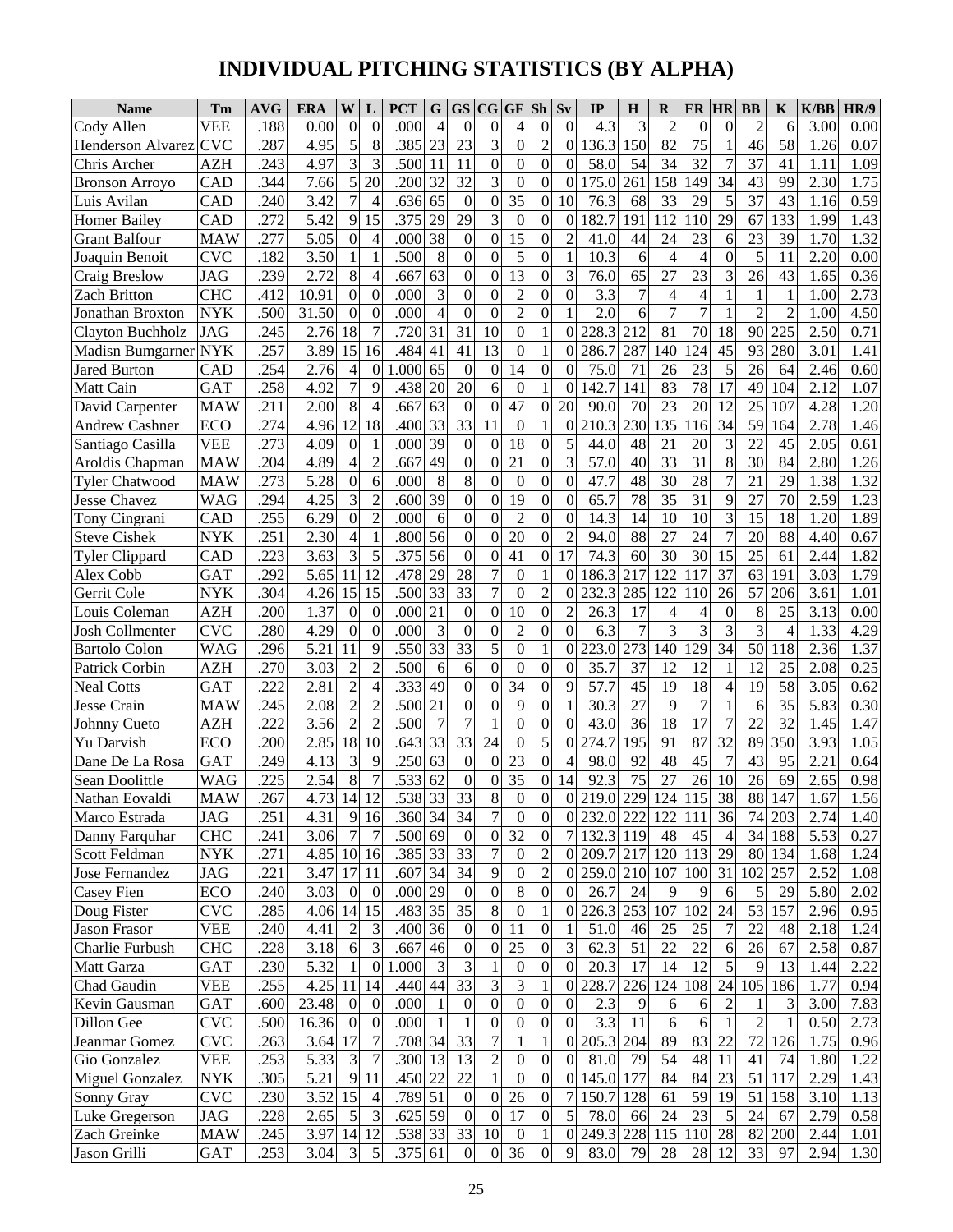| <b>Name</b>              | Tm         | <b>AVG</b> | <b>ERA</b> | W                        |                          | <b>PCT</b> | G              | <b>GS</b>        | CG                       | <b>GF</b>                | <b>Sh</b>        | Sv             | $_{\rm IP}$      | $\bf H$          | R               | ER HR            |                  | <b>BB</b>       | K               | K/BB  | HR/9 |
|--------------------------|------------|------------|------------|--------------------------|--------------------------|------------|----------------|------------------|--------------------------|--------------------------|------------------|----------------|------------------|------------------|-----------------|------------------|------------------|-----------------|-----------------|-------|------|
| Cole Hamels              | <b>MAW</b> | .272       | 4.43       | 5                        | $\sqrt{2}$               | .714       | 10             | 10               | $\Omega$                 | $\boldsymbol{0}$         | $\theta$         | $\Omega$       | 65.0             | 70               | 33              | 32               | 6                | 23              | 55              | 2.39  | 0.83 |
| Matt Harvey              | SGS        | .205       | 2.01       | 22                       | 5                        | .815       | 33             | 33               | 16                       | $\overline{0}$           | $\overline{7}$   | $\theta$       | 278.0            | 205              | 66              | 62               | 19               | 56              | 295             | 5.27  | 0.62 |
| Felix Hernandez          | SGS        | .261       | 4.15       | 11                       | 14                       | .440       | 37             | 37               | $\overline{4}$           | $\mathbf{0}$             | $\overline{0}$   | $\theta$       | 251.7            | 250              | 124             | 116              | 28               | 83              | 222             | 2.67  | 1.00 |
| Kelvin Herrera           | <b>MAW</b> | .000       | 0.00       | 1                        | $\overline{0}$           | 1.000      | $\overline{c}$ | $\mathbf{0}$     | $\overline{0}$           | $\overline{2}$           | $\overline{0}$   | 0              | 1.3              | $\boldsymbol{0}$ | $\overline{0}$  | $\boldsymbol{0}$ | $\boldsymbol{0}$ | $\mathbf{0}$    | 1               | 0.00  | 0.00 |
| Luke Hochevar            | <b>AZH</b> | .222       | 2.41       | $\overline{c}$           | $\overline{c}$           | .500       | 39             | $\overline{0}$   | $\overline{0}$           | 10                       | $\overline{0}$   | 3              | 59.7             | 47               | 17              | 16               | $\overline{4}$   | 23              | 72              | 3.13  | 0.60 |
| Greg Holland             | <b>CVC</b> | .174       | 2.36       | 3                        | $\overline{2}$           | .600       | 57             | $\overline{0}$   | $\boldsymbol{0}$         | 26                       | $\overline{0}$   | 11             | 80.0             | 49               | 22              | 21               | 3                | 32              | 119             | 3.72  | 0.34 |
| J.J. Hoover              | SGS        | .188       | 2.36       | 3                        | $\mathbf{1}$             | .750       | 37             | $\overline{0}$   | $\overline{0}$           | 14                       | $\boldsymbol{0}$ | $\overline{2}$ | 42.0             | 29               | 11              | 11               | $\mathbf{1}$     | 22              | 37              | 1.68  | 0.21 |
| J.P. Howell              | <b>AZH</b> | .220       | 2.56       | 3                        | 3                        | .500       | 65             | $\overline{0}$   | $\overline{0}$           | 24                       | $\boldsymbol{0}$ | 3              | 95.0             | 74               | 28              | 27               | 3                | 48              | 59              | 1.23  | 0.28 |
| Tim Hudson               | <b>VEE</b> | .258       | 4.45       | 8                        | 15                       | .348       | 32             | 32               | $\overline{7}$           | $\boldsymbol{0}$         | $\overline{c}$   | $\theta$       | 218.3            | 215              | 117             | 108              | 24               | 88              | 149             | 1.69  | 0.99 |
| Hisashi Iwakuma          | <b>MAW</b> | .264       | 5.11       | 14                       | 22                       | .389       | 41             | 41               | 13                       | $\overline{0}$           |                  | $\theta$       | 288.7            | 299              | 181             | 164              | 61               | 73              | 224             | 3.07  | 1.90 |
| <b>Kanley Jansen</b>     | <b>AZH</b> | .197       | 2.50       | 5                        | $\overline{\mathcal{L}}$ | .556       | 71             | $\mathbf{0}$     | $\Omega$                 | 22                       | $\theta$         | 7              | 90.0             | 62               | 25              | 25               | 9                | 34              | 128             | 3.76  | 0.90 |
| Casey Janssen            | <b>ECO</b> | .188       | 2.45       | $\overline{c}$           | 3                        | .400       | 35             | $\overline{0}$   | $\overline{0}$           | 20                       | $\theta$         | 8              | 47.7             | 32               | 14              | 13               | 6                | 13              | 41              | 3.15  | 1.13 |
| Ubaldo Jimenez           | <b>CHC</b> | .278       | 5.39       | 12                       | 9                        | .571       | 26             | 26               | 5                        | $\mathbf{0}$             | 1                | $\theta$       | 167.0            | 180              | 108             | 100              | 20               | 89              | 166             | 1.87  | 1.08 |
| Joe Kelly                | <b>VEE</b> | .254       | 4.24       | 6                        | 20                       | .231       | 37             | 33               | 9                        | 1                        | $\overline{0}$   |                | 240.0            | 233              | 133             | 113              | 35               | 73              | 148             | 2.03  | 1.31 |
| Clayton Kershaw          | <b>CHC</b> | .224       | 2.68       | 17                       | 16                       | .515       | 40             | 40               | 20                       | $\boldsymbol{0}$         | 4                | $\Omega$       | 305.3            | 253              | 97              | 91               | 18               | 88              | 281             | 3.19  | 0.53 |
|                          | <b>AZH</b> | .172       | 1.82       | $\overline{c}$           | $\overline{4}$           | .333       | 52             | $\boldsymbol{0}$ | $\mathbf{0}$             | 46                       |                  | 33             | 59.3             | 36               | 12              | 12               | 3                | 20              | 80              | 4.00  | 0.46 |
| Craig Kimbrel            |            |            |            | 9                        |                          |            | 51             | $\overline{0}$   |                          | 36                       | 0                | 13             |                  |                  |                 |                  |                  |                 |                 |       |      |
| <b>Brandon Kintzler</b>  | <b>WAG</b> | .238       | 1.92       |                          | $\overline{4}$           | .692       |                |                  | $\overline{0}$           |                          | $\overline{0}$   |                | 89.0             | 77               | 20              | 19               | 6                | 15              | 56              | 3.73  | 0.61 |
| Corey Kluber             | <b>CHC</b> | .306       | 4.49       | 14                       | 11                       | .560       | 33             | 32               | 9                        | $\mathbf{0}$             | $\overline{c}$   | 0              | 242.3            | 296              | 124             | 121              | 30               | 66              | 217             | 3.29  | 1.11 |
| Hiroki Kuroda            | WAG        | .245       | 3.68       | 13                       | 13                       | .500       | 33             | 33               | 12                       | $\overline{0}$           | $\overline{c}$   | 0              | 235.0            | 218              | 111             | 96               | 21               | 58              | 165             | 2.84  | 0.80 |
| Mat Latos                | <b>CAD</b> | .298       | 5.07       | 11                       | 16                       | .407       | 32             | 32               | 10                       | $\overline{0}$           | $\overline{0}$   | $\theta$       | 227.0            | 275              | 138             | 128              | 21               | 66              | 171             | 2.59  | 0.83 |
| Mike Leake               | <b>JAG</b> | .322       | 5.84       | $\overline{c}$           | 3                        | .400       | 11             | 11               | $\overline{0}$           | $\overline{0}$           | $\overline{0}$   | $\theta$       | 49.3             | 68               | 34              | 32               | 10               | 20              | 32              | 1.60  | 1.83 |
| Sam Lecure               | WAG        | .273       | 6.67       | $\boldsymbol{0}$         | $\mathbf{0}$             | .000       | $\overline{2}$ | $\boldsymbol{0}$ | $\overline{0}$           | $\overline{0}$           | $\mathbf{0}$     | $\theta$       | $2.\overline{7}$ | 3                | $\overline{2}$  | $\overline{c}$   | $\boldsymbol{0}$ | $\overline{2}$  | $\overline{4}$  | 2.00  | 0.00 |
| Cliff Lee                | <b>WAG</b> | .250       | 3.25       | 20                       | 15                       | .571       | 41             | 41               | 20                       | $\overline{0}$           | 4                | $\theta$       | 307.3            | 296              | 118             | 111              | 38               | 55              | 307             | 5.58  | 1.11 |
| Jon Lester               | <b>GAT</b> | .305       | 6.03       | 3                        | 6                        | .333       | 11             | 11               | $\overline{2}$           | $\overline{0}$           |                  | 0              | 65.7             | 82               | 48              | 44               | 11               | 23              | 55              | 2.39  | 1.51 |
| Tim Lincecum             | <b>ECO</b> | .257       | 4.26       | 9                        | 14                       | .391       | 32             | $\overline{32}$  | $\overline{5}$           | $\overline{0}$           | $\boldsymbol{0}$ | 0              | 200.7            | 197              | 101             | 95               | 26               | 64              | 185             | 2.89  | 1.17 |
| Francisco Liriano        | SGS        | .271       | 6.01       | $\overline{7}$           | 13                       | .350       | 20             | 20               | $\overline{4}$           | $\overline{0}$           | $\overline{c}$   | $\theta$       | 118.3            | 127              | 85              | 79               | 22               | 62              | 116             | 1.87  | 1.67 |
| Kyle Lohse               | <b>CHC</b> | .272       | 4.53       | 11                       | 16                       | .407       | 32             | 32               | $\overline{10}$          | $\overline{0}$           | 1                | $\Omega$       | 222.7            | 235              | 118             | 112              | 37               | 61              | 136             | 2.23  | 1.50 |
| Aaron Loup               | <b>ECO</b> | .333       | 6.28       | $\theta$                 |                          | .000       | $\overline{4}$ | $\mathbf{0}$     | $\mathbf{0}$             | $\mathbf{1}$             | $\theta$         | $\theta$       | 4.3              | 6                | 4               | 3                | $\overline{0}$   | $\overline{c}$  | 3               | 1.50  | 0.00 |
| Jean Machi               | WAG        | .158       | 3.40       | $\boldsymbol{0}$         | $\boldsymbol{0}$         | .000       | 3              | $\overline{0}$   | $\overline{0}$           | 3                        | $\boldsymbol{0}$ | $\theta$       | 5.3              | $\overline{3}$   | $\overline{2}$  | $\overline{2}$   | $\mathbf{1}$     | $\mathbf{1}$    | 6               | 6.00  | 1.70 |
| Justin Masterson         | <b>AZH</b> | .284       | 4.78       | 13                       | 11                       | .542       | 31             | $\overline{31}$  | $\overline{4}$           | $\overline{0}$           |                  | $\theta$       | 196.0            | 220              | 109             | 104              | 22               | 96              | 184             | 1.92  | 1.01 |
| Vin Mazzaro              | <b>MAW</b> | .247       | 4.30       | $\boldsymbol{0}$         | $\overline{2}$           | .000       | 21             | $\mathbf{0}$     | $\overline{0}$           | 10                       | $\overline{0}$   |                | 44.0             | 42               | 22              | 21               | $\overline{2}$   | 11              | 19              | 1.73  | 0.41 |
| Jake McGee               | <b>NYK</b> | .229       | 3.71       |                          | $\mathbf{0}$             | 1.000      | 9              | $\overline{0}$   | $\overline{0}$           | 3                        | $\mathbf{0}$     | $\theta$       | 9.7              | 8                | $\overline{4}$  | $\overline{4}$   | 1                | 1               | 11              | 11.00 | 0.93 |
| Kris Medlen              | WAG        | .265       | 3.79       | 10                       | 15                       | .400       | 31             | 31               | 11                       | $\overline{0}$           | $\overline{c}$   | $\theta$       | 221.0            | 225              | 108             | 93               | 21               | 42              | 173             | 4.12  | 0.86 |
| Mark Melancon            | CVC        | .217       | 1.18       | 5                        | $\overline{2}$           | .714       | 62             | $\mathbf{0}$     | $\theta$                 | $\overline{38}$          | $\overline{0}$   | 21             | 76.0             | 58               | 13              | 10               | $\overline{4}$   | 8               | 77              | 9.63  | 0.47 |
| <b>Shelby Miller</b>     | <b>JAG</b> | .268       | 3.90       | 5                        | 8                        | .385       | 27             | 27               | $\overline{5}$           | $\boldsymbol{0}$         | $\boldsymbol{0}$ | $\theta$       | 166.0            | 171              | 79              | 72               | 26               | 64              | 135             | 2.11  | 1.41 |
| Mike Minor               | <b>AZH</b> | .255       | 4.15       | 9                        | $\,8\,$                  | .529       | 22             | 22               | $\overline{3}$           | $\overline{0}$           | $\overline{c}$   | $\theta$       | 143.3            | 141              | 69              | 66               | 19               | 47              | 125             | 2.66  | 1.19 |
| <b>Charlie Morton</b>    | MAW        | .269       | 2.48       | 3                        |                          | 0 1.000    | 4              | 4                | $\bf{l}$                 | $\theta$                 | U                | 0              | 29.0             | 29               | 10              | 8                | 3                | 9               | 25              | 2.78  | 0.93 |
| <b>Edward Mujica</b>     | <b>ECO</b> | .250       | 4.93       | $\boldsymbol{0}$         | $\boldsymbol{0}$         | .000       | 6              | $\boldsymbol{0}$ | $\overline{0}$           | 3                        | $\mathbf{0}$     | $\overline{0}$ | 7.3              | $\tau$           | 4               | $\overline{4}$   | $\sqrt{2}$       | $\overline{0}$  | 3               | 0.00  | 2.47 |
| Joe Nathan               | <b>CVC</b> | .168       | 2.02       | $\mathbf{5}$             | $\overline{3}$           | .625       | 47             | $\mathbf{0}$     | $\boldsymbol{0}$         | 21                       | $\overline{0}$   | 6              | 71.3             | 41               | $\overline{17}$ | 16               | $\mathfrak s$    | $\overline{33}$ | $\overline{82}$ | 2.48  | 0.63 |
| Pat Neshek               | <b>AZH</b> | .267       | 3.38       |                          | $\overline{0}$           | 1.000      | $\tau$         | $\boldsymbol{0}$ | $\boldsymbol{0}$         | $\overline{4}$           | $\overline{0}$   |                | 8.0              | 8                | 3               | $\mathfrak{Z}$   |                  | $\mathbf{1}$    | 7               | 7.00  | 1.13 |
| <b>Ricky Nolasco</b>     | VEE        | .289       | 4.38 11    |                          | 19                       | .367       | 32             | 32               | 10                       | $\overline{0}$           | 2                | 0              | 219.7 253        |                  | 121             | 107              | 28               | 66              | 164             | 2.48  | 1.15 |
| Ivan Nova                | <b>CVC</b> | .291       | 4.59       | 14                       | 9                        | .609       | 30             | 30               | $\sqrt{2}$               | $\boldsymbol{0}$         |                  | $\theta$       | 184.3 207        |                  | 95              | 94               | 28               | 58              | 141             | 2.43  | 1.37 |
| <b>Brett Oberholtzer</b> | CAD        | .222       | 0.77       | 1                        | $\overline{0}$           | 1.000      | 9              | $\boldsymbol{0}$ | $\overline{0}$           | $\overline{\mathcal{L}}$ | 0                | 0              | 11.7             | 10               | 1               | $\mathbf{1}$     | $\boldsymbol{0}$ | $\overline{4}$  | 6               | 1.50  | 0.00 |
| Darren O'Day             | <b>NYK</b> | .244       | 4.21       | 1                        | $\overline{0}$           | 1.000      | $\,8\,$        | $\boldsymbol{0}$ | $\overline{0}$           | $\boldsymbol{0}$         | $\overline{0}$   | $\overline{0}$ | 10.7             | 10               | 5               | $\overline{5}$   | $\overline{c}$   | 8               | 10              | 1.25  | 1.68 |
| Alexi Ogando             | <b>VEE</b> | .270       | 4.87       | 6                        | $\,8\,$                  | .429       | 22             | 18               |                          | 3                        |                  | 0              | 112.7            | 114              | 64              | 61               | 22               | 47              | 80              | 1.70  | 1.76 |
| Jonathan Papelbon        | <b>NYK</b> | .300       | 4.19       | $\mathfrak{2}$           | 4                        | .333       | 77             | $\boldsymbol{0}$ | $\overline{0}$           | $\overline{30}$          | 0                | 5              | 103.0            | 122              | 50              | $\sqrt{48}$      | 13               | 34              | 85              | 2.50  | 1.14 |
| <b>Blake Parker</b>      | <b>ECO</b> | .230       | 3.21       | $\overline{2}$           | 1                        | .667       | 31             | $\boldsymbol{0}$ | $\boldsymbol{0}$         | $\,8\,$                  | $\overline{0}$   |                | 42.0             | 35               | 17              | 15               | $\overline{7}$   | 16              | 51              | 3.19  | 1.50 |
|                          | <b>AZH</b> |            | 3.96 16    |                          | $\,8\,$                  | .667       | 32             | $\overline{32}$  | $\overline{5}$           | $\boldsymbol{0}$         | 3                | $\theta$       | 209.3            | 215              | 104             | 92               | 24               | 83              | 114             | 1.37  |      |
| Jarrod Parker            |            | .264       |            |                          |                          |            |                | $\boldsymbol{0}$ |                          | $\overline{29}$          |                  |                |                  |                  |                 | 27               |                  |                 |                 |       | 1.03 |
| <b>Bobby Parnell</b>     | <b>JAG</b> | .236       | 3.28       | 6                        | 6                        | .500       | 69             | $\overline{32}$  | $\boldsymbol{0}$         |                          | $\overline{0}$   | 11             | 74.0             | 65               | 31              |                  | $\overline{2}$   | 21              | 62              | 2.95  | 0.24 |
| Jake Peavy               | <b>CHC</b> | .265       | 4.34       | 12                       | 11                       | .522       | 32             |                  | $\overline{\mathcal{L}}$ | $\boldsymbol{0}$         | 0                | $\theta$       | 221.7            | 231              | 119             | 107              | 37               | 63              | 177             | 2.81  | 1.50 |
| Joel Peralta             | SGS        | .246       | 3.68       | $\overline{c}$           | 3                        | .400       | 36             | $\boldsymbol{0}$ | $\mathbf{0}$             | 12                       | $\overline{0}$   | 0              | 36.7             | 34               | 18              | 15               | $\overline{4}$   | 28              | 42              | 1.50  | 0.98 |
| Glen Perkins             | <b>AZH</b> | .225       | 2.52       | $\overline{\mathbf{4}}$  | $\overline{\mathbf{4}}$  | $.500\,58$ |                | $\boldsymbol{0}$ | $\boldsymbol{0}$         | 21                       | $\overline{0}$   | 3              | 64.3             | 53               | 19              | 18               | 3                | 31              | 82              | 2.65  | 0.42 |
| David Price              | <b>TOT</b> | .322       | 5.09       | $\overline{\mathcal{L}}$ | $\,8\,$                  | .333       | 18             | 18               | $\overline{\mathbf{3}}$  | $\boldsymbol{0}$         | $\overline{0}$   | $\mathbf{0}$   | 115.0            | 155              | 72              | 65               | 13               | 18              | 92              | 5.11  | 1.02 |
| <b>Addison Reed</b>      | SGS        | .319       | 6.00       | $\overline{0}$           | $\boldsymbol{0}$         | .000       | 16             | $\mathbf{0}$     | $\overline{0}$           | 3                        | $\overline{0}$   | 0              | 18.0             | 23               | 12              | 12               | 5                | 6               | 16              | 2.67  | 2.50 |
| Mariano Rivera           | <b>WAG</b> | .255       | 4.11       | $\overline{2}$           | 3                        | .400       | 42             | $\mathbf{0}$     | $\mathbf{0}$             | 14                       | $\overline{0}$   |                | 65.7             | 63               | 34              | 30               | $\tau$           | 10              | 46              | 4.60  | 0.96 |
| <b>Tanner Roark</b>      | <b>ECO</b> | .231       | 2.02       | 11                       | 6                        | .647       | 53             | $\mathbf{0}$     | $\overline{0}$           | 32                       | $\overline{0}$   | 9              | 60.3             | 135              | 39              | 36               | $\overline{4}$   | 48              | 95              | 1.98  | 0.22 |
| David Robertson          | SGS        | .215       | 3.11       | 6                        | $\sqrt{2}$               | .750       | 44             | $\boldsymbol{0}$ | 0                        | 19                       | 0                | 3              | 60.7             | 48               | 21              | 21               | 11               | 22              | 67              | 3.05  | 1.63 |
| Fernando Rodney          | <b>CHC</b> | .250       | 2.25       | $\overline{0}$           | $\overline{0}$           | .000       | $\overline{3}$ | $\mathbf{0}$     | $\overline{0}$           | $\mathbf{1}$             | $\boldsymbol{0}$ | $\overline{0}$ | 4.0              | $\overline{4}$   | $\mathbf{1}$    | $\mathbf{1}$     | $\boldsymbol{0}$ | $\overline{2}$  | $\overline{9}$  | 4.50  | 0.00 |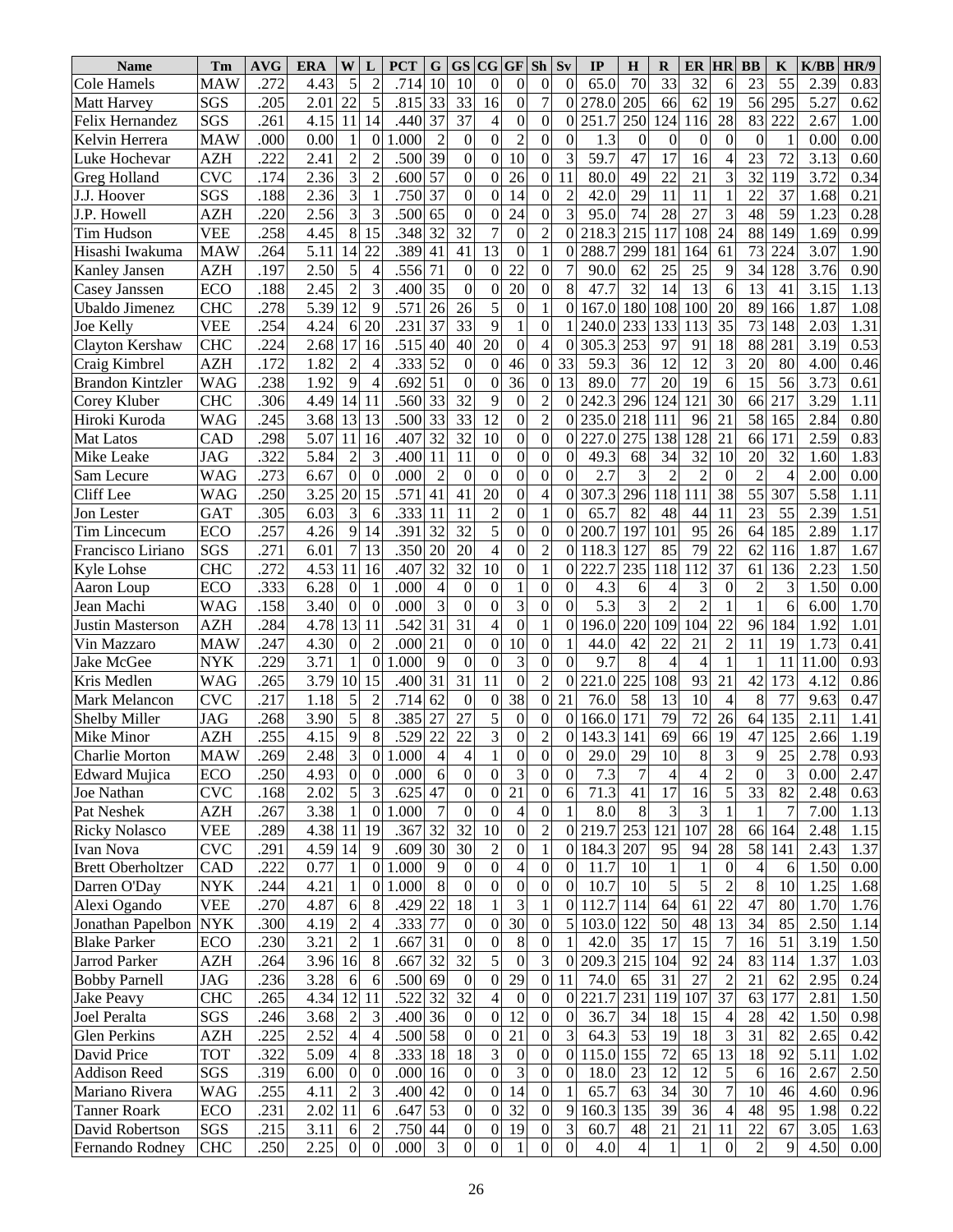| <b>Name</b>              | Tm                      | <b>AVG</b>        | <b>ERA</b>        | W                       | L                | <b>PCT</b> | G               | <b>GS</b>        | $\overline{\mathbf{C}\mathbf{G}}$ | GF              | Sh               | Sv               | IP                | $\mathbf H$      | $\mathbf R$      | ER               | <b>HR</b>        | <b>BB</b>        | K                | K/BB  | <b>HR/9</b> |
|--------------------------|-------------------------|-------------------|-------------------|-------------------------|------------------|------------|-----------------|------------------|-----------------------------------|-----------------|------------------|------------------|-------------------|------------------|------------------|------------------|------------------|------------------|------------------|-------|-------------|
| Sergio Romo              | <b>GAT</b>              | .250              | 3.97              | $\overline{4}$          | $\overline{2}$   | .667       | 44              | $\mathbf{0}$     | $\overline{0}$                    | 17              | $\theta$         | $\overline{2}$   | 68.0              | 65               | $\overline{33}$  | $\overline{30}$  | 11               | 10               | $\overline{59}$  | 5.90  | 1.46        |
| <b>Trevor Rosenthal</b>  | <b>CHC</b>              | .235              | 2.95              | 5                       | 3                | .625       | 62              | $\overline{0}$   | $\overline{0}$                    | 41              | $\overline{0}$   | 18               | 82.3              | 72               | 28               | 27               | 8                | 31               | 110              | 3.55  | 0.87        |
| <b>Tyson Ross</b>        | <b>NYK</b>              | .258              | 2.92              | 16                      | $\overline{7}$   | .696       | 35              | 33               | 9                                 | $\theta$        | $\overline{2}$   | $\Omega$         | 249.7             | 244              | 93               | 81               | 19               | 94               | 249              | 2.65  | 0.68        |
| Hyun Jin Ryu             | <b>MAW</b>              | 259               | 4.07              | 14                      | $\,8\,$          | .636       | $\overline{33}$ | $\overline{33}$  | $\overline{10}$                   | $\overline{0}$  | $\overline{c}$   | $\Omega$         | 241.3             | $\overline{2}37$ | 117              | 109              | 28               | $\overline{83}$  | 194              | 2.34  | 1.04        |
| Chris Sale               | <b>AZH</b>              | .280              | 4.56              | 11                      | 20               | .355       | 39              | 39               | $\overline{4}$                    | $\Omega$        | $\mathbf{1}$     | $\overline{0}$   | 254.7             | 281              | 135              | 129              | 41               | 79               | 261              | 3.30  | 1.45        |
| Anibal Sanchez           | SGS                     | .224              | 2.95              | 18                      | 6                | .750       | 32              | 32               | 9                                 | $\overline{0}$  | 5                | $\overline{0}$   | 229.0             | 189              | 79               | 75               | 15               | 68               | 256              | 3.76  | 0.59        |
| Ervin Santana            | <b>GAT</b>              | .275              | 5.21              | 14                      | 17               | .452       | 42              | 42               | 12                                | $\overline{0}$  | $\overline{2}$   | $\overline{0}$   | 295.3             | 314              | 180              | 171              | 52               | 94               | 219              | 2.33  | 1.58        |
| Sergio Santos            | SGS                     | .143              | 0.47              | $\mathbf{1}$            | $\mathbf{1}$     | .500       | $\overline{18}$ | $\overline{0}$   | $\overline{0}$                    | 9               | $\overline{0}$   | 3                | 19.0              | 9                | 1                | $\mathbf{1}$     | $\boldsymbol{0}$ | $\overline{2}$   | 23               | 11.50 | 0.00        |
| <b>Tanner Scheppers</b>  | SGS                     | .294              | 5.12              | $\overline{0}$          | $\overline{5}$   | .000       | 44              | $\overline{0}$   | $\overline{0}$                    | $\overline{10}$ | $\overline{0}$   | $\overline{2}$   | 56.3              | 64               | $\overline{34}$  | $\overline{32}$  | 10               | $\overline{30}$  | $\overline{37}$  | 1.23  | 1.60        |
| Max Scherzer             | SGS                     | .210              | 2.87              | $\overline{22}$         | $\overline{11}$  | .667       | 38              | $\overline{38}$  | $\overline{16}$                   | $\mathbf{0}$    | $\mathbf{1}$     | $\overline{0}$   | 301.0             | 232              | 100              | 96               | 36               | 91               | 317              | 3.48  | 1.08        |
| <b>James Shields</b>     | <b>TOT</b>              | .254              | 3.86              | 12                      | 9                | .571       | 25              | 25               | $\boldsymbol{0}$                  | $\overline{0}$  | $\boldsymbol{0}$ | $\mathbf{0}$     | 68.0              | 164              | 91               | 72               | 16               | 62               | 62               | 1.00  | 0.90        |
| <b>Kevin Siegrist</b>    | SGS                     | .132              | 0.00              | $\boldsymbol{0}$        | $\overline{0}$   | .000       | 14              | $\boldsymbol{0}$ | $\overline{0}$                    | $\overline{7}$  | $\overline{0}$   | 3                | 15.7              | $\overline{7}$   | $\boldsymbol{0}$ | $\boldsymbol{0}$ | $\boldsymbol{0}$ | 5                | 21               | 4.20  | 0.00        |
| Alfredo Simon            | CAD                     | .260              | 5.32              | $\overline{2}$          | $\overline{0}$   | 1.000      | 40              | $\overline{0}$   | $\overline{0}$                    | 17              | $\overline{0}$   | $\overline{2}$   | 67.7              | 69               | 45               | 40               | 10               | 28               | 58               | 2.07  | 1.33        |
| Joe Smith                | <b>VEE</b>              | 265               | 3.50              | $\overline{3}$          | $\overline{4}$   | .429       | 50              | $\overline{0}$   | $\overline{0}$                    | $\overline{17}$ | $\overline{0}$   | $\overline{4}$   | 61.7              | 62               | 29               | 24               | 12               | 21               | 46               | 2.19  | 1.75        |
| Drew Smyly               | <b>JAG</b>              | .234              | 2.93              | 6                       | $\overline{4}$   | .600       | 70              | $\boldsymbol{0}$ | $\overline{0}$                    | 26              | $\boldsymbol{0}$ | 12               | 55.3              | 48               | 20               | 18               | 6                | 14               | $\overline{50}$  | 3.57  | 0.98        |
| Rafael Soriano           | CAD                     | 346               | 5.69              | $\mathbf{1}$            | $\overline{c}$   | .333       | 42              | $\overline{0}$   | $\overline{0}$                    | 9               | $\overline{0}$   | $\mathbf{1}$     | 44.3              | 64               | 28               | $\overline{28}$  | 8                | 8                | $\overline{37}$  | 4.63  | 1.63        |
| <b>Tim Stauffer</b>      | ECO                     | .320              | 4.86              | 5                       | $\overline{5}$   | .500       | 42              | $\overline{0}$   | $\mathbf{0}$                      | $2\overline{3}$ | $\overline{0}$   | $\overline{7}$   | 50.0              | 65               | 27               | $\overline{27}$  | 8                | $\overline{22}$  | 42               | 1.91  | 1.44        |
| Dan Straily              | ECO                     | 271               | 5.05              | 12                      | 11               | .522       | 32              | 31               | $\overline{9}$                    | $\mathbf{1}$    | $\overline{3}$   | $\mathbf{1}$     | 196.0             | 203              | 115              | 110              | $\overline{25}$  | $\overline{87}$  | 144              | 1.66  | 1.15        |
| <b>Stephen Strasburg</b> | <b>CVC</b>              | 242               | 4.43              | 13                      | $\overline{9}$   | .591       | $\overline{30}$ | $\overline{30}$  | $\overline{8}$                    | $\overline{0}$  | $\overline{c}$   | $\mathbf{0}$     | 205.0             | 181              | 106              | 101              | 24               | 81               | 174              | 2.15  | 1.05        |
| <b>Huston Street</b>     | CHC                     | .250              | 4.50              | $\mathbf{1}$            | $\mathbf{1}$     | .500       | $\overline{15}$ | $\theta$         | $\overline{0}$                    | $\overline{12}$ | $\overline{0}$   | $\overline{0}$   | 22.0              | 21               | 11               | 11               | 5                | 3                | $\overline{17}$  | 5.67  | 2.05        |
| Pedro Strop              | ECO                     | .174              | 3.42              | $\overline{0}$          | $\boldsymbol{0}$ | .000       | 21              | $\overline{0}$   | $\overline{0}$                    | $\overline{7}$  | $\overline{0}$   | $\mathbf{1}$     | 26.3              | 16               | 11               | 10               | $\mathbf{1}$     | 9                | 31               | 3.44  | 0.34        |
| Junichi Tazawa           | <b>VEE</b>              | .545              | 0.00              | $\boldsymbol{0}$        | $\boldsymbol{0}$ | .000       | 3               | $\mathbf{0}$     | $\overline{0}$                    | $\overline{2}$  | $\overline{0}$   | $\overline{0}$   | 2.0               | 6                | $\overline{0}$   | $\mathbf{0}$     | $\boldsymbol{0}$ | $\mathbf{1}$     | $\overline{c}$   | 2.00  | 0.00        |
| Julio Teheran            | CAD                     | .285              | 4.56              | 11                      | $\overline{17}$  | .393       | $\overline{35}$ | $\overline{35}$  | $\overline{12}$                   | $\overline{0}$  | $\overline{0}$   | $\overline{0}$   | 256.7             | 297              | $\overline{135}$ | 130              | $\overline{44}$  | 58               | $\overline{253}$ | 4.36  | 1.54        |
| Caleb Thielbar           | VEE                     | .194              | 4.08              | $\overline{2}$          | $\overline{2}$   | .500       | $\overline{32}$ | $\mathbf{0}$     | $\overline{0}$                    | 21              | $\overline{0}$   | $\overline{2}$   | 35.3              | 24               | 16               | 16               | 8                | 11               | 26               | 2.36  | 2.04        |
| <b>Tyler Thornburg</b>   | <b>VEE</b>              | .250              | 2.38              | $\overline{9}$          | $\overline{7}$   | .563       | $\overline{62}$ | $\overline{0}$   | $\overline{0}$                    | $\overline{50}$ | $\overline{0}$   | $\overline{14}$  | 140.0             | 129              | 38               | 37               | $\overline{c}$   | $\overline{56}$  | 86               | 1.54  | 0.13        |
| <b>Alex Torres</b>       | SGS                     | .180              | 1.48              | 6                       | $\mathfrak{Z}$   | .667       | 45              | $\overline{0}$   | $\overline{0}$                    | 39              | $\boldsymbol{0}$ | 24               | $\overline{5}4.7$ | 34               | $\overline{12}$  | 9                | 3                | $\overline{26}$  | $\overline{52}$  | 2.00  | 0.49        |
| Koji Uehara              | <b>NYK</b>              | .182              | 2.68              | 10                      | $\overline{9}$   | .526       | $\overline{82}$ | $\mathbf{0}$     | $\boldsymbol{0}$                  | $\overline{70}$ | $\boldsymbol{0}$ | $\overline{34}$  | 131.0             | 84               | 41               | $\overline{39}$  | $\overline{17}$  | $\overline{19}$  | 183              | 9.63  | 1.17        |
| Justin Verlander         | ECO                     | .274              | 4.65              | $\overline{7}$          | $\overline{14}$  | .333       | $\overline{32}$ | $\overline{32}$  | $\overline{4}$                    | $\overline{0}$  | $\overline{0}$   | $\overline{0}$   | 213.0             | 227              | $\overline{116}$ | 110              | $\overline{30}$  | 78               | 190              | 2.44  | 1.27        |
| <b>Nick Vincent</b>      | <b>JAG</b>              | .225              | 1.12              | $\overline{2}$          | $\mathbf{1}$     | .667       | $\overline{55}$ | $\overline{0}$   | $\overline{0}$                    | $\overline{24}$ | $\overline{0}$   | $\overline{15}$  | 48.3              | 40               | 6                | 6                | $\mathbf{1}$     | 18               | 53               | 2.94  | 0.19        |
| Michael Wacha            | $\overline{AZH}$        | .240              | 5.08              | $\overline{5}$          | $\overline{c}$   | .714       | $\overline{24}$ | $\mathbf{0}$     | $\overline{0}$                    | 8               | $\overline{0}$   | $\mathbf{1}$     | 44.3              | $\overline{40}$  | $\overline{26}$  | $\overline{25}$  | $\overline{7}$   | $\overline{18}$  | $\overline{32}$  | 1.78  | 1.42        |
| Adam Wainwright          | CAD                     | .282              | 4.68              | 10                      | 17               | .370       | 34              | $\overline{34}$  | $\overline{12}$                   | $\overline{0}$  | $\mathbf{1}$     | $\boldsymbol{0}$ | 256.0             | 285              | 138              | 133              | 37               | 60               | 217              | 3.62  | 1.30        |
| Jordan Walden            | <b>ECO</b>              | .290              | 2.17              | $\boldsymbol{0}$        | $\mathbf{1}$     | .000       | $\overline{7}$  | $\boldsymbol{0}$ | $\overline{0}$                    | $\overline{4}$  | $\boldsymbol{0}$ | $\mathbf{1}$     | 8.3               | 9                | $\overline{c}$   | $\overline{c}$   | $\boldsymbol{0}$ | $\boldsymbol{0}$ | 9                | 0.00  | 0.00        |
| Taijuan Walker           | $\overline{\text{SGS}}$ | .231              | 3.36              | $\boldsymbol{0}$        | $\boldsymbol{0}$ | .000       | $\overline{c}$  | $\overline{c}$   | $\overline{0}$                    | $\overline{0}$  | $\overline{0}$   | $\overline{0}$   | 10.7              | 9                | $\overline{4}$   | $\overline{4}$   | $\boldsymbol{0}$ | 8                | 8                | 1.00  | 0.00        |
| <b>Tony Watson</b>       | <b>JAG</b>              | .209              | 2.72              | $\overline{\mathbf{3}}$ | $\overline{3}$   | .500       | 49              | $\overline{0}$   | $\overline{0}$                    | 20              | $\overline{0}$   | $\mathbf{1}$     | 56.3              | $\overline{42}$  | 18               | $\overline{17}$  | $\overline{12}$  | $\overline{12}$  | 40               | 3.33  | 1.92        |
| Jered Weaver             | <b>WAG</b>              | .307              | $\overline{5.26}$ | 6                       | 12               | .333       | $\overline{25}$ | $\overline{24}$  | $\overline{6}$                    | $\mathbf{1}$    | $\mathbf{1}$     | $\overline{0}$   | 159.0             | 198              | $\overline{103}$ | $\overline{93}$  | $\overline{26}$  | 50               | 113              | 2.26  | 1.47        |
| Zach Wheeler             | <b>JAG</b>              | .154              | 3.00              | $\mathbf{1}$            | $\overline{0}$   | 1.000      | $\overline{c}$  | $\overline{2}$   | $\mathbf{1}$                      | $\overline{0}$  | $\overline{0}$   | $\boldsymbol{0}$ | 15.0              | $\,$ 8 $\,$      | 5                | 5                | $\overline{c}$   | $\overline{7}$   | 18               | 2.57  | 1.20        |
| <b>Brian Wilson</b>      | <b>MAW</b>              | .107              | 0.00              | $\mathbf{1}$            | $\boldsymbol{0}$ | 1.000      | 6               | $\mathbf{0}$     | $\overline{0}$                    | 3               | $\overline{0}$   | $\mathbf{1}$     | 8.7               | 3                | $\theta$         | $\mathbf{0}$     | $\overline{0}$   | $\overline{4}$   | 13               | 3.25  | 0.00        |
| Justin Wilson            | $\overline{\text{CVC}}$ | .242              | 3.55              | $\overline{3}$          | $\overline{c}$   | .600       | 49              | $\overline{0}$   | $\overline{0}$                    | $\overline{15}$ | $\overline{0}$   | $\mathbf{1}$     | 66.0              | $\overline{59}$  | $\overline{26}$  | $\overline{26}$  | $\overline{10}$  | $\overline{20}$  | 49               | 2.45  | 1.36        |
| Alex Wood                | ECO                     | $\overline{.278}$ | $\overline{3.71}$ | $\overline{0}$          | $\overline{0}$   | .000       | $\overline{5}$  | $\mathbf{1}$     | $\overline{0}$                    | $\overline{2}$  | $\overline{0}$   | $\overline{0}$   | 9.7               | 10               | 5                | $\overline{4}$   | 1                | $\overline{5}$   | $\overline{10}$  | 2.00  | 0.93        |
| <b>Travis Wood</b>       | $\overline{\text{JAG}}$ | .252              | $\overline{4.03}$ | $\overline{7}$          | $\overline{7}$   | .500       | $\overline{23}$ | $\overline{23}$  | $\mathbf{1}$                      | $\overline{0}$  | $\overline{0}$   | $\overline{0}$   | 143.0             | 136              | $\overline{68}$  | 64               | $\overline{15}$  | 59               | 80               | 1.36  | 0.94        |
| <b>Brad Ziegler</b>      | <b>MAW</b>              | .245              | 2.54              | $\overline{c}$          | $\overline{4}$   | .333       | 50              | $\boldsymbol{0}$ | $\boldsymbol{0}$                  | 13              | $\overline{0}$   | $\overline{c}$   | $\overline{67.3}$ | 62               | 20               | 19               | 6                | 20               | 45               | 2.25  | 0.80        |
| Jo Zimmermann            | <b>GAT</b>              | 272               | 4.25              | $\overline{13}$         | $\overline{19}$  | .406       | $\overline{38}$ | 38               | $\overline{15}$                   | $\Omega$        | $\mathbf{1}$     | $\Omega$         | 290.0             | $\overline{306}$ | 144              | 137              | $\overline{30}$  | $\overline{68}$  | $\overline{195}$ | 2.87  | 0.93        |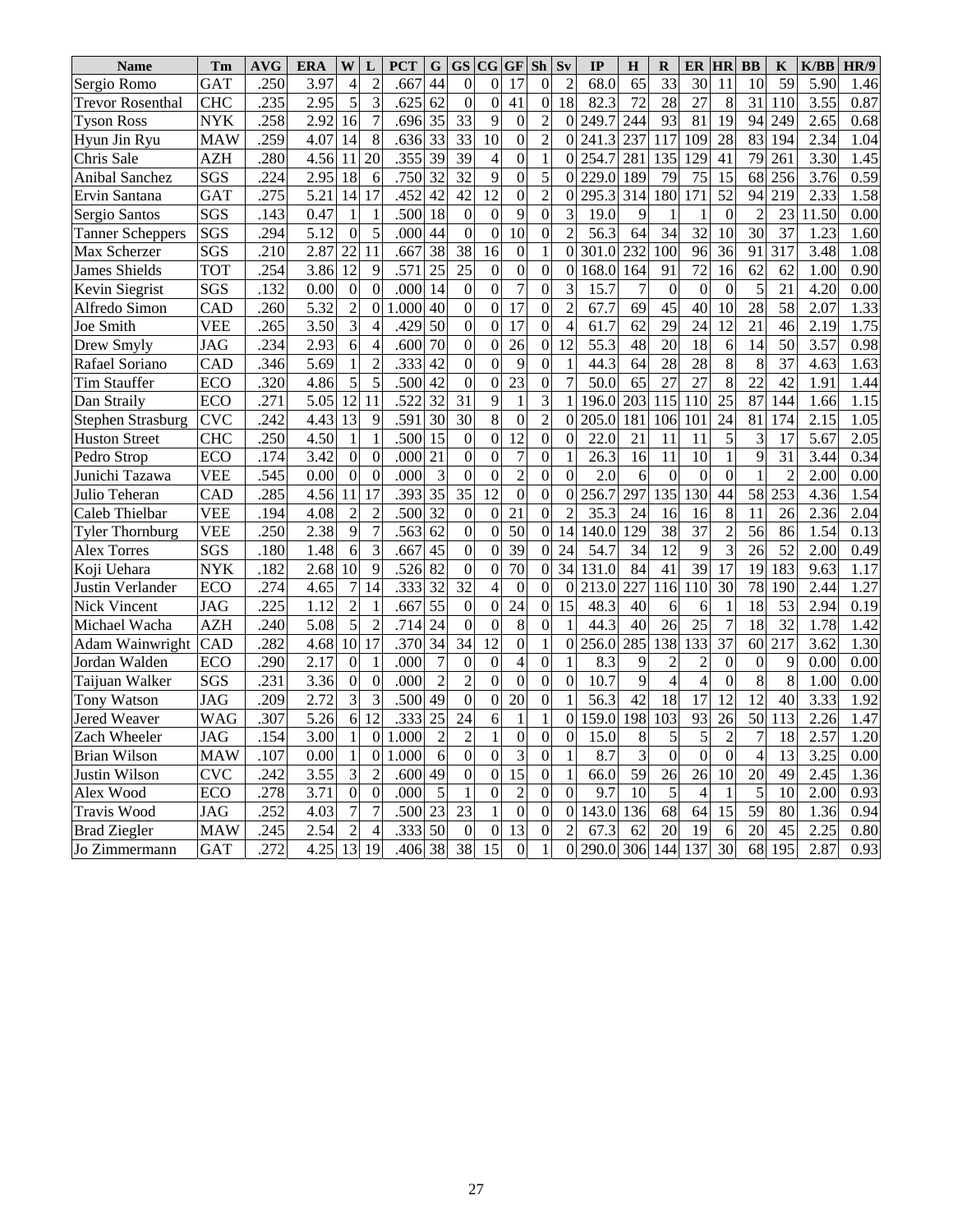# **2014 ARIZONA HEAT**

| <b>NAME</b>             | <b>TM</b>  | <b>AVG</b> | <b>OBA</b> | <b>SLG</b>       | <b>OPS</b>       | <b>GM</b>         | AB                   | $\bf{R}$         | H                        | 2B               | 3B               | HR               | <b>RBI</b>           | <b>BB</b>      | <b>IBB</b>       | <b>SO</b>        | H B              | <b>SH</b>        | <b>SF</b>        | DP               | <b>SB</b>        | $\overline{\text{CS}}$<br>${\bf E}$  |
|-------------------------|------------|------------|------------|------------------|------------------|-------------------|----------------------|------------------|--------------------------|------------------|------------------|------------------|----------------------|----------------|------------------|------------------|------------------|------------------|------------------|------------------|------------------|--------------------------------------|
| Christian Yelich        | <b>AZH</b> | .349       | .437       | .476             | .913             | 144               | 487                  |                  | 93 170                   | 30               |                  | 10               | 64                   | 79             | 2                | 141              | 1                | $\overline{0}$   | 5                | 7                | 9                | $\overline{2}$<br>0                  |
| A.J. Pollock            | <b>AZH</b> | .316       | .333       | .421             | .754             | 16                | 19                   | 1                | 6                        | $\overline{c}$   | $\boldsymbol{0}$ | $\boldsymbol{0}$ | $\mathbf{1}$         | $\mathbf{1}$   | 0                | 4                | $\boldsymbol{0}$ | $\boldsymbol{0}$ | $\mathbf{1}$     | $\boldsymbol{0}$ | $\theta$         | $\overline{0}$<br>$\boldsymbol{0}$   |
| Dexter Fowler           | <b>AZH</b> | .315       | .380       | .452             | .832             | 70                | 146                  | 24               | 46                       | 11               | 3                | 1                | 14                   | 13             | $\overline{0}$   | 34               | $\overline{3}$   | 1                | 1                | 4                | 5                | $\mathbf{1}$<br>1                    |
| Junior Lake             | <b>AZH</b> | .309       | .333       | .479             | .812             | $\overline{39}$   | 94                   | 11               | $\overline{29}$          | 10               | $\overline{0}$   | $\overline{2}$   | $\overline{13}$      | 3              | $\overline{0}$   | 20               | $\mathbf{1}$     | $\mathbf{1}$     | $\mathbf{1}$     | $\mathbf{1}$     | $\overline{0}$   | $\boldsymbol{0}$<br>$\mathbf{1}$     |
| Kurt Suzuki             | <b>AZH</b> | .295       | .354       | .341             | .695             | 21                | 44                   | 5                | 13                       | $\overline{2}$   | $\boldsymbol{0}$ | $\overline{0}$   | $\overline{4}$       | $\overline{4}$ | $\overline{0}$   | $\overline{2}$   | $\overline{0}$   | $\overline{2}$   | $\overline{0}$   | $\mathbf{0}$     | $\theta$         | $\overline{0}$<br>$\mathbf{1}$       |
| Jacoby Ellsbury         | <b>AZH</b> | .289       | .326       | .389             |                  |                   | .715 153 630         |                  | 95 182                   | 32               | 8                | 5                | 55                   | 33             | $\boldsymbol{0}$ | 104              | $\overline{4}$   | $\overline{2}$   | $\overline{4}$   | 13               | 47               | $\overline{4}$<br>11                 |
| Eric Hosmer             | <b>AZH</b> | .287       | .329       | .433             |                  |                   | .762 145 536         |                  | 71 154                   | 33               | 3                | 13               | 118                  | 38             | $\boldsymbol{0}$ | 79               | $\mathbf{0}$     | $\overline{c}$   | 10               | 23               | $\overline{2}$   | $\boldsymbol{0}$<br>1                |
| Jordy Mercer            | <b>AZH</b> | .281       | .365       | .471             | .836             |                   | 56 121               | 15               | 34                       | 12               | 1                | 3                | 16                   | 14             | $\overline{2}$   | 19               | $\overline{c}$   | 3                | $\mathbf{0}$     | 6                | $\boldsymbol{0}$ | $\boldsymbol{0}$<br>$\overline{4}$   |
| <b>Stephen Drew</b>     | <b>AZH</b> | .275       | .362       | .472             |                  |                   | .834 126 407         |                  | 60 112                   | 26               | 12               | 10               | 61                   | 59             | $\mathbf{1}$     | 89               | $\boldsymbol{0}$ | $\overline{c}$   | 6                | 10               | 3                | $\overline{7}$<br>$\boldsymbol{0}$   |
| Zach Cozart             | <b>AZH</b> | .273       | .250       | .364             | .614             | 3                 | 11                   | 1                | 3                        | 1                | $\boldsymbol{0}$ | $\boldsymbol{0}$ | $\mathbf{1}$         | $\mathbf{0}$   | $\overline{0}$   | $\overline{2}$   | $\overline{0}$   | $\mathbf{0}$     | $\mathbf{1}$     | $\mathbf{0}$     | $\mathbf{0}$     | $\boldsymbol{0}$<br>$\boldsymbol{0}$ |
| Chris Johnson           | <b>AZH</b> | .272       | .290       | .386             |                  |                   | .676 162 607         |                  | 43 165                   | $\overline{37}$  | 1                | 10               | $\overline{82}$      | 17             | $\mathbf{1}$     | 156              | $\boldsymbol{0}$ | 5                | 3                | 21               | $\boldsymbol{0}$ | $\overline{013}$                     |
| Marcell Ozuna           | <b>AZH</b> | .258       | .305       | .333             | .638             |                   | 83 120               | 10               | $\overline{31}$          | $\overline{7}$   | $\mathbf{1}$     | $\overline{0}$   | $\overline{7}$       | 6              | 1                | 30               | $\overline{2}$   | $\overline{0}$   | $\overline{0}$   | 5                | $\overline{0}$   | $\boldsymbol{0}$<br>$\boldsymbol{0}$ |
| P Goldschmidt           | <b>AZH</b> | .252       | .340       | .443             | .784             |                   | 162 636 101          |                  | 160                      | 22               | $\overline{2}$   | 32               | 99                   | 85             | 6                | 164              | 3                | $\mathbf{0}$     | $\overline{5}$   | $\overline{33}$  | $\overline{8}$   | $\overline{8}$<br>$\overline{2}$     |
| Shin Soo Choo           | <b>AZH</b> | .250       | .415       | .397             |                  |                   | .813 147 468 102 117 |                  |                          | 31               | $\mathbf{1}$     | 12               | 51                   | 112            | 3                | 122              | 24               | $\overline{c}$   | 5                | 5                | 16               | 5<br>$\overline{4}$                  |
| Howie Kendrick          | <b>AZH</b> | .247       | .278       | .399             | .677             |                   | 66 158               | 16               | 39                       | 8                | $\overline{c}$   | $\overline{4}$   | 22                   | 6              | $\mathbf{1}$     | 35               | $\overline{c}$   | $\overline{4}$   | 3                | 11               | $\mathbf{0}$     | $\overline{2}$<br>$\overline{4}$     |
| <b>Matt Wieters</b>     | <b>AZH</b> | .192       | .235       | .297             | .531             |                   | 149 543              | 40               | 104                      | 27               | $\boldsymbol{0}$ | 10               | $\overline{55}$      | 32             | $\boldsymbol{0}$ | 127              | $\overline{0}$   | 11               | $\overline{4}$   | $\overline{12}$  | $\mathbf{1}$     | 3<br>1                               |
| Neal Walker             | <b>AZH</b> | .189       | .271       | .313             |                  |                   | .584 129 412         | 44               | 78                       | 19               | $\overline{4}$   | 8                | 36                   | 36             | $\boldsymbol{0}$ | 95               | 11               | 9                | $\overline{c}$   | 12               | $\overline{0}$   | $\boldsymbol{0}$<br>6                |
| <b>Todd Frazier</b>     | <b>AZH</b> | .185       | .247       | .370             | .617             | 105               | 135                  | 14               | 25                       | 8                | $\mathbf{1}$     | 5                | 15                   | 10             | $\boldsymbol{0}$ | 41               | $\mathbf{1}$     | $\mathbf{1}$     | $\mathbf{0}$     | $\overline{c}$   | $\mathbf{1}$     | 3<br>$\,1\,$                         |
| <b>Josh Rutledge</b>    | <b>AZH</b> | .167       | .245       | .292             | .537             | 19                | 48                   | 6                | 8                        | 3                | $\theta$         | 1                | 3                    | 5              | $\theta$         | 12               | $\theta$         | 1                | $\mathbf{0}$     | 1                | $\mathbf{0}$     | 0<br>$\mathbf{1}$                    |
| J.P. Arencibia          | <b>AZH</b> | .000       | .000       | .000             | .000             | $\overline{c}$    | $\boldsymbol{0}$     | $\boldsymbol{0}$ | $\boldsymbol{0}$         | $\boldsymbol{0}$ | $\boldsymbol{0}$ | $\boldsymbol{0}$ | $\boldsymbol{0}$     | $\overline{0}$ | $\boldsymbol{0}$ | $\boldsymbol{0}$ | $\mathbf{0}$     | $\mathbf{0}$     | $\boldsymbol{0}$ | $\boldsymbol{0}$ | $\boldsymbol{0}$ | $\boldsymbol{0}$<br>$\boldsymbol{0}$ |
| Dee Gordon              | <b>AZH</b> | .000       | .000       | .000             | .000             | $\overline{4}$    | $\mathbf{0}$         | $\overline{0}$   | $\mathbf{0}$             | $\overline{0}$   | $\overline{0}$   | $\overline{0}$   | $\boldsymbol{0}$     | $\overline{0}$ | $\overline{0}$   | $\mathbf{0}$     | $\overline{0}$   | $\overline{0}$   | $\mathbf{0}$     | $\overline{0}$   | $\overline{c}$   | $\overline{0}$<br>$\mathbf{1}$       |
| <b>James</b> Loney      | <b>AZH</b> | .000       | .000       | .000             | .000             | $\overline{2}$    | $\overline{2}$       | $\overline{0}$   | $\overline{0}$           | $\overline{0}$   | $\overline{0}$   | $\overline{0}$   | $\overline{0}$       | $\overline{0}$ | $\overline{0}$   | $\overline{0}$   | $\overline{0}$   | $\overline{0}$   | $\overline{0}$   | $\overline{0}$   | $\overline{0}$   | $\overline{0}$<br>$\overline{0}$     |
|                         |            |            |            |                  |                  |                   |                      |                  |                          |                  |                  |                  |                      |                |                  |                  |                  |                  |                  |                  |                  |                                      |
|                         |            |            |            |                  |                  |                   |                      |                  |                          |                  |                  |                  |                      |                |                  |                  |                  |                  |                  |                  |                  |                                      |
| <b>NAME</b>             | <b>TM</b>  | <b>AVG</b> | <b>ERA</b> | W                | L                | <b>PCT</b>        | $\mathbf G$          | GS               | $\mathbf{CG}$            | <b>GF</b>        | ${\bf SH}$       | $S_{V}$          | IP                   | $\mathbf H$    |                  | $\mathbf R$      | <b>ER</b>        | <b>HR</b>        | <b>BB</b>        | SO               | K/BB             | HR/9                                 |
| Louis Coleman           | <b>AZH</b> | .200       | 1.37       | $\boldsymbol{0}$ | $\boldsymbol{0}$ | .000              | 21                   | $\boldsymbol{0}$ | $\boldsymbol{0}$         | 10               | $\boldsymbol{0}$ | $\overline{c}$   | 26.3                 |                | 17               | $\overline{4}$   | $\overline{4}$   | $\boldsymbol{0}$ | 8                | 25               | 3.13             | 0.00                                 |
| Craig Kimbrel           | <b>AZH</b> | .172       | 1.82       | $\overline{2}$   | $\overline{4}$   | .333              | 52                   | $\boldsymbol{0}$ | $\boldsymbol{0}$         | 46               | $\boldsymbol{0}$ | 33               | 59.3                 |                | 36               | 12               | 12               | 3                | 20               | 80               | 4.00             | 0.46                                 |
| Luke Hochevar           | <b>AZH</b> | .222       | 2.41       | $\mathfrak{2}$   | $\overline{c}$   | .500              | 39                   | $\boldsymbol{0}$ | $\boldsymbol{0}$         | 10               | $\theta$         | 3                | 59.7                 |                | 47               | 17               | 16               | $\overline{4}$   | 23               | $\overline{72}$  | 3.13             | 0.60                                 |
| Kanley Jansen           | <b>AZH</b> | .197       | 2.50       | 5                | $\overline{4}$   | .556              | $\overline{71}$      | $\boldsymbol{0}$ | $\boldsymbol{0}$         | $\overline{22}$  | $\overline{0}$   | $\overline{7}$   | 90.0                 |                | 62               | $\overline{25}$  | 25               | 9                | 34               | 128              | 3.76             | 0.90                                 |
| <b>Glen Perkins</b>     | <b>AZH</b> | .225       | 2.52       | $\overline{4}$   | $\overline{4}$   | .500              | $\overline{58}$      | $\overline{0}$   | $\overline{0}$           | $\overline{21}$  | $\overline{0}$   | 3                | 64.3                 |                | 53               | 19               | 18               | 3                | $\overline{31}$  | 82               | 2.65             | 0.42                                 |
| J.P. Howell             | <b>AZH</b> | .220       | 2.56       | 3                | 3                | .500              | 65                   | $\overline{0}$   | $\overline{0}$           | 24               | $\overline{0}$   | 3                | 95.0                 |                | 74               | 28               | 27               | 3                | 48               | 59               | 1.23             | 0.28                                 |
| Patrick Corbin          | <b>AZH</b> | .270       | 3.03       | $\overline{c}$   | $\overline{2}$   | .500              | 6                    | 6                | $\overline{0}$           | $\boldsymbol{0}$ | $\overline{0}$   | $\boldsymbol{0}$ | 35.7                 |                | 37               | 12               | 12               | $\mathbf{1}$     | 12               | 25               | 2.08             | 0.25                                 |
| Pat Neshek              | <b>AZH</b> | .267       | 3.38       | $\mathbf{1}$     | 0 1.000          |                   | $\overline{7}$       | $\boldsymbol{0}$ | $\boldsymbol{0}$         | $\overline{4}$   | $\boldsymbol{0}$ | $\mathbf{1}$     | 8.0                  |                | 8                | 3                | 3                | $\mathbf{1}$     | $\mathbf{1}$     | 7                | 7.00             | 1.13                                 |
| Johnny Cueto            | <b>AZH</b> | .222       | 3.56       | $\overline{2}$   | $\overline{c}$   | .500              | $\overline{7}$       | 7                | $\mathbf{1}$             | $\boldsymbol{0}$ | $\boldsymbol{0}$ | $\boldsymbol{0}$ | 43.0                 |                | 36               | 18               | 17               | 7                | 22               | 32               | 1.45             | 1.47                                 |
| Jarrod Parker           | <b>AZH</b> | .264       | 3.96       | 16               | 8                | .667              | 32                   | 32               | 5                        | $\boldsymbol{0}$ | $\overline{3}$   |                  | 0 209.3              |                | 215 104          |                  | 92               | 24               | 83               | 114              | 1.37             | 1.03                                 |
| Mike Minor              | <b>AZH</b> | .255       | 4.15       | 9                | 8                | .529              | 22                   | 22               | 3                        | $\boldsymbol{0}$ | $\overline{2}$   |                  | 0 143.3              |                | 141              | 69               | 66               | 19               | 47               | 125              | 2.66             | 1.19                                 |
| <b>James Shields</b>    | <b>AZH</b> | .274       | 4.32       | $\overline{7}$   | $\overline{4}$   | .636              | $\overline{14}$      | $\overline{14}$  | $\overline{0}$           | $\mathbf{0}$     | $\overline{0}$   | $\boldsymbol{0}$ | 83.1                 |                | 90               | $\overline{50}$  | 40               | 8                | $\overline{30}$  | 56               | 1.87             | 0.90                                 |
| Chris Sale              | <b>AZH</b> | .280       | 4.56       | 11               | 20               | .355              | 39                   | 39               | $\overline{\mathcal{L}}$ | $\boldsymbol{0}$ | $\mathbf{1}$     |                  | $\overline{0}$ 254.7 |                | 281              | 135              | 129              | 41               | 79               | 261              | 3.30             | 1.45                                 |
| <b>Justin Masterson</b> | <b>AZH</b> | .284       | 4.78       | 13               | 11               | .542              | 31                   | 31               | 4                        | $\boldsymbol{0}$ | $\mathbf{1}$     |                  | 0 196.0              |                | 220 109          |                  | 104              | $\overline{22}$  |                  | 96 184           | 1.92             | 1.01                                 |
| Chris Archer            | <b>AZH</b> | .243       | 4.97       | 3                | 3                | $\overline{.500}$ | $\overline{11}$      | $\overline{11}$  | $\overline{0}$           | $\overline{0}$   | $\theta$         | $\overline{0}$   | 58.0                 |                | 54               | $\overline{34}$  | 32               | 7                | $\overline{37}$  | $\overline{41}$  | 1.11             | 1.09                                 |

Chris Archer AZH .243 4.97 3 3 .500 11 11 0 0 0 0 58.0 54 34 32 7 37 41 1.11 1.09 Michael Wacha AZH .240 5.08 5 2 .714 24 0 0 8 0 1 44.3 40 26 25 7 18 32 1.78 1.42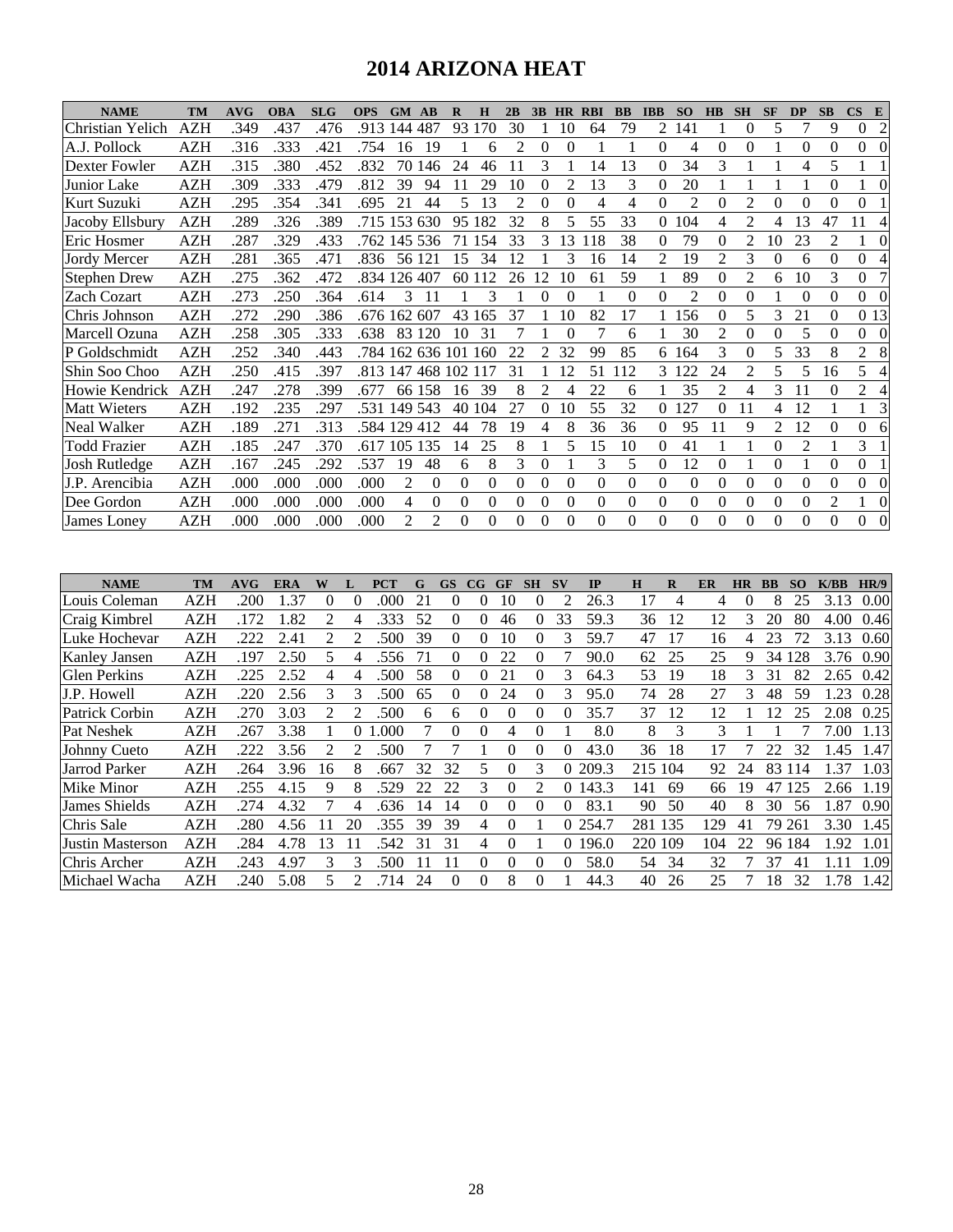# **2014 CALIFORNIA DRAGONS**

| <b>NAME</b>           | <b>TM</b> | <b>AVG</b> | <b>OBA</b> | <b>SLG</b> | <b>OPS</b> | <b>GM</b> | <b>AB</b> | R              | н        | 2B             | 3B             | <b>HR</b>      | <b>RBI</b>     | <b>BB</b> | <b>IBB</b> | <b>SO</b>      | <b>HB</b> | <b>SH</b> | <b>SF</b> | <b>DP</b>      | <b>SB</b>      | $\mathsf{CS}$  | E        |
|-----------------------|-----------|------------|------------|------------|------------|-----------|-----------|----------------|----------|----------------|----------------|----------------|----------------|-----------|------------|----------------|-----------|-----------|-----------|----------------|----------------|----------------|----------|
| Chris Nelson          | CAD       | .500       | .500       | .500       | .000       | 3         | 2         | $\Omega$       |          | $\Omega$       | 0              | $\theta$       | $\Omega$       | $\theta$  | $\Omega$   | $\theta$       | 0         | $\theta$  | $\Omega$  | $\Omega$       | 0              | $\theta$       | $\Omega$ |
| Anthony Rendon        | CAD       | .400       | .400       | .600       | .000<br>1  | 5         | 10        | $\overline{2}$ | 4        | $\Omega$       |                | $\theta$       |                | $\theta$  | $\Omega$   | $\overline{c}$ | 0         | 0         | 0         | $\Omega$       | 0              | 0              |          |
| Kole Calhoun          | CAD       | 344        | .419       | .438       | .856       | 34        | 64        | 10             | 22       |                |                |                | 6              | 9         |            | 10             | 0         | 0         |           |                | 0              |                | 3        |
| <b>Hanley Ramirez</b> | CAD       | .316       | .379       | .552       | .932       | 29        | 516       | 77             | 163      | 30             | 4              | 28             | 95             | 49        |            | 4111           | 5         | $\Omega$  | 2         | 16             | 9              |                | 17       |
| <b>Joe Mauer</b>      | CAD       | .308       | .360       | .434       | .795       | 136       | 532       | 67             | 164      | 37             | $\Omega$       | 10             | 44             | 45        | 0          | 120            | $\Omega$  |           | 3         | 17             | $\Omega$       | 0              | $\Omega$ |
| Yonder Alonso         | CAD       | .296       | .356       | .370       | .726       | 40        | 54        | 6              | 16       |                | $\theta$       |                | 5              | 5         |            | 5              | 0         | 0         | $\Omega$  | $\overline{4}$ | $\Omega$       | 0              | $\Omega$ |
| Franklin Gutierrez    | CAD       | .289       | .314       | .530       | .844       | 29        | 83        | 11             | 24       |                | 0              |                | 14             | 3         |            | 29             | 0         | 0         | $\Omega$  | $\Omega$       | 0              | 0              | $\Omega$ |
| Avisail Garcia        | CAD       | .278       | .273       | .407       | .680       | 25        | 54        | 9              | 15       |                | $\Omega$       | $\mathfrak{D}$ | 8              | $\Omega$  | $\Omega$   | 17             | 0         | 0         |           | $\Omega$       | 3              |                | $\Omega$ |
| Wil Myers             | CAD       | .271       | .310       | .444       | .754       | 146       | 583       | 75             | 158      | 35             | $\Omega$       | 22             | 51             | 30        | $\Omega$   | 146            | 3         | 0         |           | 15             | $\mathfrak{D}$ | $\mathfrak{D}$ |          |
| Dustin Pedroia        | CAD       | .255       | .326       | .341       | .667       | 160       | 601       | 66             | 153      | 26             |                | 8              | 52             | 65        | 2          | 92             | 0         | 0         | 2         | 21             | 4              |                | 3        |
| Khris Davis           | CAD       | .255       | .290       | .667       | .956       | 51        | 165       | 27             | 42       | 9              |                | 19             | 39             |           | 0          | 48             | 2         | 0         | 2         | 3              | 0              | 0              | $\Omega$ |
| <b>Billy Butler</b>   | CAD       | .254       | .326       | .338       | .665       | 151       | 559       | 53             | 142      | 20             | 0              | 9              | 59             | 62        |            | 4 111          |           | 0         | 6         | 29             | 0              | 0              | $\Omega$ |
| <b>Rob Brantley</b>   | CAD       | .250       | .250       | .500       | .750       | 3         | 4         | $\Omega$       |          |                | 0              | $\theta$       | $\Omega$       | 0         | $\Omega$   | $\Omega$       | 0         |           | 0         | $\Omega$       | 0              | 0              | $\Omega$ |
| Desmond Jennings      | CAD       | .241       | .305       | .370       | .675       | 37        | 108       | 15             | 26       |                | $\mathfrak{D}$ |                | 9              | 10        | $\Omega$   | 31             | 0         | 0         | $\Omega$  | 3              | 4              | $\Omega$       | $\Omega$ |
| Prince Fielder        | CAD       | .241       | .341       | .415       | .756       | 162       | 590       | 65             | 142      | 25             | $\theta$       | 26             | 77             | 81        |            | 4 109          | 11        | 0         | 5         | 20             |                |                | 5        |
| Charlie Blackmon      | CAD       | .235       | .263       | .333       | .595       | 126       | 469       | 32             | 10       | 35             |                | 3              | 40             | 9         | 0          | 76             | 9         | $\theta$  | 0         | 14             | 4              |                | 8        |
| <b>Matt Dominguez</b> | CAD       | .221       | .265       | .376       | .641       | 132       | 444       | 46             | 98       | 24             | $\Omega$       | 15             | 46             | 16        | $\Omega$   | 105            | 12        |           | 3         | 14             | 0              | 0              | 14       |
| <b>Hunter Pence</b>   | CAD       | .213       | .263       | .325       | .588       | 121       | 437       | 49             | 93       | 16             | $\Omega$       | 11             | 43             | 31        | 2          | 89             |           |           | 6         | 19             | 5              |                | 6        |
| Donnie Murphy         | CAD       | .199       | .276       | .433       | .708       | 49        | 141       | 21             | 28       | 6              | 0              | 9              | 19             |           | $\Omega$   | 60             | 8         | $\theta$  | 0         | 3              | 0              | 0              | 8        |
| David Freese          | CAD       | .188       | .235       | .313       | .548       | 6         | 16        |                | 3        | $\overline{2}$ | $\theta$       | $\theta$       | $\overline{2}$ |           | $\Omega$   | 5              | 0         | 0         | $\theta$  |                | 0              | 0              | $\Omega$ |
| Jurickson Profar      | CAD       | .183       | .240       | .242       | .482       | 38        | 120       | 11             | 22       | 4              | 0              |                | 6              | 8         | $\Omega$   | 35             |           |           | $\Omega$  | $\theta$       | 0              | 0              | 3        |
| A.J. Ellis            | CAD       | .167       | .257       | .229       | .486       | 36        | 96        | 8              | 16       | $\theta$       | $\Omega$       | $\overline{2}$ | 8              | 12        | $\Omega$   | 31             | 0         | $\theta$  |           | 5              | 0              | 0              |          |
| Jose Lobaton          | CAD       | .000       | .000       | .000       | .000       |           | $\theta$  | $\Omega$       | $\theta$ | $\Omega$       | $\Omega$       | $\Omega$       | $\theta$       | 0         | $\Omega$   | $\theta$       | 0         | 0         | $\Omega$  | $\theta$       | 0              | $\Omega$       | $\Omega$ |

| <b>NAME</b>              | ТM         | <b>AVG</b> | <b>ERA</b> | W        |    | <b>PCT</b> | G  | GS.      | CG       | <b>GF</b> | <b>SH</b> | . SV     | IP              | н   | R   | ER  | <b>HR</b>       | BB | <b>SO</b> | K/BB | HR/9 |
|--------------------------|------------|------------|------------|----------|----|------------|----|----------|----------|-----------|-----------|----------|-----------------|-----|-----|-----|-----------------|----|-----------|------|------|
| <b>Brett Oberholtzer</b> | <b>CAD</b> | .222       | 0.77       |          |    | .000       |    |          |          | 4         |           |          | 1               | 10  |     |     |                 | 4  | 6         | .50  | 0.00 |
| Jared Burton             | <b>CAD</b> | .254       | 2.76       |          |    | 000        | 65 |          |          | 14        |           |          | 75.             |     | 26  | 23  |                 | 26 | 64        | 2.46 | 0.60 |
| Luis Avilan              | CAD        | .240       | 3.42       |          | 4  | .636       | 65 |          | $\Omega$ | 35        | $\theta$  | 10       | 76.3            | 68  | 33  | 29  |                 | 37 | 43        | 16   | 0.59 |
| Tyler Clippard           | <b>CAD</b> | .223       | 3.63       |          |    | 375        | 56 |          | $^{(1)}$ | 41        |           | 7        | 74.3            | 60  | 30  | 30  | $\overline{15}$ | 25 | 61        | 2.44 | 1.82 |
| Julio Teheran            | <b>CAD</b> | .285       | 4.56       |          |    | 393        | 35 | 35       | 2        |           |           |          | 256.7           | 297 | 35  | 130 | 44              | 58 | 253       | 4.36 | 1.54 |
| Adam Wainwright          | <b>CAD</b> | .282       | 4.68       | 10       | 17 | 370        | 34 | 34       | 12       |           |           | $\Omega$ | 256.0           | 285 | 138 | 133 | 37              | 60 | 217       | 3.62 | 1.30 |
| <b>Mat Latos</b>         | <b>CAD</b> | .298       | 5.07       |          | 16 | .407       | 32 | 32       | 10       |           | 0         |          | 227<br>$\Omega$ | 275 | 38  | 128 | 21              | 66 | 171       | 2.59 | 0.83 |
| Alfredo Simon            | <b>CAD</b> | .260       | 5.32       |          |    | .000       | 40 |          |          |           |           |          | 67              | 69  | 45  | 40  | 10              | 28 | 58        | 2.07 | 1.33 |
| <b>Homer Bailey</b>      | <b>CAD</b> | .272       | 5.42       | Q.       | 15 | 375        | 29 | 29       | 3        |           |           |          | 182             | 191 |     | 10  | 29              | 67 | 33        | .99  | 1.43 |
| Rafael Soriano           | <b>CAD</b> | .346       | 5.69       |          |    | 333        | 42 | $\theta$ | 0        | 9         | $\theta$  |          | 44.3            | 64  | 28  | 28  | 8               | 8  | 37        | 4.63 | 1.63 |
| Tony Cingrani            | <b>CAD</b> | .255       | 6.29       | $\theta$ |    | .000       | 6  |          | 0        |           |           |          | 14.3            | 14  | 10  | 10  |                 | 5  | 18        | .20  | 1.89 |
| <b>Bronson Arroyo</b>    | <b>CAD</b> | .344       | 7.66       |          | 20 | 200        | 32 | 32       | 3        | $\Omega$  |           |          | 75 O            | 261 | .58 | 149 | 34              | 43 | 99        | 2.30 | 1.75 |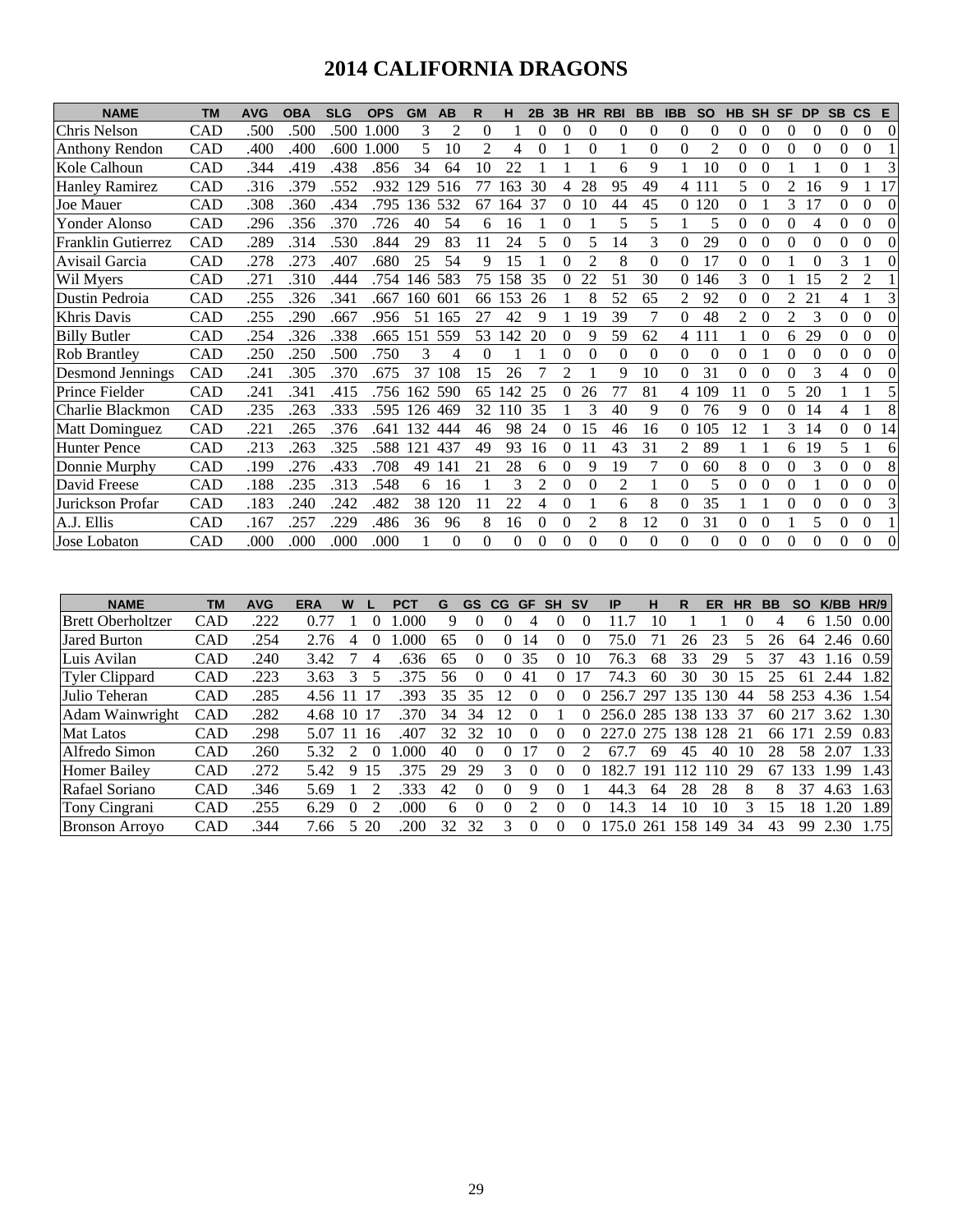# **2014 CHESAPEAKE CRABS**

| <b>NAME</b>              | <b>TM</b>  | <b>AVG</b> | <b>OBA</b> | <b>SLG</b> | <b>OPS</b> | <b>GM</b> | AB  | R        |                          | 2B             | 3B       | <b>HR</b>      | <b>RBI</b> | <b>BB</b> | <b>IBB</b>     | <b>SO</b>      | <b>HB</b> | <b>SH</b> | <b>SF</b>      | <b>DP</b>      | <b>SB</b> | $\mathsf{CS}$  | E        |
|--------------------------|------------|------------|------------|------------|------------|-----------|-----|----------|--------------------------|----------------|----------|----------------|------------|-----------|----------------|----------------|-----------|-----------|----------------|----------------|-----------|----------------|----------|
| Miguel Cabrera           | <b>CHC</b> | .317       | .388       | .603       | .990       | 154       | 599 | 104      | 190                      | 19             |          | 50             | 123        | 66        | 5.             | 117            | 6         | 0         | 5              | 17             | $\Omega$  |                | 12       |
| Drew Stubbs              | <b>CHC</b> | .310       | .310       | .310       | .621       | 24        | 29  | 2        | 9                        | $\theta$       | 0        | 0              |            | 0         | $\Omega$       | 11             | $\Omega$  | 0         | 0              | $\theta$       | 2         | 0              | $\Omega$ |
| Carlos Beltran           | <b>CHC</b> | .296       | .346       | .508       | .854       | 16        | 388 | 51       | 15                       | 18             | 2        | 20             | 72         | 31        | 3              | 75             | 0         |           | 3              | 15             | 0         |                | 2        |
| Mike Trout               | <b>CHC</b> | .273       | .363       | .466       | .829       | 162       | 653 | 109      | 178                      | 34             |          | 26             | 72         | 92        |                | 6 158          | 4         | 0         | 5              | 9              | 24        | -11            | 2        |
| Justin Upton             | <b>CHC</b> | .271       | .366       | .547       | .913       | 84        | 203 | 37       | 55                       | 5              | 0        |                | 38         | 29        | $\Omega$       | 60             | 2         | 0         |                | 5              | 2         | $\Omega$       | 2        |
| Allan Craig              | <b>CHC</b> | .265       | .318       | .389       | .707       | 84        | 257 | 34       | 68                       | 13             | 2        |                | 29         | 19        |                | 63             | 2         |           | $\mathfrak{D}$ | 8              | 0         | 0              |          |
| Justin Morneau           | <b>CHC</b> | .264       | .329       | .406       | .735       | 109       | 401 | 44       | 106                      | 21             | 0        | 12             | 54         | 37        | $\theta$       | 79             | 2         | 0         |                | 19             | 0         | $\Omega$       | 3        |
| Yadier Molina            | <b>CHC</b> | .255       | .291       | .371       | .661       | 156       | 564 | 49       | 144                      | 44             | $\Omega$ |                | 60         | 27        | 5              | 79             | 4         |           |                | 11             | 0         |                | 8        |
| <b>Edwin Encarnacion</b> | <b>CHC</b> | .253       | .354       | .474       | .828       | 157       | 572 | 93       | 145                      | 18             | $\Omega$ | 36             | 87         | 85        | $\overline{2}$ | 103            | 6         | 0         | 3              | 28             | 2         | 0              | 7        |
| <b>Brad Miller</b>       | <b>CHC</b> | .236       | .292       | .344       | .636       | 145       | 488 | 60       | 15                       | 18             |          | 9              | 37         | 36        | 2              | 93             | 3         |           | $\Omega$       | 11             | 5.        | $\overline{4}$ | 10       |
| Asdrubal Cabrera         | <b>CHC</b> | .234       | .293       | .385       | .678       | 146       | 470 | 62       | 10                       | 28             | 2        | 13             | 46         | 37        | 0              | 114            | 3         |           | $\overline{c}$ | 13             | 5         | $\Omega$       | 9        |
| Cody Asche               | <b>CHC</b> | .233       | .258       | .300       | .558       | 23        | 30  | 4        |                          | 2              | 0        | $\Omega$       | $\Omega$   | $\Omega$  | $\Omega$       | 8              |           | 0         | $\Omega$       |                | 0         | $\Omega$       | $\Omega$ |
| Will Venable             | <b>CHC</b> | .227       | .251       | .406       | .657       | 109       | 313 | 36       | 71                       | 19             | 5        | 9              | 26         | 10        | 0              | 83             | 0         | 0         | $\Omega$       | 14             | 10        | 4              | 3        |
| Erick Aybar              | <b>CHC</b> | .226       | .250       | .345       | .595       | 31        | 84  | 9        | 19                       |                | 0        |                | 10         | 2         | $\theta$       |                |           | 0         |                | 3              |           |                | 5        |
| Jason Heyward            | <b>CHC</b> | .218       | .318       | .345       | .663       | 79        | 261 | 32       | 57                       | 12             | 0        |                | 32         | 28        | $\Omega$       | 40             |           |           | $\mathfrak{D}$ | 9              |           | 4              |          |
| Yan Gomes                | <b>CHC</b> | .216       | .237       | .351       | .588       | 19        | 37  | 3        | 8                        | $\mathfrak{D}$ | 0        |                | 5          |           |                | 11             | 0         | 0         | $\Omega$       | $\mathfrak{D}$ | $\Omega$  | 0              | $\Omega$ |
| Wilin Rosario            | <b>CHC</b> | .190       | .215       | .267       | .482       | 42        | 116 | 13       | 22                       | 3              | $\theta$ | $\overline{c}$ | 12         | 4         | $\Omega$       | 36             | $\Omega$  | 0         |                |                | $\Omega$  | $\Omega$       | $\Omega$ |
| Nick Franklin            | <b>CHC</b> | .175       | .231       | .330       | .561       | 43        | 97  | 10       | 17                       | 4              |          | 3              | 14         | 7         | $\Omega$       | 32             | 0         | 0         | $\theta$       | $\Omega$       | 0         | 4              |          |
| <b>Jimmy Rollins</b>     | <b>CHC</b> | .167       | .231       | .250       | .481       | 4         | 12  |          | $\overline{\mathcal{L}}$ |                | 0        | $\Omega$       | $\theta$   |           | $\Omega$       | $\overline{c}$ | 0         | 0         | $\theta$       |                | 0         | 0              | $\Omega$ |
| Luis Valbuena            | <b>CHC</b> | .048       | .130       | .095       | .226       | 9         | 21  | 2        |                          |                | $\theta$ | $\theta$       |            |           | $\Omega$       | 5              |           | 0         | $\theta$       | $\theta$       | 0         | $\theta$       | $\Omega$ |
| Lonnie Chisenhall        | <b>CHC</b> | .000       | .000       | .000       | .000       |           | 0   | $\Omega$ | $\Omega$                 | $\theta$       | $\Omega$ | 0              | $\theta$   | 0         | $\theta$       | $\theta$       | $\Omega$  | $\Omega$  | $\Omega$       | $\theta$       | 0         | $\Omega$       | $\Omega$ |
| Donovan Solano           | <b>CHC</b> | .000       | .000       | .000       | .000       |           |     | $\Omega$ | $\Omega$                 | $\Omega$       | $\Omega$ | $\theta$       | $\theta$   | 0         | $\Omega$       | $\theta$       | $\Omega$  | 0         | $\theta$       | $\theta$       | $\Omega$  | $\Omega$       | $\Omega$ |

| <b>NAME</b>             | ΤM         | <b>AVG</b> | ERA   | W     |    | <b>PCT</b> | G  | <b>GS</b> | CG. | <b>GF</b> | <b>SH</b> | . SV | ΙP    | н   | R   | ER  | HR | ВB |     |      | HR/9 |
|-------------------------|------------|------------|-------|-------|----|------------|----|-----------|-----|-----------|-----------|------|-------|-----|-----|-----|----|----|-----|------|------|
| Fernando Rodney         | <b>CHC</b> | .250       | 2.25  |       |    | .000       |    |           |     |           |           |      | 4.0   |     |     |     |    |    | q   | 4.50 | 0.00 |
| Clayton Kershaw         | <b>CHC</b> | .224       | 2.68  |       | 16 | 515        | 40 | 40        | 20  |           | 4         |      | 305   |     | 97  | 91  | 18 | 88 | 281 | 3.19 | 0.53 |
| <b>Trevor Rosenthal</b> | <b>CHC</b> | .235       | 2.95  |       |    | .625       | 62 |           |     | 41        |           | 18   | 82.3  |     | 28  |     |    | 31 |     | 3.55 | 0.87 |
| Danny Farquhar          | <b>CHC</b> | .241       | 3.06  |       |    | .500       | 69 |           |     | 32        |           |      | 132.3 | 119 | 48  | 45  |    | 34 | 188 | 5.53 | 0.27 |
| Charlie Furbush         | <b>CHC</b> | .228       | 3.18  | 6     |    | .667       | 46 |           |     | 25        |           |      | 62.3  | 51  | 22  | າາ  | h  | 26 | 67  | 2.58 | 0.87 |
| Jake Peavy              | <b>CHC</b> | .265       | 4.34  |       |    | 522        | 32 | 32        | 4   | $\theta$  |           |      | 221   | 231 | 19  |     | 37 | 63 |     | 2.81 | 1.50 |
| Corey Kluber            | <b>CHC</b> | .306       | 4.49  | 14 11 |    | .560       | 33 | 32        | 9   |           |           |      | 242.3 | 296 | 24  | 121 | 30 | 66 |     | 3.29 | 1.11 |
| <b>Huston Street</b>    | <b>CHC</b> | .250       | 4.50  |       |    | .500       | 15 |           |     | 12        |           |      | 22.0  |     |     |     |    |    |     | 5.67 | 2.05 |
| Kyle Lohse              | <b>CHC</b> | .272       | 4.53  |       | 16 | .407       | 32 | 32        | 10  |           |           | ∩    | າາາ   | 235 | 18  |     | 37 | 61 | 36  | 2.23 | 1.50 |
| Ubaldo Jimenez          | <b>CHC</b> | .278       | 5.39  | 12    | 9  | 571        | 26 | 26        |     |           |           |      | 167   | 180 | 108 | 100 | 20 | 89 | 166 | 1.87 | 1.08 |
| <b>Zach Britton</b>     | CHC        | .412       | 10.91 |       |    | .000       |    |           |     |           |           |      | 3.3   |     |     |     |    |    |     | .00  | 2.73 |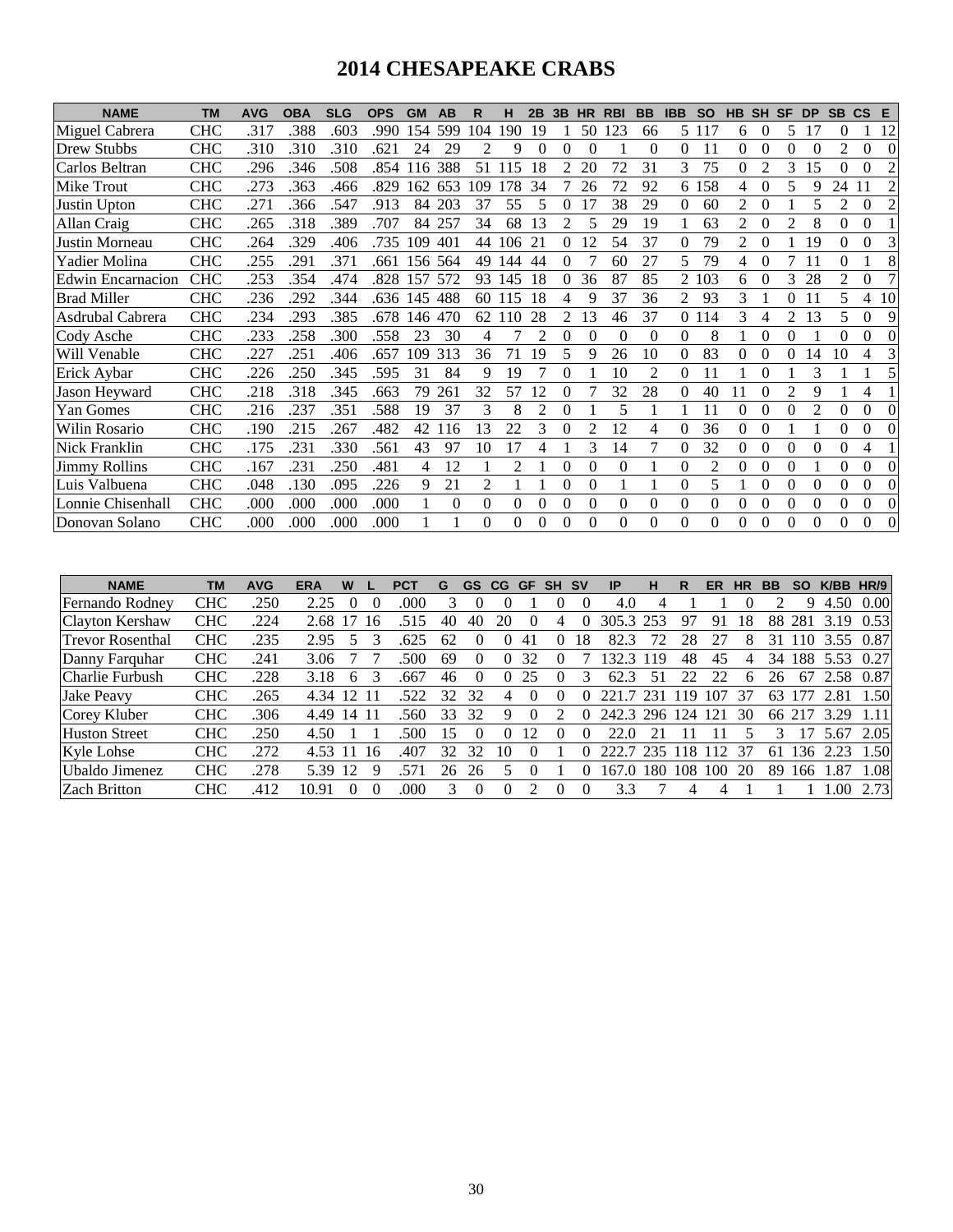# **2014 CENTRAL VALLEY CONDORS**

| <b>NAME</b>                | <b>TM</b>  | <b>AVG</b> | <b>OBA</b> | <b>SLG</b> | <b>OPS</b> | <b>GM</b> | AB       | R  |     | 2B       | 3B       | <b>HR</b>      | <b>RBI</b>     | <b>BB</b> | <b>IBB</b>     | <b>SO</b> | <b>HB</b> | <b>SH</b>      | <b>SF</b>      | <b>DP</b>      | <b>SB</b> | $\mathsf{CS}$  | E.             |
|----------------------------|------------|------------|------------|------------|------------|-----------|----------|----|-----|----------|----------|----------------|----------------|-----------|----------------|-----------|-----------|----------------|----------------|----------------|-----------|----------------|----------------|
| Cody Ross                  | <b>CVC</b> | .400       | .442       | .600       | .042       | 35        | 80       | 11 | 32  |          | 0        | 3              | 14             | 5         | $\theta$       | 14        |           |                | 0              | $\mathfrak{D}$ | 0         | $\theta$       | $\overline{0}$ |
| Robinson Cano              | CVC        | .335       | .381       | .522       | .903       | 144       | 552      | 71 | 185 | 44       |          | 19             | 94             | 43        | 2              | 65        | 3         | $\theta$       | 8              | 21             |           | $\overline{2}$ | $\sqrt{2}$     |
| Matt Carpenter             | CVC        | .314       | .405       | .434       | .839       | 52        | 558      | 76 | .75 | 44       | 4        | 5              | 62             | 73        | 3              | 97        | 15        | $\theta$       | 3              | 10             |           | $\theta$       | $\Omega$       |
| Jeff Baker                 | <b>CVC</b> | .313       | .389       | .613       | .002       | 51        | 80       | 15 | 25  | 6        | 0        | 6              | 26             | 12        | $\mathfrak{D}$ | 24        | 0         | 0              | 3              | $\mathfrak{D}$ | 0         | 0              |                |
| Jhonny Peralta             | <b>CVC</b> | .304       | .333       | .391       | 725        | 21        | 46       | 4  | 14  | 4        | $\theta$ | $\theta$       | 9              | 2         | $\Omega$       | 14        | $\theta$  | $\theta$       | $\theta$       |                | 0         | $\Omega$       | $\Omega$       |
| Carlos Ruiz                | <b>CVC</b> | .303       | .327       | .394       | .722       | 51        | 109      | 15 | 33  | 4        | 0        | $\mathfrak{D}$ | 12             | 3         | $\Omega$       | 16        |           | 3              | 0              | 3              | 0         | 0              | 3              |
| Manny Machado              | <b>CVC</b> | .295       | .329       | .453       | .782       | 22        | 413      | 49 | 22  | 32       | 0        |                | 56             | 22        |                | 75        | 0         | 4              | 3              | 11             | 3         |                | 8              |
| <b>Austin Jackson</b>      | <b>CVC</b> | .284       | .330       | .411       | .741       | 148       | 623      | 91 | 177 | 38       | 10       |                | 61             | 37        | $\overline{0}$ | 158       | 6         | 5              |                | 10             |           | 5              | $\overline{c}$ |
| Jose Iglesias              | <b>CVC</b> | .276       | .328       | .314       | .643       | 140       | 474      | 57 | 131 | 15       | $\theta$ |                | 36             | 17        | $\Omega$       | 70        | 21        | 39             | 3              | 8              | 10        | 3              | 3              |
| Josh Reddick               | CVC        | .266       | .335       | .396       | .731       | 80        | 154      | 24 | 41  |          | 0        | 3              | 16             | 16        | $\Omega$       | 39        |           | $\overline{c}$ | 2              | 8              | 2         | $\Omega$       | $\overline{c}$ |
| <b>Ben Revere</b>          | CVC        | .263       | .290       | .316       | .606       | 39        | 133      | 12 | 35  | 5        |          | 0              | 8              | 5         | $\Omega$       | 16        | 0         | 6              | $\theta$       | 4              |           |                |                |
| Ryan Braun                 | CVC        | .261       | .318       | .438       | .756       | 145       | 559      | 90 | 146 | 25       |          | 24             | 81             | 49        |                | 164       | 0         | 0              | 6              | 22             |           | 4              | $\overline{4}$ |
| <b>Russell Martin</b>      | CVC        | .242       | .344       | .461       | .805       | 112       | 356      | 51 | 86  | 16       |          | 20             | 51             | 44        | 0              | 97        | 14        |                | 4              |                |           | 0              |                |
| Ryan Howard                | <b>CVC</b> | .229       | .282       | .385       | .667       | 40        | 96       | 6  | 22  | 6        | 0        | 3              | 7              | 6         | 3              | 26        |           | 0              | 0              | 5              | 0         | 0              | $\Omega$       |
| Michael Brantley           | <b>CVC</b> | .228       | .294       | .330       | .624       | 128       | 400      | 51 | 91  | 13       | 2        | 8              | 56             | 33        | 2              | 53        |           | 3              | 5              | 14             | 10        | 2              | $\Omega$       |
| Kyle Seager                | <b>CVC</b> | .227       | .306       | .394       | .636       | 74        | 216      | 28 | 49  | 10       |          | 8              | 25             | 23        | $\Omega$       | 39        | 2         | 0              |                | 6              | 0         | $\Omega$       | 8              |
| Darin Ruf                  | CVC        | .224       | .325       | .443       | .768       | 90        | 237      | 29 | 53  |          | 0        | 15             | 36             | 30        |                | 86        |           |                | 3              | 10             | 0         | 0              | $\overline{4}$ |
| <b>Wellington Castillo</b> | <b>CVC</b> | .220       | .309       | .355       | .663       | 46        | 141      | 17 | 31  | 4        | 0        | 5              | 22             | 13        | $\Omega$       | 47        | 6         | 0              | $\mathfrak{D}$ | $\mathfrak{D}$ | 0         | $\theta$       |                |
| Nick Swisher               | <b>CVC</b> | .206       | .311       | .349       | .660       | 99        | 252      | 25 | 52  | 9        | $\Omega$ | 9              | 31             | 35        | $\Omega$       | 81        | 4         |                | $\overline{c}$ | 9              | 0         | $\Omega$       | 4              |
| <b>Freddy Galvis</b>       | <b>CVC</b> | .188       | .230       | .232       | .462       | 26        | 69       | 5  | 13  |          |          | $\theta$       | 3              | 4         | $\Omega$       | 21        | $\Omega$  |                |                | $\theta$       |           | 0              | $\sqrt{2}$     |
| Alcides Escobar            | <b>CVC</b> | .152       | .173       | .190       | .363       | 59        | 79       | 15 | 12  |          |          | $\theta$       | 3              |           | $\theta$       | 12        |           | 4              | $\Omega$       | $\overline{c}$ | 5         | 3              | 3              |
| Ichiro Suzuki              | <b>CVC</b> | .118       | .118       | .118       | .235       | 15        | 17       | 6  | 2   | $\theta$ | $\theta$ | $\overline{0}$ | $\overline{0}$ | $\Omega$  | $\Omega$       | 6         | $\theta$  |                | $\theta$       | $\theta$       |           | $\theta$       | $\Omega$       |
| B.J. Upton                 | CVC        | .000       | .000       | .000       | .000       |           | $\theta$ |    | 0   | $\theta$ | $\theta$ | $\theta$       | $\theta$       | 0         | $\Omega$       | $\theta$  | 0         | 0              | $\Omega$       | $\theta$       |           | 0              | $\Omega$       |

| <b>NAME</b>          | <b>TM</b>  | <b>AVG</b> | <b>ERA</b> | W        |                             | <b>PCT</b> | G  | <b>GS</b> | CG       | <b>GF</b>      | <b>SH</b> | <b>SV</b> | ΙP               | н   | R   | ER  | <b>HR</b> | <b>BB</b> | <b>SO</b> | <b>K/BB</b> | <b>HR/9</b> |
|----------------------|------------|------------|------------|----------|-----------------------------|------------|----|-----------|----------|----------------|-----------|-----------|------------------|-----|-----|-----|-----------|-----------|-----------|-------------|-------------|
| Mark Melancon        | <b>CVC</b> | .217       | 1.18       |          |                             | 714        | 62 | 0         | $\theta$ | 38             | 0         | 21        | 76.0             | 58  | 13  | 10  | 4         | 8         |           | 9.63        | 0.47        |
| <b>Joe Nathan</b>    | <b>CVC</b> | 168        | 2.02       |          |                             | .625       | 47 | 0         |          | $\overline{2}$ |           | h         | .3               | 41  |     | 16  |           | 33        | 82        | 2.48        | 0.63        |
| Greg Holland         | <b>CVC</b> | 174        | 2.36       | 3        | 2                           | .600       | 57 | 0         |          | 26             |           |           | 80.0             | 49  | 22  | 21  | 3         | 32        | 19        | 3.72        | 0.34        |
| Joaquin Benoit       | <b>CVC</b> | .182       | 3.50       |          |                             | 500        | 8  | 0         |          |                |           |           | 10.3             | 6   | 4   | 4   |           | 5         |           | 2.20        | 0.00        |
| Sonny Gray           | <b>CVC</b> | .230       | 3.52       | 15       | 4                           | 789        | 51 | 0         |          | 26             |           |           | 50.7             | 128 | 61  | 59  | 19        | 51        | 58        | 3.10        | 1.13        |
| Justin Wilson        | <b>CVC</b> | .242       | 3.55       | 3        | $\mathcal{D}_{\mathcal{L}}$ | .600       | 49 | 0         |          | 15             |           |           | 66.0             | 59  | 26  | 26  | 10        | 20        | 49        | 2.45        | 1.36        |
| Jeanmar Gomez        | <b>CVC</b> | .263       | 3.64       | 17       |                             | .708       | 34 | 33        |          |                |           | 0         | 205.3            | 204 | 89  | 83  | 22        | 72        | 26        | 1.75        | 0.96        |
| Doug Fister          | <b>CVC</b> | 285        | 4.06       | 14       | 15                          | .483       | 35 | 35        | 8        | $\theta$       |           |           | 226.3            | 253 | 107 | 102 | 24        | 53        | .57       | 2.96        | 0.95        |
| Josh Collmenter      | <b>CVC</b> | .280       | 4.29       | $\Omega$ | $\theta$                    | .000       | 3  | 0         | $\Omega$ | 2.             | $\Omega$  | 0         | 6.3              |     | 3   | 3   | 3         | 3         | 4         | .33         | 4.29        |
| Stephn Strasburg CVC |            | .242       | 4.43       | 13       | 9                           | .591       | 30 | 30        | 8        | 0              |           | 0         | 205.<br>$\Omega$ | 181 | 106 | 101 | 24        | 81        | 74        | 2.15        | 1.05        |
| Ivan Nova            | <b>CVC</b> | .291       | 4.59       | 14       | 9                           | .609       | 30 | 30        |          | 0              |           | 0         | 84.3             | 207 | 95  | 94  | 28        | 58        | 141       | 2.43        | 1.37        |
| Hendsn Alvarez       | <b>CVC</b> | .287       | 4.95       | 5        | 8                           | .385       | 23 | 23        | 3        | 0              |           |           | .36.3            | 150 | 82  | 75  |           | 46        | 58        | .26         | 0.07        |
| David Price          | <b>CVC</b> | .322       | 5.34       |          | 4                           | .200       | 10 | 10        | $\theta$ | $\theta$       | 0         | $_{0}$    | 57.3             | 77  | 35  | 34  | 10        | 10        | 42        | 4.20        | 1.57        |
| Dillon Gee           | <b>CVC</b> | 500        | 16.36      | $\Omega$ | $\Omega$                    | .000       |    |           | 0        | 0              | $\Omega$  | $\Omega$  | 3.3              | 11  | 6   | 6   |           |           |           | 0.50        | 2.73        |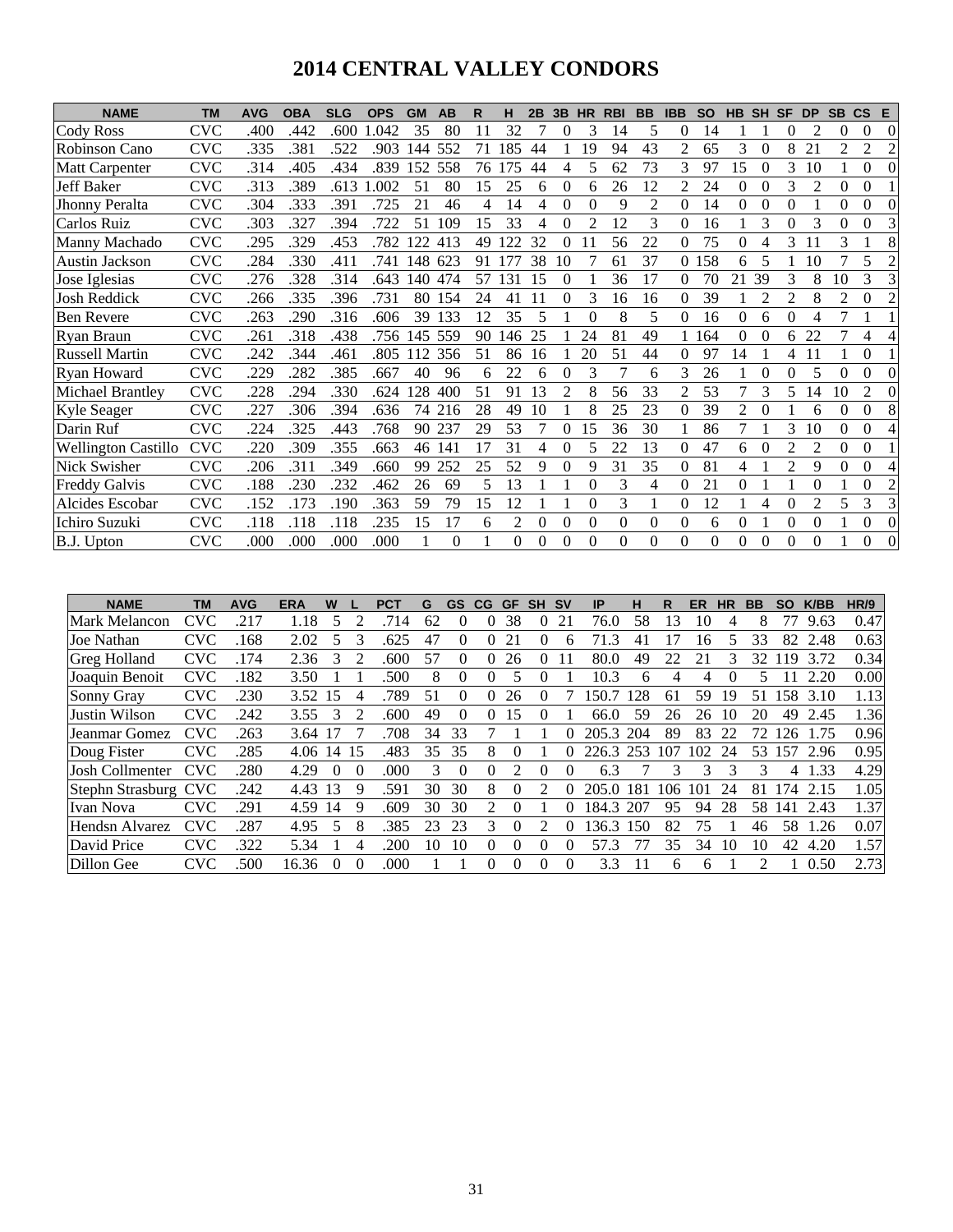# **2014 EMERALD CITY OSPREY**

| <b>NAME</b>            | <b>TM</b>  | <b>AVG</b> | <b>OBA</b> | <b>SLG</b> | <b>OPS</b> | <b>GM</b> | AB  | R        | н              | 2B             | 3B                       | <b>HR</b> | <b>RBI</b>     | <b>BB</b> | <b>IBB</b>     | <b>SO</b>      | <b>HB</b> | <b>SH</b>      | <b>SF</b> | <b>DP</b>      | <b>SB</b>      | $\mathbf{c}\mathbf{s}$ | E              |
|------------------------|------------|------------|------------|------------|------------|-----------|-----|----------|----------------|----------------|--------------------------|-----------|----------------|-----------|----------------|----------------|-----------|----------------|-----------|----------------|----------------|------------------------|----------------|
| <b>Corey Dickerson</b> | ECO        | .415       | .455       | .756       | .211       | 13        | 41  | 8        | 17             | 5              | 3                        |           | 6              | 3         | 0              | 4              | $\Omega$  | $\Omega$       | 0         |                | $\Omega$       | $\Omega$               | $\Omega$       |
| Chris Carter           | ECO        | .308       | .438       | .769       | .207       | 8         | 13  | 2        | 4              | $\Omega$       | $\theta$                 | 2         | 2              | 3         | 0              | 5              | 0         | $\theta$       | 0         |                | $\Omega$       | $\Omega$               |                |
| Jayson Werth           | ECO        | .308       | .391       | .534       | .925       | 140       | 517 | 92       | 59             | 30             | $\theta$                 | 29        | 86             | 69        | $\overline{2}$ | 117            | 3         | $\Omega$       | 2         | 20             |                |                        | 3              |
| Salvador Perez         | ECO        | .297       | .322       | .434       | .756       | 99        | 279 | 25       | 83             | 11             | 3                        |           | 28             | 8         |                | 39             | 3         | 3              | 2         | 6              | $\theta$       | $\Omega$               | $\overline{c}$ |
| Dioner Navarro         | ECO        | .289       | .356       | .437       | .793       | 96        | 277 | 40       | 80             | 8              | 0                        |           | 32             | 30        | 0              | 42             |           |                | 4         | 6              | $\theta$       |                        |                |
| Chris Davis            | <b>ECO</b> | .286       | .379       | .681       | .059       | 49        | 517 | 93       | 48             | 35             | $\overline{\mathcal{L}}$ | 55        | 140            | 68        | 12             | 154            | 13        | $\theta$       | 7         | 10             | $\Omega$       | $\Omega$               | $\overline{c}$ |
| <b>Brandn Crawford</b> | ECO        | .279       | .295       | .465       | .761       | 16        | 43  | 5        | 12             | $\mathfrak{D}$ | 0                        | 2         | 6              |           | 0              | 10             | $\Omega$  | $\theta$       | 0         | $\overline{2}$ | 0              | $\Omega$               |                |
| Adrian Beltre          | ECO        | .274       | .313       | .400       | .713       | 162       | 638 | 67       | 175            | 15             |                          | 21        | 77             | 27        |                | 2 1 0 2        | 12        | $\theta$       |           | 26             | $\theta$       | $\Omega$               | 18             |
| Chris Owings           | <b>ECO</b> | .263       | .317       | .263       | .580       | 17        | 38  |          | 10             | $\Omega$       | 0                        | $\Omega$  | 0              | 3         | 0              | 3              | $\Omega$  | $\Omega$       | 0         | $\theta$       | 0              | $\Omega$               | 2              |
| Peter Bourjos          | ECO        | .246       | .307       | .323       | .630       | 95        | 260 | 34       | 64             | 6              | 4                        | 2         | 16             | 13        | 0              | 75             | 10        | 9              | 0         | 4              | 12             | $\Omega$               |                |
| Pablo Sandoval         | ECO        | .246       | .319       | .402       | .720       | 80        | 244 | 28       | 60             | 11             | $\theta$                 | 9         | 29             | 26        | 4              | 40             |           | $\theta$       | 2         | 8              | $\theta$       | $\Omega$               | 0              |
| Jedd Gvorko            | <b>ECO</b> | .241       | .303       | .506       | .809       | 63        | 170 | 23       | 41             | 9              | 0                        | 12        | 22             | 13        |                | 45             | 2         | $\theta$       | 0         |                | $\theta$       | $\Omega$               | $\theta$       |
| <b>Jose Altuve</b>     | ECO        | .235       | .297       | .324       | .621       | 20        | 34  | 5        | 8              | 3              | $\theta$                 | $\Omega$  | 4              | 3         | $\Omega$       | 3              | $\Omega$  |                | 0         |                |                | $\Omega$               | 0              |
| Josh Hamilton          | ECO        | .235       | .283       | .370       | .653       | 27        | 438 | 46       | 103            | 19             | 2                        | 12        | 42             | 23        |                | 0 1 1 1        |           |                | 2         | 16             | 2              |                        | 8              |
| <b>Brett Gardner</b>   | ECO        | .229       | .296       | .315       | .612       | 134       | 485 | 61       | 11             | 27             | 6                        |           | 29             | 41        |                | 2 1 3 7        | 6         | 11             |           | 5              | 15             | 11                     | 5              |
| Mike Napoli            | <b>ECO</b> | .225       | .322       | .407       | .729       | 93        | 258 | 24       | 58             | 17             | $\theta$                 | 10        | 28             | 33        |                | 0 100          | 4         | $\Omega$       | 0         | 5              | 0              | $\Omega$               |                |
| Alfonso Soriano        | ECO        | .224       | .271       | .392       | .663       | 57        | 125 | 17       | 28             | 3              | 0                        | 6         | 18             |           | 0              | 30             |           | $\theta$       | 0         | 4              | $\overline{c}$ | $\Omega$               |                |
| <b>Yunel Escobar</b>   | <b>ECO</b> | .214       | .306       | .285       | .590       | 147       | 467 | 42       | 00             | 19             |                          | 4         | 40             | 59        |                | 84             | 3         | 19             |           | 20             | 4              | $\overline{2}$         | 5              |
| <b>Gregor Blanco</b>   | ECO        | .200       | .273       | .257       | .530       | 60        | 70  | 5        | 14             | $\theta$       | $\overline{c}$           | $\Omega$  | 5              | 7         | 0              | 18             | $\Omega$  | 8              | $\theta$  |                | 5              |                        | $\theta$       |
| Adam Laroche           | ECO        | .200       | .200       | .200       | .400       | 4         | 5   | $\Omega$ |                | $\Omega$       | $\theta$                 | $\Omega$  | $\Omega$       | $\theta$  | 0              | $\mathfrak{D}$ | $\Omega$  | $\theta$       | 0         |                | 0              | $\Omega$               | 0              |
| John Jaso              | <b>ECO</b> | .192       | .323       | .272       | .595       | 81        | 239 | 36       | 46             | 10             | $\theta$                 | 3         | 20             | 40        | 2              | 60             | 6         | $\theta$       | 0         | 6              | 0              |                        | 9              |
| Danny Espinosa         | ECO        | .151       | 180        | .242       | .422       | 119       | 318 | 24       | 48             | 17             | $\theta$                 | 4         | 26             | 5         | 0              | 96             |           | 4              | 3         |                | 0              | $\Omega$               |                |
| Dustin Ackley          | ECO        | .121       | .227       | .138       | .365       | 31        | 58  | 9        |                |                | $\theta$                 | 0         | 2              | 7         | 0              | 14             |           | $\overline{2}$ | 0         | $\theta$       | 3              | $\Omega$               |                |
| Yasmani Grandal        | ECO        | .111       | .158       | .111       | .269       |           | 18  |          | 2              | 0              | $\theta$                 | 0         |                |           | 0              | 8              | 0         | $\theta$       | 0         |                | $\Omega$       | $\Omega$               |                |
| <b>Evan Gattis</b>     | ECO        | .087       | .087       | .217       | .304       | 12        | 23  |          | $\mathfrak{D}$ | $\Omega$       | $\Omega$                 |           | $\mathfrak{D}$ | $\Omega$  | 0              | 8              | $\Omega$  | $\Omega$       | 0         | $\Omega$       | $\theta$       | $\Omega$               | $\theta$       |

| <b>NAME</b>           | TM  | <b>AVG</b> | <b>ERA</b> | W                 |          | PCT  | G  | GS       | CG | <b>GF</b> | <b>SH</b>    | sv       | IP    | н   | R   | ER  | <b>HR</b> | BB | SΟ  | <b>K/BB</b> | HR/9 |
|-----------------------|-----|------------|------------|-------------------|----------|------|----|----------|----|-----------|--------------|----------|-------|-----|-----|-----|-----------|----|-----|-------------|------|
| <b>Tanner Roark</b>   | ECO | .231       | 2.02       |                   | 6        | .647 | 53 | 0        |    | 32        | 0            | 9        | 160.3 | 135 | 39  | 36  |           | 48 | 95  | .98         | 0.22 |
| Jordan Walden         | ECO | .290       | 2.17       |                   |          | .000 |    | 0        |    | 4         |              |          | 8.3   | 9   |     |     | $\theta$  | 0  | Q   | 0.00        | 0.00 |
| Casey Janssen         | ECO | .188       | 2.45       |                   | 3        | .400 | 35 | 0        |    | 20        |              | 8        | 47    | 32  | 14  | 13  | 6         | 13 | 41  | 3.15        | 1.13 |
| Yu Darvish            | ECO | .200       | 2.85       | 18                | 10       | .643 | 33 | 33       | 24 | 0         | 5            | 0        | 274.7 | 195 | 91  | 87  | 32        | 89 | 350 | 3.93        | 1.05 |
| Casey Fien            | ECO | .240       | 3.03       | 0                 | $\Omega$ | .000 | 29 | 0        |    | 8         | 0            | $\theta$ | 26.7  | 24  | 9   | 9   | 6         | 5  | 29  | 5.80        | 2.02 |
| <b>Blake Parker</b>   | ECO | .230       | 3.21       |                   |          | .667 | 31 | 0        |    | 8         | 0            |          | 42.0  | 35  |     | 15  |           | 16 | 51  | 3.19        | 1.50 |
| Pedro Strop           | ECO | .174       | 3.42       |                   | 0        | .000 | 21 | 0        |    |           | $\mathbf{0}$ |          | 26.3  | 16  |     | 10  |           | 9  | 31  | 3.44        | 0.34 |
| Alex Wood             | ECO | .278       | 3.71       | $\mathbf{\Omega}$ | 0        | .000 | 5  |          |    | 2         | 0            | 0        | 9.7   | 10  | 5   |     |           | 5  | 10  | 2.00        | 0.93 |
| Tim Lincecum          | ECO | .257       | 4.26       | 9                 | 14       | .391 | 32 | 32       |    | 0         |              | 0        | 200   | 197 | 101 | 95  | 26        | 64 | 185 | 2.89        | 1.17 |
| Justin Verlander      | ECO | .274       | 4.65       |                   | 14       | .333 | 32 | 32       | 4  | $\Omega$  | 0            | 0        | 213.0 | 227 | 116 | 110 | 30        | 78 | 190 | 2.44        | 1.27 |
| <b>Tim Stauffer</b>   | ECO | .320       | 4.86       | 5                 | 5        | .500 | 42 | 0        |    | 23        | 0            |          | 50.0  | 65  | 27  | 27  | 8         | 22 | 42  | .91         | 1.44 |
| <b>Edward Mujica</b>  | ECO | .250       | 4.93       |                   | 0        | .000 | 6  | 0        |    | 3         |              | $\theta$ | 7.3   |     | 4   | 4   | 2         | 0  | 3   | 0.00        | 2.47 |
| <b>Andrew Cashner</b> | ECO | .274       | 4.96       | 12                | 18       | .400 | 33 | 33       | 11 | 0         |              | 0        | 210.3 | 230 | 135 | 116 | 34        | 59 | 164 | 2.78        | 1.46 |
| Dan Straily           | ECO | .271       | 5.05       | 12                |          | 522  | 32 | 31       | 9  |           |              |          | 196.0 | 203 | 115 | 10  | 25        | 87 | 144 | .66         | 1.15 |
| Aaron Loup            | ECO | .333       | 6.28       | 0                 |          | .000 | 4  | $\Omega$ |    |           |              | 0        | 4.3   | 6   | 4   | 3   | $\Omega$  | っ  | 3   | .50         | 0.00 |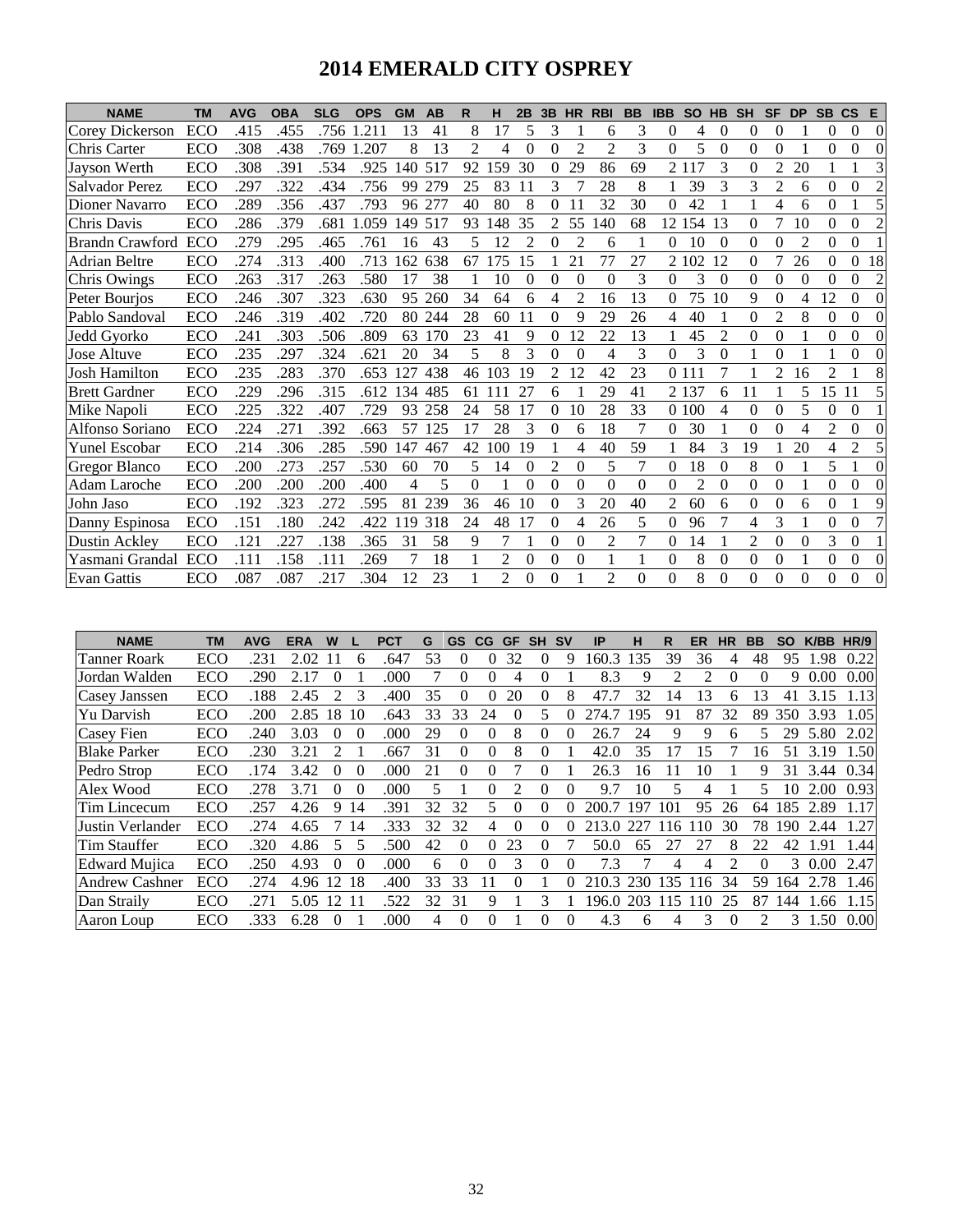# **2014 GALAPAGOS TORTOISES**

| <b>NAME</b>           | <b>TM</b>  | <b>AVG</b> | <b>OBA</b> | <b>SLG</b> | <b>OPS</b> | <b>GM</b> | <b>AB</b> | R              | н              | 2B       | 3B       | <b>HR</b> | <b>RBI</b>     | <b>BB</b>        | <b>IBB</b>     | <b>SO</b> | <b>HB</b> | <b>SH</b>      | <b>SF</b> | <b>DP</b>      | <b>SB</b>      | $\mathsf{CS}$  | E        |
|-----------------------|------------|------------|------------|------------|------------|-----------|-----------|----------------|----------------|----------|----------|-----------|----------------|------------------|----------------|-----------|-----------|----------------|-----------|----------------|----------------|----------------|----------|
| Denard Span           | GAT        | .337       | .382       | .469       | .851       | 89        | 294       | 36             | 99             | 18       | 9        |           | 28             | 15               | 0              | 41        | 7         | 0              |           | 5              |                | 5              | $\Omega$ |
| Derek Norris          | GAT        | .329       | .392       | .571       | .964       | 30        | 70        | 9              | 23             | 5        | $\Omega$ | 4         | 16             | 5                | 0              | 19        | 3         | $\Omega$       |           | 2              | $\theta$       | $\overline{0}$ |          |
| <b>Josmil Pinto</b>   | <b>GAT</b> | .304       | .360       | .522       | .882       | 16        | 23        | 2              |                | 2        | $\Omega$ |           | 3              | $\overline{2}$   | 0              | 7         | $\theta$  | 0              | 0         | 0              | $\theta$       | $\theta$       |          |
| Aramis Ramirez        | <b>GAT</b> | .300       | .370       | .483       | .853       | 94        | 333       | 40             | 100            | 19       | $\Omega$ | 14        | 36             | 30               | 0              | 56        | 8         | 0              | 2         | 14             | $\theta$       | $\Omega$       |          |
| <b>Adam Jones</b>     | <b>GAT</b> | .273       | .307       | .480       | .787       | 148       | 596       | 83             | 163            | 29       | 2        | 30        | 80             | 18               | 3              | 108       | 12        | 0              | 3         | 19             | 5              | 4              |          |
| <b>Buster Posey</b>   | <b>GAT</b> | .270       | .327       | .434       | .761       | 162       | 599       | 67             | 162            | 42       |          | 18        | 69             | 46               | 0              | 99        | 5         | 0              |           | 15             |                | $\Omega$       | 11       |
| Kyle Seager           | <b>GAT</b> | .250       | .357       | .333       | .690       | 6         | 12        |                | 3              |          | $\Omega$ | $\Omega$  | $\Omega$       | 2                | 0              | 3         | $\Omega$  | $\Omega$       | 0         | 0              | $\theta$       | $\theta$       |          |
| Andre Ethier          | <b>GAT</b> | .249       | .333       | .369       | .702       | 105       | 382       | 41             | 95             | 26       |          | 6         | 31             | 41               | 0              | 78        | 7         | 0              | $\Omega$  | 9              | 3              | $\overline{2}$ |          |
| Jedd Lowrie           | <b>GAT</b> | .238       | .256       | .548       | .803       | 16        | 42        |                | 10             | 4        | $\Omega$ | 3         | 13             | 1                | 0              | 3         | $\theta$  | 0              | 0         | $\overline{c}$ | $\Omega$       | $\theta$       |          |
| <b>Ben Zobrist</b>    | <b>GAT</b> | .237       | .305       | .359       | .665       | 162       | 596       | 66             | 141            | 26       | 4        | 13        | 53             | 52               | $\Omega$       | 104       | 8         | 0              | 2         | 16             |                |                |          |
| Ian Desmond           | <b>GAT</b> | .236       | .275       | .409       | .684       | 154       | 530       | 65             | 125            | 28       | 2        | 20        | 61             | 24               |                | 143       | 5         |                | 2         | 28             | 6              | $\overline{2}$ | 18       |
| <b>Anthony Rizzo</b>  | <b>GAT</b> | .225       | .314       | .421       | .735       | 149       | 489       |                | 66 110         | 33       | $\Omega$ | 21        | 62             | 63               |                | 120       |           |                |           | 16             | 3              |                |          |
| Pedro Alvarez         | <b>GAT</b> | .217       | .267       | .525       | .792       | 136       | 507       | 68             | 110            | 19       |          | 45        | 105            | 26               | $\overline{0}$ | 175       | 10        | 0              | 3         | 15             | $\Omega$       | $\Omega$       | 21       |
| Oswaldo Arcia         | <b>GAT</b> | .216       | .280       | .380       | .660       | 131       | 482       | 51             | 104            | 26       |          | 17        | 52             | 37               | $\Omega$       | 183       | 7         | 0              | 2         | 14             | $\theta$       | $\theta$       |          |
| Carlos Gonzalez       | <b>GAT</b> | .212       | .296       | .442       | .738       | 58        | 231       | 36             | 49             | 9        |          | 14        | 25             | 27               |                | 73        | 1         | 0              |           | 5              | 5              |                |          |
| Justin Ruggiano       | <b>GAT</b> | .207       | .253       | .427       | .680       | 35        | 82        | 11             | 17             | 6        | $\theta$ | 4         | 9              | 5                | 0              | 22        | $\Omega$  | $\overline{0}$ | $\Omega$  | 2              | $\overline{c}$ | $\Omega$       |          |
| Giancrlo Stanton      | <b>GAT</b> | .202       | .323       | .399       | .721       | 70        | 183       | 33             | 37             | 6        | $\Omega$ | 10        | 18             | 30               | $\overline{2}$ | 64        | 3         | 0              |           | 7              | $\theta$       | $\Omega$       |          |
| Kelly Johnson         | <b>GAT</b> | .200       | .200       | .800       | .000       | 7         | 5         | $\overline{2}$ |                | $\Omega$ | $\Omega$ |           | $\overline{2}$ | $\overline{0}$   | 0              | 2         | $\theta$  | $\Omega$       | $\Omega$  | $\Omega$       | $\theta$       | $\Omega$       |          |
| <b>Chase Headley</b>  | <b>GAT</b> | .174       | .248       | .303       | .551       | 55        | 109       | 12             | 19             | 3        |          | 3         | 7              | 10               | $\Omega$       | 28        |           | 0              |           | 3              | $\theta$       |                |          |
| Alexei Ramirez        | <b>GAT</b> | .154       | .154       | .154       | .308       | 11        | 26        | 5              | 4              | $\Omega$ | $\Omega$ | $\theta$  |                | $\overline{0}$   | 0              | 4         | $\Omega$  | $\Omega$       | 0         | 2              | $\theta$       |                |          |
| Jackie Bradley Jr GAT |            | .000       | .000       | .000       | .000       | 2         | 3         | $\mathbf{0}$   | $\overline{0}$ | $\theta$ | $\theta$ | $\theta$  |                | $\boldsymbol{0}$ | 0              |           | 0         | 0              | $\theta$  | $\theta$       | $\theta$       | $\overline{0}$ | $\Omega$ |

| <b>NAME</b>        | ТM         | <b>AVG</b> | ERA   | W  |    | PCT  | G  | <b>GS</b>  | CG           | GF | <b>SH</b> | sv | IP    | н   | R   | ER  | HR | ВB | SO            | K/BB | HR/9 |
|--------------------|------------|------------|-------|----|----|------|----|------------|--------------|----|-----------|----|-------|-----|-----|-----|----|----|---------------|------|------|
| Neal Cotts         | <b>GAT</b> | .222       | 2.81  |    | 4  | .333 | 49 | $\theta$   | 0            | 34 | 0         | ч  | 57.7  | 45  | 19  | 18  | 4  | 19 | 58            | 3.05 | 0.62 |
| Jason Grilli       | <b>GAT</b> | 253        | 3.04  |    |    | 375  | 61 | $^{(1)}$   |              | 36 |           | 9  | 83.0  | 79  | 28  | 28  |    | 33 | 97            | 2.94 | 1.30 |
| James Shields      | <b>GAT</b> | .233       | 3.40  |    |    | 500  |    |            |              |    | 0         |    | 84.2  | 74  | 41  | 32  | 8  | 32 | 6             | 2.00 | 0.90 |
| Sergio Romo        | <b>GAT</b> | .250       | 3.97  | 4  | 2  | .667 | 44 | $\theta$   |              |    | $_{0}$    |    | 68.0  | 65  | 33  | 30  |    | 10 | 59            | 5.90 | 1.46 |
| Dane DeLa Rosa GAT |            | .249       | 4.13  | 3  | 9  | 250  | 63 | 0          |              | 23 | $\theta$  | 4  | 98.0  | 92  | 48  | 45  |    | 43 | 95            |      | 0.64 |
| Jo Zimmermann      | <b>GAT</b> | 272        | 4.25  | 13 | 19 | .406 | 38 | 38         | 15           |    |           |    | 290.0 | 306 | 144 | 137 | 30 | 68 | 195           | 2.87 | 0.93 |
| David Price        | <b>GAT</b> | .321       | 4.71  | 3  | 5  | 375  | 9  | 9          | 3            | 0  | $\Omega$  |    | 65.0  | 90  | 43  | 34  | 4  | 8  | 59            | 7.38 | 0.55 |
| Matt Cain          | <b>GAT</b> | .258       | 4.92  |    | 9  | .438 | 20 | 20         | 6            |    |           |    | 142.  | 141 | 83  | 78  | 7  | 49 | 104           |      | 1.07 |
| Ervin Santana      | <b>GAT</b> | .275       | 521   | 14 |    | .452 | 42 | 42         | 12           |    | 2         |    | 295.3 | 314 | -80 |     | 52 | 94 | 219           | 2.33 | 1.58 |
| Matt Garza         | <b>GAT</b> | 230        | 5.32  |    |    | .000 | 3  |            |              | 0  | 0         |    | 20.3  | 17  | 14  | 12  |    | Q  | 13            | .44  | 2.22 |
| Alex Cobb          | <b>GAT</b> | .292       | 5.65  |    | 12 | .478 | 29 | 28         |              | 0  |           |    | 186.3 | 217 | 22  |     | 37 | 63 | 191           | 3.03 | 1.79 |
| Jon Lester         | <b>GAT</b> | .305       | 6.03  |    | 6  | 333  |    |            |              |    |           |    | 65.   | 82  | 48  | 44  |    | 23 | 55            | 2.39 | 1.51 |
| Kevin Gausman      | <b>GAT</b> | .600       | 23.48 | 0  | 0  | .000 |    | $^{\circ}$ | $\mathbf{0}$ | 0  | 0         |    | 2.3   | 9   | 6   | 6   | 2  |    | $\mathcal{F}$ | 3.00 | 7.83 |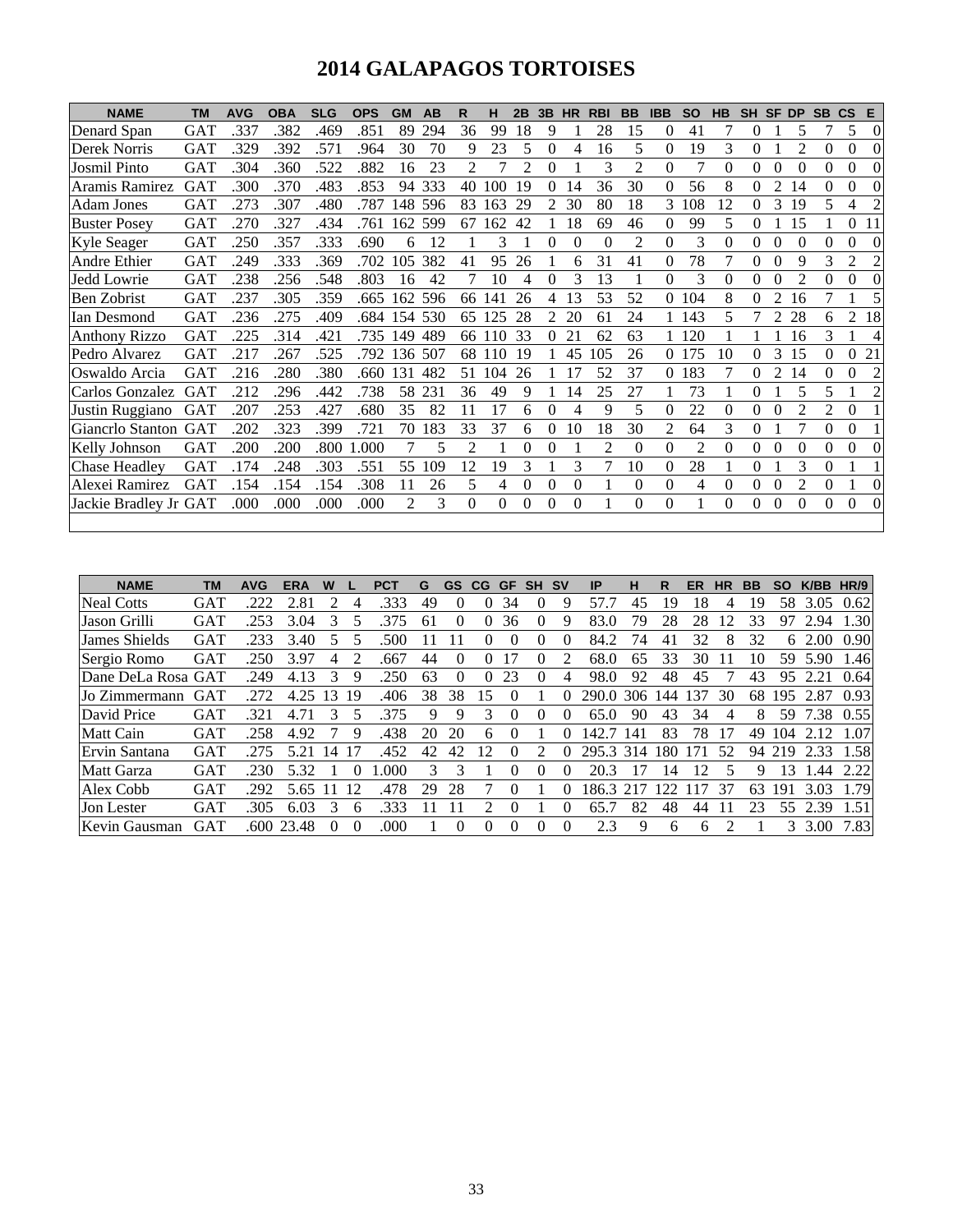# **2014 JACKSON HOLE GUIDES**

| <b>NAME</b>           | ТM  | <b>AVG</b> | <b>OBA</b> | <b>SLG</b> | <b>OPS</b> | <b>GM</b> | AB  | R        |          | 2B          | 3B       | <b>HR</b> | <b>RBI</b>     | <b>BB</b> | <b>IBB</b>     | <b>SO</b>      | <b>HB</b> | <b>SH</b>      | <b>SF</b>      | <b>DP</b>      | <b>SB</b>      | $\mathsf{CS}$<br>E         |
|-----------------------|-----|------------|------------|------------|------------|-----------|-----|----------|----------|-------------|----------|-----------|----------------|-----------|----------------|----------------|-----------|----------------|----------------|----------------|----------------|----------------------------|
| <b>Nelson Cruz</b>    | JAG | .349       | .390       | .693       | .083       | 61        | 166 | 26       | 58       | 9           | 0        | 16        | 37             | 12        | $\theta$       | 43             |           | $\theta$       | 3              | 5              | $\Omega$       | $\theta$                   |
| <b>Starlin Castro</b> | JAG | .300       | .364       | .300       | .664       | 4         | 10  |          | 3        | 0           | 0        | $\theta$  |                |           | 0              | $\mathfrak{D}$ | $\Omega$  | $\Omega$       | $\Omega$       | $\Omega$       | $\Omega$       | $\overline{0}$             |
| Carlos Gonzalez       | JAG | .283       | .341       | .572       | .913       | 88        | 332 | 26       | 94       | 14          | 5        | 24        | 49             | 29        | 2              | 115            | $\Omega$  | 3              | $\Omega$       | 7              | 4              | 6                          |
| Josh Donaldson        | JAG | .277       | .357       | .430       | .787       | 158       | 602 | 77       | 167      | 31          | 2        | 19        | 80             | 74        | $\overline{2}$ | -141           | 4         | $\Omega$       | 6              | 21             | $\overline{2}$ | 0 17                       |
| <b>Bryce Harper</b>   | JAG | .274       | .345       | .483       | .829       | 124       | 420 | 62       | 115      | 26          |          | 20        | 59             | 44        | 0              | 100            | 4         | 11             | 4              | 8              | $\overline{2}$ | 4<br>6                     |
| Jean Segura           | JAG | .272       | .296       | .374       | .669       | 159       | 589 | 58       | 160      | Q           | 6        | 13        | 46             | 17        |                | 82             | 3         | 10             |                | 18             | 39             | 10 10                      |
| <b>Brandon Belt</b>   | JAG | .269       | .321       | .473       | .793       | 136       | 457 | 57       | 123      | 38          | 2        |           | 61             | 30        | 0              | 114            | 6         | $\overline{2}$ | 3              | 5              | 2              | 9<br>$\Omega$              |
| Domonic Brown         | JAG | .259       | .296       | .468       | .764       | 67        | 201 | 28       | 52       | 5           | 2        |           | 32             | 12        | 0              | 42             | $\Omega$  | $\theta$       | 3              | 3              | 2              | $\theta$                   |
| Wil Nieves            | JAG | .255       | .275       | .297       | .572       | 109       | 333 | 22       | 85       | 14          | $\Omega$ | 0         | 30             | 10        | 2              | 53             | 0         | 3              | 3              | 12             | $\Omega$       | $\Omega$<br>$\overline{4}$ |
| Jason Kipnis          | JAG | .248       | .329       | .375       | .704       | 156       | 621 | 83       | 154      | 38          |          | 13        | 44             | 71        | 4              | 149            | 4         | 15             |                |                | 18             | 12 15                      |
| Evan Longoria         | JAG | .245       | .303       | .481       | .784       | 123       | 335 | 41       | 82       | 24          | 2        | 17        | 44             | 26        | 2              | 99             | 2         | $\theta$       |                |                | 0              | $\overline{0}$<br>-9       |
| Alex Gordon           | JAG | .245       | .300       | .417       | .717       | 96        | 139 | 18       | 34       | 4           |          | 6         | 24             | 9         | 0              | 37             | 2         |                | 0              |                | $\overline{2}$ | $\overline{0}$<br>$\Omega$ |
| Albert Pujols         | JAG | .240       | .269       | .360       | .629       | 15        | 25  | 4        | 6        | 0           | 0        |           | 6              |           | 0              | 4              | $\Omega$  | $\Omega$       | $\Omega$       | 3              | $\Omega$       | $\overline{0}$<br>$\Omega$ |
| Ryan Raburn           | JAG | .232       | .307       | .475       | .783       | 137       | 482 | 73       | 12       | $2^{\circ}$ | 0        | 32        | 72             | 48        | $\Omega$       | 153            | 6         |                | 4              |                | $\Omega$       | $\Omega$                   |
| <b>Colby Rasmus</b>   | JAG | .230       | .292       | .429       | .721       | 143       | 508 | 66       |          | 27          |          | 24        | 72             | 37        |                | 173            | 9         | $\overline{c}$ | 5              |                | $\Omega$       | $\Omega$<br>8              |
| Devin Mesoraco        | JAG | .225       | .257       | .347       | .604       | 68        | 173 | 15       | 39       | 6           | 0        | 5         | 16             | 8         | $\theta$       | 38             | $\Omega$  | $\mathbf{2}$   | $\overline{2}$ | 3              | $\theta$       | $\mathbf{0}$               |
| Nick Markakis         | JAG | .222       | .364       | .222       | .586       | 24        | 18  |          | 4        | 0           | $\theta$ | $\theta$  |                | 4         | $\theta$       | 4              | $\Omega$  | $\theta$       | $\Omega$       | $\theta$       | $\Omega$       | $\Omega$<br>$\Omega$       |
| Mike Zunino           | JAG | .222       | .222       | .222       | .444       | 8         | 9   | 0        | 2        | 0           | $\theta$ | $\theta$  |                | 0         | 0              | 4              | $\Omega$  | $\Omega$       | $\Omega$       | $\Omega$       | $\Omega$       | $\Omega$<br>$\Omega$       |
| Aaron Hill            | JAG | .213       | .286       | .362       | .648       | 62        | 127 | 14       | 27       |             | $\theta$ | 4         | 13             | 8         | 0              | 26             | 5         |                | $\Omega$       | 4              | $\mathbf{0}$   | $\overline{c}$             |
| <b>Anthony Gose</b>   | JAG | .200       | .200       | 240        | .440       | 78        | 25  | 13       | 5        |             | 0        | $\Omega$  |                | 0         | 0              | 5              | 0         | $\overline{2}$ | $\Omega$       | $\Omega$       | 6              |                            |
| Hank Conger           | JAG | .194       | .250       | .278       | .528       | 18        | 36  | 2        |          | 0           | $\theta$ |           | $\overline{c}$ | 2         | $\Omega$       | 12             |           | $\theta$       |                | $\overline{2}$ | $\Omega$       | $\mathbf{0}$               |
| Darnell McDonald      | JAG | .111       | .273       | .111       | .384       | 9         | 9   | 2        |          | 0           | $\theta$ | $\theta$  | $\theta$       | 2         | $\Omega$       | 3              | $\Omega$  | $\Omega$       | $\Omega$       | $\Omega$       | 0              | $\overline{0}$<br>$\Omega$ |
| Juan Lagares          | JAG | .000       | .000       | .000       | .000       | 6         | 5   | $\Omega$ | $\Omega$ | 0           | $\theta$ | $\theta$  | $\Omega$       | $\Omega$  | $\Omega$       | $\overline{4}$ | $\Omega$  |                | $\Omega$       | $\Omega$       | $\Omega$       | $\Omega$<br>$\theta$       |

| <b>NAME</b>          | ΤM  | <b>AVG</b> | <b>ERA</b> | W  |    | <b>PCT</b> | G                           | GS       | CG       | <b>GF</b> | <b>SH</b> | <b>SV</b>    | IP              | н   | R   | ER  | <b>HR</b> | BB            | <b>SO</b> | <b>K/BB</b> | HR/9 |
|----------------------|-----|------------|------------|----|----|------------|-----------------------------|----------|----------|-----------|-----------|--------------|-----------------|-----|-----|-----|-----------|---------------|-----------|-------------|------|
| Nick Vincent         | JAG | .225       | 1.12       |    |    | .667       | 55                          | $\Omega$ | 0        | 24        | 0         | 15           | 48.3            | 40  | 6   | h   |           | 8             | 53        | 2.<br>.94   | 0.19 |
| Luke Gregerson       | JAG | .228       | 2.65       |    |    | .625       | 59                          | $\Omega$ | $\Omega$ |           |           |              | 78.0            | 66  | 24  | 23  |           | 24            | 67        | 79          | 0.58 |
| Tony Watson          | JAG | .209       | 2.72       |    |    | 500        | 49                          | 0        | 0        | 20        | 0         |              | 56.3            | 42  | 18  |     | 2         | $\mathcal{D}$ | 40        | 3.33        | 1.92 |
| Craig Breslow        | JAG | .239       | 2.72       | 8  | 4  | .667       | 63                          | 0        | 0        | 13        | 0         | 3            | 76.0            | 65  |     | 23  | 3         | 26            | 43        | .65         | 0.36 |
| Clayton Buchholz     | JAG | .245       | 2.76       | 18 |    | 720        | 31                          | 31       | 10       |           |           |              | 228.3           | 212 | 81  | 70  | 18        | 90.           | 225       | 2.50        | 0.71 |
| Drew Smyly           | JAG | .234       | 2.93       | 6  | 4  | .600       | 70                          | $\Omega$ | 0        | 26        | 0         | $^{\prime}2$ | 55.3            | 48  | 20  | 18  | h         | 14            | 50        | 3.57        | 0.98 |
| Zach Wheeler         | JAG | 154        | 3.00       |    |    | .000       | $\mathcal{D}_{\mathcal{L}}$ | ി        |          | $\Omega$  | 0         | 0            | 15.0            | 8   |     |     |           | 7             | 18        | 2.57        | 1.20 |
| <b>Bobby Parnell</b> | JAG | .236       | 3.28       | 6  | h  | .500       | 69                          | 0        | 0        | 29        | $\Omega$  |              | 74.0            | 65  | 31  | 27  |           |               | 62        | 2.95        | 0.24 |
| Jose Fernandez       | JAG | .221       | 3.47       |    | 11 | .607       | 34                          | 34       | 9        | 0         |           |              | 259.0           | 210 | 107 | 100 | 31        | 102           | 257       | 2.52        | 1.08 |
| <b>Shelby Miller</b> | JAG | .268       | 3.90       | 5  | 8  | .385       | 27                          | 27       | 5        | 0         | 0         |              | 166.0           | 171 | 79  | 72  | 26        | 64            | 135       |             | 1.41 |
| <b>Travis Wood</b>   | JAG | .252       | 4.03       |    |    | .500       | 23                          | 23       |          |           | 0         |              | 43.0            | 136 | 68  | 64  | 15        | 59            | 80        | .36         | 0.94 |
| Marco Estrada        | JAG | .251       | 4.31       | 9. | 16 | .360       | 34                          | 34       |          |           | 0         |              | 232<br>$\Omega$ | 222 |     |     | 36        | 74            | 203       | 2.74        | 1.40 |
| Mike Leake           | JAG | 322        | 5.84       |    |    | 400        |                             |          | 0        | 0         | 0         | 0            | 49.3            | 68  | 34  | 32  | 10        | 20            | 32        | .60         | 1.83 |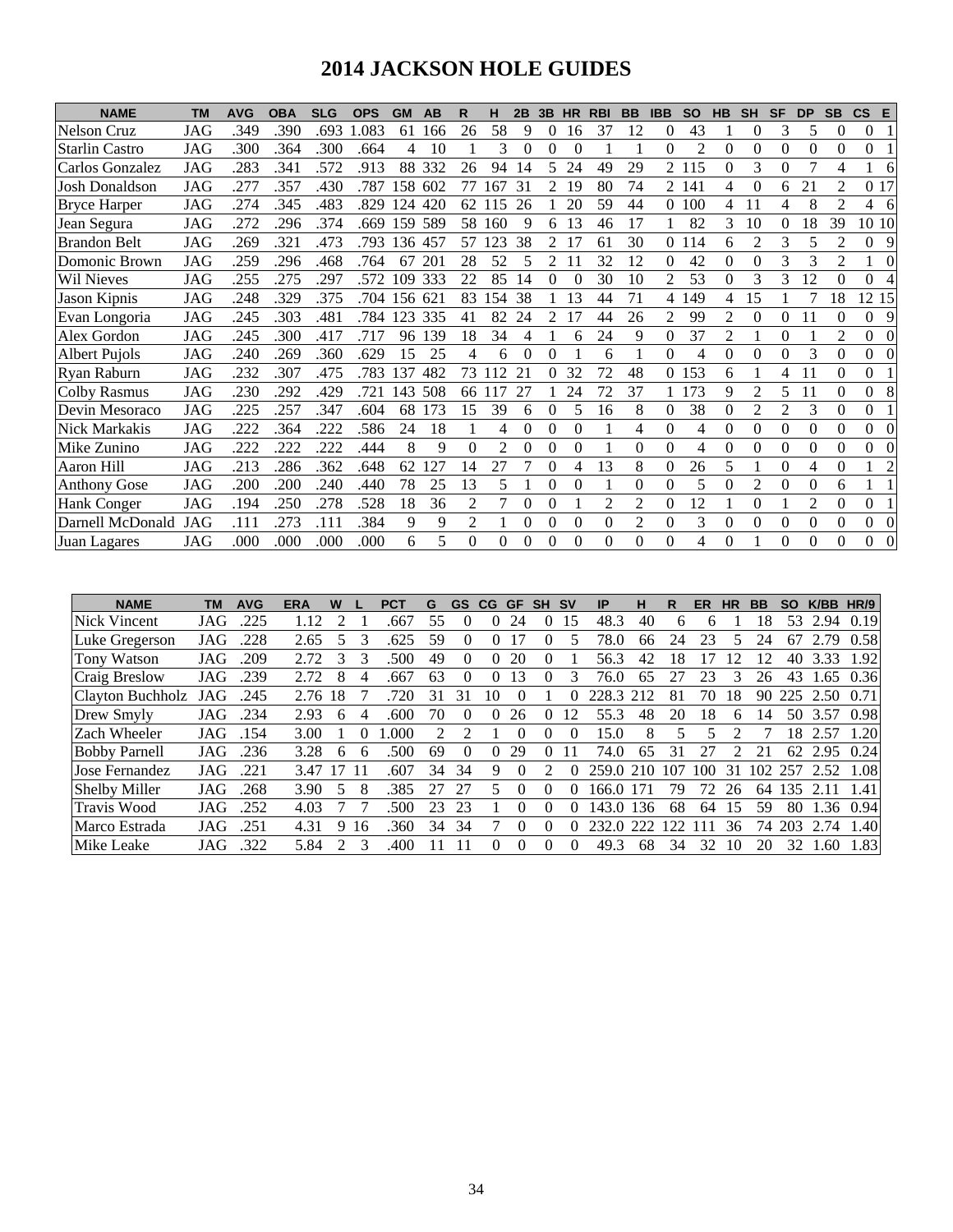# **2014 MALIBU WAVE**

| <b>NAME</b>            | <b>TM</b>  | <b>AVG</b> | <b>OBA</b> | <b>SLG</b> | <b>OPS</b> | <b>GM</b>      | AB  | R              | н        | 2B             | 3B       | <b>HR</b>      | <b>RBI</b> | <b>BB</b> | <b>IBB</b>     | <b>SO</b>      | <b>HB</b>      | <b>SH</b>      | <b>SF</b>      | <b>DP</b>      | <b>SB</b>        | <b>CS</b>        | Е        |
|------------------------|------------|------------|------------|------------|------------|----------------|-----|----------------|----------|----------------|----------|----------------|------------|-----------|----------------|----------------|----------------|----------------|----------------|----------------|------------------|------------------|----------|
| Derek Dietrich         | MAW        | 1.00       | .000       | 2.000      | 3.000      | 3              | 4   |                | 4        |                | 0        |                | 3          | $\Omega$  | 0              | 0              | $\Omega$       | 0              | $\Omega$       | $\Omega$       | $\Omega$         | $\overline{0}$   | $\Omega$ |
| Paul Konerko           | <b>MAW</b> | .320       | .381       | .476       | .857       | 50             | 103 | 10             | 33       | 4              | 0        | 4              | 20         | 10        | $\overline{c}$ | 13             | $\overline{2}$ | $\theta$       | 3              | $\overline{4}$ | $\Omega$         | $\overline{0}$   | $\Omega$ |
| An McCutchen           | <b>MAW</b> | .313       | .386       | .489       | .875       | 160            | 638 | 105            | 200      | 45             | 5        | 19             | 85         | 66        | 8              | 125            | 11             | $\Omega$       | 2              | 22             | 21               | 3                | 4        |
| <b>Omar Infante</b>    | MAW        | .310       | .324       | .381       | .705       | 118            | 464 | 49             | 144      | 15             | 3        | 4              | 37         | 10        | $\Omega$       | 56             | $\Omega$       | 2              | 2              | 15             | 5                | $\overline{2}$   |          |
| Brayan Pena            | <b>MAW</b> | .300       | .364       | .600       | .964       |                | 10  |                | 3        | 0              | 0        |                |            |           | $\Omega$       | 3              | $\Omega$       | $\theta$       | $\Omega$       |                | $\Omega$         | $\boldsymbol{0}$ | $\Omega$ |
| Mark Trumbo            | <b>MAW</b> | .300       | .341       | .742       | .083       | 51             | 120 | 24             | 36       | 8              | 0        | 15             | 34         | 8         | $\Omega$       | 35             | $\Omega$       | $\theta$       |                | 5              | $\Omega$         | $\overline{0}$   |          |
| Coco Crisp             | MAW        | .299       | .366       | .515       | .882       | 143            | 518 | 94             | 155      | 24             | 5        | 26             | 59         | 56        | 1              | 62             | $\theta$       | $\Omega$       | $\overline{2}$ | 9              | 21               | 7                | $\Omega$ |
| Wilson Ramos           | MAW        | .294       | .315       | .539       | .854       | 122            | 395 | 49             | 116      |                | 0        | 30             | 73         | 13        |                | 53             | $\Omega$       | $\Omega$       | 2              | 16             |                  | $\Omega$         | 3        |
| Jonathan Lucrov        | <b>MAW</b> | .288       | .338       | .455       | .794       | 79             | 191 | 17             | 55       | 11             | 3        | 5              | 22         | 13        | 3              | 33             | $\overline{2}$ | $\theta$       |                | 10             | 3                | $\overline{0}$   |          |
| Mark Teixeira          | <b>MAW</b> | .278       | .409       | .611       | .020       | 12             | 18  | 4              | 5        | $\theta$       | $\theta$ | $\overline{2}$ | 4          | 4         | $\theta$       | 5              | $\Omega$       | $\theta$       | $\theta$       | $\theta$       | $\theta$         | $\overline{0}$   | $\Omega$ |
| Victor Martinez        | <b>MAW</b> | .276       | .319       | .386       | .705       | 142            | 490 | 40             | 135      | 18             | 0        | 12             | 54         | 33        | $\Omega$       | 47             | $\Omega$       | $\Omega$       | 3              | 19             | $\theta$         | $\Omega$         | $\Omega$ |
| <b>Brandon Moss</b>    | <b>MAW</b> | .256       | .327       | .507       | .834       | 149            | 511 | 76             | 131      | 26             | 3        | 32             | 88         | 48        | 3              | 166            | 6              | $\Omega$       |                | 9              | $\theta$         |                  | 8        |
| Adny Hechavarria MAW   |            | .250       | .400       | .250       | .650       | 3              | 4   |                |          | 0              | 0        | $\theta$       | $\Omega$   |           | $\theta$       | $\theta$       | $\Omega$       | $\theta$       | $\Omega$       | $\theta$       | $\theta$         | $\overline{0}$   | $\Omega$ |
| Leonys Martin          | MAW        | .250       | .382       | .250       | .632       | 53             | 28  | 15             |          | 0              | 0        | $\theta$       |            | 5         | $\Omega$       | 8              |                |                | $\Omega$       | $\Omega$       | 15               | $\overline{4}$   | $\Omega$ |
| Ryan Zimmerman MAW     |            | .248       | .313       | .454       | .767       | 159            | 612 | 78             | 152      | 18             | 0        | 36             | 98         | 55        | 2              | 167            | 3              | $\theta$       | $\mathfrak{D}$ | 22             | 3                | 0 32             |          |
| Chris Denorfia         | <b>MAW</b> | .244       | .311       | .294       | .604       | 72             | 160 | 16             | 39       | 2              | 0        | 2              | 11         | 16        | $\Omega$       | 35             | $\mathbf{0}$   | $\Omega$       |                | 4              | 2                | $\overline{2}$   | $\Omega$ |
| Eric Sogard            | MAW        | .229       | .280       | .318       | .598       | 57             | 170 | 21             | 39       | 12             | 0        |                | 8          | 10        | 0              | 21             | 2              | 5              | $\Omega$       | 3              | $\overline{2}$   |                  | 3        |
| <b>Jay Bruce</b>       | <b>MAW</b> | .228       | .276       | .402       | .678       | 158            | 592 | 65             | 135      | 37             | 0        | 22             | 63         | 34        |                | 195            | 6              | $\theta$       | 2              | 13             | 5                | $\overline{2}$   | $\Omega$ |
| Darwin Barney          | <b>MAW</b> | .204       | .264       | .306       | .570       | 30             | 49  | 3              | 10       | $\overline{2}$ | 0        |                | 4          | 4         | $\theta$       | 5              | $\Omega$       |                | $\Omega$       | $\overline{0}$ | $\boldsymbol{0}$ | $\boldsymbol{0}$ |          |
| Campana<br>Tonv        | MAW        | .200       | .333       | .600       | .933       | 14             | 5   | 5              |          | $\theta$       |          | $\theta$       |            |           | $\theta$       | $\overline{2}$ | $\Omega$       | $\overline{2}$ | $\Omega$       | $\theta$       | 4                |                  | $\Omega$ |
| <b>Andrltn Simmons</b> | <b>MAW</b> | .200       | .238       | .302       | .540       | 156            | 540 | 54             | 108      | 14             | 4        | 11             | 38         | 24        | $\theta$       | 65             | 3              | 34             |                | 17             | 3                | 0 14             |          |
| Matt Tuiasosopo        | <b>MAW</b> | .182       | .292       | .236       | .529       | 35             | 55  | 5              | 10       | 3              | 0        | $\Omega$       | 3          | 8         | $\theta$       | 21             |                | $\theta$       |                |                | $\theta$         | $\overline{0}$   | $\Omega$ |
| Lucas Duda             | <b>MAW</b> | .167       | .250       | .167       | .417       | $\overline{7}$ | 6   | $\overline{0}$ |          | $\theta$       | $\theta$ | $\theta$       |            |           | $\theta$       | 3              | $\Omega$       | $\theta$       |                | $\theta$       | $\boldsymbol{0}$ | $\overline{0}$   | $\Omega$ |
| A.J. Pierzynski        | <b>MAW</b> | .115       | .179       | .192       | .371       | 15             | 26  | 0              | 3        | $\overline{2}$ | $\theta$ | $\theta$       | 2          |           | 1              | 4              |                | $\Omega$       | $\Omega$       |                | $\theta$         | $\Omega$         | $\Omega$ |
| Jonathan Villar        | MAW        | .000       | .500       | .000       | .500       | 2              |     | $\Omega$       | $\Omega$ | $\Omega$       | 0        | $\Omega$       | $\theta$   |           | $\theta$       | $\theta$       | $\Omega$       | $\theta$       | $\Omega$       |                | $\theta$         | $\overline{0}$   | $\Omega$ |
| Marwin Gonzalez MAW    |            | .000       | .000       | .000       | .000       | $\mathfrak{D}$ | 4   | 0              | $\Omega$ | 0              | 0        | $\Omega$       | 0          | 0         | $\Omega$       | 3              | $\Omega$       | $\Omega$       | $\Omega$       | $\Omega$       | $\Omega$         | $\Omega$         | $\Omega$ |

| <b>NAME</b>           | ТM         | <b>AVG</b> | ERA  | W              |                | <b>PCT</b> | G  | <b>GS</b> | CG       | <b>GF</b> | <b>SH</b> | <b>SV</b>    | IP    | н        | R        | ER  | <b>HR</b> | <b>BB</b> | <b>SO</b> | K/BB | HR/9 |
|-----------------------|------------|------------|------|----------------|----------------|------------|----|-----------|----------|-----------|-----------|--------------|-------|----------|----------|-----|-----------|-----------|-----------|------|------|
| Kelvin Herrera        | <b>MAW</b> | .000       | 0.00 |                |                | .000       | 2  |           |          |           |           | $\theta$     | 1.3   | $\Omega$ | $\Omega$ | 0   |           | $\theta$  |           | 0.00 | 0.00 |
| Brian Wilson          | <b>MAW</b> | .107       | 0.00 |                |                | .000       | 6  |           |          |           |           |              | 8.7   | 3        | 0        | 0   |           | 4         | 13        | 3.25 | 0.00 |
| David Carpenter       | <b>MAW</b> | .211       | 2.00 | 8              |                | .667       | 63 | $\Omega$  | $\Omega$ | 47        | 0         | 20           | 90.0  | 70       | 23       | 20  | 12        | 25        | 107       | 4.28 | 1.20 |
| Jesse Crain           | <b>MAW</b> | .245       | 2.08 | 2              |                | .500       | 21 |           | 0        | 9         |           |              | 30.3  | 27       | 9        |     |           | 6         | 35        | 5.83 | 0.30 |
| Charlie Morton        | <b>MAW</b> | .269       | 2.48 | 3              | $\theta$       | .000       | 4  |           |          |           | $\theta$  | 0            | 29.0  | 29       | 10       | 8   | 3         | 9         | 25        | 2.78 | 0.93 |
| <b>Brad Ziegler</b>   | <b>MAW</b> | .245       | 2.54 | $\mathfrak{D}$ | 4              | 333        | 50 | $\Omega$  | 0        | 13        | $\Omega$  | 2            | 67.3  | 62       | 20       | 19  | 6         | 20        | 45        | 2.25 | 0.80 |
| Zach Greinke          | <b>MAW</b> | .245       | 3.97 | 14             | 12             | .538       | 33 | 33        | 10       |           |           |              | 249.3 | 228      | 15       | 110 | 28        | 82        | 200       | 2.44 | 1.01 |
| Hyun Jin Ryu          | <b>MAW</b> | .259       | 4.07 | 14             | 8              | .636       | 33 | 33        | 10       | $\Omega$  | 2         |              | 241.3 | 237      |          | 109 | 28        | 83        | 194       | 2.34 | 1.04 |
| Vin Mazzaro           | <b>MAW</b> | .247       | 4.30 | $\Omega$       | $\mathfrak{D}$ | .000       | 21 |           | 0        | 10        |           |              | 44.0  | 42       | 22       | 2.1 |           |           | 19        | 1.73 | 0.41 |
| Cole Hamels           | <b>MAW</b> | .272       | 4.43 | 5              |                | .714       | 10 | 10        | 0        | $\Omega$  | $\theta$  | $^{(1)}$     | 65.0  | 70       | 33       | 32  | 6         | 23        | 55        | 2.39 | 0.83 |
| Nathan Eovaldi        | <b>MAW</b> | .267       | 4.73 | 14             | 12             | .538       | 33 | 33        | 8        | $\Omega$  | $\theta$  | 0            | 219.0 | 229      | 124      | 15  | 38        | 88        | 147       | .67  | 1.56 |
| Aroldis Chapman MAW   |            | .204       | 4.89 | 4              | $\mathfrak{D}$ | .667       | 49 | 0         | $\Omega$ | 21        | 0         | 3            | 57.0  | 40       | 33       | 31  | 8         | 30        | 84        | 2.80 | l.26 |
| <b>Grant Balfour</b>  | <b>MAW</b> | .277       | 5.05 | $^{(1)}$       |                | .000       | 38 | 0         | 0        | 15        | $\theta$  |              | 41.0  | 44       | 24       | 23  | 6         | 23        | 39        | 1.70 | 1.32 |
| Hisashi Iwakuma       | MAW        | .264       | 5.11 | 14             | 22             | .389       | 41 | 41        | 13       |           |           |              | 288.7 | 299      | 181      | 164 | 61        | 73        | 224       | 3.07 | 1.90 |
| <b>Tyler Chatwood</b> | <b>MAW</b> | .273       | 5.28 | $\theta$       | 6              | .000       | 8  | 8         | 0        |           | $\Omega$  | $\mathbf{0}$ | 47.7  | 48       | 30       | 28  |           | 21        | 29        | 1.38 | 1.32 |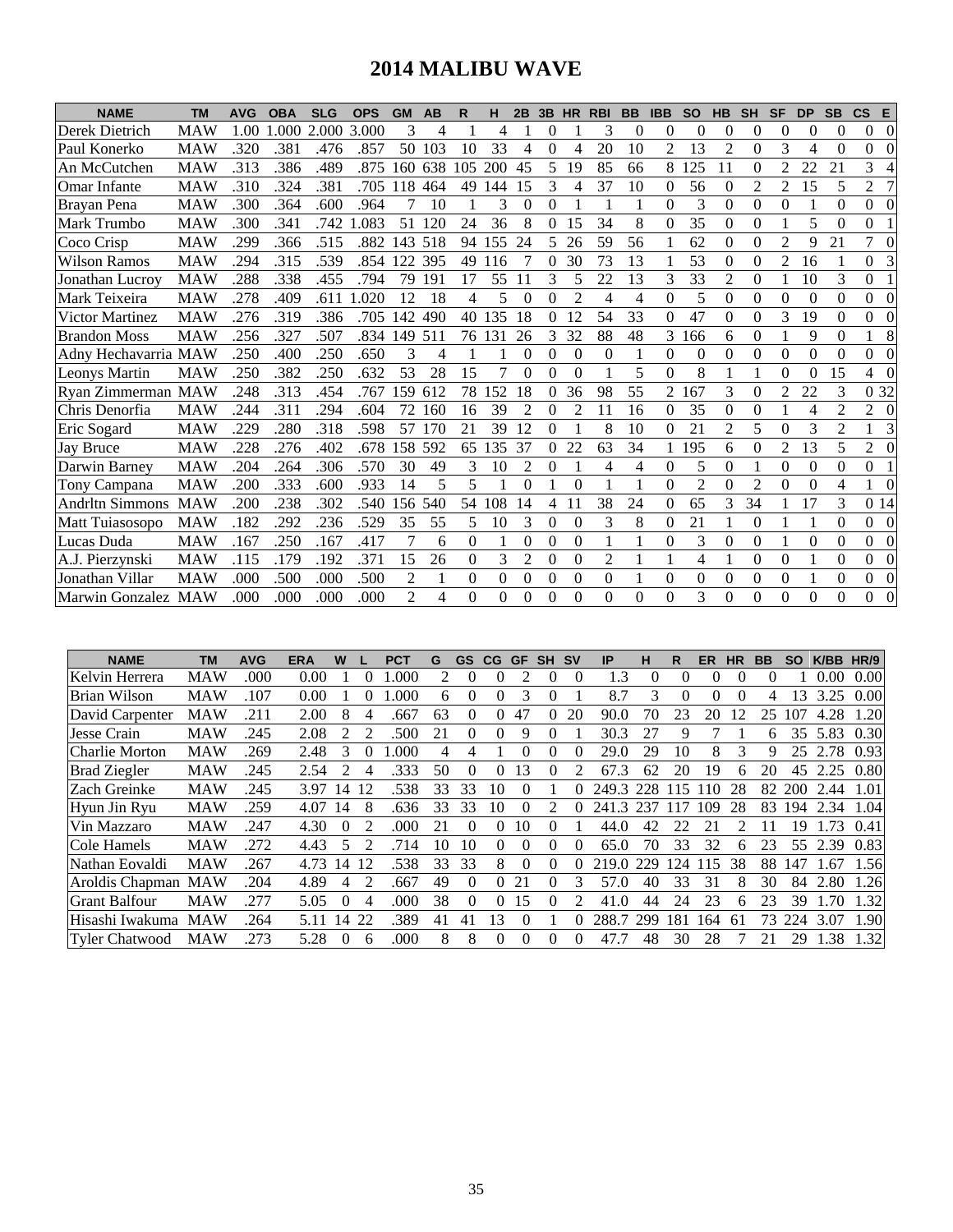# **2014 NEW YORK KNIGHTS**

| <b>NAME</b>            | <b>TM</b>  | <b>AVG</b> | <b>OBA</b> | <b>SLG</b> | <b>OPS</b> | <b>GM</b> | AB  | R        | н                | 2B       | 3B             | <b>HR</b>      | <b>RBI</b>     | <b>BB</b>      | <b>IBB</b>       | <b>SO</b>      | <b>HB</b>    | <b>SH</b>        | <b>SF</b>      | <b>DP</b>      | <b>SB</b>        | $\mathsf{cs}$<br>E               |
|------------------------|------------|------------|------------|------------|------------|-----------|-----|----------|------------------|----------|----------------|----------------|----------------|----------------|------------------|----------------|--------------|------------------|----------------|----------------|------------------|----------------------------------|
| Gordon Beckham         | <b>NYK</b> | .500       | .571       | .667       | 1.238      | 2         | 6   |          | 3                |          | 0              | 0              | $\overline{2}$ |                | $\boldsymbol{0}$ |                | $\Omega$     | $\boldsymbol{0}$ | $\theta$       | 0              | $\Omega$         | $\Omega$<br>$\overline{0}$       |
| <b>Steve Pearce</b>    | <b>NYK</b> | .500       | .600       | .500       | 1.100      | 5         | 4   | $\Omega$ | $\overline{c}$   | $\Omega$ | $\theta$       | $\theta$       | $\theta$       | 1              | $\theta$         | $\Omega$       | $\Omega$     | $\overline{0}$   | $\Omega$       | $\theta$       | $\theta$         | 0<br>$\Omega$                    |
| Michael Bourn          | <b>NYK</b> | .333       | .385       | .361       | .746       | 21        | 36  | 6        | 12               |          | $\theta$       | $\Omega$       | 3              | 3              | $\Omega$         | 9              | $\Omega$     | $\overline{0}$   | $\theta$       | $\overline{2}$ | 4                | $\overline{2}$                   |
| Juan Uribe             | <b>NYK</b> | .308       | .391       | .438       | .828       | 77        | 169 | 23       | 52               | 13       | $\theta$       | 3              | 18             | 21             | 4                | 27             | 2            | $\theta$         | $\theta$       | 6              | $\theta$         | $\overline{0}$                   |
| <b>Scooter Gennett</b> | <b>NYK</b> | .306       | .342       | .439       | .781       | 147       | 565 | 70       | 173              | 31       | 4              | 12             | 63             | 31             | $\Omega$         | 117            |              | 4                | 3              | 8              |                  | 0 14                             |
| Freddy Freeman         | <b>NYK</b> | .302       | .378       | .421       | .799       | 153       | 549 | 67       | 166              | 18       |                | 15             | 75             | 56             | $\overline{2}$   | 112            | 13           |                  | 4              | 20             |                  | 8<br>0                           |
| Gerald Laird           | <b>NYK</b> | .299       | 359        | .430       | .789       | 43        | 107 | 6        | 32               | 5        | $\theta$       | 3              | 14             | 9              | $\theta$         | 21             |              | 4                | $\theta$       |                | $\theta$         | $\boldsymbol{0}$                 |
| David Ortiz            | <b>NYK</b> | .296       | .354       | .567       | .921       | 147       | 538 | 73       | 159              | 35       | 3              | 35             | 96             | 53             | $\overline{2}$   | 99             | $\Omega$     | $\theta$         | 8              | 34             |                  | $\Omega$<br>$\Omega$             |
| Justin Turner          | <b>NYK</b> | .292       | .346       | .625       | .971       | 9         | 24  | 5        |                  | 2        | 0              | $\overline{2}$ | 7              | $\overline{2}$ | $\theta$         | 5              | $\theta$     |                  | $\theta$       | $\overline{2}$ | $\boldsymbol{0}$ | $\boldsymbol{0}$<br>$\Omega$     |
| <b>Yeonis Cespedes</b> | <b>NYK</b> | .287       | 333        | .452       | .786       | 59        | 115 | 11       | 33               | 4        | 0              | 5              | 10             | 4              | $\theta$         | 28             | 4            | $\theta$         | $\theta$       | $\overline{2}$ | $\theta$         | 3                                |
| <b>Jose Reyes</b>      | <b>NYK</b> | .277       | 325        | .328       | .653       | 130       | 506 | 57       | 140              | 15       |                | 3              | 37             | 34             |                  | 53             | 3            | 7                |                | 8              | 18               | 3 17                             |
| Gerardo Parra          | <b>NYK</b> | .276       | .328       | .371       | .699       | 124       | 399 | 45       | 110              | 22       | 2              | 4              | 36             | 30             | $\overline{0}$   | 60             |              | 11               | $\theta$       | 13             | 4                | $\overline{2}$<br>$\overline{4}$ |
| Danny Valencia         | <b>NYK</b> | .273       | .290       | .512       | .803       | 52        | 121 | 14       | 33               | 11       | $\overline{0}$ | 6              | 18             | 3              | $\theta$         | 26             | $\Omega$     | $\overline{0}$   | $\theta$       | 2              | $\theta$         | $\overline{0}$<br>$\Omega$       |
| <b>Ryan Roberts</b>    | NYK        | .267       | .333       | .367       | .700       | 26        | 60  | 9        | 16               | 3        | 0              |                | 6              | 7              | $\Omega$         | 15             | $\mathbf{0}$ |                  | $\overline{2}$ |                | $\theta$         | 0<br>4                           |
| Carlos Crawford        | <b>NYK</b> | .263       | .277       | .368       | .644       | 116       | 400 | 44       | 105              | 29       | $\overline{2}$ | 3              | 32             | 9              | $\theta$         | 70             | $\Omega$     |                  | 3              | 5              | 10               | $\overline{4}$<br>5              |
| <b>Justin Smoak</b>    | <b>NYK</b> | .250       | .571       | .250       | .821       | 2         | 4   |          |                  | 0        | $\theta$       | 0              |                | 3              | $\Omega$         | $\Omega$       | $\Omega$     | $\theta$         | $\Omega$       | $\overline{0}$ | $\theta$         | $\overline{0}$<br>$\Omega$       |
| Josh Harrison          | <b>NYK</b> | .247       | .292       | .404       | .696       | 33        | 89  | 5        | 22               | 4        | 2              | 2              | 12             | $\theta$       | $\theta$         | 12             | 6            | $\theta$         |                | $\overline{2}$ |                  | $\Omega$                         |
| <b>Nick Punto</b>      | <b>NYK</b> | .241       | .309       | .345       | .654       | 72        | 174 | 17       | 42               | 13       | 1              |                | 15             | 17             | $\theta$         | 41             | $\theta$     | 15               | $\Omega$       | $\theta$       | $\Omega$         | 1<br>6                           |
| David Dejesus          | <b>NYK</b> | .233       | .338       | .391       | .729       | 96        | 258 | 32       | 60               | 20       | 0              |                | 28             | 33             | $\overline{c}$   | 59             | 9            |                  | $\overline{2}$ | 8              |                  | $\overline{0}$<br>$\overline{c}$ |
| Craig Gentry           | <b>NYK</b> | .223       | .308       | .310       | .618       | 116       | 300 | 39       | 67               | 19       | $\overline{2}$ |                | 17             | 24             | $\theta$         | 71             | 13           | 19               |                | 7              | 24               | 3<br>3                           |
| <b>Hector Sanchez</b>  | <b>NYK</b> | .220       | .298       | .263       | .560       | 49        | 118 | 8        | 26               | 5        | $\Omega$       | $\Omega$       | 8              | 9              | $\theta$         | 23             | 4            | $\Omega$         | $\Omega$       | 4              | $\theta$         | $\Omega$<br>$\theta$             |
| Brian McCann           | <b>NYK</b> | .215       | .314       | .427       | .741       | 115       | 363 | 44       | 78               | 17       | 0              | 20             | 45             | 47             | $\theta$         | 79             | 7            | $\theta$         | 3              | 11             | $\overline{0}$   | 7<br>$\overline{0}$              |
| Martin Prado           | <b>NYK</b> | .212       | .259       | .325       | .584       | 84        | 203 | 21       | 43               | 11       | $\theta$       | 4              | 26             | 13             | $\Omega$         | 36             | $\mathbf{0}$ | $\overline{2}$   | $\theta$       | 12             |                  | 2                                |
| Jose Bautista          | <b>NYK</b> | .195       | .302       | .363       | .665       | 149       | 488 | 66       | 95               | 19       | $\overline{0}$ | 21             | 57             | 73             | 3                | 111            | 3            | $\theta$         | $\overline{2}$ | 12             | 4                | 5<br>$\overline{0}$              |
| Jordan Schafer         | <b>NYK</b> | .154       | .267       | .231       | .497       | 6         | 13  | 3        | $\overline{2}$   |          | 0              | $\theta$       | 2              | $\overline{2}$ | $\boldsymbol{0}$ | $\overline{2}$ | $\theta$     | $\overline{0}$   | $\theta$       | $\overline{0}$ | $\overline{0}$   | $\boldsymbol{0}$<br>$\Omega$     |
| <b>Brett Lawrie</b>    | <b>NYK</b> | .000       | .000       | .000       | .000       | 3         | 1   | $\Omega$ | $\boldsymbol{0}$ | $\theta$ | 0              | 0              | $\theta$       | $\mathbf{0}$   | $\theta$         | $\theta$       | $\mathbf{0}$ | $\overline{0}$   | $\theta$       | $\overline{0}$ | 0                | $\overline{0}$<br>$\overline{0}$ |
| D.J. Lemahieu          | <b>NYK</b> | .000       | .000       | .000       | .000       | 5         | 1   | $\Omega$ | $\Omega$         | 0        | $\Omega$       | $\Omega$       | 0              | $\Omega$       | $\Omega$         | 1              | $\Omega$     | $\Omega$         | $\Omega$       | $\theta$       | $\theta$         | $\Omega$                         |

| <b>NAME</b>         | TМ         | <b>AVG</b> | ERA   | W        |                   |      |    | GS       | <b>CG</b> | GF | <b>SH</b>         | S٧       | ΙP    | н       | R  | ER      |    | BВ  |        | K/BB | HR/9 |
|---------------------|------------|------------|-------|----------|-------------------|------|----|----------|-----------|----|-------------------|----------|-------|---------|----|---------|----|-----|--------|------|------|
| <b>Steve Cishek</b> | <b>NYK</b> | 25         | 430⊹  |          |                   | -800 | 56 |          |           | 20 |                   |          | 94.0  | 88      |    | 24      |    | 20  | 88     | 4.40 | 0.67 |
| Koji Uehara         | <b>NYK</b> | 182        | 2.68  | 10       |                   | 526  | 82 |          |           | 70 |                   | 34       | 31.O  | 84      |    | 39      |    | 19. | 183    | 9.63 | 1.17 |
| <b>Tyson Ross</b>   | <b>NYK</b> | 258        | 2.92  | 16       |                   | .696 | 35 | 33       | G)        |    |                   | 0        | 249.7 | -244    | 93 | 81      | 19 |     | 94 249 | 2.65 | 0.68 |
| Jake McGee          | <b>NYK</b> | 229        | 3.71  |          |                   | .000 | 9  | $\theta$ |           |    | $\theta$          |          | 9.7   | 8       |    |         |    |     |        | -00  | 0.93 |
| Mad Bumgarner       | <b>NYK</b> | 257        | 3.89  | 5        | l 6               | .484 | 41 | 41       | 13        |    |                   | 0        | 286.7 | 287     | 40 | - 124 - | 45 | 93  | 280    | 3.01 | 1.41 |
| Jonathan Papelbon   | <b>NYK</b> | 300        | 4.19  |          | 4                 | 333  |    | $\Omega$ |           | 30 | $\theta$          | 5.       | 103 O |         | 50 | 48      | 13 | 34  | 85     | 2.50 | 1.14 |
| Darren O'Day        | <b>NYK</b> | 244        | 4.21  |          |                   | .000 | 8  |          |           |    |                   |          | 10.   |         |    |         |    | 8   | 10     |      | 1.68 |
| Gerrit Cole         | NYK        | 304        | 4.26  |          |                   | 50O  | 33 | 33       |           | 0  |                   | $\Omega$ | 232.3 | 285 122 |    | -10     | 26 | 57  | 206    | 3.61 | 1.01 |
| Scott Feldman       | <b>NYK</b> |            | 4.85  | 10       | 16                | 385  | 33 | 33       |           | 0  |                   | 0        | 209.7 |         | 20 |         | 29 | 80. | 134    | .68  | 1.24 |
| Miguel Gonzalez     | <b>NYK</b> | 305        | 5.21  | 9        |                   | .450 | 22 | つつ       |           |    | $^{(1)}$          |          | 450   |         | 84 | 84      | 23 |     |        | 2.29 | l.43 |
| Jonathan Broxton    | <b>NYK</b> | 500        | 31.50 | $\Omega$ | $\mathbf{\Omega}$ | .000 | 4  | $\Omega$ | $\Omega$  |    | $\mathbf{\Omega}$ |          | 20    | 6       |    |         |    |     |        | -00  | 4.50 |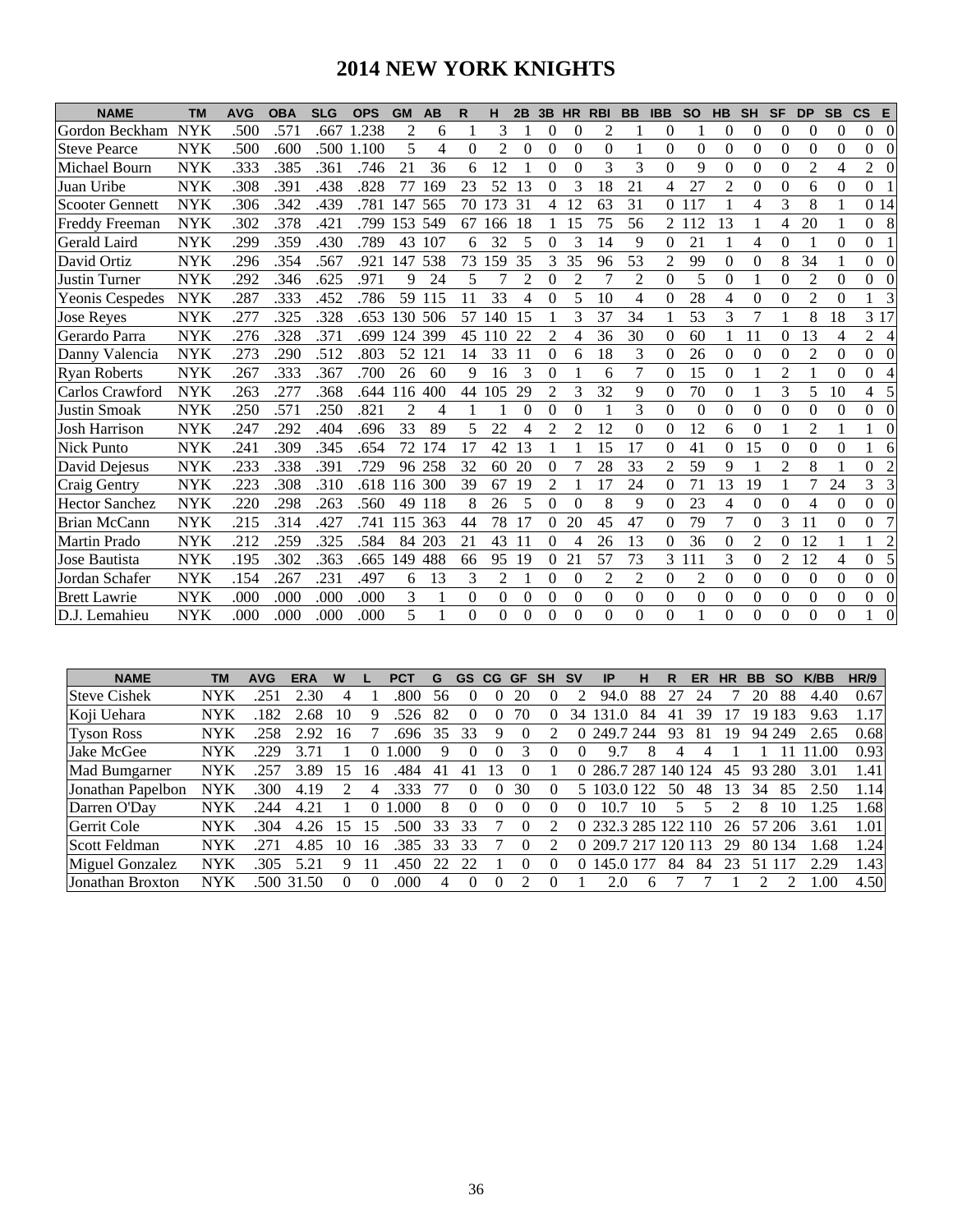# **2014 ST. GEORGE SUN RAYS**

| <b>NAME</b>           | ТM  | <b>AVG</b> | <b>OBA</b> | <b>SLG</b> | <b>OPS</b> | <b>GM</b>      | AB  | R                        | н               | 2B       | 3B       | <b>HR</b> | <b>RBI</b>     | <b>BB</b>      | <b>IBB</b> | <b>SO</b> | <b>HB</b> | <b>SH</b>                | SF       | <b>DP</b> | <b>SB</b>      | $\mathsf{CS}$ | E              |
|-----------------------|-----|------------|------------|------------|------------|----------------|-----|--------------------------|-----------------|----------|----------|-----------|----------------|----------------|------------|-----------|-----------|--------------------------|----------|-----------|----------------|---------------|----------------|
| Curtis Granderson     | SGS | 1.000      | 1.000      | .000       | 2.000      |                |     |                          |                 | 0        |          | 0         | $\Omega$       | 0              | 0          | $\Omega$  | 0         | $\Omega$                 | $\Omega$ | $\Omega$  | 0              | $\theta$      | $\Omega$       |
| Alex Avila            | SGS | .375       | .375       | .500       | .875       | 3              | 8   | $\overline{\mathcal{L}}$ | 3               |          | $\Omega$ | $\Omega$  |                | 0              | 0          |           | 0         | 0                        | 0        | $\Omega$  | 0              | $\Omega$      | $\Omega$       |
| Carlos Gomez          | SGS | .298       | .333       | .502       | .835       | 140            | 516 | 71                       | .54             | 27       | 9        | 20        | 58             | 18             | $\Omega$   | 128       | 10        | $\overline{\mathcal{L}}$ | 3        | 13        | 18             | $\mathcal{L}$ | 7              |
| <b>Yasiel Puig</b>    | SGS | .295       | .346       | .439       | .786       | 162            | 644 | 90                       | 190             | 28       |          | 21        | 80             | 38             |            | 0 203     | 14        | $\Omega$                 | 3        | 17        | 6              | 4             | 3              |
| Troy Tulowitzki       | SGS | .294       | .363       | .506       | .869       | 150            | 581 | 86                       | 17 <sup>1</sup> | 27       |          | 32        | 87             | 61             | 0          | 135       | 4         |                          | 5        | 21        | $\mathfrak{D}$ | 0 17          |                |
| Adam Lind             | SGS | .291       | .352       | .438       | .790       | 132            | 475 | 53                       | 38              | 24       |          | 14        | 56             | 46             | 3          | 97        | 0         |                          |          | 19        | $\theta$       | 0             | $\Omega$       |
| Marlon Byrd           | SGS | .290       | .322       | .545       | .867       | 82             | 224 | 33                       | 65              | 12       |          | 15        | 37             | 5              | 0          | 75        | 6         |                          |          | 9         |                | $\Omega$      | 2              |
| J. Saltalamacchia     | SGS | .280       | .331       | .487       | .818       | 135            | 489 | 57                       | 137             | 38       |          | 21        | 71             | 39             | 0          | 172       | 0         | 0                        | 3        | 12        | $\Omega$       | $\Omega$      | 5              |
| <b>Adam Eaton</b>     | SGS | .280       | .419       | .400       | .819       | 20             | 25  | 6                        |                 |          |          | $\theta$  |                | 3              | 0          | 5         | 3         | $\theta$                 | 0        | 0         | 2              | $\Omega$      | $\Omega$       |
| Michael Cuddyer       | SGS | .277       | .332       | .404       | .736       | 159            | 646 | 79                       | 179             | 29       |          | 17        | 61             | 50             |            | 149       | 6         | 0                        | 6        | 24        | 3              |               | $\overline{c}$ |
| Matt Holliday         | SGS | .258       | .326       | .507       | .833       | 34             | 497 | 72                       | .28             | 25       |          | 31        | 65             | 40             | 0          | 82        | 12        | $\Omega$                 | 3        | 11        |                |               |                |
| Didi Gregorius        | SGS | .255       | .317       | .382       | .698       | 38             | 55  | 10                       | 14              | 2        |          |           | 5              | 4              | $\Omega$   | 8         |           | 2                        | 0        |           | 0              | $\Omega$      | 2              |
| Mike Aviles           | SGS | .243       | .263       | .243       | .506       | 25             | 37  | 2                        | 9               | 0        | $\Omega$ | $\Omega$  |                | 0              | 0          | 6         |           | 0                        |          |           |                | $\Omega$      |                |
| Gaby Sanchez          | SGS | .241       | .344       | .402       | .745       | 46             | 12  | 15                       | 27              | 9        | $\Omega$ | 3         |                | 15             | 0          | 20        | 3         | 0                        |          |           | $\Omega$       | $\Omega$      | $\Omega$       |
| Matt Kemp             | SGS | .238       | .238       | .286       | .524       | 18             | 21  | $\overline{\mathcal{L}}$ | 5               |          | $\Omega$ | $\Omega$  | $\mathfrak{D}$ | $\Omega$       | 0          | 9         | 0         | $\Omega$                 | 0        | $\Omega$  |                | $\Omega$      | $\overline{3}$ |
| Nolan Arenado         | SGS | .226       | .239       | .338       | .578       | 161            | 594 | 55                       | 134             | 21       |          | 14        | 67             | 12             | 0          | 107       | 0         |                          |          | 14        |                | $\Omega$      | 9              |
| Chris Iannetta        | SGS | .215       | .336       | .383       | .719       | 47             | 107 | 12                       | 23              | 9        |          |           |                | 20             | 0          | 40        | 0         | $\Omega$                 |          | 4         | $\Omega$       | $\Omega$      |                |
| <b>Brian Dozier</b>   | SGS | .211       | .259       | .325       | .584       | 162            | 584 | 49                       | 123             | 29       |          | 12        | 65             | 35             | $^{(1)}$   | 138       | 6         | 12                       |          | 17        | 6              | 4             | 4              |
| <b>Brandon Barnes</b> | SGS | .198       | .242       | .297       | .539       | 98             | 91  | 19                       | 18              | 3        |          |           | 9              | 2              | 0          | 35        |           |                          |          |           |                | $\Omega$      |                |
| <b>Adam Dunn</b>      | SGS | .000       | .000       | .000       | .000       | $\mathfrak{D}$ | 3   | $\theta$                 | 0               | $\theta$ | $\Omega$ | $\Omega$  | $\Omega$       | $\overline{0}$ | 0          | 3         | 0         | $\Omega$                 | 0        | $\Omega$  | $\Omega$       | $\Omega$      | $\Omega$       |
| Stephen Vogt          | SGS | .000       | .000       | .000       | .000       | 12             | 9   | $\Omega$                 | 0               | 0        | $\Omega$ | $\Omega$  | $\Omega$       | $\Omega$       | 0          | 3         | 0         | $\Omega$                 | 0        |           | $\Omega$       | $\Omega$      | $\Omega$       |

| <b>NAME</b>           | TM         | AVG  | <b>ERA</b> | W        |                | <b>PCT</b> | G  | <b>GS</b> | <b>CG</b> | GF       | SΗ       | <b>SV</b> | IP    | н   | R    | ER  | HR       | BВ | SΟ  | <b>K/BB</b> | HR/9      |
|-----------------------|------------|------|------------|----------|----------------|------------|----|-----------|-----------|----------|----------|-----------|-------|-----|------|-----|----------|----|-----|-------------|-----------|
| <b>Kevin Siegrist</b> | SGS        | .132 | 0.00       | 0        | $\theta$       | .000       | 4  | 0         | 0         |          |          | 3         | 15.7  |     |      |     |          |    | 21  |             | 4.20 0.00 |
| Sergio Santos         | SGS        | .143 | 0.47       |          |                | 500        | 18 | 0         | $\Omega$  | 9        |          | 3         | 19.0  | 9   |      |     |          |    | 23  | 11.50 0.00  |           |
| <b>Alex Torres</b>    | SGS        | .180 | .48        | h.       | 3              | .667       | 45 | 0         | 0         | 39       | $\theta$ | 24        | 54.7  | 34  | 12   | 9   | 3        | 26 | 52  |             | 2.00 0.49 |
| <b>Matt Harvey</b>    | SGS        | .205 | 2.01       | 22       |                | .815       | 33 | 33        | 16        |          |          |           | 278.0 | 205 | 66   | 62  | 19       | 56 | 295 |             | 5.27 0.62 |
| J.J. Hoover           | SGS        | .188 | 2.36       | 3        |                | 750        | 37 | $^{(1)}$  | 0         | 14       |          |           | 42.0  | 29  |      |     |          |    | 37  |             | 1.68 0.21 |
| Max Scherzer          | SGS        | .210 | 2.87       | 22       |                | .667       | 38 | 38        | 16        |          |          |           | 301.0 | 232 | -00  | 96  | 36       | 91 | 317 |             | 3.48 1.08 |
| Anibal Sanchez        | SGS        | .224 | 2.95       | 18       | 6              | 750        | 32 | 32        | 9         | 0        |          |           | 229.0 | 189 | 79   | 75  | 15       | 68 | 256 |             | 3.76 0.59 |
| David Robertson       | <b>SGS</b> | .215 | 3.11       | 6        |                | 750        | 44 | $^{(1)}$  | $\Omega$  | 19       |          | 3         | 60.7  | 48  | 21   | 21  |          |    | 67  |             | 3.05 1.63 |
| Taijuan Walker        | SGS        | .231 | 3.36       | $\theta$ | $\theta$       | .000       |    |           | 0         | $\theta$ | $\theta$ | 0         | 10.7  | 9   | 4    | 4   | $\theta$ | 8  | 8   |             | 1.00 0.00 |
| Joel Peralta          | SGS        | .246 | 3.68       | 2.       | 3              | .400       | 36 | 0         | 0         | 12       |          | 0         | 36.7  | 34  | 18   | 15  | 4        | 28 | 42  |             | 1.50 0.98 |
| Felix Hernandez       | SGS        | .261 | 4.15       |          | $\overline{4}$ | .440       | 37 | 37        | 4         |          |          |           | 251.7 | 250 | l 24 | 116 | 28       | 83 | 222 |             | 2.67 1.00 |
| Tanner Scheppers SGS  |            | .294 | 5.12       | $^{(1)}$ | 5              | .000       | 44 | 0         | $\Omega$  | 10       |          |           | 56.3  | 64  | 34   | 32  | 10       | 30 | 37  | 1.23        | 1.60      |
| <b>Addison Reed</b>   | <b>SGS</b> | .319 | 6.00       | 0        | $\theta$       | .000       | 16 | 0         | $\Omega$  | 3        | 0        |           | 18.0  | 23  | 12   | 12  |          | 6  | 16  | 2.67        | 2.50      |
| Francisco Liriano     | SGS        | .271 | 6.01       |          | 3              | 350        | 20 | 20        | 4         |          |          |           | 18.3  | 127 | 85   | 79  | 22       | 62 | 16  |             | .87 1.67  |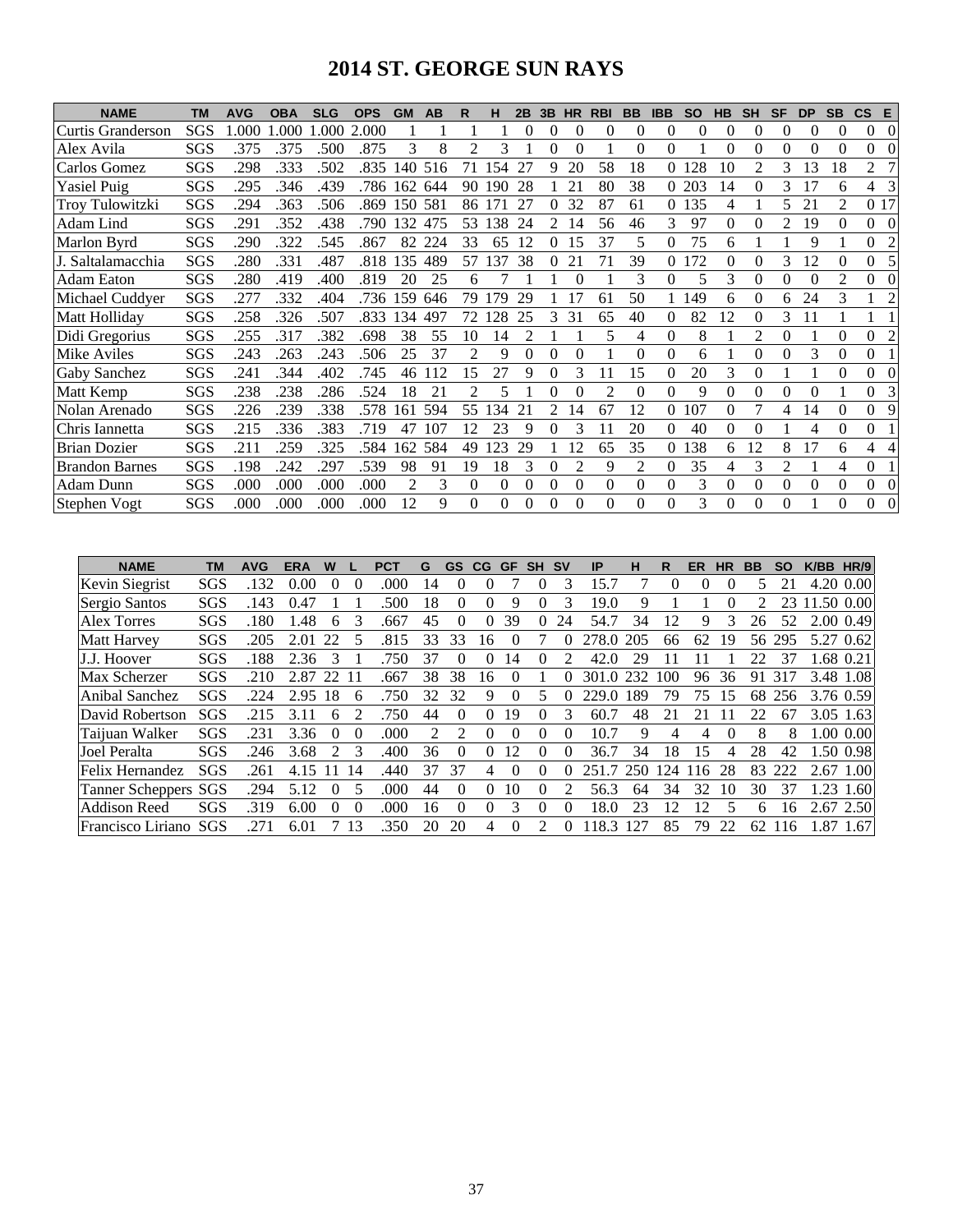# **2014 VERNAL EQUINOX**

| <b>NAME</b>             | <b>TM</b>  | <b>AVG</b> | <b>OBA</b> | <b>SLG</b> | <b>OPS</b> | <b>GM</b> | AB             | R              | н              | 2B             | 3B             | <b>HR</b>      | <b>RBI</b>     | <b>BB</b>      | <b>IBB</b>     | <b>SO</b>      | <b>HB</b> | <b>SH</b>      | <b>SF</b>      | <b>DP</b>      | <b>SB</b>      | $\mathsf{cs}$    | E              |
|-------------------------|------------|------------|------------|------------|------------|-----------|----------------|----------------|----------------|----------------|----------------|----------------|----------------|----------------|----------------|----------------|-----------|----------------|----------------|----------------|----------------|------------------|----------------|
| Kyle Blanks             | VEE        | .333       | .429       | .667       | 1.095      |           | 12             | 4              | 4              |                | 0              |                | 4              | $\overline{2}$ | 0              | 2              | $\theta$  | 0              | 0              | 0              | 0              | 0                | $\Omega$       |
| Conor Gillaspie         | <b>VEE</b> | .333       | .333       | .333       | .667       | 3         | 3              |                |                | 0              | 0              |                | $\overline{2}$ | $\theta$       | $\theta$       |                | $\theta$  | $\theta$       | $\theta$       | 0              | $\theta$       | $\boldsymbol{0}$ | $\Omega$       |
| <b>Ryan Doumit</b>      | <b>VEE</b> | .316       | .333       | .421       | .754       | 14        | 38             | 2              | 12             | 4              | $\Omega$       | $\Omega$       | $\mathfrak{D}$ |                | $\Omega$       | 5              | $\theta$  | 0              | $\Omega$       | $\Omega$       | $\Omega$       | 0                |                |
| <b>Everth Cabrera</b>   | <b>VEE</b> | .306       | .348       | .445       | .793       | 86        | 173            | 33             | 53             | 12             | 3              | $\overline{c}$ | 22             | 12             |                | 34             | $\theta$  | 9              | $\overline{c}$ |                | 15             | 6                | 0              |
| Alex Rios               | <b>VEE</b> | .290       | .339       | .389       | .728       | 92        | $22^{\circ}$   | 20             | 64             | 9              | 2              | 3              | 22             | 18             | 2              | 47             | $\theta$  | 0              | 3              | 7              | 8              |                  |                |
| Jonathan Herrera        | <b>VEE</b> | .273       | .292       | .337       | .629       | 91        | 267            | 21             | 73             | 10             | 2              |                | 24             | 8              | 0              | 41             | $\theta$  | 4              | $\overline{2}$ | 3              | 5              |                  | 0 12           |
| David Wright            | <b>VEE</b> | .271       | .333       | .421       | .754       | 136       | 513            | 71             | 139            | 19             |                | 12             | 52             | 44             | $\Omega$       | 128            | 6         | 0              | 4              | 14             | 17             |                  | 1 13           |
| Torii Hunter            | <b>VEE</b> | .271       | .312       | .409       | .721       | 153       | 550            | 59             | 149            | 28             | 0              | 16             | 60             | 27             | 6              | 134            | 6         | $\Omega$       |                | 7              | 2              | $\Omega$         | 3              |
| <b>Adrian Gonzalez</b>  | <b>VEE</b> | .267       | .298       | .390       | .688       | 158       | 641            | 55             | 171            | 28             | 0              |                | 69             | 30             | 5              | 121            | $\Omega$  | 0              | 4              | 24             | 3              |                  | 1 10           |
| Elvis Andrus            | <b>VEE</b> | .260       | .309       | .307       | .616       | 155       | 576            | 50             | 150            | 17             | 2              | 2              | 43             | 36             | 0              | 120            | 5         | 17             |                | 10             | 30             |                  | 8 1 5          |
| <b>Matt Adams</b>       | <b>VEE</b> | .251       | .303       | .425       | .728       | 29        | 447            | 57             | 112            | 18             | 0              | 20             | 61             | 35             |                | 123            | $\theta$  | 0              | 3              | 11             | $\theta$       | $\Omega$         | $\Omega$       |
| Jon Jay                 | <b>VEE</b> | .246       | .317       | .332       | .650       | 117       | 337            | 35             | 83             | 13             | $\mathfrak{D}$ | 4              | 26             | 23             |                | 61             | 13        | $\overline{2}$ | $\mathfrak{D}$ | 9              | 4              | 3                | 0              |
| Jarrod Dyson            | <b>VEE</b> | .245       | .300       | .345       | .645       | 120       | 380            | 57             | 93             | 20             | 3              | 4              | 31             | 31             | $\Omega$       | 95             |           | 9              | 4              | 0              | 41             | 11               |                |
| <b>Starling Marte</b>   | <b>VEE</b> | .244       | .324       | .339       | .663       | 115       | 254            | 40             | 62             | $\overline{c}$ | 5              | 4              | 21             | 15             | $\overline{2}$ | 78             | 15        | 20             | $\theta$       | 3              | 22             | 12               |                |
| Lorenzo Cain            | <b>VEE</b> | .243       | .317       | .324       | .641       | 67        | 74             | 5              | 18             | $\overline{0}$ | $\theta$       | $\overline{2}$ | 4              | 5              | $\theta$       | 24             | 3         |                | $\theta$       |                | 5              |                  |                |
| Michael Young           | <b>VEE</b> | .236       | .288       | .364       | .652       | 21        | 55             | 5              | 13             | 4              | $\Omega$       |                | 10             | 4              | $\theta$       | 12             | $\theta$  | 0              | $\theta$       | $\mathfrak{D}$ | $\Omega$       | $\Omega$         | $\overline{c}$ |
| <b>Brandon Phillips</b> | <b>VEE</b> | .221       | .273       | .314       | .587       | 130       | 376            | 29             | 83             | 8              | 0              | 9              | 46             | 21             | 4              | 83             | 6         |                | $\Omega$       | 12             | $\overline{2}$ | 2                | 5              |
| Geovany Soto            | <b>VEE</b> | .215       | .296       | .405       | .701       | 119       | 321            | 36             | 69             | 13             | 0              | 16             | 47             | 38             | $\Omega$       | 123            | $\theta$  | 0              | $\overline{c}$ | 5              | $\overline{c}$ | $\Omega$         | 6              |
| Miguel Montero          | <b>VEE</b> | .213       | .273       | .339       | .612       | 66        | 27             | 9              | 27             | 4              | $\theta$       | 4              | 11             | 10             | 0              | 35             |           | 0              |                | 7              | $\theta$       | $\theta$         | 4              |
| David Ross              | VEE        | .208       | .282       | .364       | .646       | 35        | 77             | 11             | 16             | 3              | $\theta$       | 3              | 13             | 8              | $\Omega$       | 31             | $\theta$  |                | $\theta$       | 5              | $\Omega$       | $\overline{0}$   | $\Omega$       |
| Melky Cabrera           | <b>VEE</b> | .200       | .304       | .350       | .654       | 12        | 20             |                | 4              | $\theta$       | 0              |                | 3              | 3              | $\Omega$       | 2              | $\theta$  | 0              | $\Omega$       |                | $\theta$       | 0                | $\Omega$       |
| Logan Forsythe          | <b>VEE</b> | .182       | .250       | .455       | .705       | 3         | 11             |                | 2              | 0              | $\theta$       |                | $\overline{2}$ |                | $\Omega$       | 5              | $\theta$  | 0              | $\Omega$       | $\Omega$       | $\Omega$       | $\overline{0}$   | 0              |
| Scott Van Slyke         | <b>VEE</b> | .182       | .217       | .182       | .399       | 11        | 22             | 2              | 4              | $\theta$       | $\theta$       | $\theta$       |                | $\Omega$       | $\theta$       | 8              |           | 0              | $\Omega$       | 0              | $\theta$       | 0                | $\Omega$       |
| <b>Brennan Boesch</b>   | <b>VEE</b> | .182       | .250       | .182       | .432       | 9         | 11             | $\theta$       | $\mathfrak{D}$ | $\theta$       | $\overline{0}$ | $\overline{0}$ |                |                | $\theta$       | $\overline{2}$ | $\theta$  | 0              | $\theta$       | $\theta$       | $\theta$       | $\overline{0}$   | $\Omega$       |
| Xavier Paul             | <b>VEE</b> | .158       | .273       | .211       | .483       | 9         | 19             | $\overline{c}$ | 3              |                | $\Omega$       | $\theta$       | $\Omega$       | 3              | $\theta$       | 4              | $\theta$  | $\overline{0}$ | $\Omega$       | $\overline{2}$ | $\Omega$       | $\overline{0}$   | $\theta$       |
| Ike Davis               | <b>VEE</b> | .000       | .000       | .000       | .000       |           | $\overline{c}$ | 0              | $\Omega$       | 0              | 0              | 0              | $\Omega$       | $\overline{0}$ | $\Omega$       |                | $\Omega$  | 0              | $\Omega$       | $\theta$       | 0              | 0                | $\Omega$       |

| <b>NAME</b>            | TM         | <b>AVG</b> | <b>ERA</b> | w        |    | PCT  | G  | <b>GS</b> | CG | <b>GF</b> | <b>SH</b>                   | <b>SV</b> | <b>IP</b> | н   | R              | ER              | <b>HR</b> | ВB  | <b>SO</b> | K/BB   | <b>HR/9</b> |
|------------------------|------------|------------|------------|----------|----|------|----|-----------|----|-----------|-----------------------------|-----------|-----------|-----|----------------|-----------------|-----------|-----|-----------|--------|-------------|
| Cody Allen             | <b>VEE</b> | .188       | 0.00       | $\theta$ |    | .000 | 4  | 0         |    |           | $\theta$                    | $\theta$  | 4.3       | 3   |                |                 |           | っ   | 6         | 3.00   | 0.00        |
| Junichi Tazawa         | <b>VEE</b> | .545       | 0.00       | $\theta$ | 0  | .000 | 3  | $^{(1)}$  |    |           |                             | 0         | 2.0       | h.  |                | 0               |           |     |           | $00$ . | 0.00        |
| <b>Tyler Thornburg</b> | <b>VEE</b> | .250       | 2.38       | 9        |    | .563 | 62 | 0         |    | 50        |                             | <b>4</b>  |           | 29  | 38             | 37              |           | 56  | 86        | 1.54   | 0.13        |
| Joe Smith              | <b>VEE</b> | .265       | 3.50       | 3        |    | .429 | 50 | $^{(1)}$  |    |           |                             | 4         | 61        | 62  | 29             | 24              | 2         | 2.1 | 46        | 2.19   | 1.75        |
| Caleb Thielbar         | <b>VEE</b> | .194       | 4.08       |          |    | .500 | 32 | $^{(1)}$  |    |           | $_{0}$                      |           | 35.3      | 24  | 16             | 16              | 8         |     | 26        | 2.36   | 2.04        |
| Santiago Casilla       | <b>VEE</b> | .273       | 4.09       |          |    | .000 | 39 | 0         |    | 18        |                             |           | 44.0      | 48  | 2 <sub>1</sub> | 20              | 3         | 22  | 45        | 2.05   | 0.61        |
| Joe Kelly              | <b>VEE</b> | .254       | 4.24       | 6        | 20 | 231  | 37 | 33        | 9  |           |                             |           | 240.0     | 233 | 33             | 13              | 35        | 73  | 148       | 2.03   | 1.31        |
| Chad Gaudin            | <b>VEE</b> | 255        | 4.25       |          | 4  | .440 | 44 | 33        |    | 3         |                             | 0         | 228.7     | 226 | 124            | 108             | 24        | 105 | 186       |        | 0.94        |
| <b>Ricky Nolasco</b>   | <b>VEE</b> | .289       | 4.38       |          | 19 | .367 | 32 | 32        | 10 |           | $\mathcal{D}_{\mathcal{L}}$ |           | 219.7     | 253 | .21            | 10 <sup>7</sup> | 28        | 66  | 164       | 2.48   | 1.15        |
| <b>Jason Frasor</b>    | <b>VEE</b> | .240       | 4.41       |          |    | .400 | 36 | $\Omega$  |    |           |                             |           | 51.0      | 46  | 25             | 25              |           | 22  | 48        | 2.18   | 1.241       |
| Tim Hudson             | <b>VEE</b> | .258       | 4.45       | 8        | 15 | 348  | 32 | 32        |    | $\Omega$  | 2                           | 0         | 218.3     | 215 | 17             | 08              | 24        | 88  | 49        | .69    | 0.99        |
| Alexi Ogando           | <b>VEE</b> | .270       | 4.87       | 6        |    | .429 | 22 | 18        |    |           |                             |           |           | -14 | 64             | 61              | 22        | 47  | 80        | 1.70   | 1.76        |
| Gio Gonzalez           | <b>VEE</b> | .253       | 5.33       |          |    | 300  | ۱3 | 3         |    | 0         | 0                           | 0         | 81.0      | 79  | 54             | 48              |           | 41  | 74        | 1.80   | 1.22        |